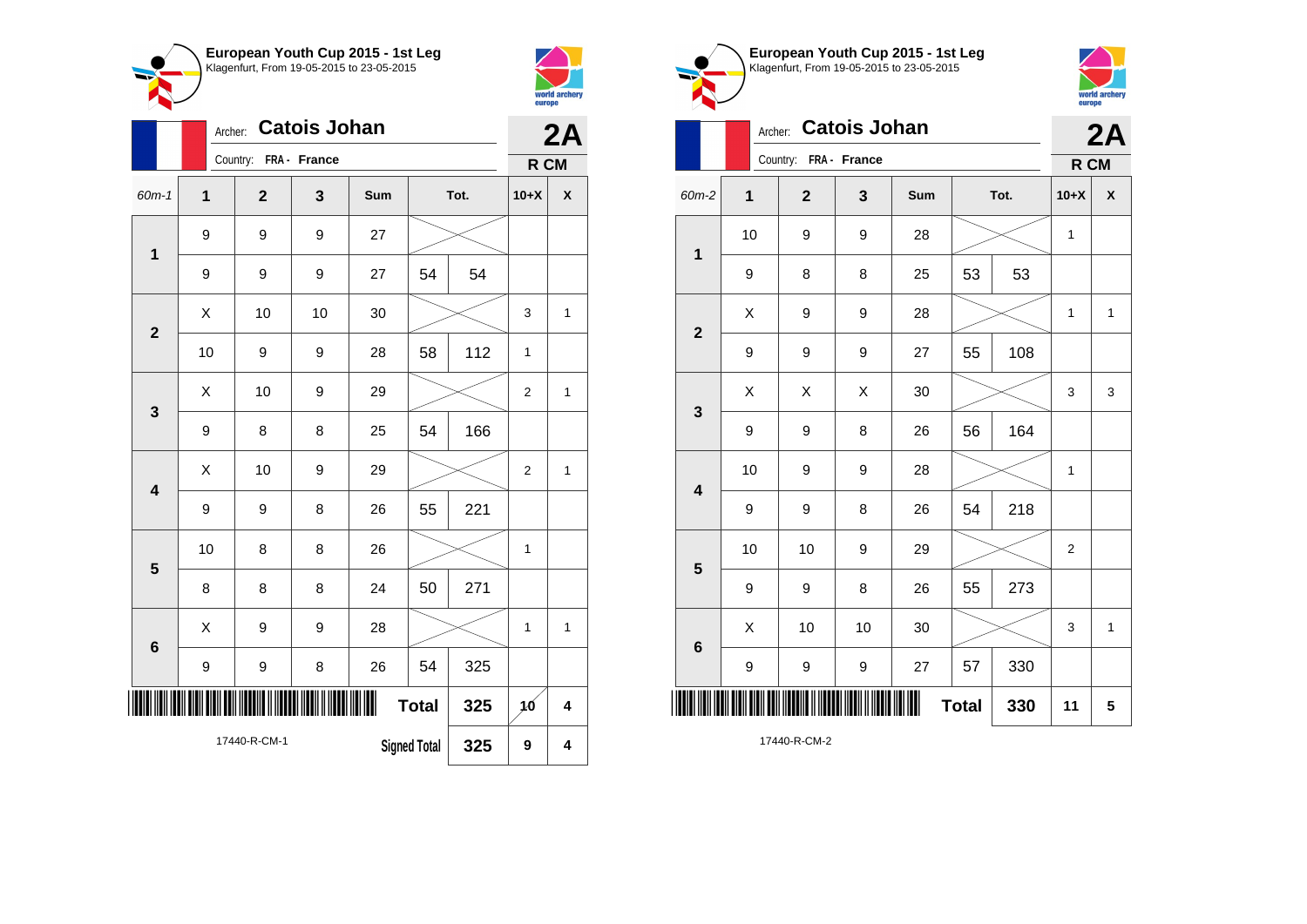



| v.                      | Archer:      |                          |                | 2B  |                     |      |                  |                         |
|-------------------------|--------------|--------------------------|----------------|-----|---------------------|------|------------------|-------------------------|
|                         |              | Country: AUT - Austria   |                |     |                     |      | R CM             |                         |
| 60m-1                   | $\mathbf{1}$ | $\overline{2}$           | 3              | Sum |                     | Tot. | $10+X$           | $\pmb{\mathsf{X}}$      |
| 1                       | Χ            | 9                        | 9              | 28  |                     |      | 1                | $\mathbf{1}$            |
|                         | 9            | 9                        | $\overline{7}$ | 25  | 53                  | 53   |                  |                         |
| $\overline{2}$          | 9            | 9                        | 9              | 27  |                     |      |                  |                         |
|                         | 9            | 8                        | $\overline{7}$ | 24  | 51                  | 104  |                  |                         |
| $\mathbf{3}$            | 9            | 9                        | 9              | 27  |                     |      |                  |                         |
|                         | 9            | 8                        | 6              | 23  | 50                  | 154  |                  |                         |
| $\overline{\mathbf{4}}$ | X            | 9                        | 8              | 27  |                     |      | 1                | 1                       |
|                         | 8            | 8                        | 8              | 24  | 51                  | 205  |                  |                         |
| 5                       | X            | 9                        | 9              | 28  |                     |      | 1                | $\mathbf{1}$            |
|                         | 9            | 8                        | 5              | 22  | 50                  | 255  |                  |                         |
| $6\phantom{1}6$         | 10           | 10                       | 10             | 30  |                     |      | 3                |                         |
|                         | 8            | $\overline{\mathcal{I}}$ | 6              | 21  | 51                  | 306  |                  |                         |
|                         |              |                          |                | Ш   | <b>Total</b>        | 306  | $\boldsymbol{6}$ | $\overline{\mathbf{3}}$ |
|                         |              | 15541-R-CM-1             |                |     | <b>Signed Total</b> | 306  | 5                | $\overline{\mathbf{2}}$ |





|              | <b>Glas Lucas</b><br>Archer: |                         |              |     |              |      |                |                           |  |  |
|--------------|------------------------------|-------------------------|--------------|-----|--------------|------|----------------|---------------------------|--|--|
|              |                              | Country: AUT - Austria  |              |     |              |      |                | R CM                      |  |  |
| 60m-2        | $\mathbf 1$                  | $\mathbf{2}$            | 3            | Sum |              | Tot. | $10+X$         | $\boldsymbol{\mathsf{x}}$ |  |  |
| 1            | X                            | 9                       | 9            | 28  |              |      |                | $\mathbf{1}$              |  |  |
|              | 9                            | 8                       | 8            | 25  | 53           | 53   |                |                           |  |  |
| $\mathbf{2}$ | 10                           | 9                       | 8            | 27  |              |      | $\mathbf 1$    |                           |  |  |
|              | $\overline{7}$               | 3                       | $\mathbf{1}$ | 11  | 38           | 91   |                |                           |  |  |
| 3            | 10                           | 10                      | 9            | 29  |              |      | $\overline{c}$ |                           |  |  |
|              | 8                            | M                       | M            | 8   | 37           | 128  |                |                           |  |  |
| 4            | 10                           | 10                      | 9            | 29  |              |      | $\overline{2}$ |                           |  |  |
|              | 9                            | 8                       | 5            | 22  | 51           | 179  |                |                           |  |  |
| 5            | 8                            | 8                       | 8            | 24  |              |      |                |                           |  |  |
|              | $\overline{\mathbf{7}}$      | $\overline{\mathbf{7}}$ | 4            | 18  | 42           | 221  |                |                           |  |  |
| $\bf 6$      | 9                            | 9                       | 9            | 27  |              |      |                |                           |  |  |
|              | 8                            | 8                       | M            | 16  | 43           | 264  |                |                           |  |  |
|              |                              |                         |              |     | <b>Total</b> | 264  | 6              | 1                         |  |  |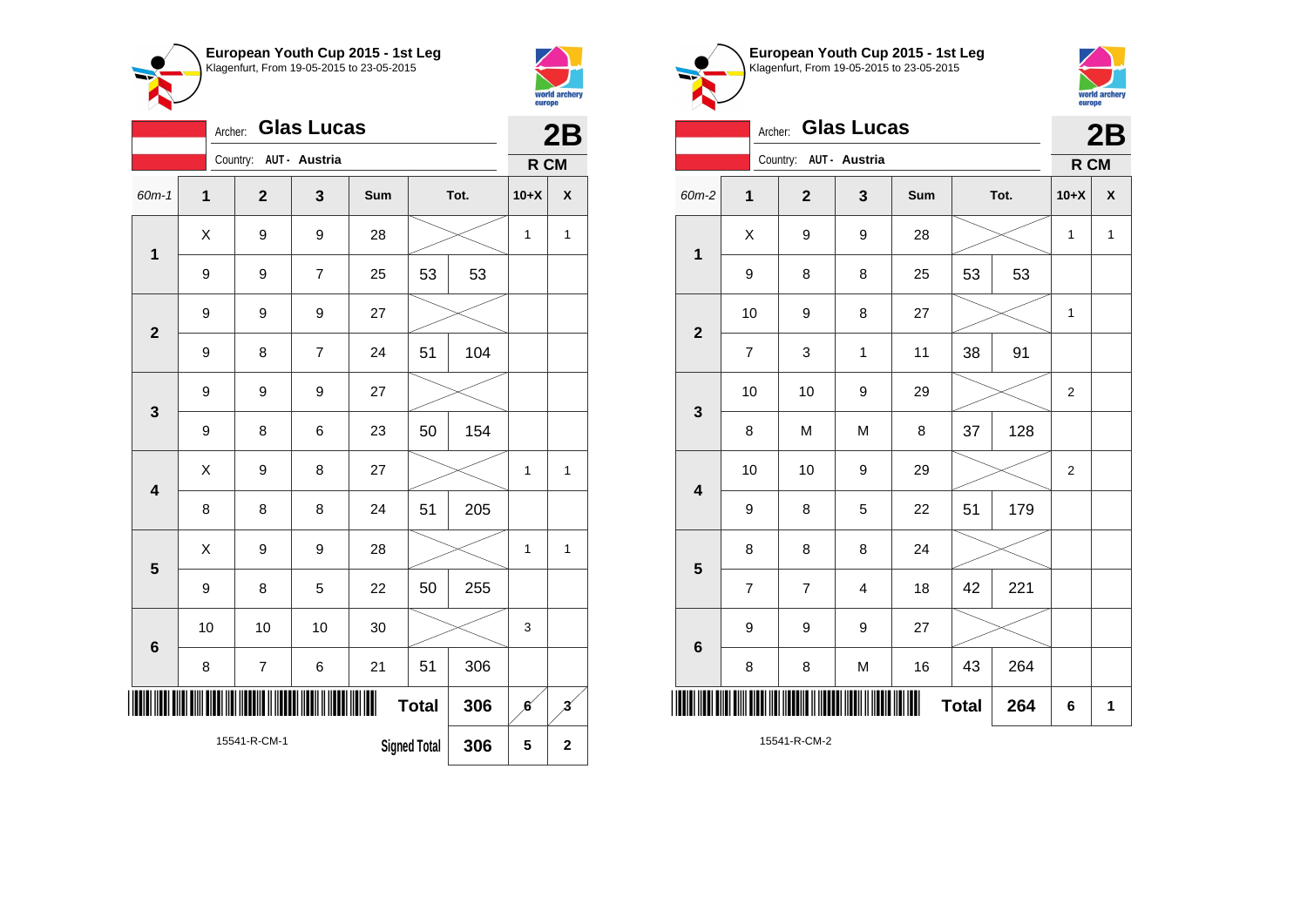



| <b>Starzycki Piotr</b><br>Archer: |              |                         |                |     |              |      |                | 3A                      |
|-----------------------------------|--------------|-------------------------|----------------|-----|--------------|------|----------------|-------------------------|
|                                   |              | Country: POL - Poland   |                |     |              |      | R CM           |                         |
| 60m-1                             | $\mathbf{1}$ | $\overline{\mathbf{2}}$ | 3              | Sum |              | Tot. | $10+X$         | X                       |
| $\mathbf 1$                       | X            | 10                      | 9              | 29  |              |      | $\overline{2}$ | $\mathbf{1}$            |
|                                   | 9            | 8                       | 8              | 25  | 54           | 54   |                |                         |
| $\mathbf{2}$                      | X            | Χ                       | X              | 30  |              |      | 3              | 3                       |
|                                   | 9            | 9                       | 9              | 27  | 57           | 111  |                |                         |
| 3                                 | Χ            | 10                      | 10             | 30  |              |      | 3              | $\mathbf{1}$            |
|                                   | 9            | 9                       | 8              | 26  | 56           | 167  |                |                         |
| $\overline{\mathbf{4}}$           | X            | 9                       | 9              | 28  |              |      | 1              | 1                       |
|                                   | 9            | 9                       | 8              | 26  | 54           | 221  |                |                         |
| 5                                 | Χ            | 10                      | 9              | 29  |              |      | $\overline{2}$ | $\mathbf{1}$            |
|                                   | 9            | 8                       | $\overline{7}$ | 24  | 53           | 274  |                |                         |
| 6                                 | 10           | 9                       | 9              | 28  |              |      | $\mathbf 1$    |                         |
|                                   | 9            | 9                       | 9              | 27  | 55           | 329  |                |                         |
|                                   |              |                         |                |     | <b>Total</b> | 329  | 12             | $\overline{\mathbf{r}}$ |

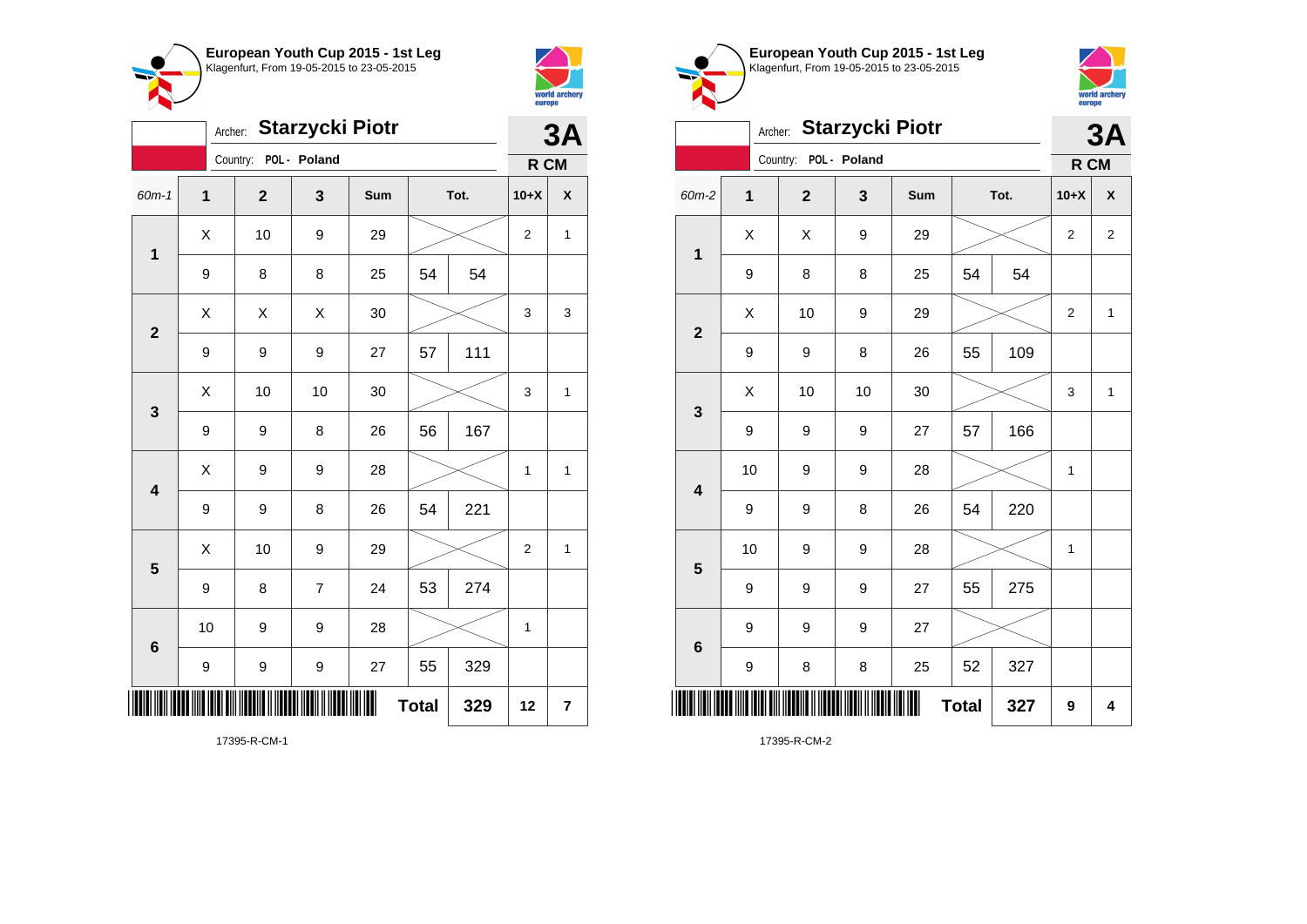



| European Youth Cup 2015 - 1st Leg<br>Klagenfurt, From 19-05-2015 to 23-05-2015 |
|--------------------------------------------------------------------------------|
|                                                                                |
|                                                                                |



## Archer: **Golovko Marko**

| <b>Golovko Marko</b><br>Archer: |              |  |              |                          |     |              |     |                         | 3C               |  |  |
|---------------------------------|--------------|--|--------------|--------------------------|-----|--------------|-----|-------------------------|------------------|--|--|
|                                 |              |  | Country:     | <b>UKR</b> - Ukraine     |     |              |     | R CM                    |                  |  |  |
| 60m-1                           | $\mathbf{1}$ |  | $\mathbf{2}$ | 3                        | Sum | Tot.         |     | $10+X$                  | $\boldsymbol{x}$ |  |  |
|                                 | X            |  | 9            | 9                        | 28  |              |     | $\mathbf 1$             | $\mathbf{1}$     |  |  |
| $\mathbf 1$                     | 8            |  | 8            | $\overline{\mathcal{I}}$ | 23  | 51           | 51  |                         |                  |  |  |
| $\mathbf{2}$                    | 10           |  | 10           | 9                        | 29  |              |     | $\overline{2}$          |                  |  |  |
|                                 | 9            |  | 8            | $\overline{7}$           | 24  | 53           | 104 |                         |                  |  |  |
| 3                               | 10           |  | 10           | 9                        | 29  |              |     | $\overline{\mathbf{c}}$ |                  |  |  |
|                                 | 9            |  | 9            | 8                        | 26  | 159<br>55    |     |                         |                  |  |  |
| $\overline{\mathbf{4}}$         | 10           |  | 10           | 9                        | 29  |              |     | 2                       |                  |  |  |
|                                 | 8            |  | 8            | 8                        | 24  | 53           | 212 |                         |                  |  |  |
| 5                               | X            |  | 10           | 10                       | 30  |              |     | 3                       | 1                |  |  |
|                                 | 9            |  | 9            | 8                        | 26  | 56           | 268 |                         |                  |  |  |
| 6                               | 10           |  | 10           | 10                       | 30  |              |     | 3                       |                  |  |  |
|                                 | 9            |  | 9            | 9                        | 27  | 57           | 325 |                         |                  |  |  |
|                                 |              |  |              |                          | ║║  | <b>Total</b> | 325 | 13                      | $\mathbf 2$      |  |  |

| <b>Golovko Marko</b><br>Archer: |              |                        |                |     |              |      |                | 3C             |  |
|---------------------------------|--------------|------------------------|----------------|-----|--------------|------|----------------|----------------|--|
|                                 |              | Country: UKR - Ukraine |                |     |              |      |                | R CM           |  |
| 60m-2                           | $\mathbf{1}$ | $\mathbf{2}$           | 3              | Sum |              | Tot. | $10+X$         | X              |  |
| $\mathbf 1$                     | Χ            | 10                     | 9              | 29  |              |      | $\overline{c}$ | $\mathbf{1}$   |  |
|                                 | 8            | 8                      | $\overline{7}$ | 23  | 52           | 52   |                |                |  |
| $\overline{\mathbf{2}}$         | 9            | 9                      | 9              | 27  |              |      |                |                |  |
|                                 | 9            | 9                      | 9              | 27  | 54           | 106  |                |                |  |
| 3                               | 9            | 9                      | 9              | 27  |              |      |                |                |  |
|                                 | 9            | 8                      | 8              | 25  | 52           | 158  |                |                |  |
| $\overline{\mathbf{4}}$         | X            | Χ                      | 9              | 29  |              |      | $\overline{2}$ | $\overline{2}$ |  |
|                                 | 9            | 9                      | 9              | 27  | 56           | 214  |                |                |  |
| 5                               | X            | 9                      | 9              | 28  |              |      | 1              | $\mathbf{1}$   |  |
|                                 | 9            | 8                      | 8              | 25  | 53           | 267  |                |                |  |
| $\bf 6$                         | Χ            | 10                     | 8              | 28  |              |      | 2              | $\mathbf{1}$   |  |
|                                 | 8            | 8                      | $\overline{7}$ | 23  | 51           | 318  |                |                |  |
|                                 |              |                        |                |     | <b>Total</b> | 318  | 7              | 5              |  |

17370-R-CM-2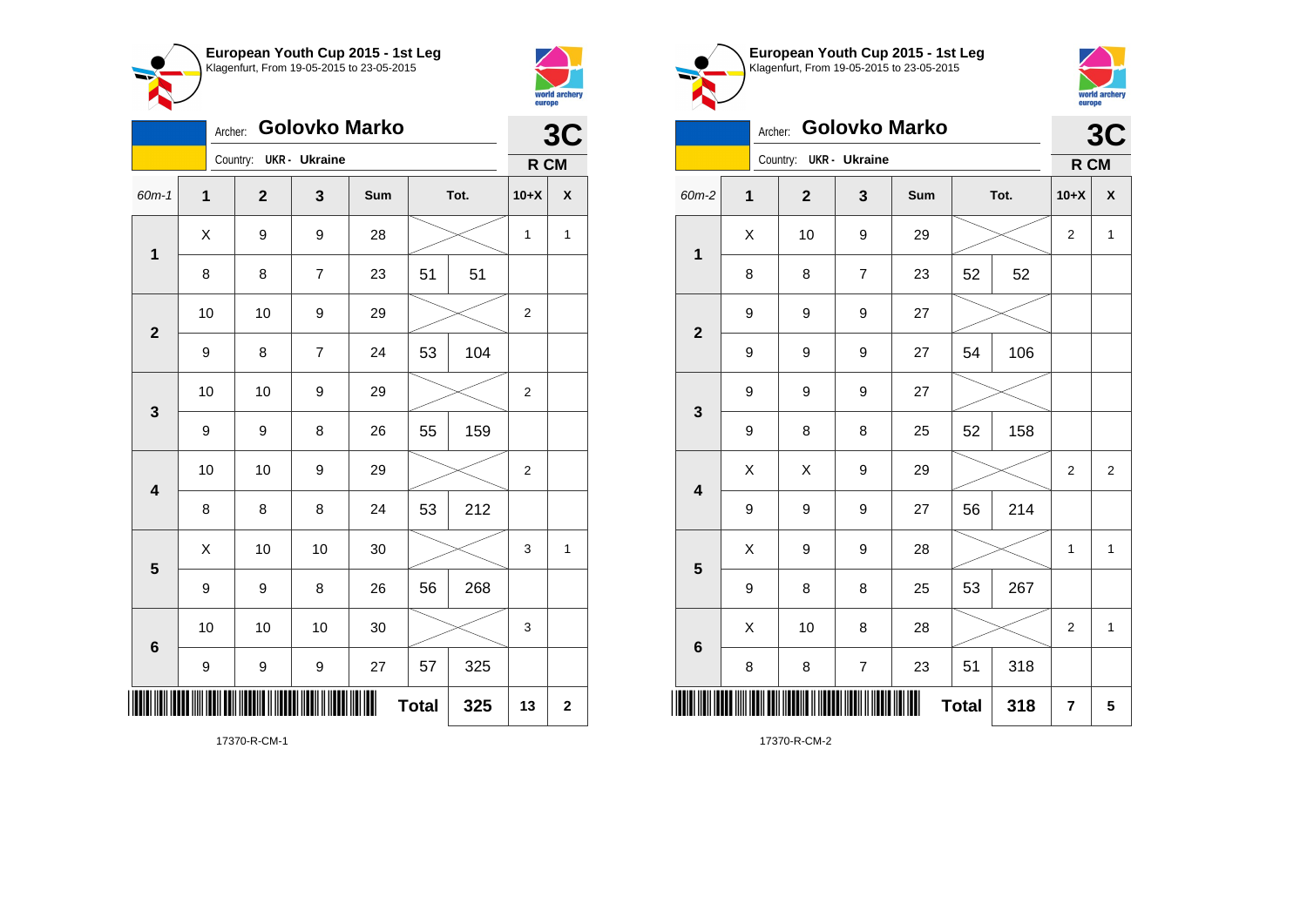



| Rabski Szymon<br>Archer: |                         |                          |                |     |              |      |              | 4A                 |
|--------------------------|-------------------------|--------------------------|----------------|-----|--------------|------|--------------|--------------------|
|                          |                         | Country:                 | POL - Poland   |     |              |      | R CM         |                    |
| 60m-1                    | $\overline{\mathbf{1}}$ | $\overline{\mathbf{2}}$  | 3              | Sum |              | Tot. | $10+X$       | $\pmb{\mathsf{X}}$ |
| $\mathbf 1$              | 9                       | 8                        | 8              | 25  |              |      |              |                    |
|                          | $\overline{7}$          | $\overline{7}$           | 5              | 19  | 44           | 44   |              |                    |
| $\overline{\mathbf{2}}$  | 10                      | 9                        | 8              | 27  |              |      | 1            |                    |
|                          | 8                       | 8                        | 6              | 22  | 49           | 93   |              |                    |
| $\mathbf 3$              | 9                       | 9                        | 8              | 26  |              |      |              |                    |
|                          | 8                       | 8                        | $\overline{7}$ | 23  | 49           | 142  |              |                    |
| $\overline{\mathbf{4}}$  | 9                       | 9                        | 9              | 27  |              |      |              |                    |
|                          | 8                       | $\overline{\mathbf{7}}$  | 4              | 19  | 46           | 188  |              |                    |
| $\overline{\mathbf{5}}$  | 9                       | 9                        | $\overline{7}$ | 25  |              |      |              |                    |
|                          | $\overline{7}$          | $\overline{7}$           | 6              | 20  | 45           | 233  |              |                    |
| $6\phantom{1}6$          | 10                      | 8                        | 8              | 26  |              |      | $\mathbf{1}$ |                    |
|                          | $\boldsymbol{7}$        | $\overline{\mathcal{I}}$ | $\overline{7}$ | 21  | 47           | 280  |              |                    |
|                          |                         |                          |                |     | <b>Total</b> | 280  | $\mathbf 2$  | $\mathbf 0$        |

world archery<br>europe Archer: **Rabski Szymon 4A** Country: **POL - Poland R CM** 60m-2 **1 2 3 Sum Tot. 10+X X** 9 8 8 25 **1** 7 | 7 | 6 | 20 | 45 | 45 10 | 9 | 9 | 28 |  $\times$  | 1 **2** 9 | 6 | 6 | 21 | 49 | 94 10 | 9 | 9 | 28 |  $\times$  | 1 **3** 8 | 8 | 8 | 24 | 52 | 146 9 | 9 | 8 | 26 **4** 8 7 7 22 48 194 10 | 9 | 9 | 28 |  $\times$  | 1 **5** 8 | 8 | 7 | 23 | 51 | 245 9 8 26 **6** 8 | 8 | 7 | 23 | 49 | 294 \*17394-R-CM-2\* **Total** 294  $\begin{array}{|c|c|c|c|} \hline 3 & \hline \end{array}$ 17394-R-CM-2 **Signed Total 294 3 1**

**European Youth Cup 2015 - 1st Leg** Klagenfurt, From 19-05-2015 to 23-05-2015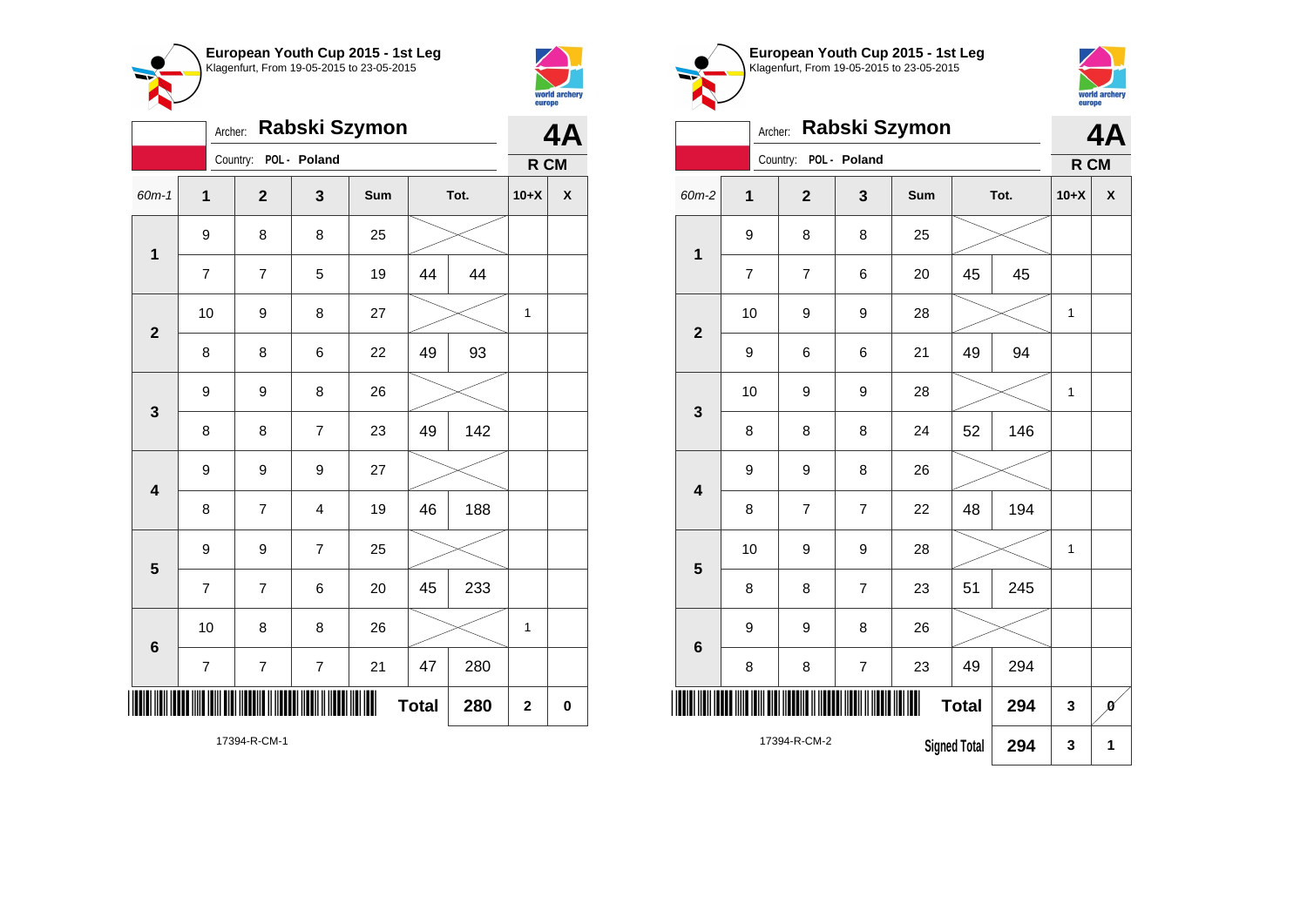



| Zika Alexander<br>Archer: |                |                         |                |     |              |     |             | 4B |  |
|---------------------------|----------------|-------------------------|----------------|-----|--------------|-----|-------------|----|--|
|                           |                | Country: AUT - Austria  |                |     |              |     | R CM        |    |  |
| 60m-1                     | $\mathbf 1$    | $\overline{\mathbf{2}}$ | 3              | Sum | Tot.         |     | $10+X$      | χ  |  |
| $\mathbf 1$               | 9              | 9                       | 8              | 26  |              |     |             |    |  |
|                           | $\overline{7}$ | $\overline{7}$          | 5              | 19  | 45           | 45  |             |    |  |
| $\overline{\mathbf{2}}$   | 9              | 8                       | $\overline{7}$ | 24  |              |     |             |    |  |
|                           | 6              | 4                       | $\mathbf{1}$   | 11  | 35           | 80  |             |    |  |
| $\mathbf 3$               | 10             | 9                       | 9              | 28  |              |     | 1           |    |  |
|                           | 9              | $\overline{7}$          | 6              | 22  | 50           | 130 |             |    |  |
| $\overline{\mathbf{4}}$   | 8              | 8                       | $\overline{7}$ | 23  |              |     |             |    |  |
|                           | $\overline{7}$ | 3                       | $\overline{c}$ | 12  | 35           | 165 |             |    |  |
| 5                         | Χ              | 8                       | $\overline{7}$ | 25  |              |     | 1           | 1  |  |
|                           | 5              | 5                       | 5              | 15  | 40           | 205 |             |    |  |
| $6\phantom{1}6$           | $\overline{7}$ | $\overline{7}$          | $\overline{7}$ | 21  |              |     |             |    |  |
|                           | 6              | 5                       | $\overline{c}$ | 13  | 34           | 239 |             |    |  |
|                           |                |                         |                |     | <b>Total</b> | 239 | $\mathbf 2$ | 1  |  |





## Archer: **Zika Alexander 4B**

|                         | Country: AUT - Austria   |                         |                         |     |              |     |           | R CM               |
|-------------------------|--------------------------|-------------------------|-------------------------|-----|--------------|-----|-----------|--------------------|
| 60m-2                   | $\mathbf 1$              | $\mathbf{2}$            | $\mathbf{3}$            | Sum | Tot.         |     | $10+X$    | $\pmb{\mathsf{X}}$ |
| $\mathbf 1$             | 8                        | 8                       | $\overline{7}$          | 23  |              |     |           |                    |
|                         | $\overline{\mathcal{I}}$ | $\overline{\mathbf{7}}$ | $\overline{\mathbf{4}}$ | 18  | 41           | 41  |           |                    |
| $\mathbf{2}$            | 8                        | 8                       | 6                       | 22  |              |     |           |                    |
|                         | 5                        | 4                       | $\overline{4}$          | 13  | 35           | 76  |           |                    |
| $\mathbf 3$             | 9                        | 8                       | 8                       | 25  |              |     |           |                    |
|                         | $\boldsymbol{7}$         | 6                       | 6                       | 19  | 44           | 120 |           |                    |
| $\overline{\mathbf{4}}$ | 9                        | 8                       | 8                       | 25  |              |     |           |                    |
|                         | 6                        | 6                       | $\overline{\mathbf{4}}$ | 16  | 41           | 161 |           |                    |
| ${\bf 5}$               | 8                        | $\overline{7}$          | $\overline{7}$          | 22  |              |     |           |                    |
|                         | 5                        | 3                       | $\,$ 3 $\,$             | 11  | 33           | 194 |           |                    |
| $\bf 6$                 | 9                        | $\overline{\mathbf{7}}$ | 6                       | 22  |              |     |           |                    |
|                         | 6                        | 5                       | $\overline{\mathbf{4}}$ | 15  | 37           | 231 |           |                    |
|                         |                          |                         |                         |     | <b>Total</b> | 231 | $\pmb{0}$ | $\pmb{0}$          |

17351-R-CM-2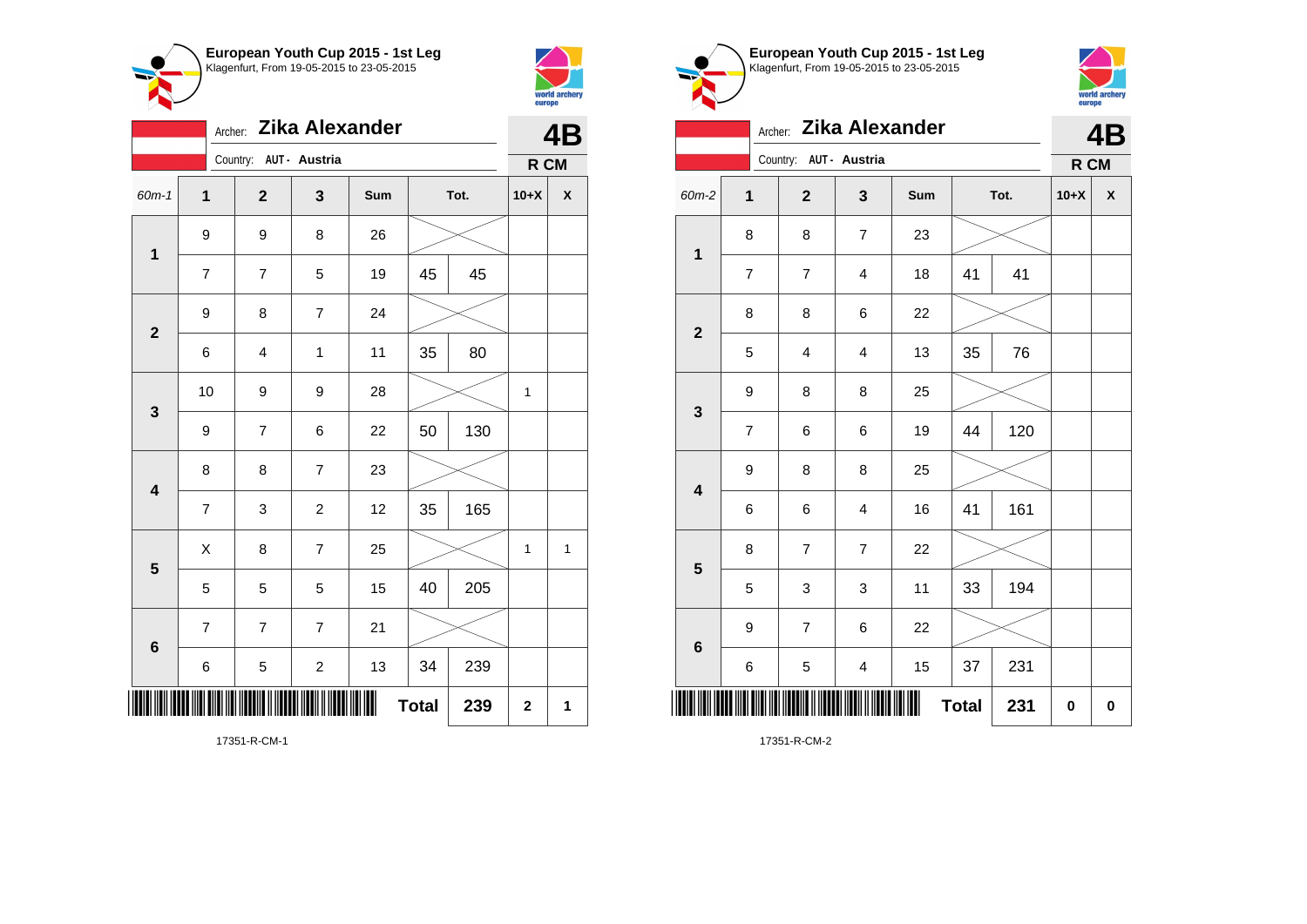

Country: **UKR - Ukraine**

**1**

**2**

**3**

**4**

**5**

**6**

Archer: **Vynohradov Artem**

60m-1 **1 2 3 Sum Tot. 10+X X**

9 | 9 | 6 | 24 | 54 | 54

9 | 8 | 7 | 24 | 52 | 106

8 | 7 | 7 | 22 | 49 | 155

8 | 8 | 7 | 23 | 51 | 206

9 | 8 | 8 | 25 | 54 | 260

9 | 8 | 7 | 24 | 53 | 313

10 | 9 | 9 | 28 |  $\times$  | 1

 $\begin{array}{|c|c|c|c|c|c|}\hline \hspace{.1cm}X & \hspace{.1cm} \text{ 10} & \hspace{.1cm} \text{9} & \hspace{.1cm} \text{29} & \hspace{.1cm} \text{20} & \hspace{.1cm} \text{3} & \hspace{.1cm} \text{2} & \hspace{.1cm} \text{2} & \hspace{.1cm} \text{1} & \hspace{.1cm} \text{2} & \hspace{.1cm} \text{2} & \hspace{.1cm} \text{1} & \hspace{.1cm} \text{2} & \hspace{.1cm} \text{2} & \hspace$ 

 $\begin{array}{|c|c|c|c|c|c|}\hline \hspace{.1cm}X & \hspace{.1cm} \text{ 10} & \hspace{.1cm} \text{9} & \hspace{.1cm} \text{29} & \hspace{.1cm} \text{20} & \hspace{.1cm} \text{3} & \hspace{.1cm} \text{2} & \hspace{.1cm} \text{21} & \hspace{.1cm} \text{11} & \hspace{.1cm} \hline \end{array}$ 

 $Total | 313 | 9 | 3$ 

9 9 9 27

10 | 9 | 9 | 28 |  $\times$  | 1

 $\begin{array}{|c|c|c|c|c|c|}\hline \hspace{.1cm}X & \hspace{.1cm} \text{ 10} & \hspace{.1cm} \text{ 10} & \hspace{.1cm} \text{ 30} & \hspace{.1cm} \end{array} \hspace{.2cm} \begin{array}{|c|c|c|c|c|c|}\hline \hspace{.1cm}X & \hspace{.1cm} \text{ 3} & \hspace{.1cm} \text{ 1} & \hspace{.1cm} \text{ 4} & \hspace{.1cm} \end{array}$ 



**4C**

**R CM**

| European Youth Cup 2015 - 1st Leg<br>Klagenfurt, From 19-05-2015 to 23-05-2015 |
|--------------------------------------------------------------------------------|
|                                                                                |
|                                                                                |



## Archer: **Vynohradov Artem**

|                         |                                            |                | 4C                      |     |    |                |                |              |
|-------------------------|--------------------------------------------|----------------|-------------------------|-----|----|----------------|----------------|--------------|
|                         |                                            | Country:       | <b>UKR</b> - Ukraine    |     |    |                | R CM           |              |
| 60m-2                   | 1                                          | $\overline{2}$ | 3                       | Sum |    | Tot.           | $10+X$         | X            |
| 1                       | 10                                         | 9              | 9                       | 28  |    |                | 1              |              |
|                         | 9                                          | $\overline{7}$ | 6                       | 22  | 50 | 50             |                |              |
| $\overline{\mathbf{2}}$ | 10                                         | 10             | 9                       | 29  |    |                | $\overline{2}$ |              |
|                         | 9                                          | 9              | 8                       | 26  | 55 | 105            |                |              |
| 3                       | 9                                          | 9              | 9                       | 27  |    |                |                |              |
|                         | 9                                          | 9              | $\overline{7}$          | 25  | 52 | 157            |                |              |
| 4                       | 10                                         | 9              | 9                       | 28  |    |                | 1              |              |
|                         | 8                                          | 8              | 6                       | 22  | 50 | 207            |                |              |
| 5                       | 10                                         | 10             | 10                      | 30  |    |                | 3              |              |
|                         | 9                                          | 8              | $\overline{7}$          | 24  | 54 | 261            |                |              |
| $6\phantom{1}6$         | 9                                          | 9              | 9                       | 27  |    |                |                |              |
|                         | 8                                          | 6              | $\overline{\mathbf{4}}$ | 18  | 45 | 306            |                |              |
|                         | IIII<br><b>Total</b><br>306                |                |                         |     |    | $\overline{7}$ | Ø              |              |
|                         | 17336-R-CM-2<br><b>Signed Total</b><br>306 |                |                         |     |    |                | 7              | $\mathbf{2}$ |

\*17336-R-CM-1\* 17336-R-CM-1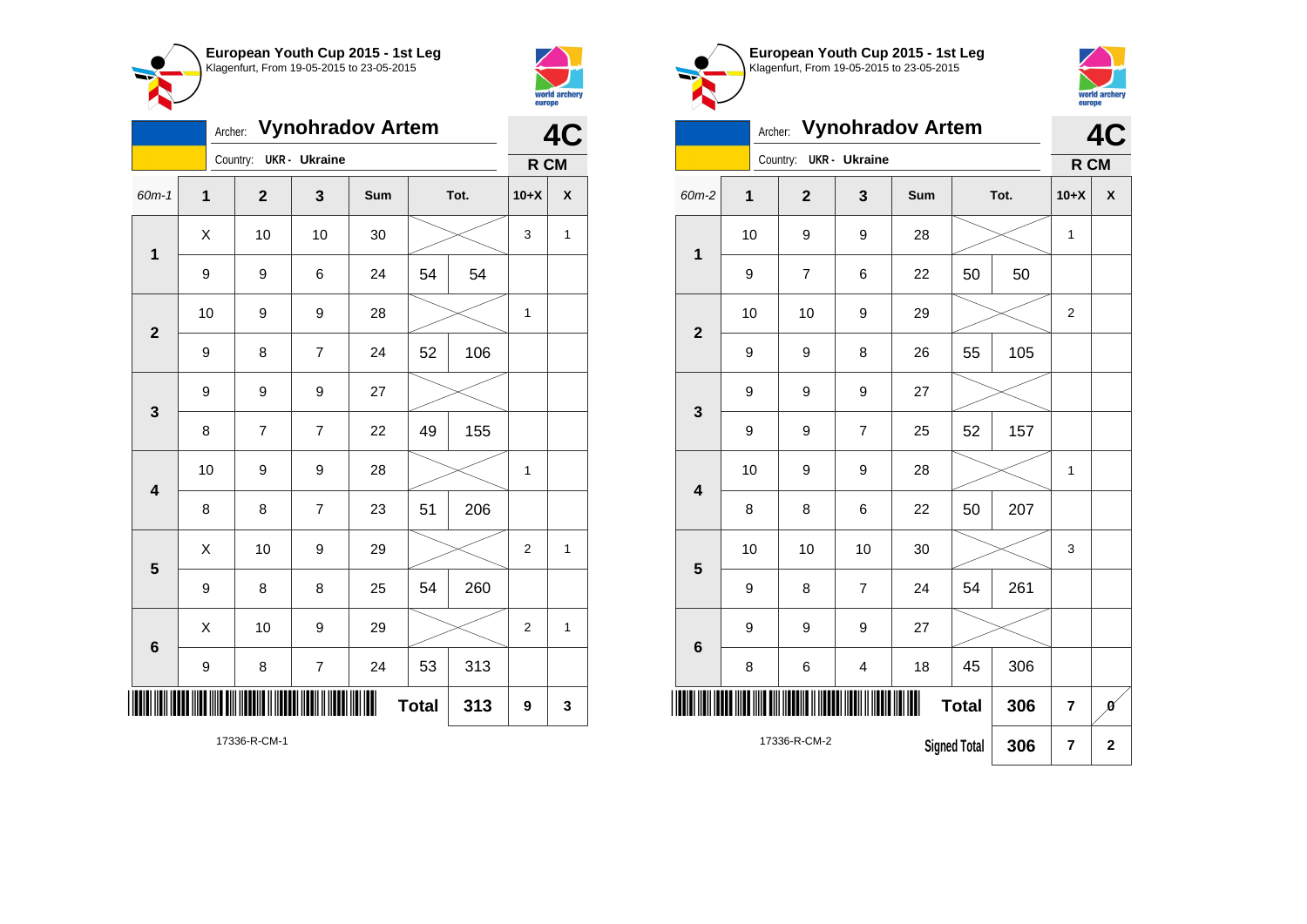



|                         | <b>Klebek Konrad</b><br>Archer: |                         |                          |     |    |      |                |              |
|-------------------------|---------------------------------|-------------------------|--------------------------|-----|----|------|----------------|--------------|
|                         |                                 | Country: POL - Poland   |                          |     |    |      | R CM           |              |
| 60m-1                   | $\mathbf 1$                     | $\overline{\mathbf{2}}$ | 3                        | Sum |    | Tot. | $10+X$         | X            |
| 1                       | Χ                               | 9                       | 9                        | 28  |    |      | $\mathbf{1}$   | $\mathbf{1}$ |
|                         | 9                               | 8                       | $\overline{7}$           | 24  | 52 | 52   |                |              |
| $\overline{\mathbf{2}}$ | 9                               | 9                       | 8                        | 26  |    |      |                |              |
|                         | 8                               | 8                       | $\overline{7}$           | 23  | 49 | 101  |                |              |
| 3                       | 9                               | 9                       | 9                        | 27  |    |      |                |              |
|                         | 8                               | $\overline{7}$          | $\overline{7}$           | 22  | 49 | 150  |                |              |
| $\overline{\mathbf{4}}$ | X                               | 10                      | 8                        | 28  |    |      | $\overline{2}$ | $\mathbf{1}$ |
|                         | 8                               | $\overline{7}$          | 6                        | 21  | 49 | 199  |                |              |
| 5                       | 10                              | 10                      | 9                        | 29  |    |      | $\overline{2}$ |              |
|                         | 8                               | 8                       | 8                        | 24  | 53 | 252  |                |              |
| 6                       | 10                              | 9                       | 9                        | 28  |    |      | $\mathbf{1}$   |              |
|                         | 9                               | $\boldsymbol{7}$        | $\overline{\mathcal{I}}$ | 23  | 51 | 303  |                |              |
|                         | Ш<br><b>Total</b><br>303        |                         |                          |     |    |      | 6              | $\mathbf{2}$ |

**European Youth Cup 2015 - 1st Leg** Klagenfurt, From 19-05-2015 to 23-05-2015



| <b>Klebek Konrad</b><br>Archer: |                         |                       |                          |     |              |     |                  | <b>5A</b>          |  |
|---------------------------------|-------------------------|-----------------------|--------------------------|-----|--------------|-----|------------------|--------------------|--|
|                                 |                         | Country: POL - Poland |                          |     |              |     | R CM             |                    |  |
| 60m-2                           | $\mathbf 1$             | $\mathbf{2}$          | $\mathbf{3}$             | Sum | Tot.         |     | $10+X$           | $\pmb{\mathsf{X}}$ |  |
| $\mathbf 1$                     | 10                      | 10                    | 9                        | 29  |              |     | $\boldsymbol{2}$ |                    |  |
|                                 | 9                       | 9                     | $\overline{7}$           | 25  | 54           | 54  |                  |                    |  |
| $\mathbf{2}$                    | 9                       | 9                     | 8                        | 26  |              |     |                  |                    |  |
|                                 | 8                       | 8                     | 8                        | 24  | 50           | 104 |                  |                    |  |
| 3                               | 9                       | 9                     | 9                        | 27  |              |     |                  |                    |  |
|                                 | 9                       | 8                     | 8                        | 25  | 52           | 156 |                  |                    |  |
| $\overline{\mathbf{4}}$         | 9                       | 9                     | 8                        | 26  |              |     |                  |                    |  |
|                                 | 8                       | 8                     | 6                        | 22  | 48           | 204 |                  |                    |  |
| 5                               | 9                       | 8                     | $\overline{7}$           | 24  |              |     |                  |                    |  |
|                                 | $\overline{\mathbf{7}}$ | $\overline{7}$        | $\overline{7}$           | 21  | 45           | 249 |                  |                    |  |
| $6\phantom{1}6$                 | 9                       | 9                     | 9                        | 27  |              |     |                  |                    |  |
|                                 | 9                       | $\overline{7}$        | $\overline{\mathcal{I}}$ | 23  | 50           | 299 |                  |                    |  |
| ║                               |                         |                       |                          | Ш   | <b>Total</b> | 299 | $\mathbf 2$      | 0                  |  |

17415-R-CM-2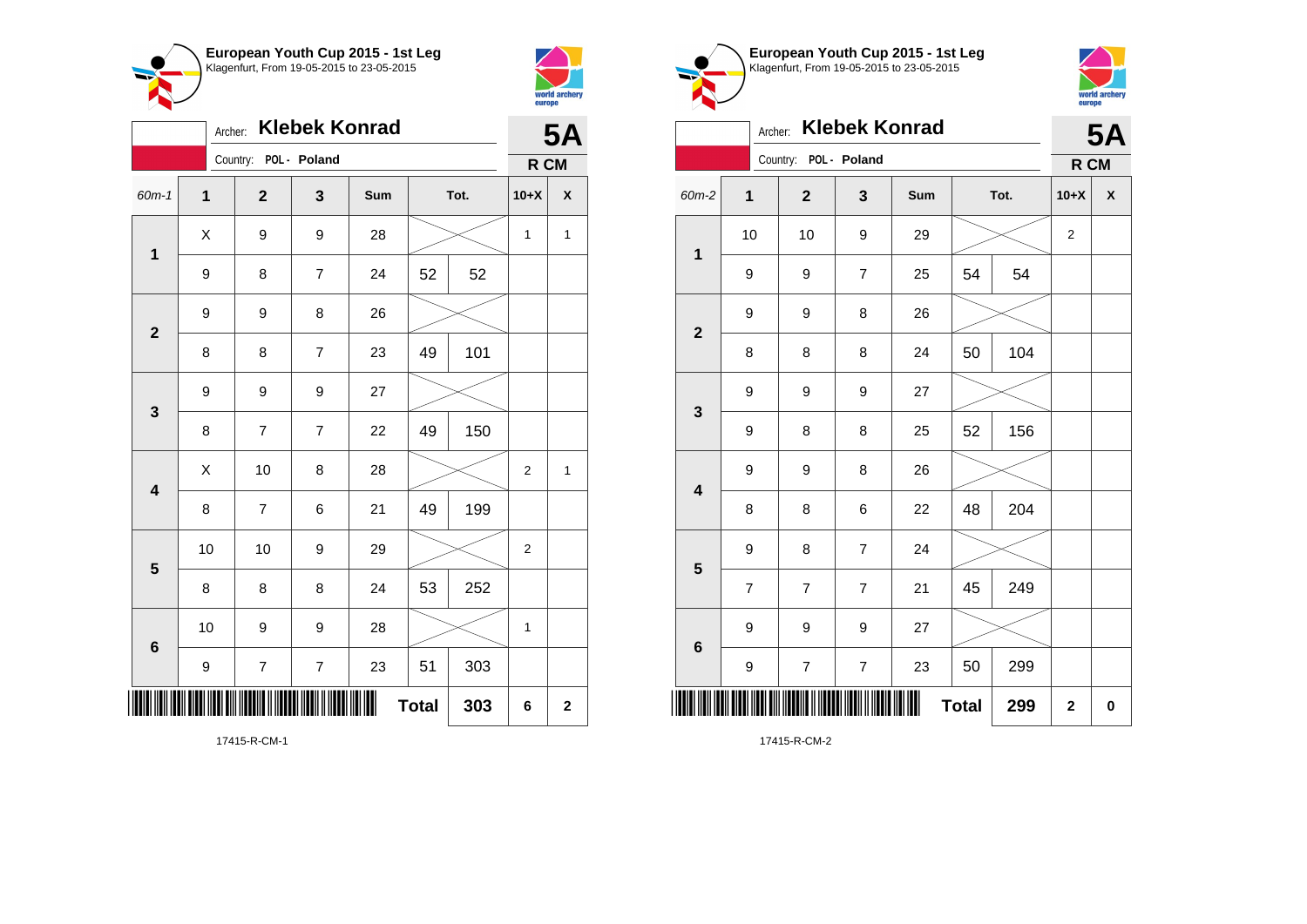



|                         | Archer: Lang Max |                         |                |     |              |     |                | <b>5B</b>      |  |
|-------------------------|------------------|-------------------------|----------------|-----|--------------|-----|----------------|----------------|--|
|                         |                  | Country: AUT - Austria  |                |     |              |     | R CM           |                |  |
| 60m-1                   | 1                | $\overline{\mathbf{2}}$ | 3              | Sum | Tot.         |     | $10+X$         | χ              |  |
| 1                       | 9                | 9                       | 9              | 27  |              |     |                |                |  |
|                         | 9                | 9                       | 8              | 26  | 53           | 53  |                |                |  |
| $\overline{2}$          | 10               | 9                       | 9              | 28  |              |     | 1              |                |  |
|                         | 9                | 9                       | 9              | 27  | 55           | 108 |                |                |  |
| 3                       | 10               | 10                      | 10             | 30  |              |     | 3              |                |  |
|                         | 10               | 9                       | 9              | 28  | 58           | 166 | 1              |                |  |
| $\overline{\mathbf{4}}$ | 10               | 10                      | 9              | 29  |              |     | $\overline{2}$ |                |  |
|                         | 9                | 9                       | $\overline{7}$ | 25  | 54           | 220 |                |                |  |
| 5                       | X                | 10                      | 9              | 29  |              |     | $\overline{2}$ | $\mathbf{1}$   |  |
|                         | 9                | 8                       | 8              | 25  | 54           | 274 |                |                |  |
| $\bf 6$                 | X                | X                       | 9              | 29  |              |     | $\overline{2}$ | $\overline{2}$ |  |
|                         | 8                | 8                       | 8              | 24  | 53           | 327 |                |                |  |
|                         |                  |                         |                |     | <b>Total</b> | 327 | 11             | 3              |  |





|                         | <b>Lang Max</b><br>Archer: |                        |                  |     |              |      |                |              |
|-------------------------|----------------------------|------------------------|------------------|-----|--------------|------|----------------|--------------|
|                         |                            | Country: AUT - Austria |                  |     |              |      | R CM           |              |
| 60m-2                   | 1                          | $\mathbf 2$            | 3                | Sum |              | Tot. | $10+X$         | X            |
| $\mathbf 1$             | 10                         | 10                     | 10               | 30  |              |      | 3              |              |
|                         | 9                          | 9                      | 8                | 26  | 56           | 56   |                |              |
| $\overline{2}$          | 10                         | 10                     | 9                | 29  |              |      | $\overline{2}$ |              |
|                         | 8                          | 8                      | 8                | 24  | 53           | 109  |                |              |
| 3                       | Χ                          | 10                     | 10               | 30  |              |      | 3              | $\mathbf{1}$ |
|                         | 9                          | 8                      | 8                | 25  | 55           | 164  |                |              |
| $\overline{\mathbf{4}}$ | 10                         | 9                      | 9                | 28  |              |      | 1              |              |
|                         | 9                          | 8                      | $\overline{7}$   | 24  | 52           | 216  |                |              |
| 5                       | 10                         | 10                     | 9                | 29  |              |      | $\overline{c}$ |              |
|                         | 9                          | 8                      | 8                | 25  | 54           | 270  |                |              |
| $6\phantom{1}6$         | X                          | 9                      | 8                | 27  |              |      | 1              | $\mathbf{1}$ |
|                         | 8                          | 8                      | $\boldsymbol{7}$ | 23  | 50           | 320  |                |              |
| IIII                    |                            |                        |                  | ║║  | <b>Total</b> | 320  | 12             | $\mathbf 2$  |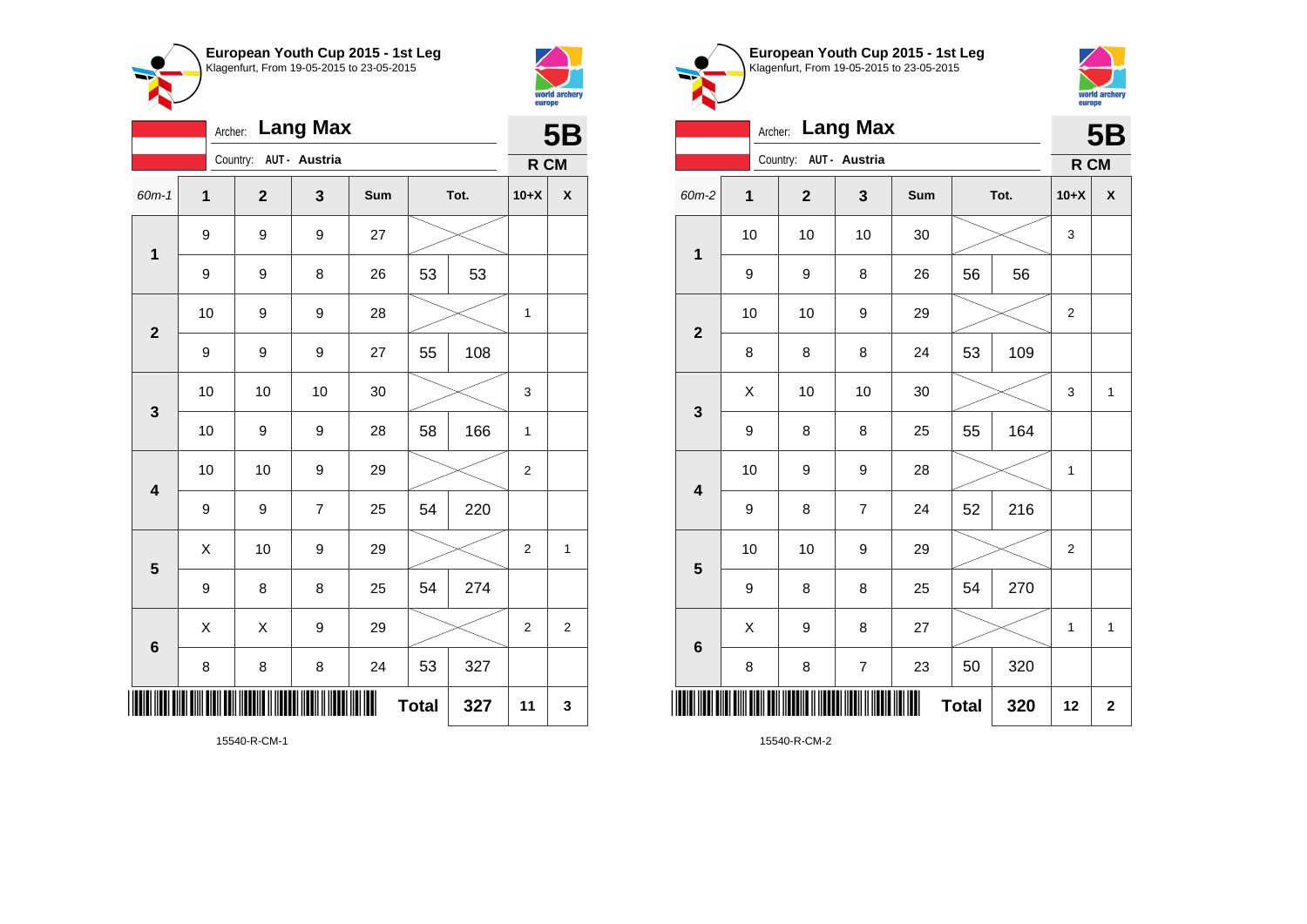

Country: **UKR - Ukraine**

**1**

**2**

**3**

**4**

**5**

**6**

Archer: **Kozhokar Ivan**

60m-1 **1 2 3 Sum Tot. 10+X X**

9 | 9 | 7 | 25 | 54 | 54

9 | 9 | 8 | 26 | 55 | 109

9 | 8 | 8 | 25 | 53 | 162

9 | 8 | 8 | 25 | 54 | 216

9 | 9 | 8 | 26 | 56 | 272

9 | 8 | 8 | 25 | 54 | 326

10 | 10 | 9 | 29 |  $\times$  | 2

10 | 9 | 9 | 28 |  $\times$  | 1

10 | 10 | 9 | 29 |  $\times$  | 2

 $\begin{array}{|c|c|c|c|c|c|}\hline \hspace{.1cm}X & \hspace{.1cm} \text{ 10} & \hspace{.1cm} \text{ 10} & \hspace{.1cm} \text{ 30} & \hspace{.1cm} \end{array} \hspace{.2cm} \begin{array}{|c|c|c|c|c|c|}\hline \hspace{.1cm}X & \hspace{.1cm} \text{ 3} & \hspace{.1cm} \text{ 1} & \hspace{.1cm} \text{ 4} & \hspace{.1cm} \end{array}$ 

**Total 326 12 4**

 $\begin{array}{|c|c|c|c|c|c|}\hline \hspace{.1cm}X & \hspace{.1cm} & \hspace{.1cm} 10 & \hspace{.1cm} & \hspace{.1cm} 9 & \hspace{.1cm} & \hspace{.1cm} 29 & \hspace{.1cm} & \hspace{.1cm}\hline \end{array} \hspace{.2cm} \begin{array}{|c|c|c|c|c|c|}\hline \hspace{.1cm}X & \hspace{.1cm} & \hspace{.1cm} 2 & \hspace{.1cm} & \hspace{.1cm} 1 & \hspace{.1cm} \end{array}$ 

 $X$   $\mid$   $X$   $\mid$   $9$   $\mid$   $29$   $\mid$   $\gg$   $\mid$  2  $\mid$  2



**5C**

**R CM**

| European Youth Cup 2015 - 1st Leg<br>Klagenfurt, From 19-05-2015 to 23-05-2015 |
|--------------------------------------------------------------------------------|
|                                                                                |
|                                                                                |



## Archer: **Kozhokar Ivan**

|                         | Kozhokar Ivan<br>Archer: |                |               |     |    |      |                |              |  |
|-------------------------|--------------------------|----------------|---------------|-----|----|------|----------------|--------------|--|
|                         |                          | Country:       | UKR - Ukraine |     |    |      | R CM           |              |  |
| 60m-2                   | $\overline{\mathbf{1}}$  | $\overline{2}$ | 3             | Sum |    | Tot. | $10+X$         | X            |  |
| $\overline{\mathbf{1}}$ | Χ                        | 9              | 9             | 28  |    |      | 1              | $\mathbf{1}$ |  |
|                         | 9                        | 8              | 7             | 24  | 52 | 52   |                |              |  |
| $\overline{\mathbf{2}}$ | X                        | 10             | 9             | 29  |    |      | $\overline{2}$ | $\mathbf{1}$ |  |
|                         | 9                        | 9              | 8             | 26  | 55 | 107  |                |              |  |
| 3                       | 9                        | 9              | 9             | 27  |    |      |                |              |  |
|                         | 8                        | 8              | 8             | 24  | 51 | 158  |                |              |  |
| $\overline{\mathbf{4}}$ | Χ                        | 10             | 10            | 30  |    |      | 3              | $\mathbf{1}$ |  |
|                         | 9                        | 9              | 9             | 27  | 57 | 215  |                |              |  |
| 5                       | X                        | 9              | 8             | 27  |    |      | 1              | $\mathbf{1}$ |  |
|                         | 8                        | $\overline{7}$ | 7             | 22  | 49 | 264  |                |              |  |
| $6\phantom{1}$          | X                        | 9              | 9             | 28  |    |      | $\mathbf 1$    | $\mathbf{1}$ |  |
|                         | 9                        | 9              | 9             | 27  | 55 | 319  |                |              |  |
|                         | ║<br><b>Total</b><br>319 |                |               |     |    |      |                |              |  |

15481-R-CM-1

\*15481-R-CM-1\*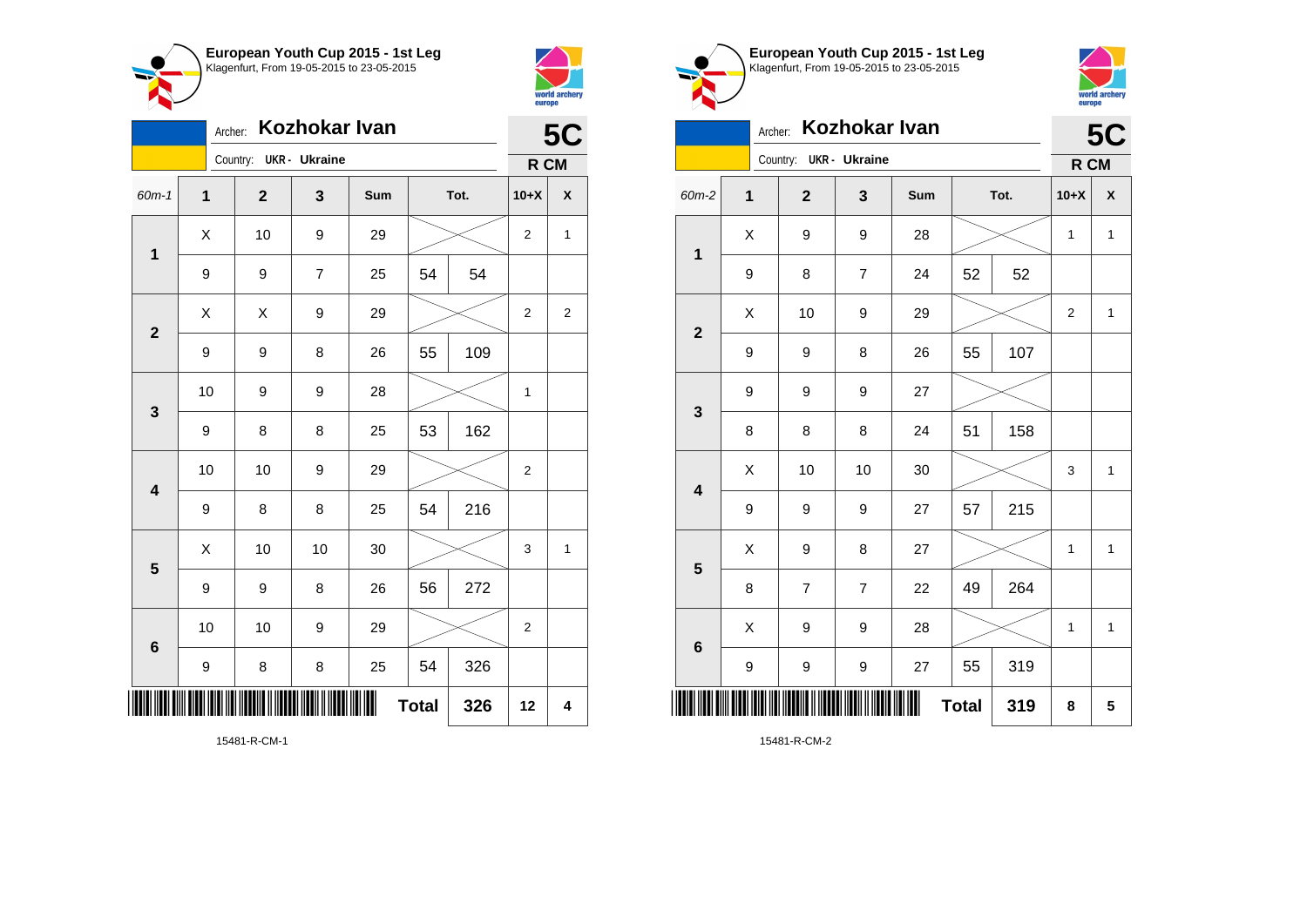



|                         | <b>Biela Dariusz</b><br>Archer:            |          |                |                |     |               |           |                |              |
|-------------------------|--------------------------------------------|----------|----------------|----------------|-----|---------------|-----------|----------------|--------------|
|                         |                                            | Country: |                | POL - Poland   |     |               |           | R CM           |              |
| $60m-1$                 | 1                                          |          | $\overline{2}$ | 3              | Sum |               | Tot.      | $10+X$         | X            |
| $\mathbf 1$             | 10                                         |          | 9              | 9              | 28  |               |           | 1              |              |
|                         | $\overline{7}$                             |          | 7              | $\overline{7}$ | 21  | 49            | 49        |                |              |
| $\overline{2}$          | X                                          |          | 10             | 10             | 30  |               |           | 3              | 1            |
|                         | 9                                          |          | $\overline{7}$ | $\overline{7}$ | 23  | 53            | 102       |                |              |
| 3                       | Χ                                          |          | 9              | 9              | 28  |               |           | 1              | 1            |
|                         | $\boldsymbol{9}$                           |          | 8              | $\overline{7}$ | 24  | 52            | 154       |                |              |
| $\overline{\mathbf{4}}$ | X                                          |          | 10             | 9              | 29  |               |           | $\overline{2}$ | 1            |
|                         | 9                                          |          | 9              | 8              | 26  | 55            | 209       |                |              |
| 5                       | 10                                         |          | 10             | 9              | 29  |               |           | $\overline{2}$ |              |
|                         | 8                                          |          | 8              | $\overline{7}$ | 23  | 52            | 261       |                |              |
| 6                       | Χ                                          |          | 10             | 10             | 30  |               |           | 3              | $\mathbf{1}$ |
|                         | 9                                          |          | 9              | 8              | 26  | 56            | 317       |                |              |
| ║║                      | ∭<br><b>Total</b><br>317                   |          |                |                |     | $\cancel{12}$ |           |                |              |
|                         | 17392-R-CM-1<br><b>Signed Total</b><br>317 |          |                |                |     |               | $\pmb{0}$ | $\bf{0}$       |              |





|                         | 6A                                         |              |                |              |    |      |        |                |
|-------------------------|--------------------------------------------|--------------|----------------|--------------|----|------|--------|----------------|
|                         |                                            | Country:     | POL - Poland   |              |    |      | R CM   |                |
| 60m-2                   | $\mathbf 1$                                | $\mathbf{2}$ | 3              | Sum          |    | Tot. | $10+X$ | X              |
| $\mathbf 1$             | X                                          | Χ            | 10             | 30           |    |      | 3      | $\overline{2}$ |
|                         | 10                                         | 9            | 9              | 28           | 58 | 58   |        |                |
| $\overline{\mathbf{2}}$ | X<br>28<br>9<br>9                          |              | 1              | $\mathbf{1}$ |    |      |        |                |
|                         | 110<br>8<br>8<br>8<br>24<br>52             |              |                |              |    |      |        |                |
| $\mathbf{3}$            | X                                          | 9            | 9              | 28           |    |      | 1      | $\mathbf{1}$   |
|                         | 9                                          | 8            | 8              | 25           | 53 | 163  |        |                |
| $\overline{\mathbf{4}}$ | X                                          | 10           | 10             | 30           |    |      | 3      | $\mathbf{1}$   |
|                         | 9                                          | 9            | $\overline{7}$ | 25           | 55 | 218  |        |                |
| 5                       | 10                                         | 9            | 9              | 28           |    |      | 1      |                |
|                         | 8                                          | 8            | $\overline{7}$ | 23           | 51 | 269  |        |                |
| $6\phantom{1}6$         | 10                                         | 9            | 9              | 28           |    |      | 1      |                |
|                         | 52<br>321<br>8<br>8<br>8<br>24             |              |                |              |    |      |        |                |
|                         | <b>Total</b><br>321                        |              |                |              |    |      |        | 5              |
|                         | 17392-R-CM-2<br><b>Signed Total</b><br>321 |              |                |              |    |      |        | 5              |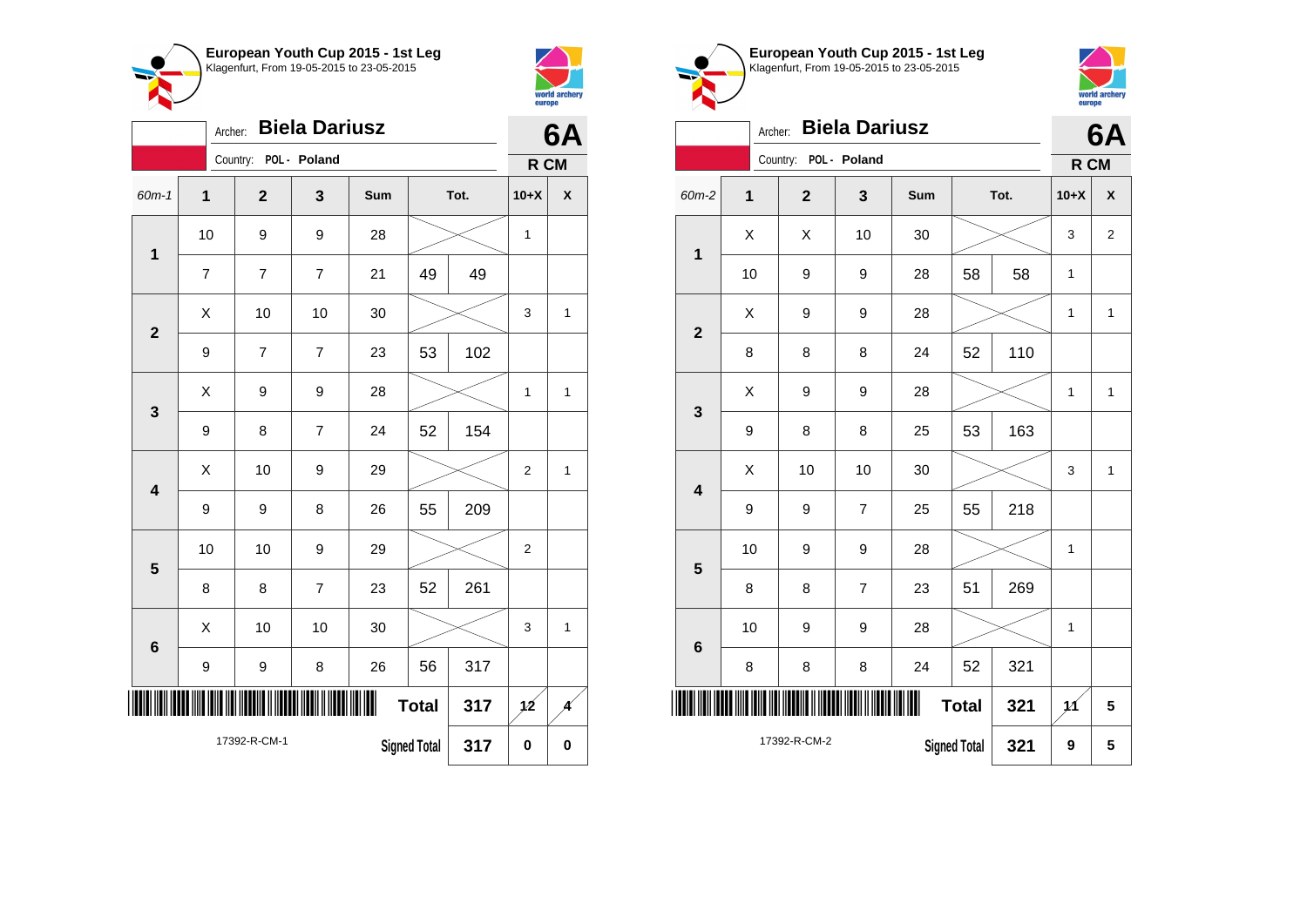



|                         | <b>Schweighofer Julian</b><br>Archer: |                |                  |     |                     |      |                         |                           |
|-------------------------|---------------------------------------|----------------|------------------|-----|---------------------|------|-------------------------|---------------------------|
|                         |                                       | Country:       | AUT - Austria    |     |                     |      | R CM                    |                           |
| 60m-1                   | $\overline{\mathbf{1}}$               | $\overline{2}$ | 3                | Sum |                     | Tot. | $10+X$                  | $\boldsymbol{\mathsf{x}}$ |
| $\mathbf 1$             | 9                                     | 8              | 8                | 25  |                     |      |                         |                           |
|                         | $\overline{7}$                        | 6              | 5                | 18  | 43                  | 43   |                         |                           |
| $\overline{\mathbf{2}}$ | Χ                                     | 9              | 9                | 28  |                     |      | 1                       | $\mathbf{1}$              |
|                         | $\overline{7}$                        | $\overline{7}$ | M                | 14  | 42                  | 85   |                         |                           |
| 3                       | 9                                     | 7              | $\overline{7}$   | 23  |                     |      |                         |                           |
|                         | 7                                     | 6              | 4                | 17  | 40                  | 125  |                         |                           |
| 4                       | 8                                     | 8              | 8                | 24  |                     |      |                         |                           |
|                         | 7                                     | $\overline{7}$ | 6                | 20  | 44                  | 169  |                         |                           |
| 5                       | 10                                    | 9              | 9                | 28  |                     |      | 1                       |                           |
|                         | 9                                     | 9              | 4                | 22  | 50                  | 219  |                         |                           |
| 6                       | X                                     | 9              | 8                | 27  |                     |      | 1                       | 1                         |
|                         | 8                                     | $\overline{7}$ | $\boldsymbol{2}$ | 17  | 44                  | 263  |                         |                           |
|                         |                                       |                |                  |     | <b>Total</b>        | 263  | $\overline{\mathbf{3}}$ | 2                         |
|                         |                                       | 17354-R-CM-1   |                  |     | <b>Signed Total</b> | 263  | $\bf{0}$                | $\bf{0}$                  |





|                         |                                                       | 6B                      |                |             |    |        |                |              |
|-------------------------|-------------------------------------------------------|-------------------------|----------------|-------------|----|--------|----------------|--------------|
|                         |                                                       | Country: AUT - Austria  |                |             |    |        | R CM           |              |
| 60m-2                   | $\mathbf 1$                                           | $\overline{\mathbf{2}}$ | 3              | Sum<br>Tot. |    | $10+X$ | X              |              |
| $\mathbf 1$             | X                                                     | 10                      | 9              | 29          |    |        | $\overline{2}$ | $\mathbf{1}$ |
|                         | 9                                                     | 9                       | $\overline{7}$ | 25          | 54 | 54     |                |              |
| $\overline{\mathbf{2}}$ | 9                                                     | 8                       | 8              | 25          |    |        |                |              |
|                         | $\overline{7}$                                        | 5                       | $\overline{4}$ | 16          | 41 | 95     |                |              |
| 3                       | X                                                     | 9                       | 8              | 27          |    |        | 1              | $\mathbf{1}$ |
|                         | $\overline{7}$                                        | $\overline{7}$          | 5              | 19          | 46 | 141    |                |              |
| $\overline{\mathbf{4}}$ | X                                                     | 8                       | 8              | 26          |    |        | 1              | $\mathbf{1}$ |
|                         | $\overline{7}$                                        | $\overline{7}$          | 4              | 18          | 44 | 185    |                |              |
| 5                       | 9                                                     | $\overline{7}$          | 6              | 22          |    |        |                |              |
|                         | 5                                                     | 4                       | 3              | 12          | 34 | 219    |                |              |
| $6\phantom{1}6$         | 10                                                    | 8                       | 8              | 26          |    |        | 1              |              |
|                         | $\overline{\mathcal{I}}$<br>41<br>260<br>8<br>M<br>15 |                         |                |             |    |        |                |              |
| ║                       | <b>Total</b><br>260                                   |                         |                |             |    |        |                |              |
|                         | 17354-R-CM-2<br>261<br><b>Signed Total</b>            |                         |                |             |    |        |                |              |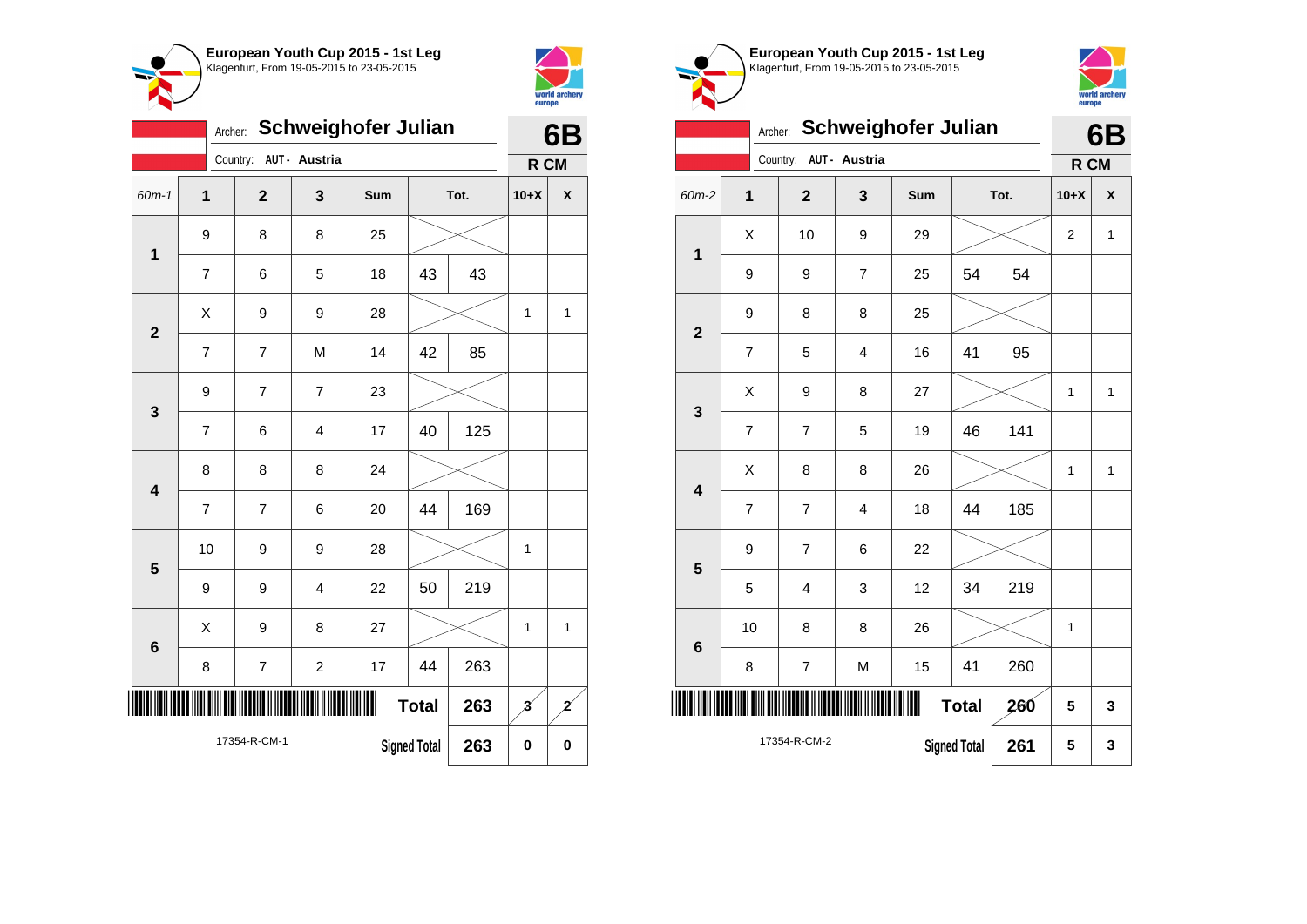



|                         | Musiiaka Ivan<br>Archer: |                |                         |     |    |      |                |                    |  |
|-------------------------|--------------------------|----------------|-------------------------|-----|----|------|----------------|--------------------|--|
|                         |                          | Country:       | <b>UKR</b> - Ukraine    |     |    |      | R CM           |                    |  |
| 60m-1                   | $\overline{1}$           | $\overline{2}$ | 3                       | Sum |    | Tot. | $10+X$         | $\pmb{\mathsf{X}}$ |  |
| $\mathbf{1}$            | 10                       | 9              | 9                       | 28  |    |      | $\mathbf{1}$   |                    |  |
|                         | 9                        | 8              | $\overline{7}$          | 24  | 52 | 52   |                |                    |  |
| $\overline{\mathbf{2}}$ | 9                        | 8              | 8                       | 25  |    |      |                |                    |  |
|                         | 8                        | 8              | $\overline{7}$          | 23  | 48 | 100  |                |                    |  |
| 3                       | 10                       | 9              | 9                       | 28  |    |      | $\mathbf 1$    |                    |  |
|                         | 9                        | 8              | 8                       | 25  | 53 | 153  |                |                    |  |
| $\overline{\mathbf{4}}$ | 10                       | 10             | 10                      | 30  |    |      | 3              |                    |  |
|                         | 9                        | 9              | 9                       | 27  | 57 | 210  |                |                    |  |
| 5                       | X                        | Χ              | 10                      | 30  |    |      | 3              | $\overline{2}$     |  |
|                         | 9                        | 8              | $\overline{7}$          | 24  | 54 | 264  |                |                    |  |
| $6\phantom{a}$          | 10                       | 10             | 9                       | 29  |    |      | $\overline{2}$ |                    |  |
|                         | 9                        | 8              | $\overline{\mathbf{7}}$ | 24  | 53 | 317  |                |                    |  |
|                         | Ш<br><b>Total</b><br>317 |                |                         |     |    |      | 16             | 2                  |  |
|                         |                          | 17371-R-CM-1   | <b>Signed Total</b>     | 317 | 0  | 0    |                |                    |  |





| Musiiaka Ivan<br>Archer: |             |  |                        |                |     |              |      |             | 6C                      |  |
|--------------------------|-------------|--|------------------------|----------------|-----|--------------|------|-------------|-------------------------|--|
|                          |             |  | Country: UKR - Ukraine |                |     |              |      | R CM        |                         |  |
| 60m-2                    | $\mathbf 1$ |  | $\mathbf{2}$           | 3              | Sum |              | Tot. | $10+X$      | χ                       |  |
| $\mathbf 1$              | 10          |  | 9                      | 9              | 28  |              |      | $\mathbf 1$ |                         |  |
|                          | 9           |  | 9                      | 9              | 27  | 55           | 55   |             |                         |  |
| $\overline{\mathbf{2}}$  | X           |  | X                      | 10             | 30  |              |      | 3           | $\overline{2}$          |  |
|                          | 9           |  | 9                      | 9              | 27  | 57           | 112  |             |                         |  |
| 3                        | 9           |  | 9                      | 9              | 27  |              |      |             |                         |  |
|                          | 9           |  | 9                      | 9              | 27  | 54           | 166  |             |                         |  |
| 4                        | 10          |  | 9                      | 8              | 27  |              |      | 1           |                         |  |
|                          | 8           |  | 8                      | $\overline{7}$ | 23  | 50           | 216  |             |                         |  |
| 5                        | 10          |  | 9                      | 9              | 28  |              |      | 1           |                         |  |
|                          | 9           |  | 8                      | $\overline{7}$ | 24  | 52           | 268  |             |                         |  |
| $6\phantom{1}6$          | 10          |  | 9                      | 9              | 28  |              |      | 1           |                         |  |
|                          | 9           |  | 9                      | $\overline{c}$ | 20  | 48           | 316  |             |                         |  |
| $\parallel$              |             |  |                        |                |     | <b>Total</b> | 316  | 7           | $\overline{\mathbf{2}}$ |  |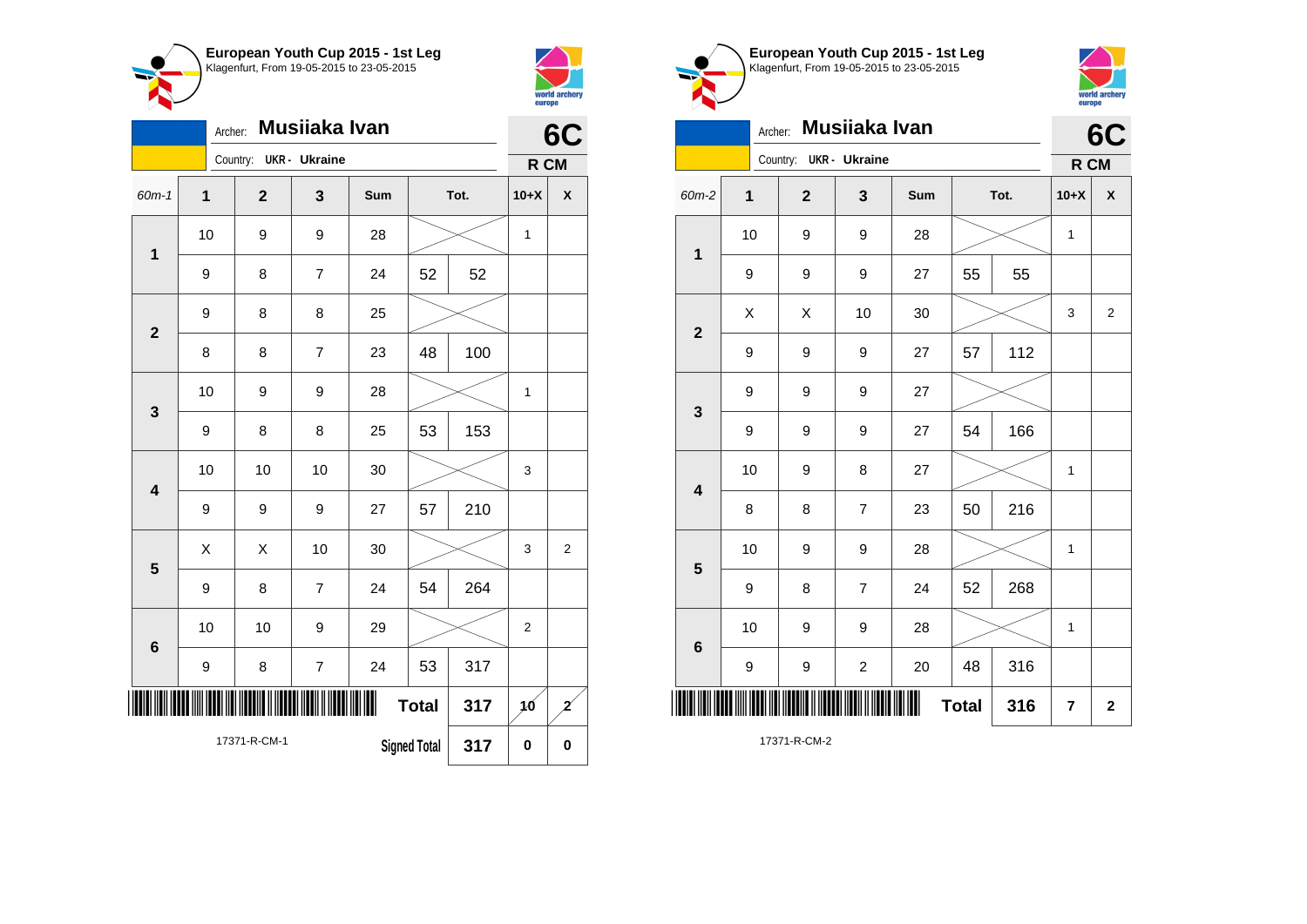



|                         | <b>Gombozhapov Aldar</b><br>Archer: |                |                |     |              |      |                |              |
|-------------------------|-------------------------------------|----------------|----------------|-----|--------------|------|----------------|--------------|
|                         |                                     | Country:       | RUS - Russia   |     |              |      | R CM           |              |
| $60m-1$                 | 1                                   | $\mathbf{2}$   | 3              | Sum |              | Tot. | $10+X$         | χ            |
| $\mathbf{1}$            | 10                                  | 9              | 9              | 28  |              |      | $\mathbf{1}$   |              |
|                         | 9                                   | $\overline{7}$ | $\overline{7}$ | 23  | 51           | 51   |                |              |
| $\overline{\mathbf{2}}$ | X                                   | 9              | 9              | 28  |              |      | $\mathbf{1}$   | $\mathbf{1}$ |
|                         | 9                                   | 9              | 8              | 26  | 54           | 105  |                |              |
| 3                       | X                                   | 10             | 9              | 29  |              |      | $\overline{2}$ | $\mathbf{1}$ |
|                         | 9                                   | 9              | 9              | 27  | 56           | 161  |                |              |
| $\overline{\mathbf{4}}$ | 9                                   | 9              | 9              | 27  |              |      |                |              |
|                         | 9                                   | 8              | 8              | 25  | 52           | 213  |                |              |
| 5                       | X                                   | 9              | 9              | 28  |              |      | 1              | $\mathbf{1}$ |
|                         | 9                                   | 9              | $\overline{7}$ | 25  | 53           | 266  |                |              |
| $6\phantom{1}$          | 10                                  | 9              | 9              | 28  |              |      | $\mathbf 1$    |              |
|                         | 9                                   | 8              | 8              | 25  | 53           | 319  |                |              |
|                         |                                     |                |                |     | <b>Total</b> | 319  | 6              | 3            |

world archery<br>europe Archer: **Gombozhapov Aldar 7A** Country: **RUS - Russia R CM** 60m-2 **1 2 3 Sum Tot. 10+X X** 10 | 9 | 9 | 28 |  $\times$  | 1 **1** 9 | 8 | 7 | 24 | 52 | 52 10 | 9 | 9 | 28 |  $\times$  | 1 **2** 9 | 9 | 8 | 26 | 54 | 106  $\begin{array}{|c|c|c|c|c|c|}\hline \hspace{.1cm}X & \hspace{.1cm} & \textbf{10} & \hspace{.1cm} & \textbf{9} & \hspace{.1cm} & \textbf{29} & \hspace{.1cm} & \hspace{.1cm} & \hspace{.1cm} & \hspace{.1cm} & \hspace{.1cm} & \hspace{.1cm} & \hspace{.1cm} & \hspace{.1cm} & \hspace{.1cm} & \hspace{.1cm} & \hspace{.1cm} & \hspace{.1cm} & \hspace{.1cm} & \hspace{.1cm} & \hspace{.1cm} & \hspace{$ **3** 9 | 9 | 8 | 26 | 55 | 161 10 | 9 | 9 | 28 |  $\times$  | 1 **4** 8 | 8 | 7 | 23 | 51 | 212 10 | 9 | 9 | 28 |  $\times$  | 1 **5** 7 | 6 | 6 | 19 | 47 | 259 10 | 9 | 9 | 28 |  $\times$  | 1 **6** 8 | 6 | 6 | 20 | 48 | 307 \*17429-R-CM-2\* **Total** 307  $\mathcal{I}$  1 17429-R-CM-2 **Signed Total 307 6 1**

**European Youth Cup 2015 - 1st Leg** Klagenfurt, From 19-05-2015 to 23-05-2015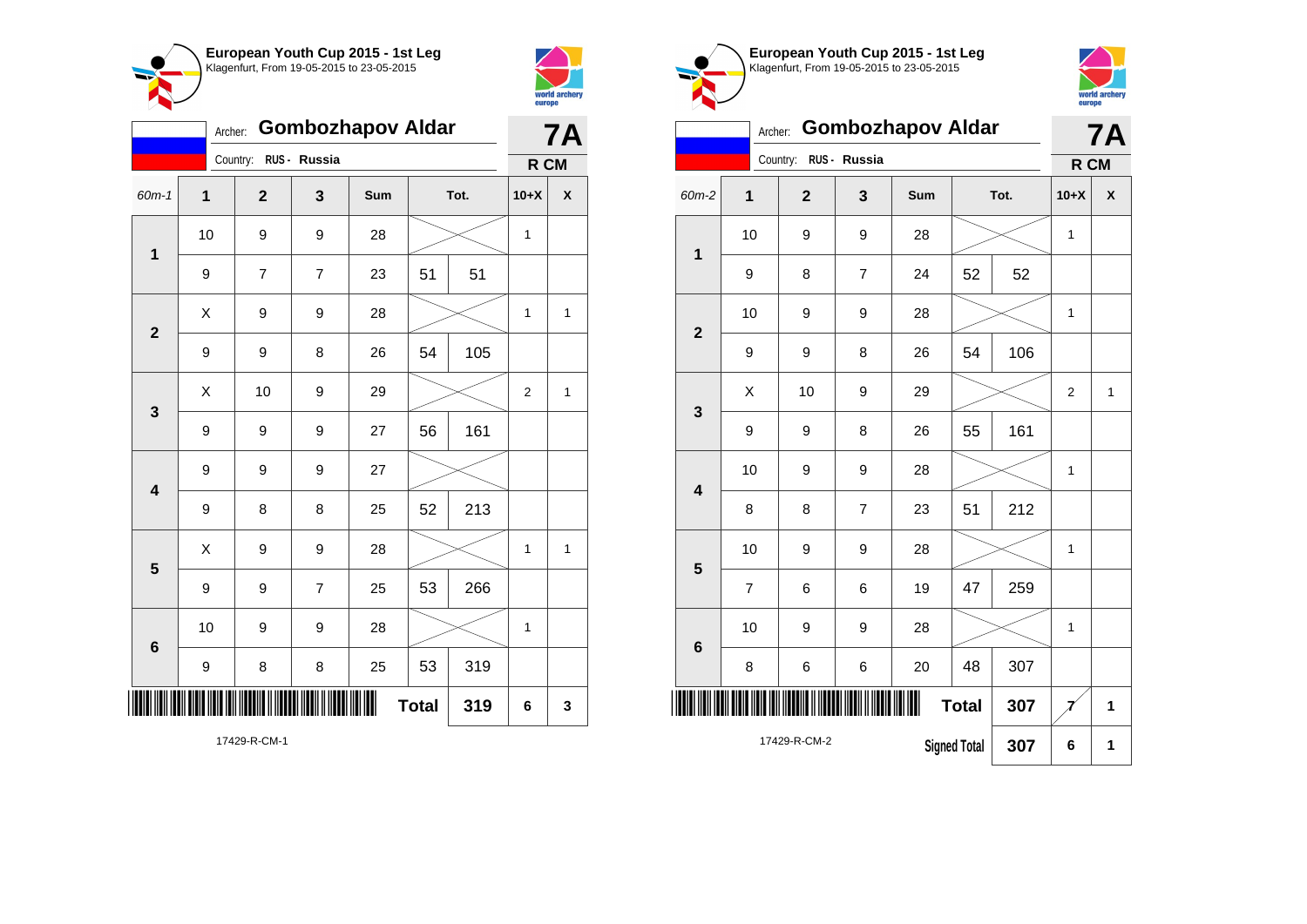



| <b>Vitovec David</b><br>Archer: |                          |                               |                |     |              |      | <b>7B</b>   |   |
|---------------------------------|--------------------------|-------------------------------|----------------|-----|--------------|------|-------------|---|
|                                 |                          | Country: CZE - Czech Republic |                |     |              |      | R CM        |   |
| 60m-1                           | 1                        | $\mathbf{2}$                  | 3              | Sum |              | Tot. | $10+X$      | X |
| 1                               | 9                        | 9                             | 8              | 26  |              |      |             |   |
|                                 | 8                        | 5                             | 3              | 16  | 42           | 42   |             |   |
| $\overline{\mathbf{2}}$         | 9                        | 8                             | 8              | 25  |              |      |             |   |
|                                 | $\overline{7}$           | $\overline{7}$                | 5              | 19  | 44           | 86   |             |   |
| 3                               | 10                       | 9                             | 9              | 28  |              |      | 1           |   |
|                                 | 8                        | 6                             | 5              | 19  | 47           | 133  |             |   |
| $\overline{\mathbf{4}}$         | 9                        | 9                             | 9              | 27  |              |      |             |   |
|                                 | 9                        | $\overline{7}$                | 6              | 22  | 49           | 182  |             |   |
| $\overline{\mathbf{5}}$         | 10                       | 9                             | 9              | 28  |              |      | 1           |   |
|                                 | 9                        | 9                             | $\overline{7}$ | 25  | 53           | 235  |             |   |
| 6                               | 9                        | 9                             | 9              | 27  |              |      |             |   |
|                                 | $\overline{\mathcal{I}}$ | 7                             | 6              | 20  | 47           | 282  |             |   |
|                                 |                          |                               |                |     | <b>Total</b> | 282  | $\mathbf 2$ | 0 |

**European Youth Cup 2015 - 1st Leg** Klagenfurt, From 19-05-2015 to 23-05-2015 world archery<br>europe Archer: **Vitovec David 7B** Country: **CZE - Czech Republic R CM** 60m-2 **1 2 3 Sum Tot. 10+X X** 10 | 9 | 9 | 28 |  $\times$  | 1 **1** 7 | 6 | 5 | 18 | 46 | 46 10 | 8 | 8 | 26 |  $\times$  | 1 **2** 7 | 7 | 6 | 20 | 46 | 92 9 9 8 26 **3** 7 7 7 21 47 139 9 9 9 27 **4** 8 | 8 | 7 | 23 | 50 | 189 9 9 8 26 **5** 8 | 7 | 7 | 22 | 48 | 237 9 9 9 27 **6** 8 | 7 | 7 | 22 | 49 | 286 \*16668-R-CM-2\*  $Total | 286 | 2 | 0$ 

16668-R-CM-2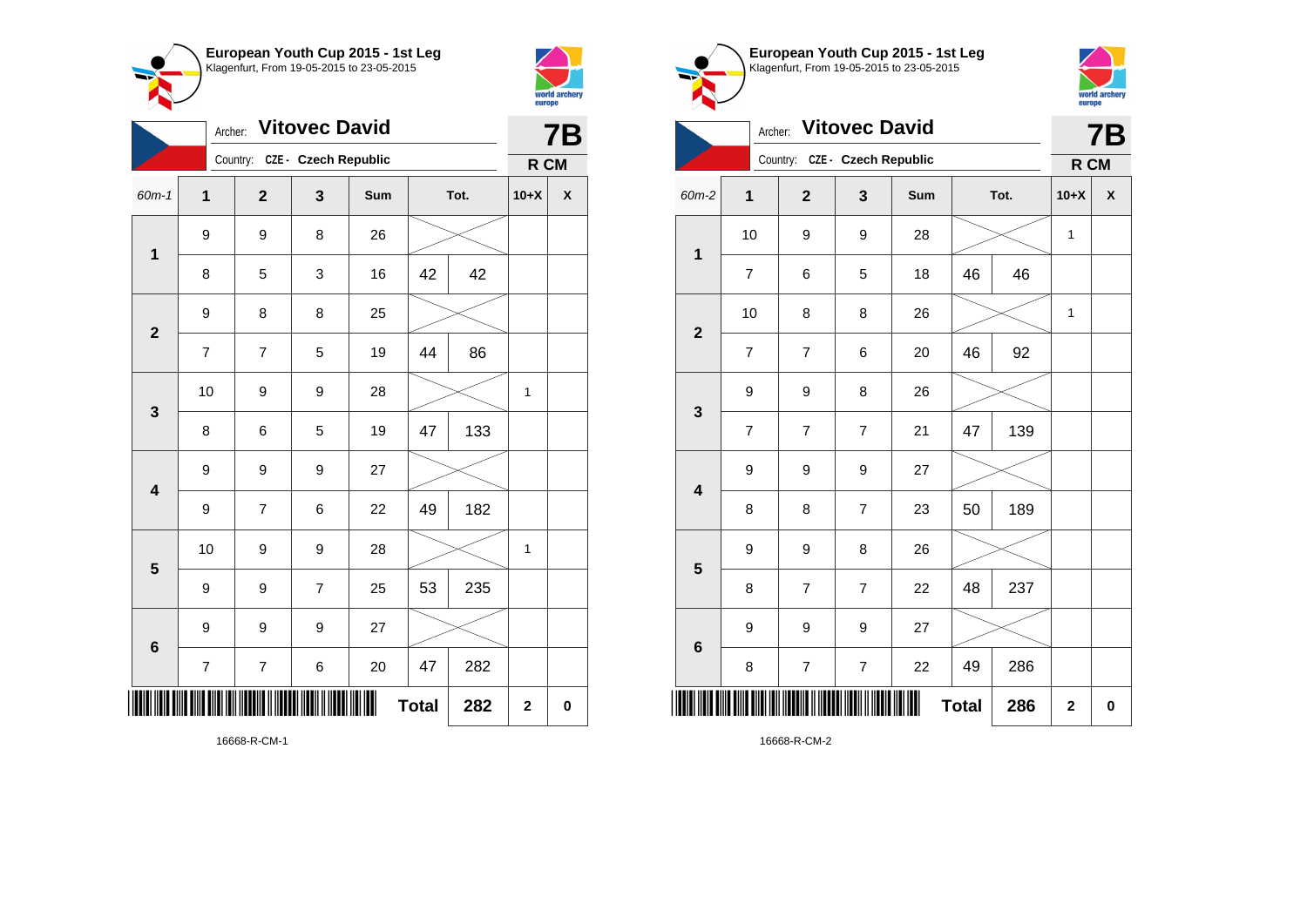



|                         |                  | Lapenna Nicolo<br>Archer: |                |     |              |      |                |                    |  |
|-------------------------|------------------|---------------------------|----------------|-----|--------------|------|----------------|--------------------|--|
|                         |                  | Country: ITA - Italy      |                |     |              |      | R CM           |                    |  |
| 60m-1                   | 1                | $\overline{\mathbf{2}}$   | 3              | Sum |              | Tot. | $10+X$         | $\pmb{\mathsf{X}}$ |  |
| $\mathbf{1}$            | 9                | 9                         | 9              | 27  |              |      |                |                    |  |
|                         | 9                | 8                         | 8              | 25  | 52           | 52   |                |                    |  |
| $\mathbf{2}$            | $\sf X$          | 10                        | 9              | 29  |              |      | $\mathbf{2}$   | $\mathbf{1}$       |  |
|                         | $\boldsymbol{9}$ | 9                         | 9              | 27  | 56           | 108  |                |                    |  |
| 3                       | X                | 10                        | 9              | 29  |              |      | $\overline{2}$ | 1                  |  |
|                         | 9                | 9                         | 9              | 27  | 56           | 164  |                |                    |  |
| $\overline{\mathbf{4}}$ | X                | X                         | 10             | 30  |              |      | 3              | $\overline{c}$     |  |
|                         | $\boldsymbol{9}$ | 8                         | 6              | 23  | 53           | 217  |                |                    |  |
| 5                       | Χ                | 10                        | 9              | 29  |              |      | $\overline{2}$ | 1                  |  |
|                         | 9                | 9                         | 8              | 26  | 55           | 272  |                |                    |  |
| 6                       | X                | 9                         | 8              | 27  |              |      | $\mathbf{1}$   | $\mathbf{1}$       |  |
|                         | 8                | 8                         | $\overline{7}$ | 23  | 50           | 322  |                |                    |  |
| I                       |                  |                           |                |     | <b>Total</b> | 322  | 10             | 6                  |  |

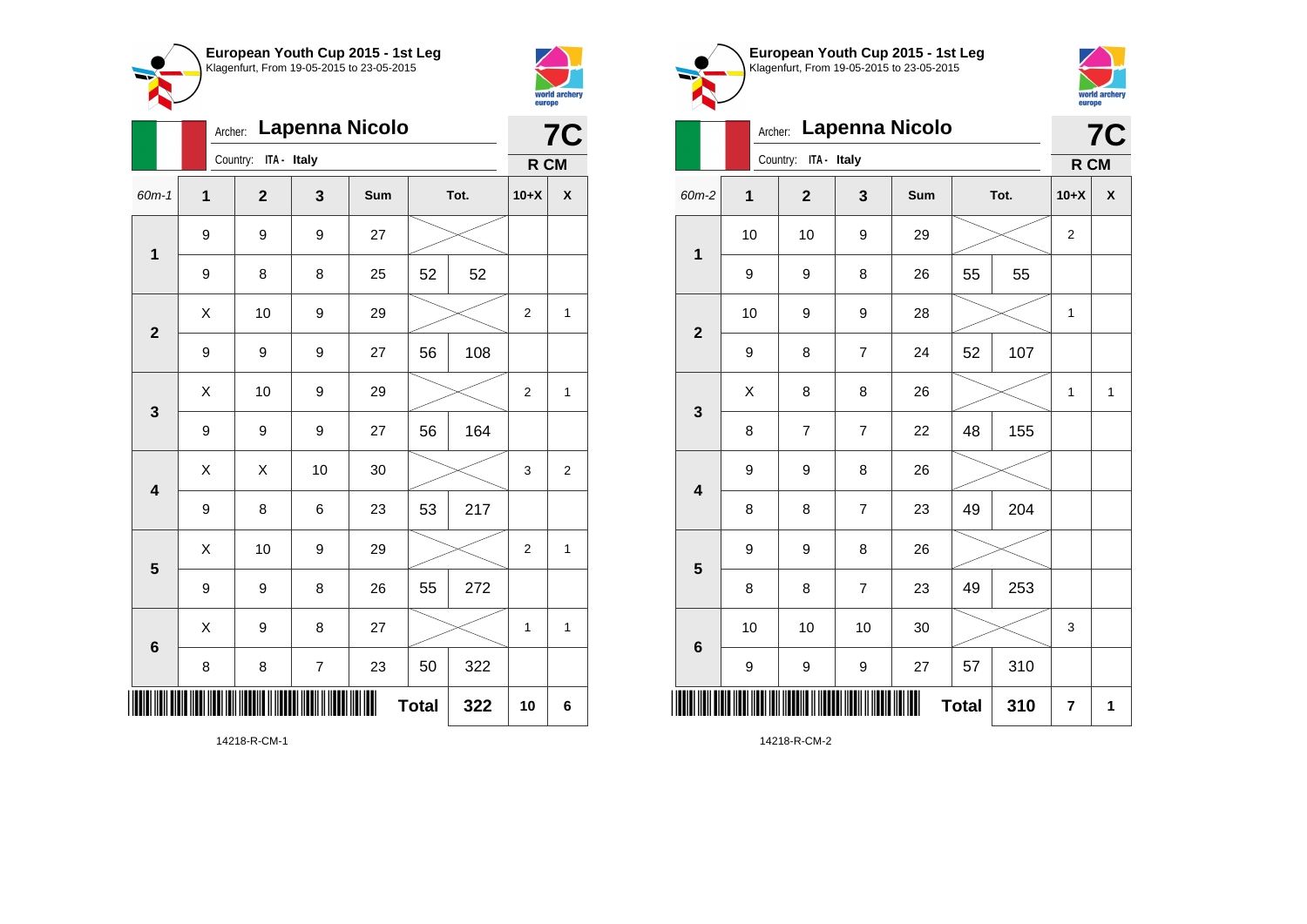



|                               | <b>Budaev Sodnom</b><br>Archer: |              |              |     |    |      |                |              |
|-------------------------------|---------------------------------|--------------|--------------|-----|----|------|----------------|--------------|
|                               |                                 | Country:     | RUS - Russia |     |    |      | R CM           |              |
| 60m-1                         | 1                               | $\mathbf{2}$ | 3            | Sum |    | Tot. | $10+X$         | X            |
| 1                             | 10                              | 9            | 9            | 28  |    |      | 1              |              |
|                               | 9                               | 8            | 8            | 25  | 53 | 53   |                |              |
| $\overline{\mathbf{2}}$       | 10                              | 10           | 10           | 30  |    |      | 3              |              |
|                               | 9                               | 9            | 8            | 26  | 56 | 109  |                |              |
| 3                             | X                               | 9            | 9            | 28  |    |      | 1              | $\mathbf{1}$ |
|                               | 8                               | 8            | 8            | 24  | 52 | 161  |                |              |
| $\overline{\mathbf{4}}$       | 10                              | 10           | 9            | 29  |    |      | $\overline{c}$ |              |
|                               | 9                               | 9            | 9            | 27  | 56 | 217  |                |              |
| $5\phantom{1}$                | 10                              | 10           | 10           | 30  |    |      | 3              |              |
|                               | 10                              | 9            | 9            | 28  | 58 | 275  | $\mathbf{1}$   |              |
| 6                             | 10                              | 10           | 10           | 30  |    |      | 3              |              |
|                               | 10                              | 9            | 9            | 28  | 58 | 333  | 1              |              |
| Ш<br>Ш<br><b>Total</b><br>333 |                                 |              |              |     |    |      | 15             | 1            |

**European Youth Cup 2015 - 1st Leg** Klagenfurt, From 19-05-2015 to 23-05-2015 world archery europe Archer: **Budaev Sodnom 8A** Country: **RUS - Russia R CM** 60m-2 **1 2 3 Sum Tot. 10+X X** 10 | 9 | 9 | 28 |  $\times$  | 1 **1** 8 | 8 | 8 | 24 | 52 | 52 10 | 10 | 10 | 30 |  $\times$  | 3 **2** 9 | 9 | 8 | 26 | 56 | 108 10 | 10 | 10 | 30 |  $\times$  | 3 **3** 10 | 8 | 8 | 26 | 56 | 164 | 1 10 | 10 | 9 | 29 |  $\times$  | 2 **4** 9 | 9 | 8 | 26 | 55 | 219  $\begin{array}{|c|c|c|c|c|c|}\hline \hspace{.1cm}X & \hspace{.1cm} \text{ 10} & \hspace{.1cm} \text{ 10} & \hspace{.1cm} \text{ 30} & \hspace{.1cm} \end{array} \hspace{1.2cm} \begin{array}{|c|c|c|c|c|c|}\hline \hspace{.1cm}X & \hspace{.1cm} \text{ 3} & \hspace{.1cm} \text{ 1} & \hspace{.1cm} \text{ 4} & \hspace{.1cm} \end{array} \hspace{1.2cm}$ **5** 9 | 9 | 9 | 27 | 57 | 276 10 | 10 | 9 | 29 |  $\times$  | 2 **6** 9 | 8 | 8 | 25 | 54 | 330 \*17496-R-CM-2\*  $\textbf{Total}$  330 15 1

17496-R-CM-2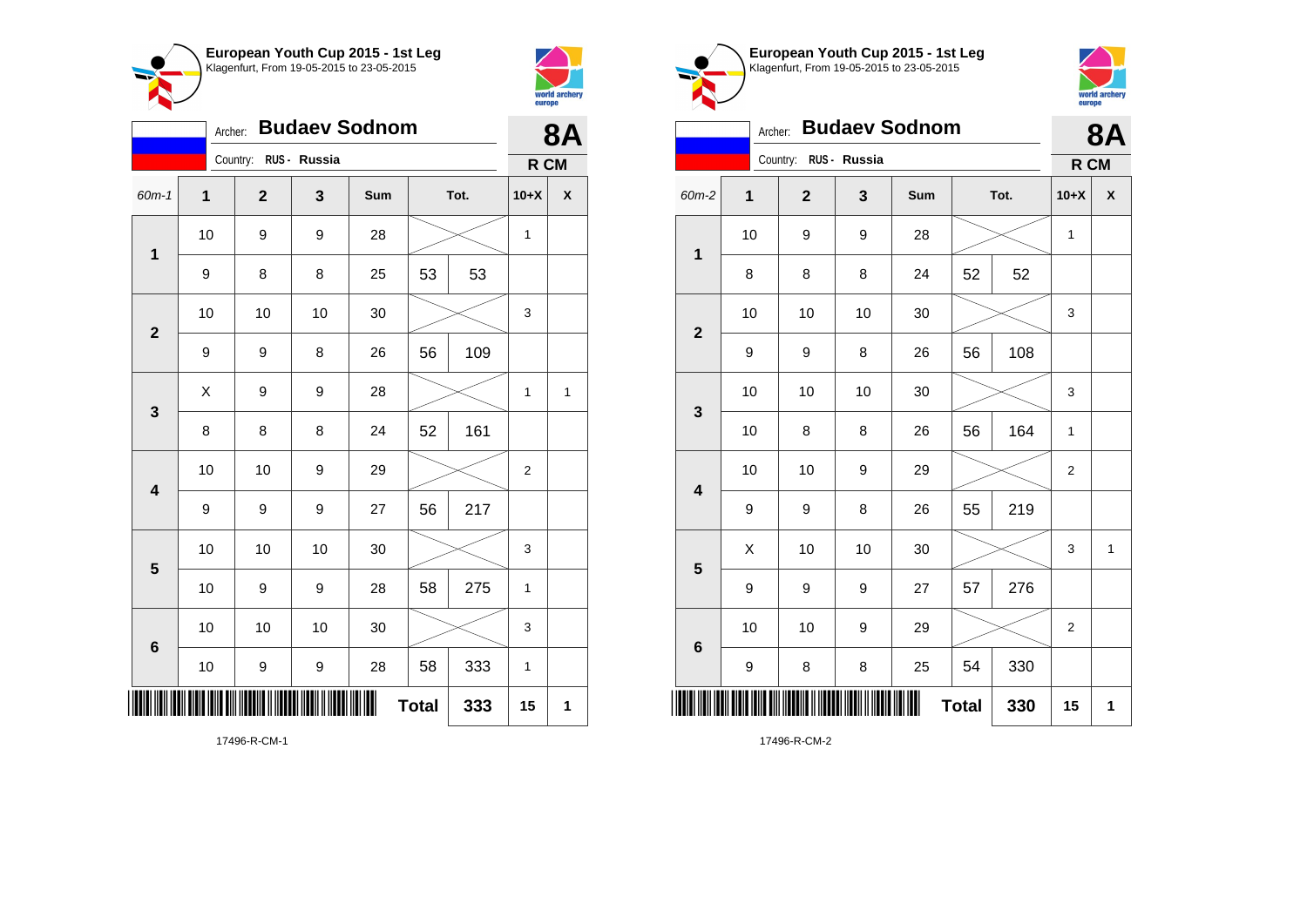



|                         | <b>Zmelik Ales</b><br>Archer: |                               |                |     |              |      |                | <b>8B</b> |  |
|-------------------------|-------------------------------|-------------------------------|----------------|-----|--------------|------|----------------|-----------|--|
|                         |                               | Country: CZE - Czech Republic |                |     |              |      | R CM           |           |  |
| $60m-1$                 | 1                             | $\overline{2}$                | 3              | Sum |              | Tot. | $10+X$         | X         |  |
| $\mathbf 1$             | 9                             | 9                             | 8              | 26  |              |      |                |           |  |
|                         | $\overline{7}$                | $\overline{7}$                | 6              | 20  | 46           | 46   |                |           |  |
| $\overline{2}$          | 10                            | 9                             | 9              | 28  |              |      | 1              |           |  |
|                         | 9                             | 9                             | 8              | 26  | 54           | 100  |                |           |  |
| 3                       | 9                             | 9                             | 8              | 26  |              |      |                |           |  |
|                         | $\overline{7}$                | $\overline{7}$                | 6              | 20  | 46           | 146  |                |           |  |
| $\overline{\mathbf{4}}$ | 9                             | 9                             | 8              | 26  |              |      |                |           |  |
|                         | 8                             | 8                             | $\overline{7}$ | 23  | 49           | 195  |                |           |  |
| 5                       | 10                            | 9                             | 9              | 28  |              |      | 1              |           |  |
|                         | 9                             | 8                             | $\overline{7}$ | 24  | 52           | 247  |                |           |  |
| 6                       | 10                            | 10                            | 9              | 29  |              |      | $\overline{2}$ |           |  |
|                         | 9                             | 9                             | 8              | 26  | 55           | 302  |                |           |  |
|                         |                               |                               |                |     | <b>Total</b> | 302  | 4              | 0         |  |

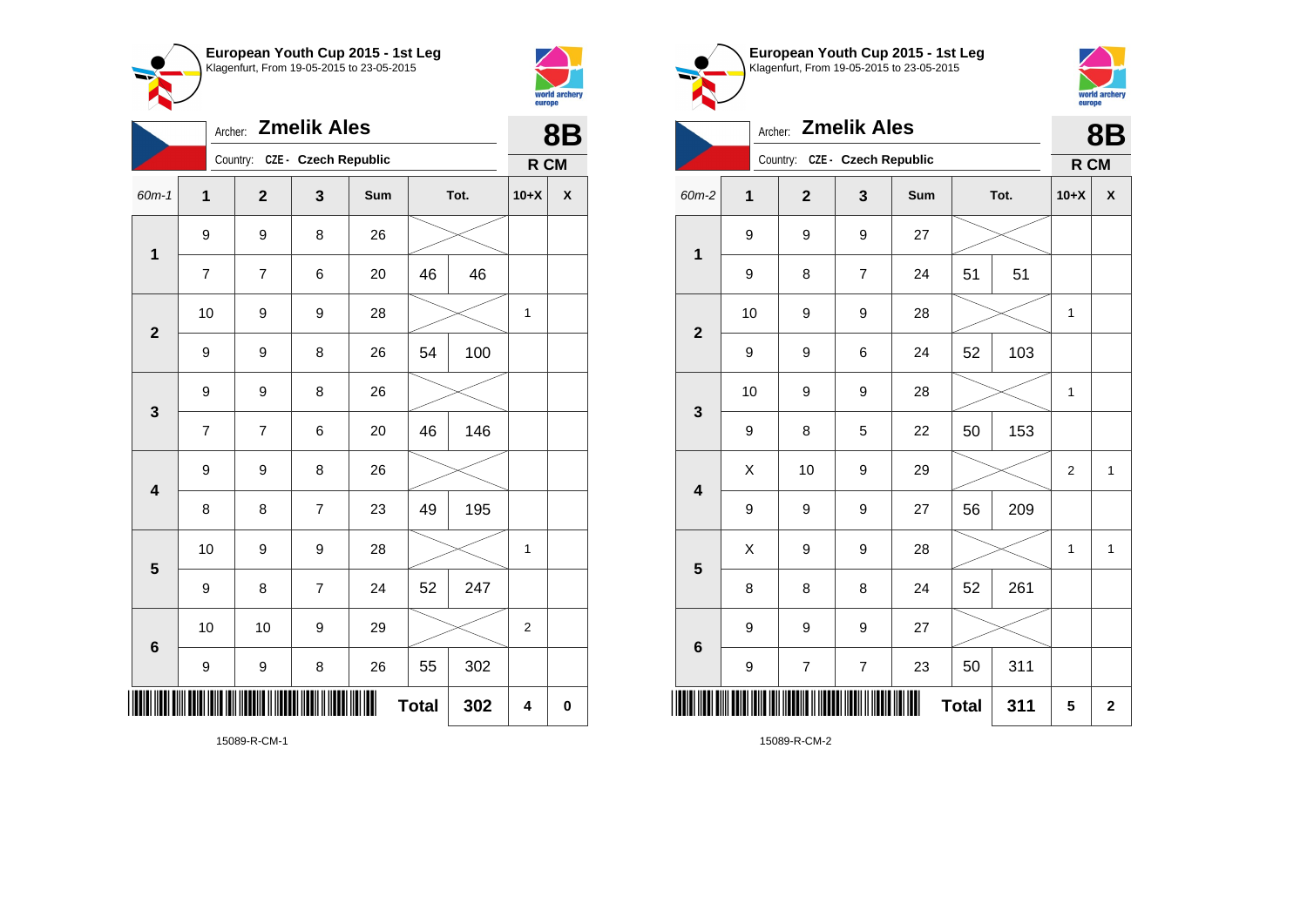



|                         |    | <b>Luvisetto Alberto</b><br>Archer: |    |     | 8C           |      |                |                |
|-------------------------|----|-------------------------------------|----|-----|--------------|------|----------------|----------------|
|                         |    | Country: ITA - Italy                |    |     |              |      | R CM           |                |
| $60m-1$                 | 1  | $\mathbf{2}$                        | 3  | Sum |              | Tot. |                | X              |
| 1                       | X  | 10                                  | 9  | 29  |              |      | $\overline{2}$ | $\mathbf{1}$   |
|                         | 9  | 9                                   | 8  | 26  | 55           | 55   |                |                |
| $\overline{2}$          | X  | 10                                  | 9  | 29  |              |      | $\overline{2}$ | 1              |
|                         | 9  | 9                                   | 8  | 26  | 55           | 110  |                |                |
| 3                       | X  | Χ                                   | 10 | 30  |              |      | 3              | $\overline{2}$ |
|                         | 9  | 9                                   | 8  | 26  | 56           | 166  |                |                |
| $\overline{\mathbf{4}}$ | X  | 10                                  | 10 | 30  |              |      | 3              | 1              |
|                         | 10 | 9                                   | 8  | 27  | 57           | 223  | 1              |                |
| 5                       | 10 | 10                                  | 10 | 30  |              |      | 3              |                |
|                         | 8  | 8                                   | 8  | 24  | 54           | 277  |                |                |
| 6                       | X  | 10                                  | 9  | 29  |              |      | $\overline{2}$ | 1              |
|                         | 9  | 8                                   | 8  | 25  | 54           | 331  |                |                |
|                         |    |                                     |    | III | <b>Total</b> | 331  | 16             | 6              |





|                         |    | <b>Luvisetto Alberto</b><br>Archer: |    |     |              |      |                |              |  |
|-------------------------|----|-------------------------------------|----|-----|--------------|------|----------------|--------------|--|
|                         |    | Country: ITA - Italy                |    |     |              |      | R CM           |              |  |
| 60m-2                   | 1  | $\mathbf 2$                         | 3  | Sum |              | Tot. | $10+X$         | X            |  |
| $\mathbf{1}$            | 10 | 9                                   | 9  | 28  |              |      | 1              |              |  |
|                         | 9  | 9                                   | 8  | 26  | 54           | 54   |                |              |  |
| $\overline{2}$          | X  | 10                                  | 10 | 30  |              |      | 3              | 1            |  |
|                         | 10 | 10                                  | 9  | 29  | 59           | 113  | $\mathbf 2$    |              |  |
| $\mathbf{3}$            | 10 | 10                                  | 10 | 30  |              |      | 3              |              |  |
|                         | 9  | 9                                   | 9  | 27  | 57           | 170  |                |              |  |
| $\overline{\mathbf{4}}$ | X  | 10                                  | 10 | 30  |              |      | 3              | $\mathbf{1}$ |  |
|                         | 9  | 8                                   | 8  | 25  | 55           | 225  |                |              |  |
| 5                       | 10 | 10                                  | 9  | 29  |              |      | 2              |              |  |
|                         | 9  | 9                                   | 9  | 27  | 56           | 281  |                |              |  |
| $6\phantom{1}6$         | X  | 10                                  | 9  | 29  |              |      | $\overline{2}$ | $\mathbf{1}$ |  |
|                         | 8  | 8                                   | 8  | 24  | 53           | 334  |                |              |  |
|                         |    |                                     |    |     | <b>Total</b> | 334  | 16             | 3            |  |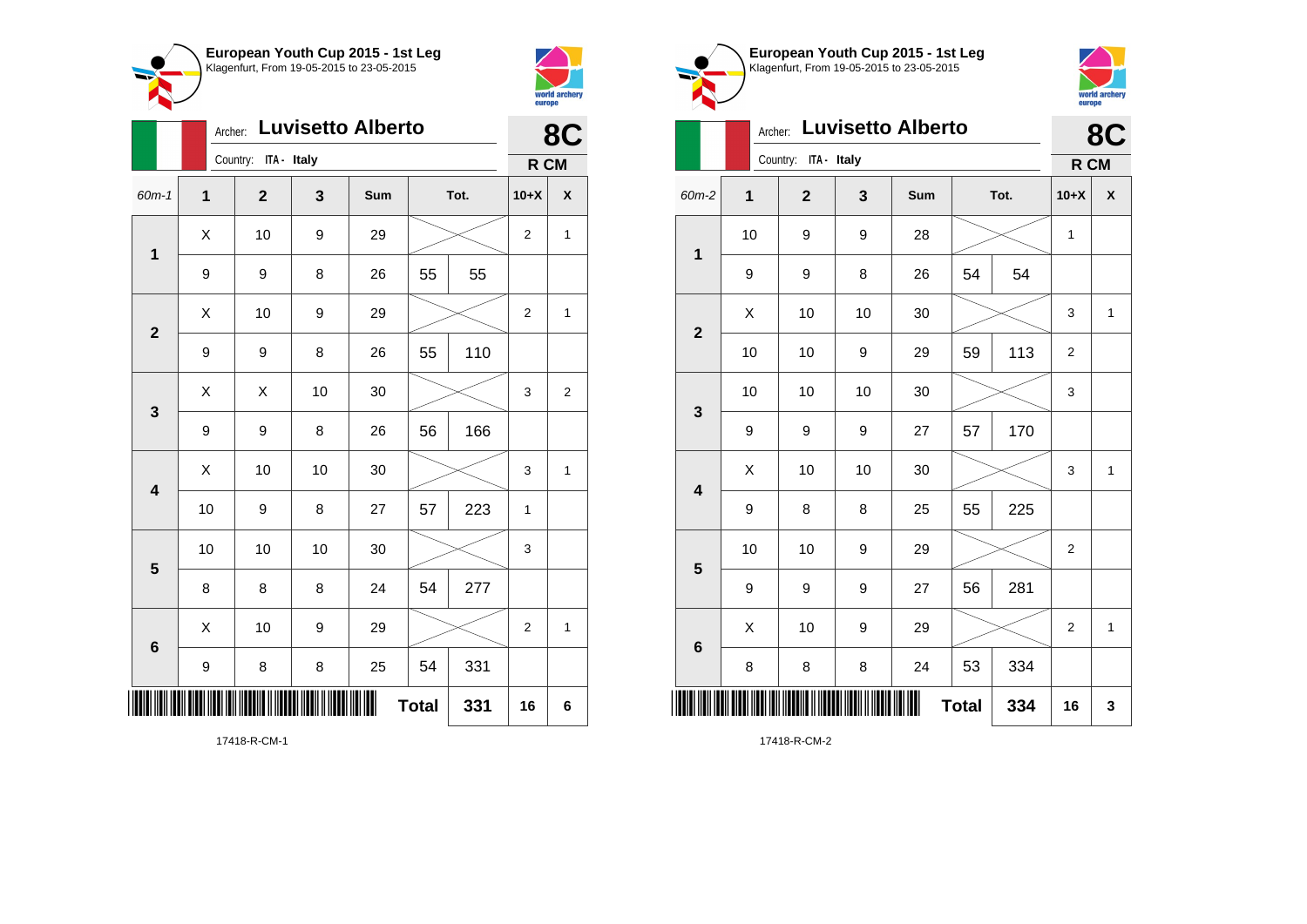



| <b>Tsyrendorzhiev Buianto</b><br>Archer: |                                     |                |              |     |              |      |                | 9Α           |  |
|------------------------------------------|-------------------------------------|----------------|--------------|-----|--------------|------|----------------|--------------|--|
|                                          |                                     | Country:       | RUS - Russia |     |              |      | R CM           |              |  |
| $60m-1$                                  | $\overline{1}$                      | $\overline{2}$ | 3            | Sum |              | Tot. | $10+X$         | X            |  |
| $\mathbf 1$                              | X                                   | X              | Χ            | 30  |              |      | 3              | 3            |  |
|                                          | 10                                  | 10             | 8            | 28  | 58           | 58   | $\overline{2}$ |              |  |
| $\overline{2}$                           | Χ                                   | 9              | 9            | 28  |              |      | $\mathbf 1$    | $\mathbf{1}$ |  |
|                                          | 9                                   | 9              | 8            | 26  | 54           | 112  |                |              |  |
| 3                                        | 10                                  | 10             | 9            | 29  |              |      | $\overline{2}$ |              |  |
|                                          | 9                                   | 9              | 9            | 27  | 56           | 168  |                |              |  |
| $\overline{\mathbf{4}}$                  | 10                                  | 10             | 9            | 29  |              |      | $\overline{2}$ |              |  |
|                                          | 9                                   | 9              | 8            | 26  | 55           | 223  |                |              |  |
| 5                                        | Χ                                   | 10             | 10           | 30  |              |      | 3              | 1            |  |
|                                          | 9                                   | 9              | 8            | 26  | 56           | 279  |                |              |  |
| 6                                        | X                                   | X              | 10           | 30  |              |      | 3              | 2            |  |
|                                          | 10                                  | 10             | 9            | 29  | 59           | 338  | $\overline{c}$ |              |  |
| III                                      |                                     |                |              | III | <b>Total</b> | 338  | 18             | 7            |  |
|                                          | 17430-R-CM-1<br><b>Signed Total</b> |                |              |     |              | 338  | 9              | 7            |  |





|                         | <b>9A</b>   |                         |                  |     |              |      |                |   |
|-------------------------|-------------|-------------------------|------------------|-----|--------------|------|----------------|---|
|                         |             | Country:                | RUS - Russia     |     |              |      | R CM           |   |
| 60m-2                   | $\mathbf 1$ | $\overline{\mathbf{2}}$ | 3                | Sum |              | Tot. | $10+X$         | X |
| $\mathbf 1$             | X           | 10                      | 10               | 30  |              |      | 3              | 1 |
|                         | 9           | 9                       | $\overline{7}$   | 25  | 55           | 55   |                |   |
| $\mathbf{2}$            | 10          | 9                       | 9                | 28  |              |      | $\mathbf 1$    |   |
|                         | 9           | 9                       | 9                | 27  | 55           | 110  |                |   |
| $\mathbf{3}$            | Χ           | 10                      | 9                | 29  |              |      | 2              | 1 |
|                         | 9           | 9                       | 8                | 26  | 55           | 165  |                |   |
| $\overline{\mathbf{4}}$ | 10          | 10                      | 9                | 29  |              |      | $\overline{2}$ |   |
|                         | 9           | 9                       | 8                | 26  | 55           | 220  |                |   |
| 5                       | 10          | 9                       | 9                | 28  |              |      | 1              |   |
|                         | 9           | 8                       | $\boldsymbol{7}$ | 24  | 52           | 272  |                |   |
| $6\phantom{1}6$         | X           | 10                      | 10               | 30  |              |      | 3              | 1 |
|                         | 9           | 9                       | 9                | 27  | 57           | 329  |                |   |
| ║║                      |             |                         |                  | ║║  | <b>Total</b> | 329  | 12             | 3 |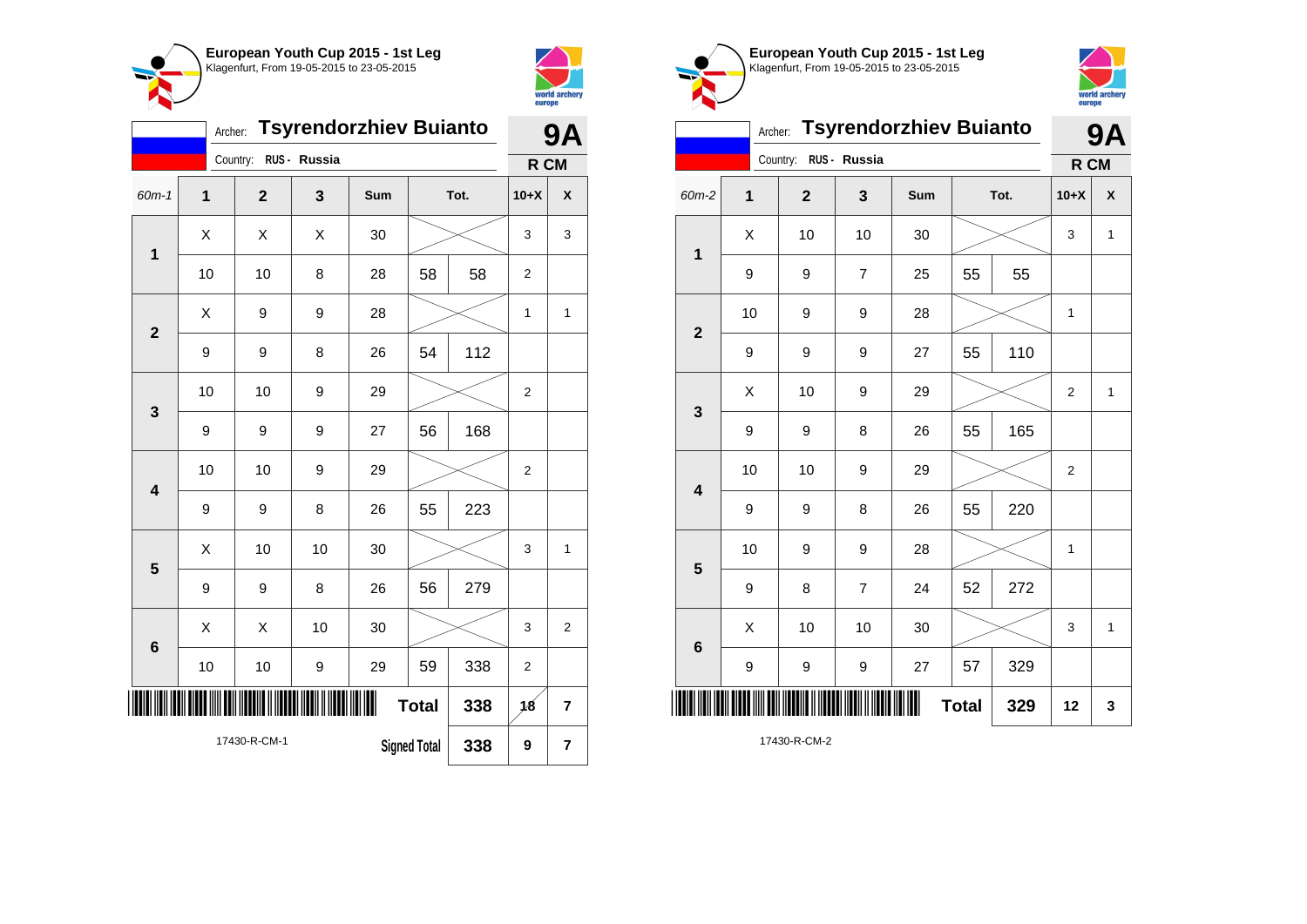



|                | <b>Chochola Vojtech</b><br>Archer:  |  |                |                      |     |              |           |                 | 9Β             |  |  |
|----------------|-------------------------------------|--|----------------|----------------------|-----|--------------|-----------|-----------------|----------------|--|--|
|                |                                     |  | Country:       | CZE - Czech Republic |     |              |           | R CM            |                |  |  |
| $60m-1$        | 1                                   |  | $\overline{2}$ | 3                    | Sum |              | Tot.      | $10+X$          | X              |  |  |
| 1              | X                                   |  | X              | 10                   | 30  |              |           | 3               | $\overline{c}$ |  |  |
|                | 10                                  |  | 9              | 9                    | 28  | 58           | 58        | 1               |                |  |  |
| $\overline{2}$ | X                                   |  | 9              | 8                    | 27  |              |           | 1               | $\mathbf{1}$   |  |  |
|                | 8                                   |  | 8              | 6                    | 22  | 49           | 107       |                 |                |  |  |
| 3              | 10                                  |  | 10             | 9                    | 29  |              |           | $\overline{2}$  |                |  |  |
|                | 9                                   |  | 8              | 8                    | 25  | 54           | 161       |                 |                |  |  |
| 4              | 10                                  |  | 10             | 9                    | 29  |              |           | 2               |                |  |  |
|                | 9                                   |  | 9              | 9                    | 27  | 56           | 217       |                 |                |  |  |
| 5              | 10                                  |  | 9              | 8                    | 27  |              |           | $\mathbf{1}$    |                |  |  |
|                | 8                                   |  | 8              | 8                    | 24  | 51           | 268       |                 |                |  |  |
| 6              | X                                   |  | 9              | 9                    | 28  |              |           | $\mathbf 1$     | $\mathbf{1}$   |  |  |
|                | 8                                   |  | 8              | 8                    | 24  | 52           | 320       |                 |                |  |  |
| Ш              |                                     |  |                |                      | ⊪   | <b>Total</b> | 320       | $\overline{11}$ |                |  |  |
|                | 15090-R-CM-1<br><b>Signed Total</b> |  |                |                      |     | 320          | $\pmb{0}$ | $\bf{0}$        |                |  |  |





|                         |    | 9B             |                      |     |              |      |                |   |
|-------------------------|----|----------------|----------------------|-----|--------------|------|----------------|---|
|                         |    | Country:       | CZE - Czech Republic |     |              |      | R CM           |   |
| 60m-2                   | 1  | $\overline{2}$ | 3                    | Sum |              | Tot. | $10+X$         | X |
|                         | 9  | 9              | 9                    | 27  |              |      |                |   |
| $\mathbf 1$             | 9  | 8              | 8                    | 25  | 52           | 52   |                |   |
|                         | 10 | 10             | 9                    | 29  |              |      | $\overline{2}$ |   |
| $\overline{2}$          | 9  | 9              | 8                    | 26  | 55           | 107  |                |   |
|                         | 10 | 9              | 9                    | 28  |              |      | 1              |   |
| 3                       | 9  | 9              | 8                    | 26  | 54           | 161  |                |   |
| $\overline{\mathbf{4}}$ | 10 | 10             | 9                    | 29  |              |      | $\overline{2}$ |   |
|                         | 9  | 9              | 9                    | 27  | 56           | 217  |                |   |
| 5                       | 10 | 9              | 9                    | 28  |              |      | $\mathbf{1}$   |   |
|                         | 9  | 8              | 8                    | 25  | 53           | 270  |                |   |
| 6                       | 9  | 9              | 9                    | 27  |              |      |                |   |
|                         | 8  | 8              | $\overline{7}$       | 23  | 50           | 320  |                |   |
| ║║                      |    |                |                      |     | <b>Total</b> | 320  | 6              | 0 |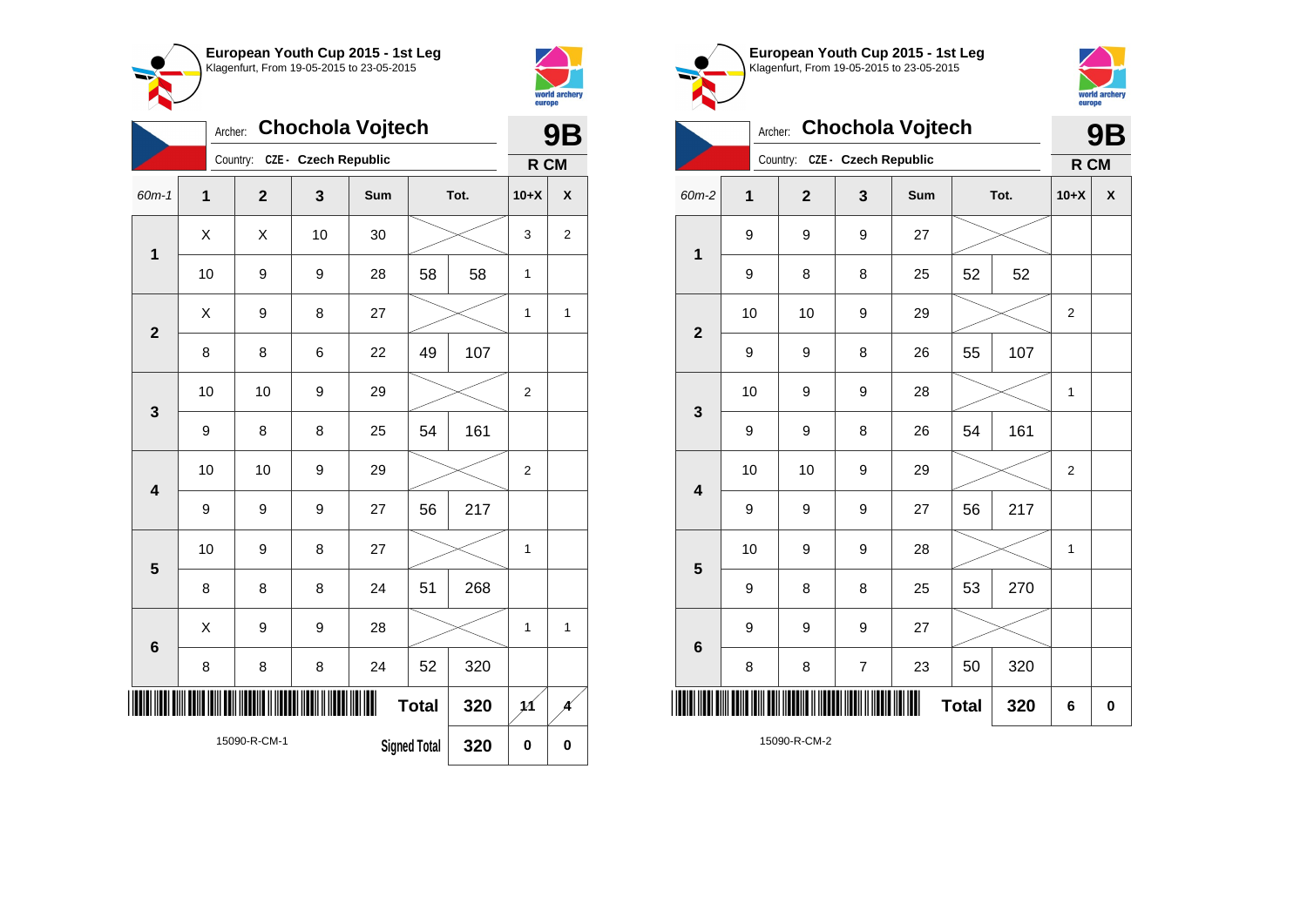



|                         |                | Archer: |                         |    | 9C  |                     |      |              |                    |
|-------------------------|----------------|---------|-------------------------|----|-----|---------------------|------|--------------|--------------------|
|                         |                |         | Country:<br>ITA - Italy |    |     |                     |      | R CM         |                    |
| $60m - 1$               | $\overline{1}$ |         | $\overline{2}$          | 3  | Sum |                     | Tot. | $10+X$       | $\pmb{\mathsf{X}}$ |
| $\mathbf{1}$            | 9              |         | 9                       | 9  | 27  |                     |      |              |                    |
|                         | 9              |         | 8                       | 8  | 25  | 52                  | 52   |              |                    |
| $\overline{\mathbf{2}}$ | 10             |         | 9                       | 9  | 28  |                     |      | 1            |                    |
|                         | 9              |         | 9                       | 9  | 27  | 55                  | 107  |              |                    |
| 3                       | 10             |         | 9                       | 9  | 28  |                     |      | $\mathbf{1}$ |                    |
|                         | 9              |         | 9                       | 8  | 26  | 54                  | 161  |              |                    |
| $\overline{\mathbf{4}}$ | X              |         | 10                      | 10 | 30  |                     |      | 3            | $\mathbf{1}$       |
|                         | 9              |         | 8                       | 8  | 25  | 55                  | 216  |              |                    |
| 5                       | 10             |         | 10                      | 10 | 30  |                     |      | 3            |                    |
|                         | 9              |         | 9                       | 8  | 26  | 56                  | 272  |              |                    |
| $6\phantom{a}$          | 10             |         | 10                      | 10 | 30  |                     |      | 3            |                    |
|                         | 9              |         | 9                       | 8  | 26  | 56                  | 328  |              |                    |
|                         |                |         |                         |    | Ш   | <b>Total</b>        | 328  | 11           | 1                  |
|                         |                |         | 17413-R-CM-1            |    |     | <b>Signed Total</b> | 328  | 9            | 1                  |



 $\begin{array}{|c|c|c|c|c|c|}\hline \hspace{.1cm}X & \hspace{.1cm} \text{ 10} & \hspace{.1cm} \text{9} & \hspace{.1cm} \text{29} & \hspace{.1cm} \text{20} & \hspace{.1cm} \text{3} & \hspace{.1cm} \text{2} & \hspace{.1cm} \text{21} & \hspace{.1cm} \text{11} & \hspace{.1cm} \hline \end{array}$ 

 $\begin{array}{|c|c|c|c|c|c|}\hline \hspace{.1cm}X & \hspace{.1cm} \text{ 10} & \hspace{.1cm} \text{ 10} & \hspace{.1cm} \text{ 30} & \hspace{.1cm} \end{array} \hspace{1.2cm} \begin{array}{|c|c|c|c|c|c|}\hline \hspace{.1cm}X & \hspace{.1cm} \text{ 3} & \hspace{.1cm} \text{ 1} & \hspace{.1cm} \text{ 4} & \hspace{.1cm} \end{array} \hspace{1.2cm}$ 

 $\begin{array}{|c|c|c|c|c|c|}\hline \hspace{.1cm}X & \hspace{.1cm} \text{ 10} & \hspace{.1cm} \text{9} & \hspace{.1cm} \text{29} & \hspace{.1cm} \text{20} & \hspace{.1cm} \text{3} & \hspace{.1cm} \text{2} & \hspace{.1cm} \text{21} & \hspace{.1cm} \text{11} & \hspace{.1cm} \hline \end{array}$ 

9 | 8 | 8 | 25 | 54 | 220

 $9 \mid 8 \mid 8 \mid 25 \mid 55 \mid 275$ 

9 | 8 | 8 | 25 | 54 | 329

\*17413-R-CM-2\*

17413-R-CM-2

**1**

**2**

**3**

**4**

**5**

**6**



|   | Archer: Guerra Simone |    |     |      |     |                | 9C |  |
|---|-----------------------|----|-----|------|-----|----------------|----|--|
|   | Country: ITA - Italy  |    |     |      |     | R CM           |    |  |
| 1 | $\mathbf{2}$          | 3  | Sum | Tot. |     | $10+X$         | X  |  |
| Χ | 10                    | 10 | 30  |      |     | 3              | 1  |  |
| 9 | 9                     | 9  | 27  | 57   | 57  |                |    |  |
| Χ | 10                    | 9  | 29  |      |     | $\overline{2}$ | 1  |  |
| 9 | 9                     | 8  | 26  | 55   | 112 |                |    |  |
| Χ | 10                    | 9  | 29  |      |     | $\overline{2}$ | 1  |  |
| 9 | 8                     | 8  | 25  | 54   | 166 |                |    |  |

**Total 329 14 6**

**Signed Total 329 12 6**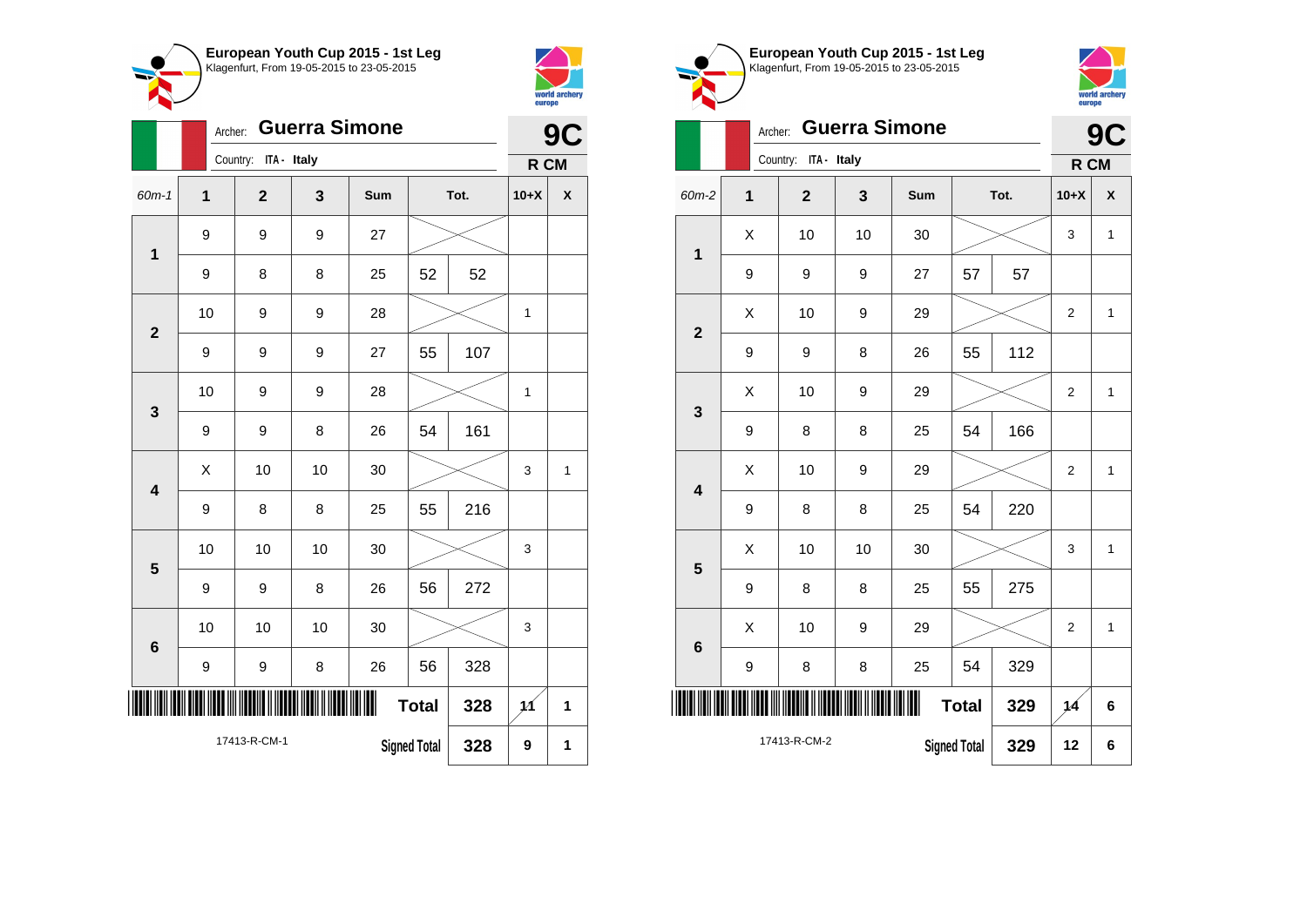



|                         | <b>Irdyneev Erdem</b><br>Archer: |                       |    |     |              |      |                |   |
|-------------------------|----------------------------------|-----------------------|----|-----|--------------|------|----------------|---|
|                         |                                  | Country: RUS - Russia |    |     |              |      | R CM           |   |
| 60m-1                   | 1                                | $\overline{2}$        | 3  | Sum |              | Tot. | $10+X$         | χ |
| $\mathbf 1$             | Χ<br>10                          |                       | 10 | 30  |              |      | 3              | 1 |
|                         | 9                                | 9                     | 9  | 27  | 57<br>57     |      |                |   |
| $\mathbf{2}$            | X                                | 9                     | 9  | 28  |              |      | 1              | 1 |
|                         | 9                                | 9                     | 8  | 26  | 54           | 111  |                |   |
| 3                       | 10                               | 10                    | 9  | 29  |              |      | $\overline{2}$ |   |
|                         | 9                                | 8                     | 8  | 25  | 54           | 165  |                |   |
| $\overline{\mathbf{4}}$ | 10                               | 10                    | 10 | 30  |              |      | 3              |   |
|                         | 9                                | 9                     | 9  | 27  | 57           | 222  |                |   |
| 5                       | X                                | 10                    | 9  | 29  |              |      | $\overline{2}$ | 1 |
|                         | 9                                | 9                     | 9  | 27  | 56           | 278  |                |   |
| 6                       | Χ                                | 10                    | 10 | 30  |              |      | 3              | 1 |
|                         | 9                                | 9                     | 9  | 27  | 57           | 335  |                |   |
| III                     |                                  |                       |    |     | <b>Total</b> | 335  | 14             | 4 |

Klagenfurt, From 19-05-2015 to 23-05-2015 world archery<br>europe Archer: **Irdyneev Erdem 10A** Country: **RUS - Russia R CM** 60m-2 **1 2 3 Sum Tot. 10+X X** 10 | 9 | 9 | 28 |  $\times$  | 1 **1** 9 | 9 | 8 | 26 | 54 | 54 10 | 10 | 10 | 30 |  $\times$  | 3 **2** 9 | 9 | 9 | 27 | 57 | 111 10 | 10 | 9 | 29 |  $\times$  | 2 **3** 9 | 9 | 8 | 26 | 55 | 166 10 | 9 | 9 | 28 |  $\times$  | 1 **4** 9 | 9 | 8 | 26 | 54 | 220 10 | 9 | 9 | 28 |  $\times$  | 1 **5** 9 | 9 | 8 | 26 | 54 | 274 10 | 10 | 9 | 29 |  $\times$  | 2 **6** 9 | 9 | 9 | 27 | 56 | 330 \*17511-R-CM-2\*  $Total | 330 | 10 | 0$ 

**European Youth Cup 2015 - 1st Leg**

17511-R-CM-2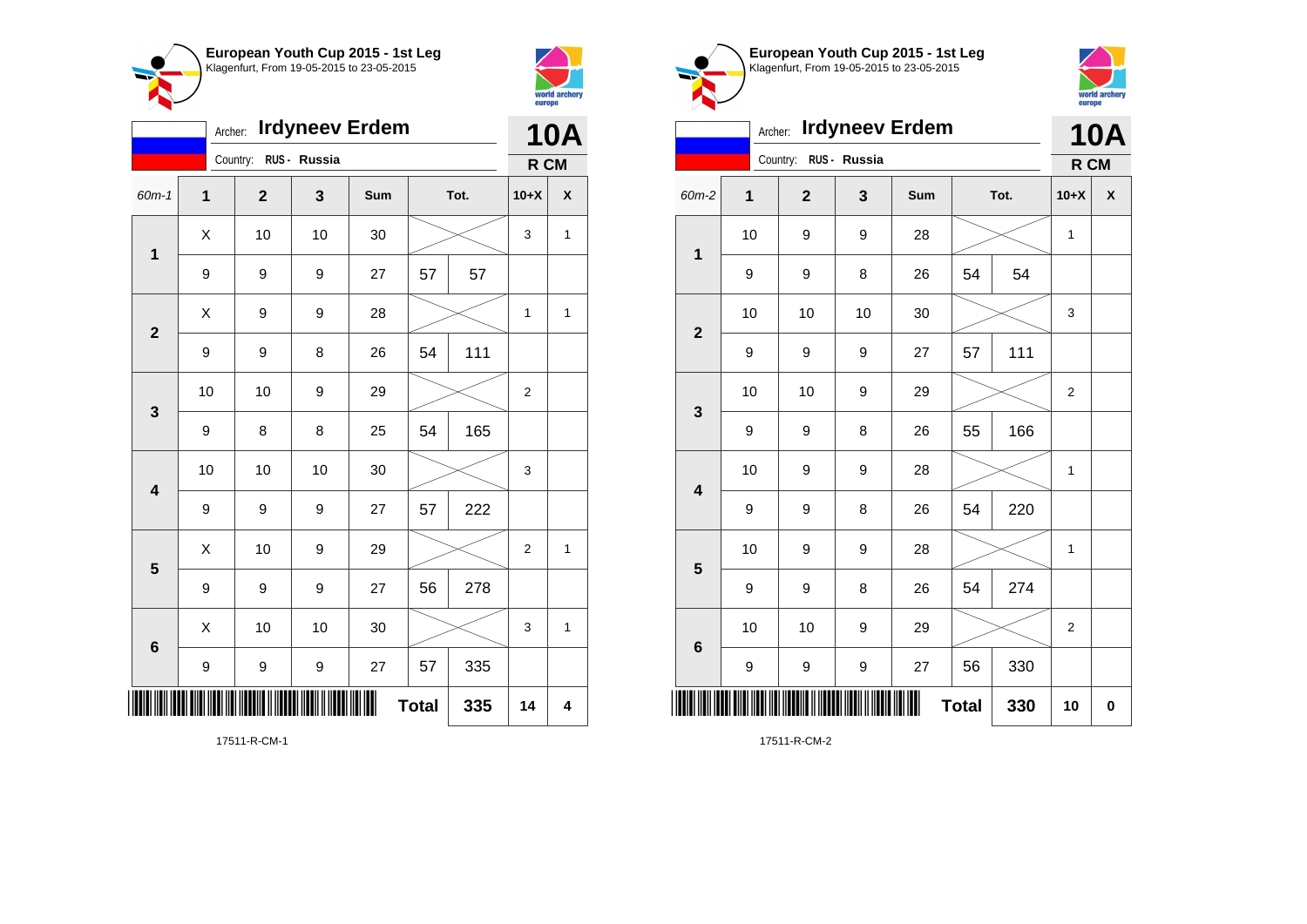

Archer: **Weh Marius**

Country: **GER - Germany**

**1**

**2**

**3**

**4**

**5**

**6**



**10B R CM**

| ◯ European Youth Cup 2015 - 1st Leg<br>Klagenfurt, From 19-05-2015 to 23-05-2015 |
|----------------------------------------------------------------------------------|
|                                                                                  |



|                         | Archer:                  |                | <b>Weh Marius</b> |     |                     |      |                | <b>10B</b>              |  |
|-------------------------|--------------------------|----------------|-------------------|-----|---------------------|------|----------------|-------------------------|--|
|                         |                          | Country:       | GER - Germany     |     |                     |      | R CM           |                         |  |
| 60m-2                   | $\mathbf 1$              | $\mathbf{2}$   | 3                 | Sum |                     | Tot. | $10+X$         | X                       |  |
| $\overline{1}$          | 10                       | 10             | 9                 | 29  |                     |      | $\overline{c}$ |                         |  |
|                         | 9                        | 9              | $\overline{7}$    | 25  | 54                  | 54   |                |                         |  |
| $\overline{2}$          | X                        | 9              | 9                 | 28  |                     |      | 1              | $\mathbf{1}$            |  |
|                         | 9                        | 8              | $\overline{7}$    | 24  | 52                  | 106  |                |                         |  |
| 3                       | 10                       | 9              | 9                 | 28  |                     |      | $\mathbf 1$    |                         |  |
|                         | 9                        | 9              | 8                 | 26  | 54                  | 160  |                |                         |  |
| $\overline{\mathbf{4}}$ | X                        | 10             | 10                | 30  |                     |      | 3              | $\mathbf{1}$            |  |
|                         | 9                        | 9              | 8                 | 26  | 56                  | 216  |                |                         |  |
| 5                       | X                        | 9              | 9                 | 28  |                     |      | 1              | $\mathbf{1}$            |  |
|                         | 8                        | $\overline{7}$ | 6                 | 21  | 49                  | 265  |                |                         |  |
| $6\phantom{1}6$         | 9                        | 8              | 7                 | 24  |                     |      |                |                         |  |
|                         | $\overline{\mathcal{I}}$ | 6              | 6                 | 19  | 43                  | 308  |                |                         |  |
|                         |                          |                |                   |     | <b>Total</b>        | 308  | 8              | $\overline{\mathbf{3}}$ |  |
|                         |                          | 17483-R-CM-2   |                   |     | <b>Signed Total</b> | 308  | 8              | $\bf{0}$                |  |

17483-R-CM-1

\*17483-R-CM-1\*

9 | 9 | 8 | 26 | 55 | 110

10 | 9 | 9 | 28 |  $\times$  | 1

 $\begin{array}{|c|c|c|c|c|c|}\hline \hspace{.1cm}X & \hspace{.1cm} \text{ 10} & \hspace{.1cm} \text{9} & \hspace{.1cm} \text{29} & \hspace{.1cm} \text{20} & \hspace{.1cm} \text{3} & \hspace{.1cm} \text{2} & \hspace{.1cm} \text{2} & \hspace{.1cm} \text{1} & \hspace{.1cm} \text{2} & \hspace{.1cm} \text{2} & \hspace{.1cm} \text{1} & \hspace{.1cm} \text{2} & \hspace{.1cm} \text{2} & \hspace$ 

 $X$  | 9 | 9 | 28 |  $\times$  | 1 | 1

 $\begin{array}{|c|c|c|c|c|c|}\hline \hspace{.1cm}X & \hspace{.1cm} \text{ 10} & \hspace{.1cm} \text{ 10} & \hspace{.1cm} \text{ 30} & \hspace{.1cm} \end{array} \hspace{.2cm} \begin{array}{|c|c|c|c|c|c|}\hline \hspace{.1cm}X & \hspace{.1cm} \text{ 3} & \hspace{.1cm} \text{ 1} & \hspace{.1cm} \text{ 4} & \hspace{.1cm} \end{array}$ 

 $Total | 330 | 10 | 4$ 

9 | 9 | 9 | 27 | 55 | 165

9 | 9 | 8 | 26 | 55 | 220

9 | 9 | 8 | 26 | 54 | 274

9 | 9 | 8 | 26 | 56 | 330

10 | 10 | 9 | 29 |  $\times$  | 2

60m-1 **1 2 3 Sum Tot. 10+X X**

9 | 9 | 27 | 55 | 55

 $X$  | 9 | 9 | 28 |  $\times$  | 1 | 1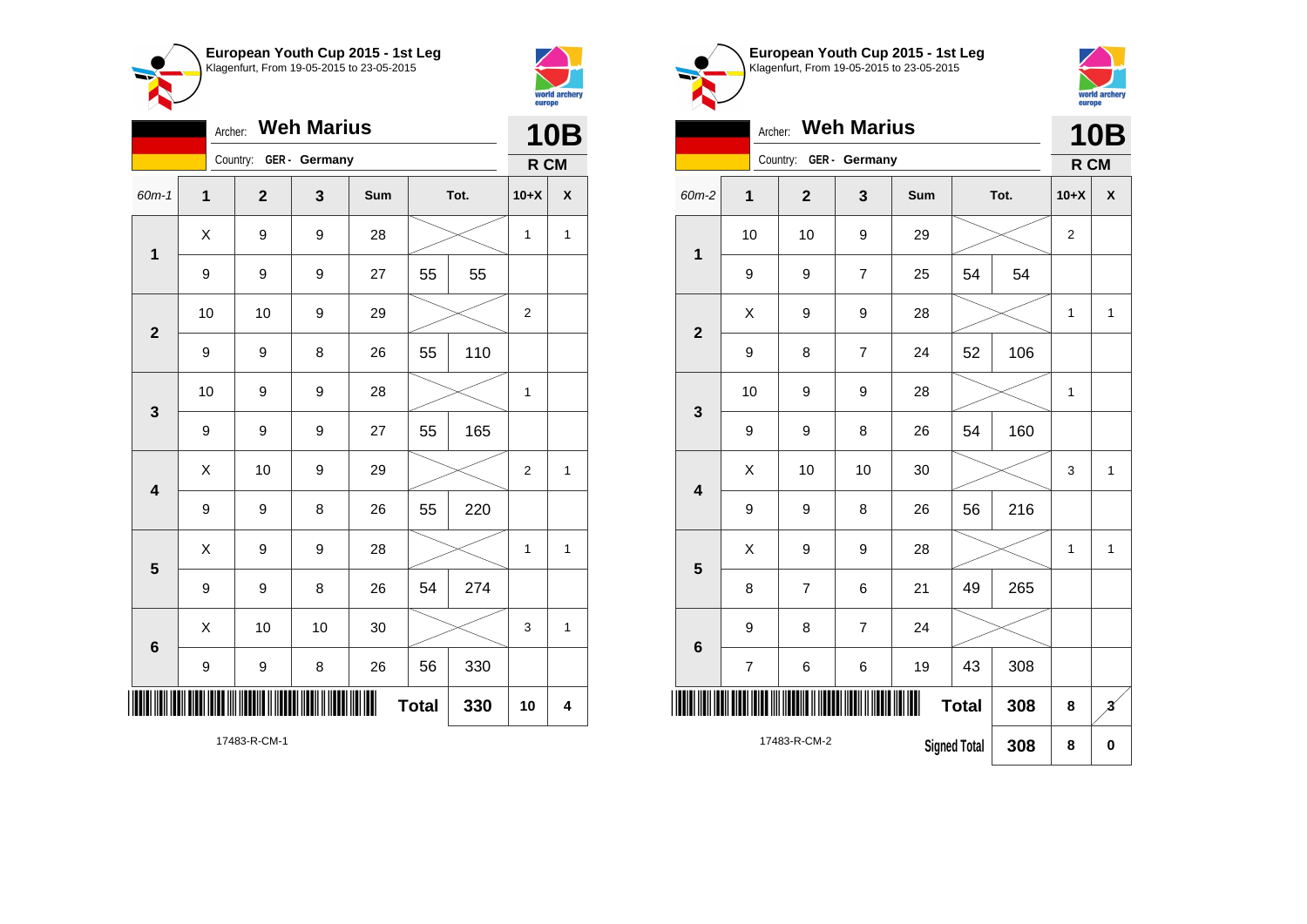

Country: **TUR - Turkey**

9 9 9 27

**1**

 $\overline{C^*}$ 

**2**

**3**

**4**

**5**

**6**

Archer: **Urem Yahya Dogan**

60m-1 **1 2 3 Sum Tot. 10+X X**

9 | 9 | 8 | 26 | 53 | 53

9 | 7 | 7 | 23 | 53 | 106

10 | 10 | 10 | 30 |  $\times$  | 3

10 | 9 | 8 | 27 | 57 | 163 | 1

10 | 10 | 9 | 29 |  $\times$  | 2

 $\begin{array}{|c|c|c|c|c|c|}\hline \hspace{.1cm}X & \hspace{.1cm} \text{ 10} & \hspace{.1cm} \text{ 10} & \hspace{.1cm} \text{ 30} & \hspace{.1cm} \end{array} \hspace{.2cm} \begin{array}{|c|c|c|c|c|c|}\hline \hspace{.1cm}X & \hspace{.1cm} \text{ 3} & \hspace{.1cm} \text{ 1} & \hspace{.1cm} \text{ 4} & \hspace{.1cm} \end{array}$ 

**Total 323 13 3**

**Signed Total 323 11 3**

8 7 7 22 51 214

9 | 9 | 8 | 26 | 56 | 270

9 | 8 | 8 | 25 | 53 | 323

\*17341-R-CM-1\*

17341-R-CM-1

10 | 9 | 9 | 28 |  $\times$  | 1

 $\begin{array}{|c|c|c|c|c|c|}\hline \hspace{.1cm}X & \hspace{.1cm} \hspace{.1cm}X & \hspace{.1cm} \hspace{.1cm}10 & \hspace{.1cm} \hspace{.1cm}30 & \hspace{.1cm}\hline \end{array} \hspace{.2cm} \begin{array}{c} \begin{array}{c} \text{\large $\times$} & \hspace{.1cm}1 & \hspace{.1cm}3 & \hspace{.1cm} \end{array}2 \\ \hline \end{array}$ 



**10C R CM**

| European Youth Cup 2015 - 1st Leg<br>Klagenfurt, From 19-05-2015 to 23-05-2015 |
|--------------------------------------------------------------------------------|
|                                                                                |
|                                                                                |



|                         | <b>10C</b>   |                                            |                |     |              |      |                |                |  |
|-------------------------|--------------|--------------------------------------------|----------------|-----|--------------|------|----------------|----------------|--|
|                         | Country:     |                                            | TUR - Turkey   |     |              |      | R CM           |                |  |
| 60m-2                   | $\mathbf{1}$ | $\overline{2}$                             | 3              | Sum |              | Tot. |                | X              |  |
| 1                       | X            | X                                          | 10             | 30  |              |      | 3              | $\overline{2}$ |  |
|                         | 9            | 9                                          | 9              | 27  | 57           | 57   |                |                |  |
| $\overline{2}$          | 10           | 10                                         | 9              | 29  |              |      | $\overline{2}$ |                |  |
|                         | 9            | 9                                          | 8              | 26  | 55           | 112  |                |                |  |
|                         | 10           | 9                                          | 9              | 28  |              |      | 1              |                |  |
| 3                       | 8            | 8                                          | $\overline{7}$ | 23  | 51           | 163  |                |                |  |
| $\overline{\mathbf{4}}$ | 10           | 9                                          | 9              | 28  |              |      | 1              |                |  |
|                         | 9            | 8                                          | 6              | 23  | 214<br>51    |      |                |                |  |
| 5                       | 10           | 9                                          | 9              | 28  |              |      | 1              |                |  |
|                         | 9            | 8                                          | $\overline{7}$ | 24  | 52           | 266  |                |                |  |
| 6                       | 9            | 9                                          | 9              | 27  |              |      |                |                |  |
|                         | 9            | 9                                          | 8              | 26  | 53           | 319  |                |                |  |
| IIII                    |              |                                            |                | Ш   | <b>Total</b> | 319  | 8              | $\mathbf{z}$   |  |
|                         |              | 17341-R-CM-2<br><b>Signed Total</b><br>319 |                |     |              |      |                |                |  |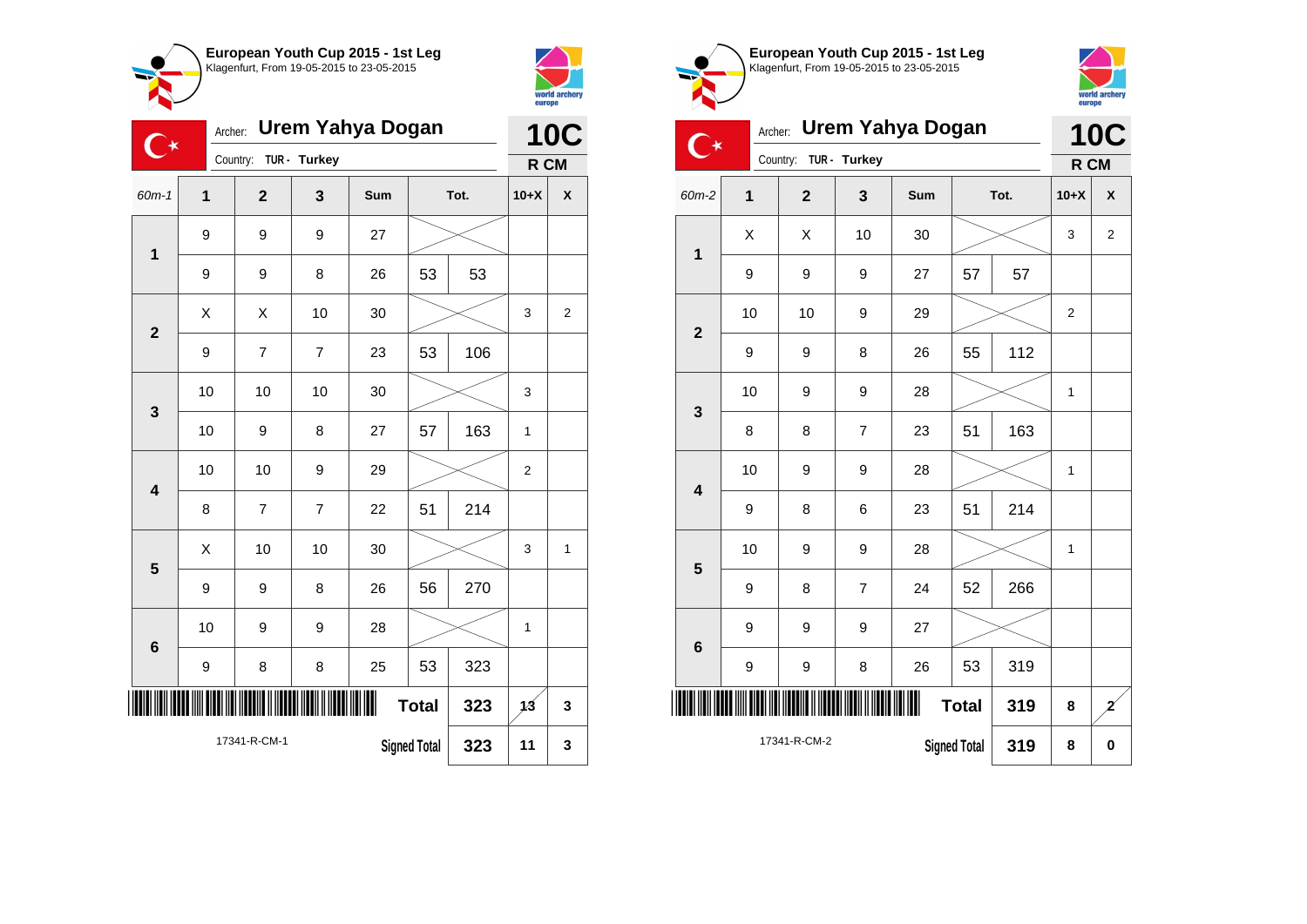



|                         | <b>Flink Ludvig</b><br>Archer: |    |                |                |     |                     |      |                |   |
|-------------------------|--------------------------------|----|----------------|----------------|-----|---------------------|------|----------------|---|
|                         |                                |    | Country:       | SWE - Sweden   |     |                     |      | R CM           |   |
| 60m-1                   | 1                              |    | $\overline{2}$ | 3              | Sum |                     | Tot. | $10+X$         | X |
|                         | X<br>$\mathbf 1$               |    | 9              | 9              | 28  |                     |      | $\mathbf{1}$   | 1 |
|                         | 9                              |    | 8              | 8              | 25  | 53                  | 53   |                |   |
| $\overline{2}$          |                                | X  | 10             | 9              | 29  |                     |      | $\overline{2}$ | 1 |
|                         |                                | 9  | 9              | $\overline{7}$ | 25  | 54                  | 107  |                |   |
| 3                       |                                | 10 | 10             | 10             | 30  |                     |      | 3              |   |
|                         | 9                              |    | 8              | 8              | 25  | 55                  | 162  |                |   |
| $\overline{\mathbf{4}}$ |                                | Χ  | Χ              | 10             | 30  |                     |      | 3              | 2 |
|                         |                                | 9  | 8              | $\overline{7}$ | 24  | 54                  | 216  |                |   |
| 5                       |                                | X  | X              | X              | 30  |                     |      | 3              | 3 |
|                         |                                | 10 | 9              | 9              | 28  | 58                  | 274  | $\mathbf{1}$   |   |
| 6                       |                                | 10 | 10             | 10             | 30  |                     |      | 3              |   |
|                         |                                | 10 | 9              | 9              | 28  | 58                  | 332  | $\mathbf{1}$   |   |
|                         |                                |    |                |                | ∭   | <b>Total</b>        | 332  | 17             |   |
|                         |                                |    | 12693-R-CM-1   |                |     | <b>Signed Total</b> | 332  | 17             | 6 |





|                         | Archer:     |                       | <b>Flink Ludvig</b> |     |              |      |                | <b>11A</b>         |
|-------------------------|-------------|-----------------------|---------------------|-----|--------------|------|----------------|--------------------|
|                         |             | Country: SWE - Sweden |                     |     |              |      | R CM           |                    |
| 60m-2                   | $\mathbf 1$ | $\mathbf{2}$          | 3                   | Sum |              | Tot. | $10+X$         | $\pmb{\mathsf{X}}$ |
| 1                       | 10          | 10                    | 9                   | 29  |              |      | $\overline{c}$ |                    |
|                         | 9           | 9                     | 8                   | 26  | 55           | 55   |                |                    |
| $\overline{\mathbf{2}}$ | 10          | 10                    | 9                   | 29  |              |      | 2              |                    |
|                         | 9           | 9                     | 8                   | 26  | 55           | 110  |                |                    |
| $\mathbf 3$             | 10          | 10                    | 9                   | 29  |              |      | 2              |                    |
|                         | 9           | 9                     | 8                   | 26  | 55           | 165  |                |                    |
| $\overline{\mathbf{4}}$ | X           | 9                     | 9                   | 28  |              |      | $\mathbf{1}$   | $\mathbf{1}$       |
|                         | 9           | 9                     | 8                   | 26  | 54           | 219  |                |                    |
| 5                       | X           | 9                     | 9                   | 28  |              |      | $\mathbf{1}$   | $\mathbf{1}$       |
|                         | 9           | 8                     | 8                   | 25  | 53           | 272  |                |                    |
| $6\phantom{1}6$         | X           | 9                     | 9                   | 28  |              |      | $\mathbf{1}$   | $\mathbf{1}$       |
|                         | 9           | 8                     | M                   | 17  | 45           | 317  |                |                    |
|                         |             |                       |                     |     | <b>Total</b> | 317  | 9              | 3                  |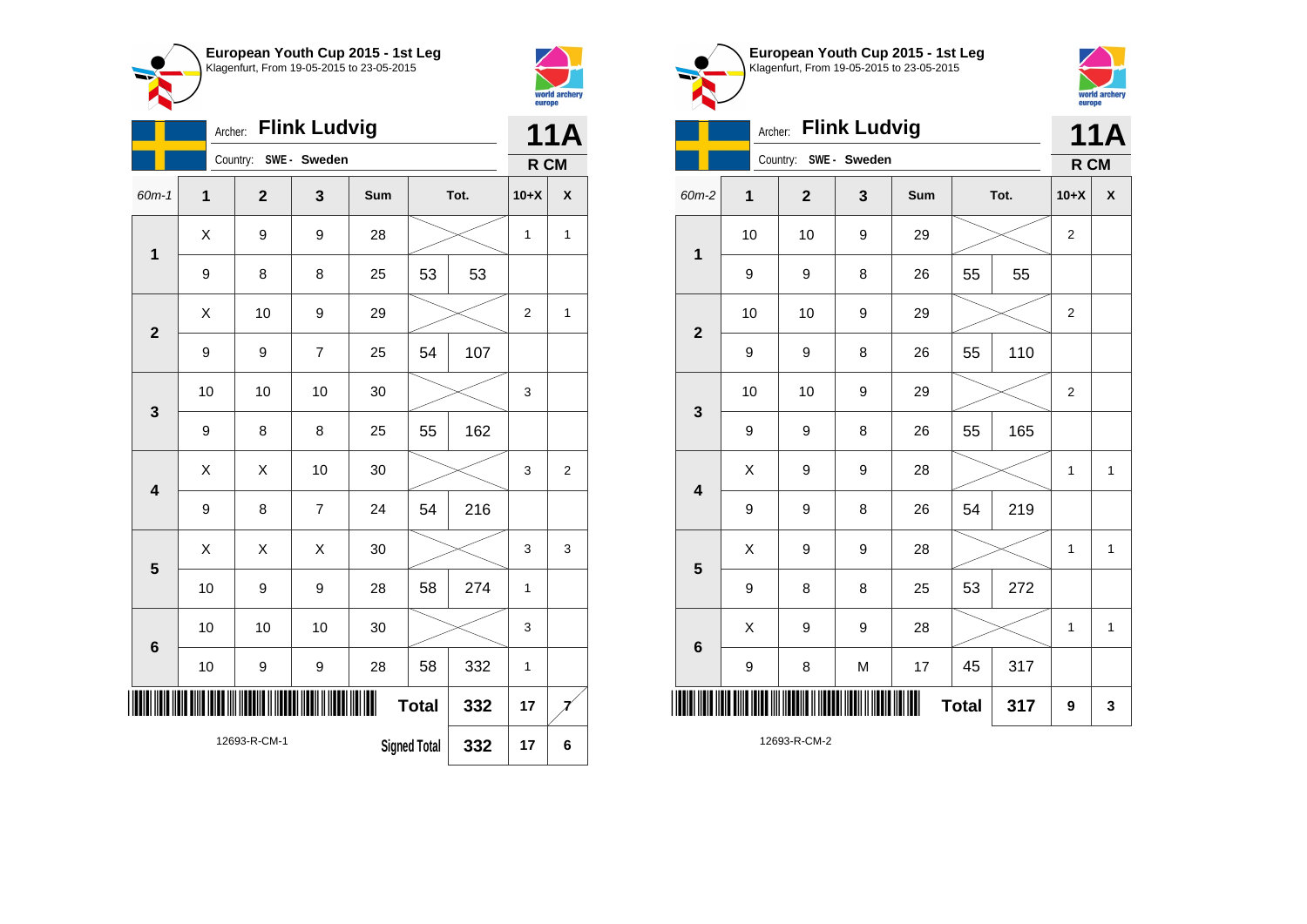



|                         | <b>Heinkel Yannic</b><br>Archer: |                        |                |     |              |     |                |              |
|-------------------------|----------------------------------|------------------------|----------------|-----|--------------|-----|----------------|--------------|
|                         |                                  | Country: GER - Germany |                |     |              |     | R CM           |              |
| 60m-1                   | 1                                | $\overline{2}$         | 3              | Sum | Tot.         |     | $10+X$         | χ            |
| $\mathbf 1$             | 10                               | 9                      | 9              | 28  |              |     | $\mathbf{1}$   |              |
|                         | 9                                | 9                      | 5              | 23  | 51           | 51  |                |              |
| $\mathbf{2}$            | 10                               | 9                      | 9              | 28  |              |     | $\mathbf 1$    |              |
|                         | 9                                | 9                      | 8              | 26  | 54           | 105 |                |              |
| 3                       | 10                               | 10                     | 9              | 29  |              |     | $\overline{2}$ |              |
|                         | 9                                | 8                      | $\overline{7}$ | 24  | 53           | 158 |                |              |
| $\overline{\mathbf{4}}$ | X                                | 9                      | 9              | 28  |              |     | 1              | $\mathbf{1}$ |
|                         | 9                                | 8                      | $\overline{7}$ | 24  | 52           | 210 |                |              |
| 5                       | 10                               | 10                     | 10             | 30  |              |     | 3              |              |
|                         | 9                                | 9                      | 8              | 26  | 56           | 266 |                |              |
| $6\phantom{1}6$         | Χ                                | 10                     | 9              | 29  |              |     | $\overline{2}$ | $\mathbf{1}$ |
|                         | 8                                | 8                      | 8              | 24  | 53           | 319 |                |              |
| ║║║                     |                                  |                        |                |     | <b>Total</b> | 319 | 10             | $\mathbf 2$  |





|                         | Archer: Heinkel Yannic |                        |                         |     |              |      |                  |                    |  |  |
|-------------------------|------------------------|------------------------|-------------------------|-----|--------------|------|------------------|--------------------|--|--|
|                         |                        | Country: GER - Germany |                         |     |              |      |                  | R CM               |  |  |
| 60m-2                   | $\mathbf 1$            | $\mathbf{2}$           | 3                       | Sum |              | Tot. | $10+X$           | $\pmb{\mathsf{X}}$ |  |  |
| $\mathbf 1$             | 10                     | 10                     | 9                       | 29  |              |      | $\boldsymbol{2}$ |                    |  |  |
|                         | 9                      | 8                      | $\overline{\mathbf{4}}$ | 21  | 50<br>50     |      |                  |                    |  |  |
| $\overline{\mathbf{2}}$ | 10                     | 10                     | 9                       | 29  |              |      | $\boldsymbol{2}$ |                    |  |  |
|                         | 8                      | 8                      | 8                       | 24  | 53           | 103  |                  |                    |  |  |
| 3                       | X                      | X                      | 10                      | 30  |              |      | 3                | $\overline{2}$     |  |  |
|                         | 10                     | 10                     | 8                       | 28  | 58           | 161  | $\overline{2}$   |                    |  |  |
| $\overline{\mathbf{4}}$ | X                      | 10                     | 9                       | 29  |              |      | $\mathbf 2$      | $\mathbf{1}$       |  |  |
|                         | 8                      | 8                      | 8                       | 24  | 53           | 214  |                  |                    |  |  |
| 5                       | 10                     | 9                      | 9                       | 28  |              |      | 1                |                    |  |  |
|                         | 9                      | 9                      | 8                       | 26  | 54           | 268  |                  |                    |  |  |
| 6                       | 10                     | 10                     | 9                       | 29  |              |      | $\overline{2}$   |                    |  |  |
|                         | 9                      | 8                      | 8                       | 25  | 54           | 322  |                  |                    |  |  |
| III                     |                        |                        |                         |     | <b>Total</b> | 322  | 14               | 3                  |  |  |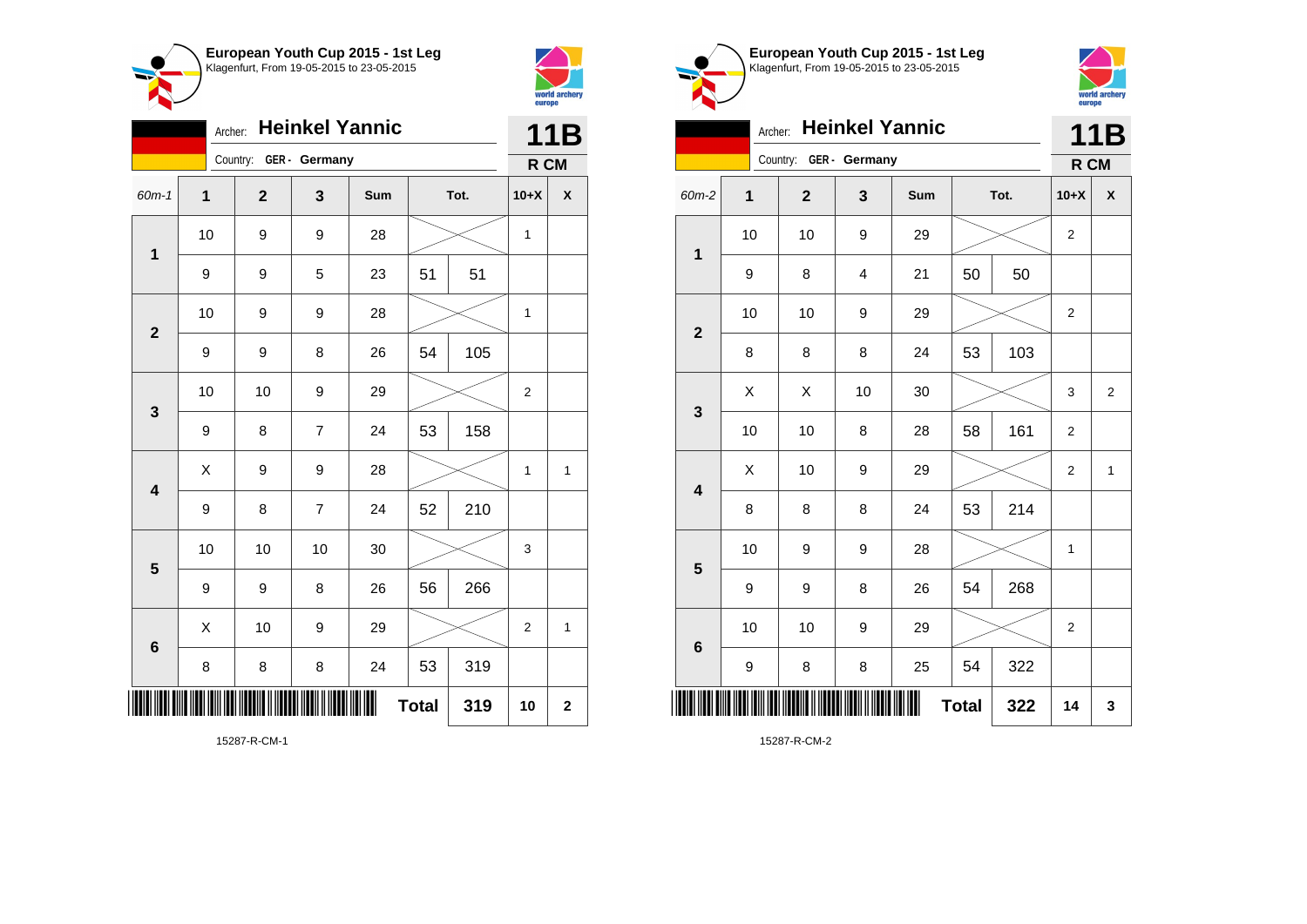



|                         |             | <b>11C</b>     |                |     |              |     |                |             |  |
|-------------------------|-------------|----------------|----------------|-----|--------------|-----|----------------|-------------|--|
|                         |             | Country:       | TUR - Turkey   |     |              |     | R CM           |             |  |
| 60m-1                   | $\mathbf 1$ | $\mathbf{2}$   | 3              | Sum | Tot.         |     | $10+X$         | X           |  |
| $\mathbf{1}$            | X           | 9              | 9              | 28  |              |     | 1              | 1           |  |
|                         | 8           | 8              | 7              | 23  | 51<br>51     |     |                |             |  |
| $\overline{\mathbf{2}}$ | 10          | 10             | 9              | 29  |              |     | $\overline{2}$ |             |  |
|                         | 9           | $\overline{7}$ | $\overline{7}$ | 23  | 52           | 103 |                |             |  |
| 3                       | Χ           | 9              | 9              | 28  |              |     | 1              | 1           |  |
|                         | 9           | 9              | 8              | 26  | 54           | 157 |                |             |  |
| $\overline{\mathbf{4}}$ | 9           | 9              | 9              | 27  |              |     |                |             |  |
|                         | 8           | 7              | 5              | 20  | 47           | 204 |                |             |  |
| 5                       | 10          | 10             | 9              | 29  |              |     | $\overline{2}$ |             |  |
|                         | 9           | 8              | 8              | 25  | 54           | 258 |                |             |  |
| 6                       | 10          | 10             | 9              | 29  |              |     | $\overline{2}$ |             |  |
|                         | 9           | 8              | 6              | 23  | 52           | 310 |                |             |  |
| IIII                    |             |                |                | Ш   | <b>Total</b> | 310 | 8              | $\mathbf 2$ |  |

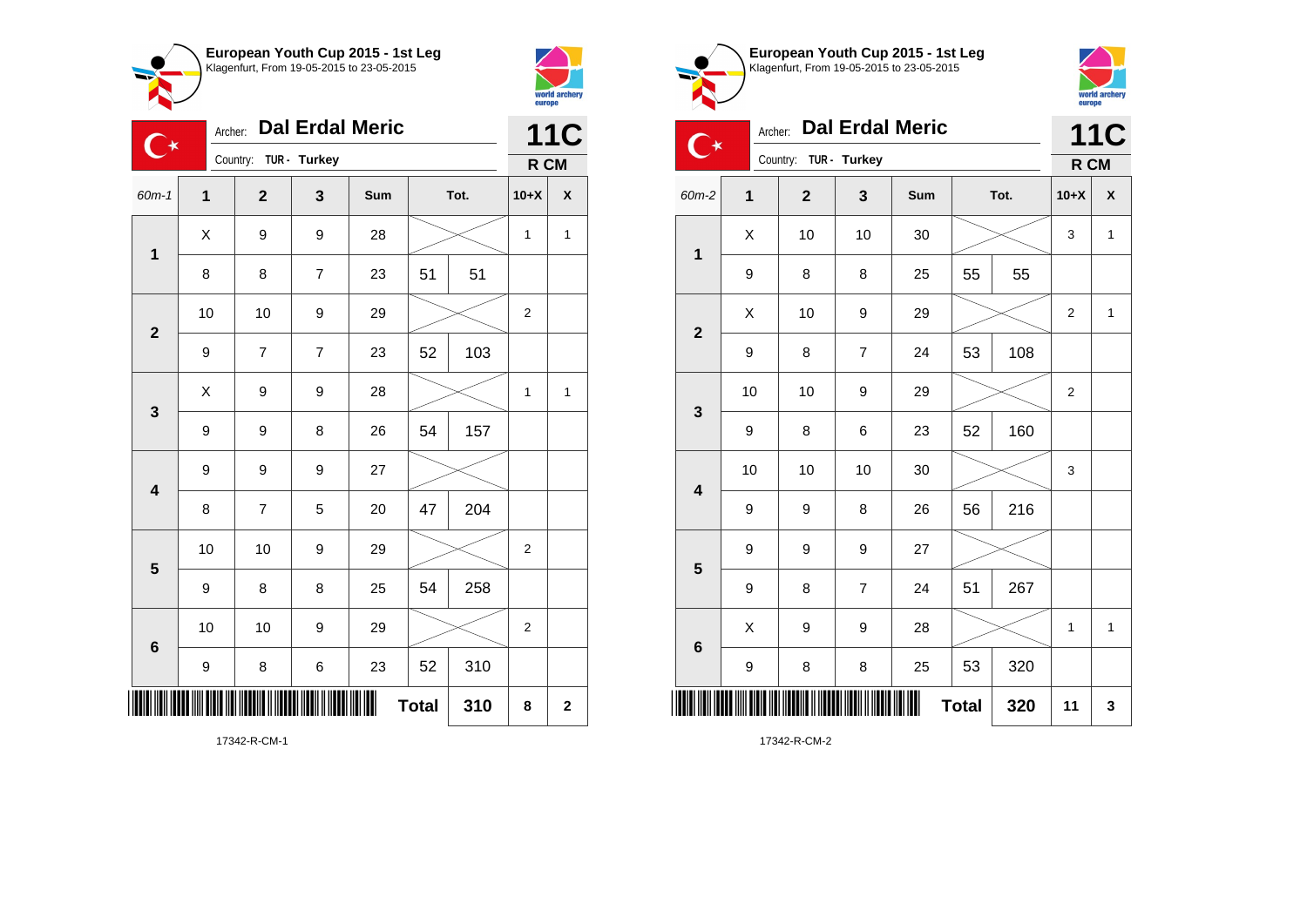



| $(\ddag)$               | Archer:          |                         | <b>Cader Tomas</b> |     |              |      | <b>12A</b>     |   |
|-------------------------|------------------|-------------------------|--------------------|-----|--------------|------|----------------|---|
|                         |                  | Country: SVK - Slovakia |                    |     |              |      | R CM           |   |
| $60m-1$                 | 1                | $\overline{2}$          | 3                  | Sum |              | Tot. | $10+X$         | X |
| $\mathbf 1$             | 9                | 9                       | 9                  | 27  |              |      |                |   |
|                         | 9                | 8                       | 5                  | 22  | 49           | 49   |                |   |
| $\mathbf{2}$            | 10               | 9                       | 9                  | 28  |              |      | $\mathbf 1$    |   |
|                         | 8                | 8                       | 8                  | 24  | 52           | 101  |                |   |
| $\mathbf 3$             | 10               | 10                      | 9                  | 29  |              |      | $\overline{2}$ |   |
|                         | 9                | 8                       | 8                  | 25  | 54           | 155  |                |   |
| $\overline{\mathbf{4}}$ | 10               | 9                       | 9                  | 28  |              |      | 1              |   |
|                         | 9                | 9                       | 8                  | 26  | 54           | 209  |                |   |
| $\overline{\mathbf{5}}$ | 9                | 9                       | 9                  | 27  |              |      |                |   |
|                         | 8                | 8                       | 7                  | 23  | 50           | 259  |                |   |
| $\bf 6$                 | 9                | 9                       | 8                  | 26  |              |      |                |   |
|                         | $\boldsymbol{7}$ | 6                       | 5                  | 18  | 44           | 303  |                |   |
|                         |                  |                         |                    |     | <b>Total</b> | 303  | 4              | 0 |

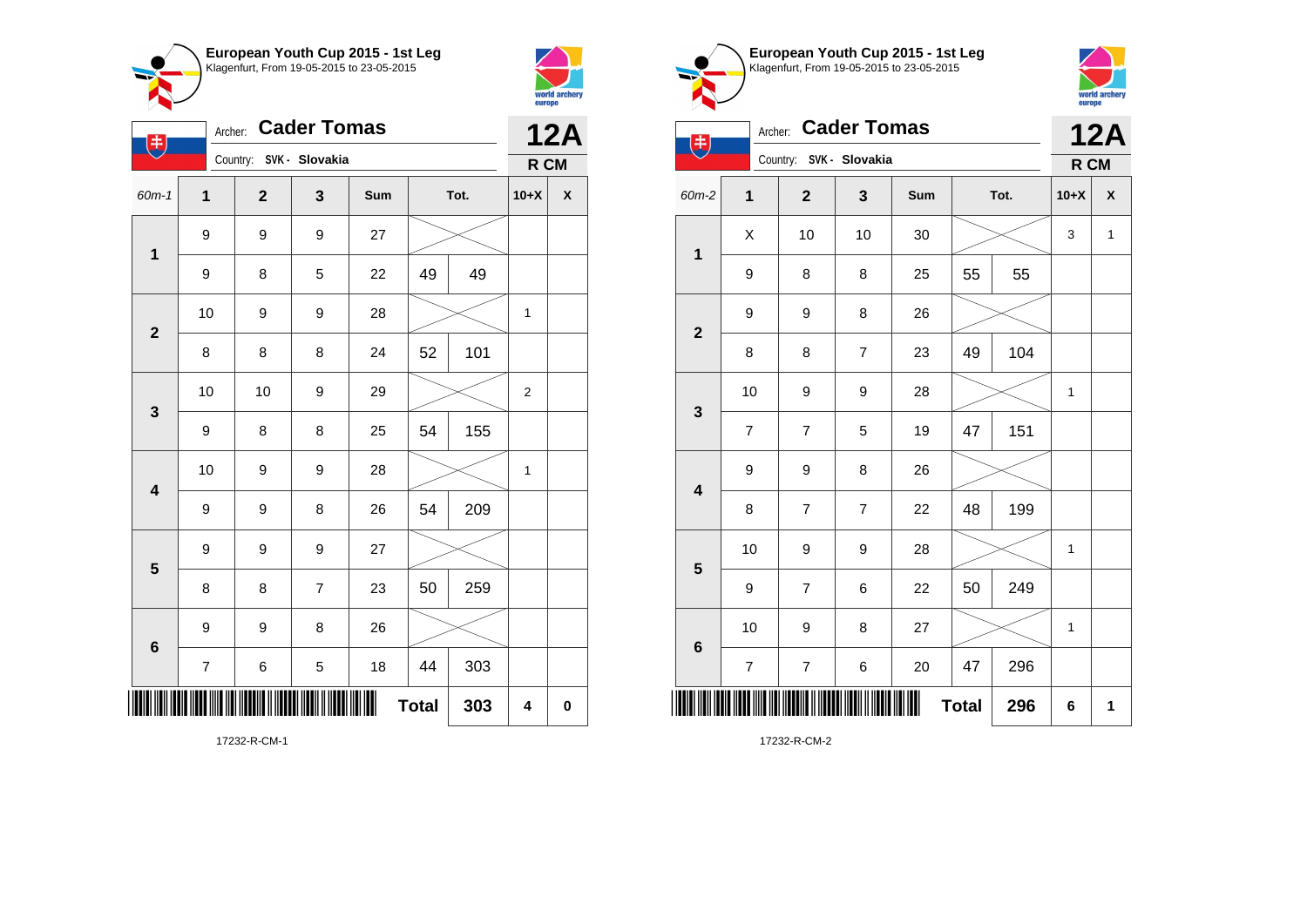

Country: **GER - Germany**

**1**

**2**

**3**

**4**

**5**

**6**

Archer: **Scheiding Adrian**

60m-1 **1 2 3 Sum Tot. 10+X X**

9 | 9 | 7 | 25 | 54 | 54

10 | 10 | 9 | 29 |  $\times$  | 2

10 | 9 | 8 | 27 | 57 | 111 | 1

10 | 10 | 9 | 29 |  $\times$  | 2

10 | 9 | 9 | 28 | 58 | 225 | 1

10 | 10 | 10 | 30 |  $\times$  | 3

10 | 10 | 9 | 29 |  $\times$  | 2

**Total 335 17 2**

9 | 9 | 7 | 25 | 55 | 280

9 | 9 | 8 | 26 | 55 | 335

9 | 9 | 9 | 27 | 56 | 167

 $\begin{array}{|c|c|c|c|c|c|}\hline \hspace{.1cm}X & \hspace{.1cm} \text{ 10} & \hspace{.1cm} \text{ 10} & \hspace{.1cm} \text{ 30} & \hspace{.1cm} \end{array} \hspace{.2cm} \begin{array}{|c|c|c|c|c|c|}\hline \hspace{.1cm}X & \hspace{.1cm} \text{ 3} & \hspace{.1cm} \text{ 1} & \hspace{.1cm} \text{ 4} & \hspace{.1cm} \end{array}$ 

 $\textsf{X}$  | 10 | 10 | 30 |  $\textcolor{blue}{\swarrow}$  | 3 | 1



**12B R CM**

| European Youth Cup 2015 - 1st Leg<br>Klagenfurt, From 19-05-2015 to 23-05-2015 |
|--------------------------------------------------------------------------------|
|                                                                                |
|                                                                                |



|                         | Archer: |                |               | <b>Scheiding Adrian</b> |              |      |        | <b>12B</b>         |
|-------------------------|---------|----------------|---------------|-------------------------|--------------|------|--------|--------------------|
|                         |         | Country:       | GER - Germany |                         |              |      | R CM   |                    |
| 60m-2                   | 1       | $\overline{2}$ | 3             | Sum                     |              | Tot. | $10+X$ | $\pmb{\mathsf{X}}$ |
|                         | X       | 10             | 10            | 30                      |              |      | 3      | $\mathbf{1}$       |
| 1                       | 9       | 9              | 9             | 27                      | 57           | 57   |        |                    |
| $\overline{\mathbf{2}}$ | 9       | 9              | 9             | 27                      |              |      |        |                    |
|                         | 9       | 9              | 8             | 26                      | 53           | 110  |        |                    |
| 3                       | 9       | 9              | 9             | 27                      |              |      |        |                    |
|                         | 9       | 9              | 8             | 26                      | 53           | 163  |        |                    |
| $\overline{\mathbf{4}}$ | X       | 9              | 9             | 28                      |              |      | 1      | $\mathbf{1}$       |
|                         | 9       | 9              | 8             | 26                      | 54           | 217  |        |                    |
| 5                       | X       | 10             | 10            | 30                      |              |      | 3      | $\mathbf{1}$       |
|                         | 8       | 8              | 8             | 24                      | 54           | 271  |        |                    |
|                         | 10      | 9              | 9             | 28                      |              |      | 1      |                    |
| 6                       | 9       | 9              | 8             | 26                      | 54           | 325  |        |                    |
|                         |         |                |               |                         | <b>Total</b> | 325  | 8      | 3                  |

16295-R-CM-1

\*16295-R-CM-1\*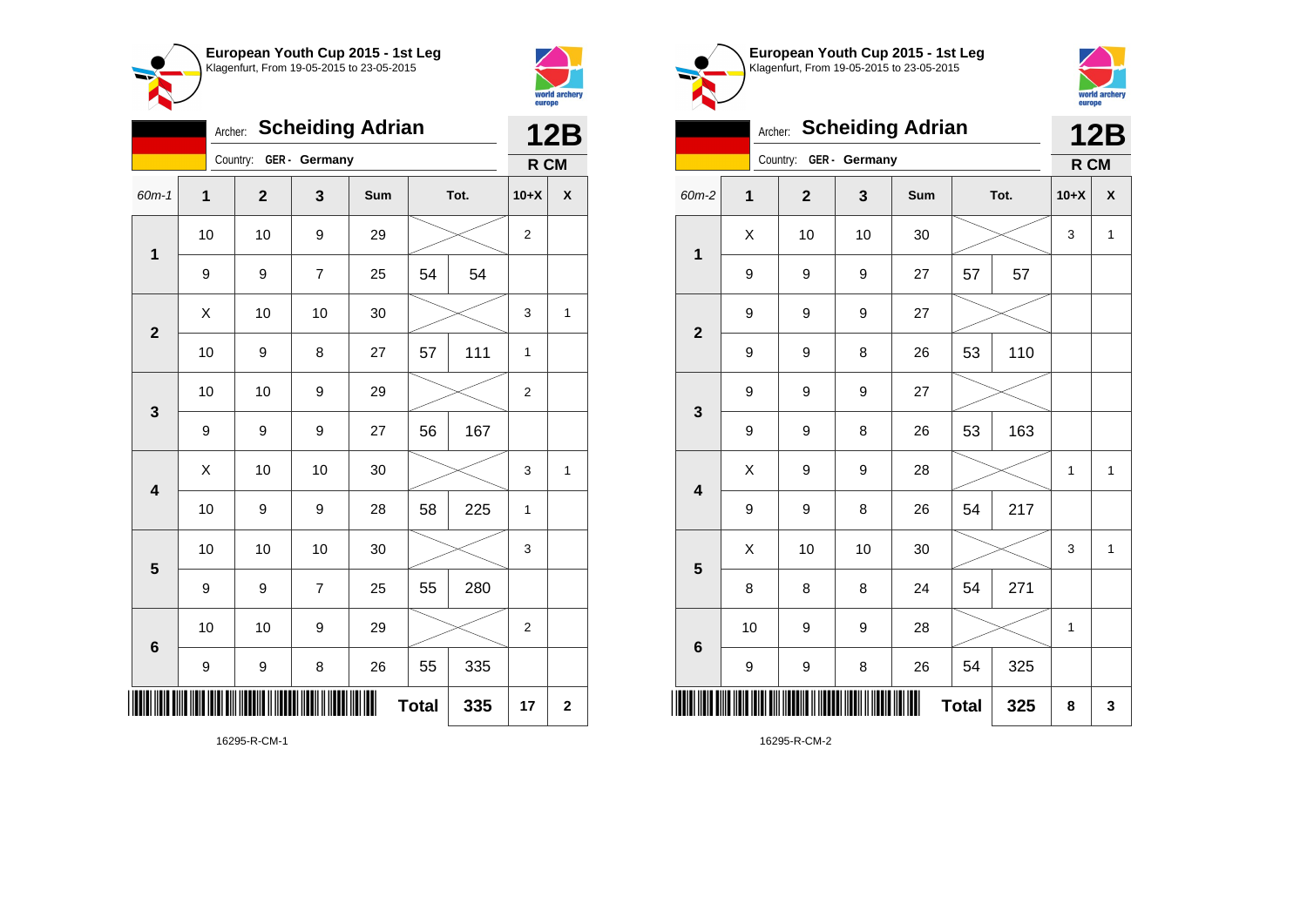



| ⊽ ∠⊽ ເ |    |      | europe         | world archery  |
|--------|----|------|----------------|----------------|
|        |    |      | R CM           | <b>12C</b>     |
| m      |    | Tot. | $10+X$         | X              |
| )      |    |      | 3              | 1              |
| 7      | 57 | 57   |                |                |
| J      |    |      |                | $\overline{c}$ |
| 7      | 56 | 113  |                |                |
| €      |    |      | $\overline{2}$ |                |

| 、★                      | Archer: |                | <b>Gazoz Mete</b> |     |              |      |                | <b>12C</b>     |
|-------------------------|---------|----------------|-------------------|-----|--------------|------|----------------|----------------|
|                         |         | Country:       | TUR - Turkey      |     |              |      | R CM           |                |
| $60m-1$                 | 1       | $\overline{2}$ | 3                 | Sum |              | Tot. | $10+X$         | X              |
| $\mathbf 1$             | Χ       | 10             | 10                | 30  |              |      | 3              | 1              |
|                         | 9       | 9              | 9                 | 27  | 57           | 57   |                |                |
| $\overline{2}$          | X       | X              | 9                 | 29  |              |      | $\overline{2}$ | $\overline{2}$ |
|                         | 9       | 9              | 9                 | 27  | 56           | 113  |                |                |
| 3                       | 10      | 10             | 9                 | 29  |              |      | 2              |                |
|                         | 9       | 9              | 9                 | 27  | 56           | 169  |                |                |
| $\overline{\mathbf{4}}$ | X       | 10             | 10                | 30  |              |      | 3              | 1              |
|                         | 9       | 9              | 8                 | 26  | 56           | 225  |                |                |
| 5                       | X       | X              | 10                | 30  |              |      | 3              | $\overline{2}$ |
|                         | 9       | 9              | 8                 | 26  | 56           | 281  |                |                |
| $\bf 6$                 | X       | 10             | 10                | 30  |              |      | 3              | 1              |
|                         | 10      | 9              | 9                 | 28  | 58           | 339  | $\mathbf{1}$   |                |
|                         |         |                |                   |     | <b>Total</b> | 339  | 17             | 7              |

**European Youth Cup 2015 - 1st Leg**  $\overline{\phantom{a}}$ Klagenfurt, From 19-05-2015 to 23-05-2015



| ਿਂ★                     | Archer:     |                | <b>Gazoz Mete</b>       |     |              |      | <b>12C</b> |              |
|-------------------------|-------------|----------------|-------------------------|-----|--------------|------|------------|--------------|
|                         |             | Country:       | TUR - Turkey            |     |              |      | R CM       |              |
| 60m-2                   | $\mathbf 1$ | $\overline{2}$ | 3                       | Sum |              | Tot. | $10+X$     | X            |
| $\mathbf 1$             | X           | 10             | 10                      | 30  |              |      | 3          | $\mathbf{1}$ |
|                         | 10          | 9              | 9                       | 28  | 58           | 58   | 1          |              |
| $\mathbf{2}$            | X           | 10             | 10                      | 30  |              |      | 3          | 1            |
|                         | 9           | 9              | 8                       | 26  | 56           | 114  |            |              |
| $\mathbf{3}$            | 10          | 10             | 10                      | 30  |              |      | 3          |              |
|                         | 10          | 9              | 9                       | 28  | 58           | 172  | 1          |              |
| $\overline{\mathbf{4}}$ | 10          | 10             | $\boldsymbol{9}$        | 29  |              |      | 2          |              |
|                         | 9           | 8              | $\overline{\mathbf{4}}$ | 21  | 50           | 222  |            |              |
| 5                       | X           | 10             | 10                      | 30  |              |      | 3          | $\mathbf{1}$ |
|                         | 9           | 8              | 8                       | 25  | 55           | 277  |            |              |
| $6\phantom{1}6$         | X           | 10             | 9                       | 29  |              |      | 2          | 1            |
|                         | 9           | 8              | $\overline{7}$          | 24  | 53           | 330  |            |              |
| ║                       |             |                |                         |     | <b>Total</b> | 330  | 18         | 4            |

13418-R-CM-2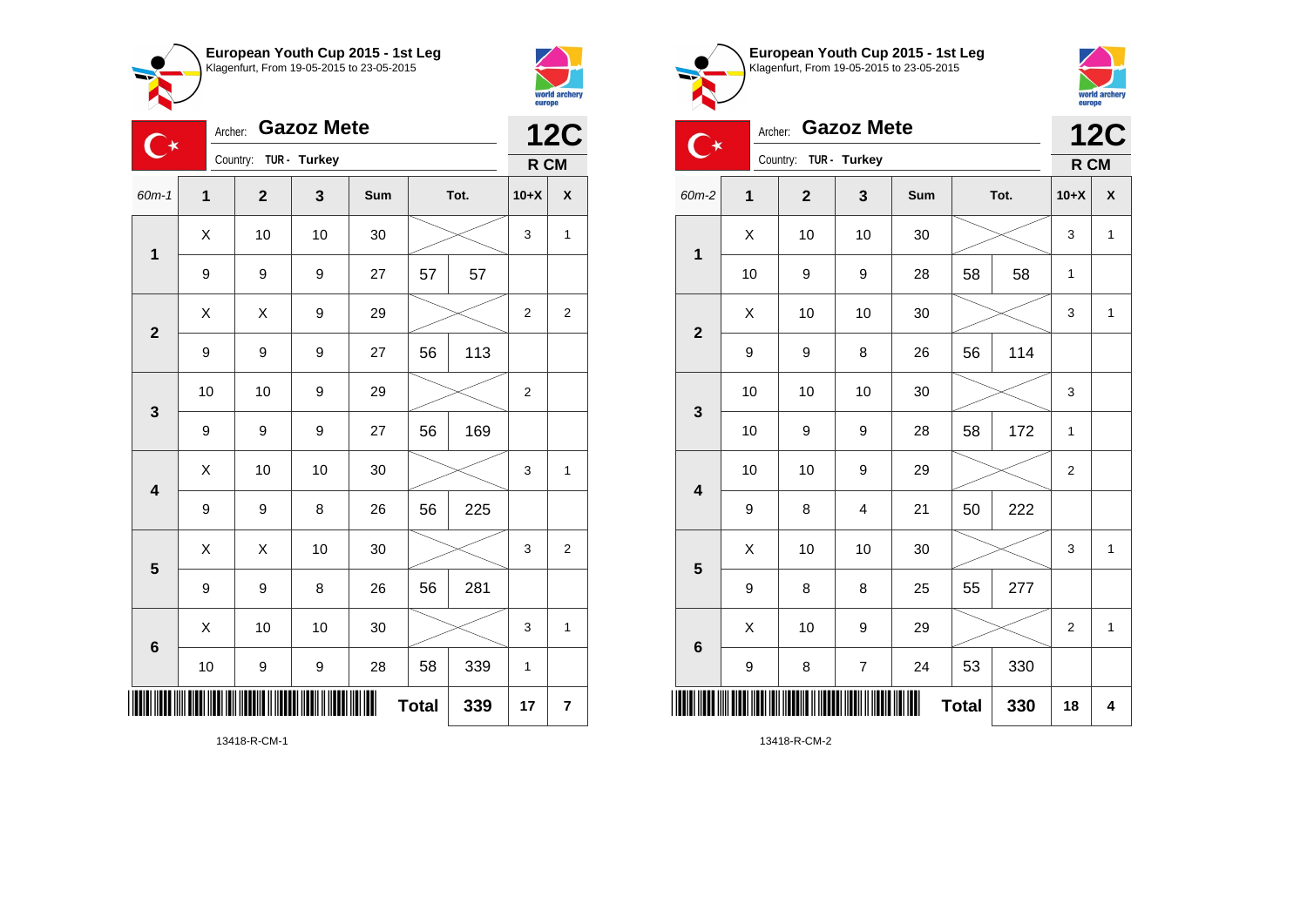



|                         | Archer:        |                |                         | <b>Pedersen Jonathan</b> |              |      |                | <b>13A</b> |
|-------------------------|----------------|----------------|-------------------------|--------------------------|--------------|------|----------------|------------|
|                         |                | Country:       | DEN - Denmark           |                          |              |      | R CM           |            |
| $60m-1$                 | 1              | $\overline{2}$ | 3                       | Sum                      |              | Tot. | $10+X$         | X          |
| $\mathbf{1}$            | 10             | 10             | 9                       | 29                       |              |      | $\overline{2}$ |            |
|                         | 8              | 8              | 8                       | 24                       | 53           | 53   |                |            |
| $\overline{\mathbf{2}}$ | 10             | 9              | 8                       | 27                       |              |      | 1              |            |
|                         | 8              | 7              | $\overline{7}$          | 22                       | 49           | 102  |                |            |
| $\mathbf{3}$            | 8              | 8              | 8                       | 24                       |              |      |                |            |
|                         | $\overline{7}$ | 7              | $\overline{7}$          | 21                       | 45           | 147  |                |            |
| $\overline{\mathbf{4}}$ | 9              | 9              | 9                       | 27                       |              |      |                |            |
|                         | 9              | 9              | 8                       | 26                       | 53           | 200  |                |            |
| 5                       | X              | 9              | 8                       | 27                       |              |      | 1              | 1          |
|                         | 8              | 8              | $\overline{\mathbf{4}}$ | 20                       | 47           | 247  |                |            |
| 6                       | 9              | 9              | 8                       | 26                       |              |      |                |            |
|                         | 8              | 8              | $\overline{\mathbf{7}}$ | 23                       | 49           | 296  |                |            |
| ∭                       |                |                |                         |                          | <b>Total</b> | 296  | 4              | 1          |

**European Youth Cup 2015 - 1st Leg** Klagenfurt, From 19-05-2015 to 23-05-2015 world archery<br>europe Archer: **Pedersen Jonathan 13A** Country: **DEN - Denmark R CM** 60m-2 **1 2 3 Sum Tot. 10+X X** 10 | 9 | 9 | 28 |  $\times$  | 1 **1** 9 | 9 | 8 | 26 | 54 | 54 10 | 8 | 8 | 26 |  $\times$  | 1 **2** 8 | 7 | 6 | 21 | 47 | 101 10 | 10 | 8 | 28 |  $\times$  | 2 **3** 8 | 8 | 6 | 22 | 50 | 151 9 9 9 27 **4** 7 | 7 | 4 | 18 | 45 | 196 9 9 8 26 **5** 8 | 8 | 7 | 23 | 49 | 245  $\begin{array}{|c|c|c|c|c|c|}\hline \hspace{.1cm}X & \hspace{.1cm} & \hspace{.1cm}3 & \hspace{.1cm} & \hspace{.1cm}29 & \hspace{.1cm} & \hspace{.1cm}\hline \end{array} \hspace{.2cm} \begin{array}{c|c|c|c|c|c|c|c|c} \hline \hspace{.1cm} & \hspace{.1cm} & \hspace{.1cm} & \hspace{.1cm} & \hspace{.1cm} & \hspace{.1cm} & \hspace{.1cm} & \hspace{.1cm} & \hspace{.1cm} & \hspace{.1cm} & \hs$ **6** 9 | 7 | 7 | 23 | 52 | 297 \*17420-R-CM-2\* **Total 297 6 2**

17420-R-CM-2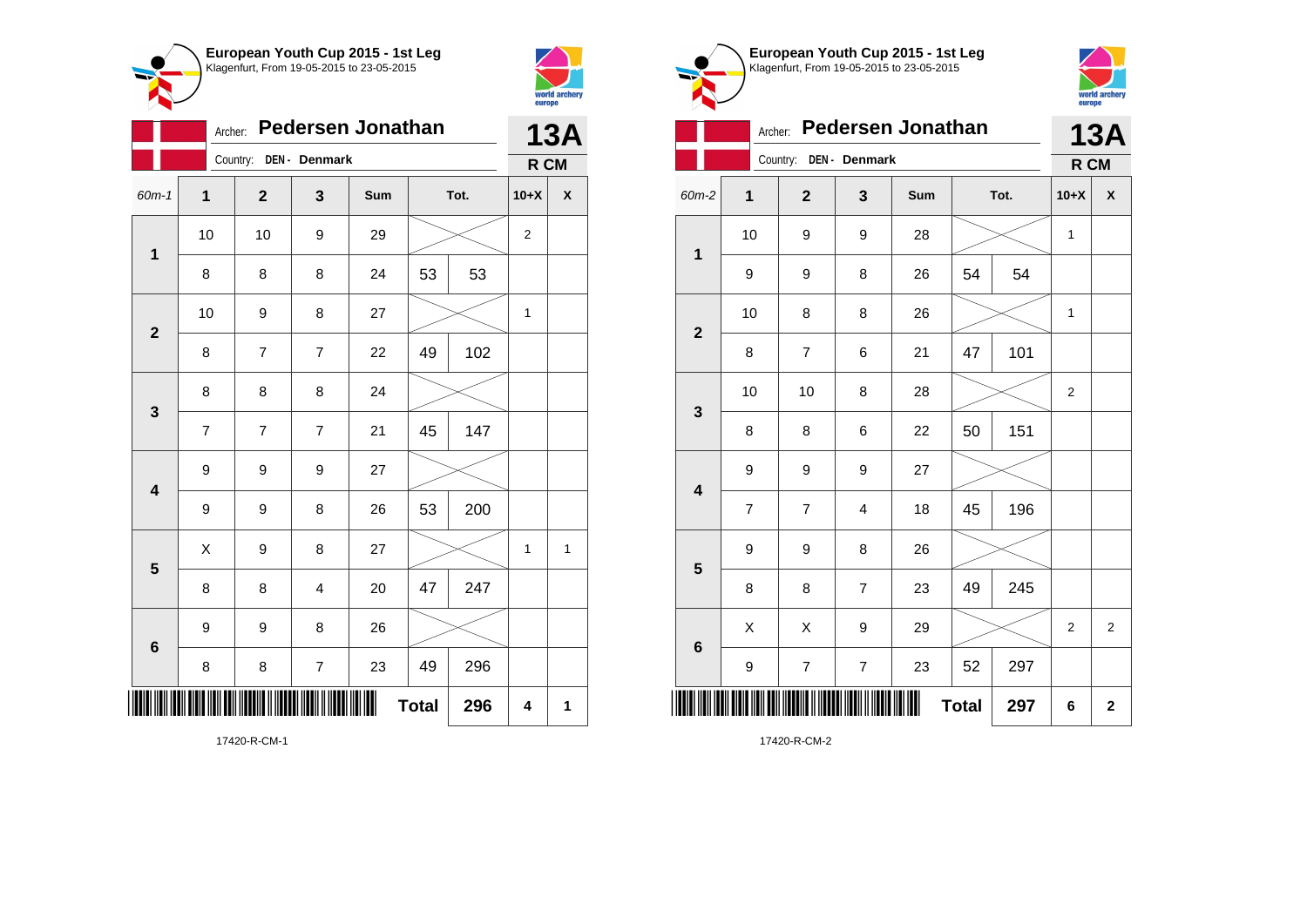



 $\bullet$ 

| <u>othe</u>             | Archer: |                        | <b>Remar Alen</b> |     |              |      |                | <b>13B</b>     |
|-------------------------|---------|------------------------|-------------------|-----|--------------|------|----------------|----------------|
|                         |         | Country: CRO - Croatia |                   |     |              |      | R CM           |                |
| $60m-1$                 | 1       | $\mathbf{2}$           | 3                 | Sum |              | Tot. | $10+X$         | X              |
| $\mathbf 1$             | Χ       | Χ                      | 10                | 30  |              |      | 3              | $\overline{2}$ |
|                         | 10      | 10                     | 9                 | 29  | 59           | 59   | $\overline{2}$ |                |
| $\mathbf{2}$            | Χ       | 9                      | 9                 | 28  |              |      | 1              | 1              |
|                         | 9       | 9                      | 8                 | 26  | 54           | 113  |                |                |
| 3                       | 9       | 9                      | 9                 | 27  |              |      |                |                |
|                         | 9       | 9                      | 8                 | 26  | 53           | 166  |                |                |
| $\overline{\mathbf{4}}$ | 10      | 10                     | 10                | 30  |              |      | 3              |                |
|                         | 9       | 9                      | 9                 | 27  | 57           | 223  |                |                |
| 5                       | 10      | 9                      | 8                 | 27  |              |      | $\mathbf 1$    |                |
|                         | 8       | 7                      | 6                 | 21  | 48           | 271  |                |                |
| 6                       | X       | X                      | 10                | 30  |              |      | 3              | $\overline{c}$ |
|                         | 10      | 9                      | 9                 | 28  | 58           | 329  | $\mathbf{1}$   |                |
|                         |         |                        |                   |     | <b>Total</b> | 329  | 14             | 5              |

**European Youth Cup 2015 - 1st Leg** Klagenfurt, From 19-05-2015 to 23-05-2015 Archer: **Remar Alen** ₩. Country: **CRO - Croatia** 60m-2 **1 2 3 Sum Tot. 10+X X**

**13B**

world archery<br>europe

**R CM**



15290-R-CM-2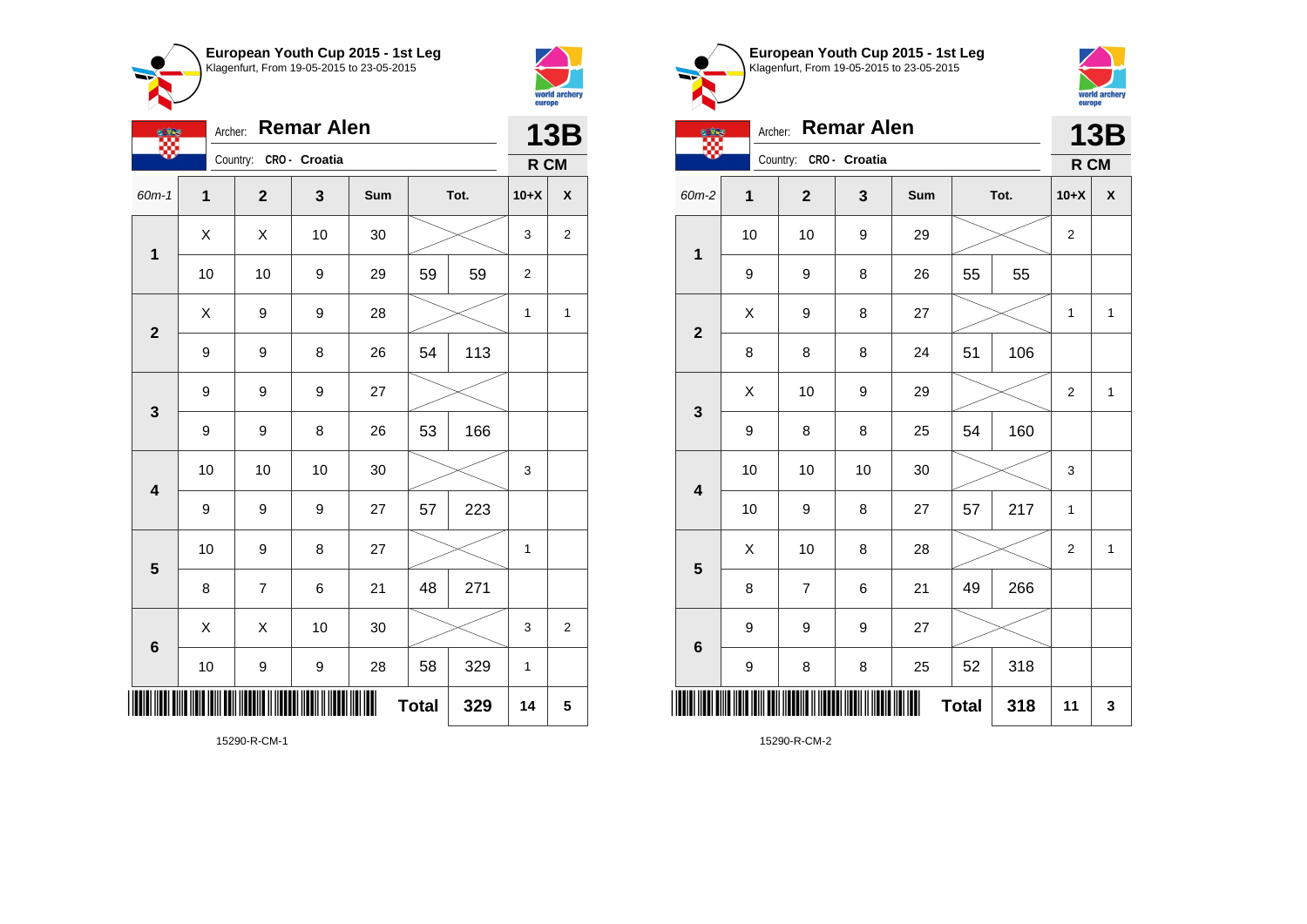

Country: **SLO - Slovenia**

**1**

Ð

**2**

**3**

**4**

**5**

**6**

Archer: **Ravnikar Ziga**

60m-1 **1 2 3 Sum Tot. 10+X X**

9 | 8 | 7 | 24 | 52 | 52

9 | 8 | 8 | 25 | 55 | 107

9 | 9 | 9 | 27 | 55 | 162

8 | 8 | 7 | 23 | 52 | 214

9 | 9 | 8 | 26 | 55 | 269

10 | 9 | 9 | 28 |  $\times$  | 1

10 | 10 | 9 | 29 |  $\times$  | 2

10 | 10 | 9 | 29 |  $\times$  | 2

10 | 9 | 6 | 25 | 55 | 324 | 1

 $\begin{array}{|c|c|c|c|c|}\hline \hspace{0.8cm}X & X & 10 & 30 & X \ \hline \end{array} \hspace{0.2cm} \begin{array}{|c|c|c|c|c|}\hline \hspace{0.8cm}3 & 3 & 2 \ \hline \end{array}$ 

**Total**  $324$   $13$   $4$ 

10 | 9 | 9 | 28 |  $\times$  | 1

 $\begin{array}{|c|c|c|c|c|c|}\hline \hspace{.1cm}X & \hspace{.1cm} \hspace{.1cm}X & \hspace{.1cm} \hspace{.1cm}10 & \hspace{.1cm} \hspace{.1cm}30 & \hspace{.1cm}\hline \end{array} \hspace{.2cm} \begin{array}{c} \begin{array}{c} \text{\large $\times$} & \hspace{.1cm}1 & \hspace{.1cm}3 & \hspace{.1cm} \end{array}2 \\ \hline \end{array}$ 



**13C**

**R CM**

| European Youth Cup 2015 - 1st Leg<br>Klagenfurt, From 19-05-2015 to 23-05-2015 |
|--------------------------------------------------------------------------------|
| Archer: Ravnikar Ziga                                                          |
| SLO - Slovenia                                                                 |



| Ä                       | <b>Ravnikar Ziga</b><br>Archer: |              |                  |     |              |      |                  |   |  |  |
|-------------------------|---------------------------------|--------------|------------------|-----|--------------|------|------------------|---|--|--|
|                         |                                 | Country:     | SLO - Slovenia   |     |              |      | R CM             |   |  |  |
| 60m-2                   | $\mathbf{1}$                    | $\mathbf{2}$ | 3                | Sum |              | Tot. | $10+X$           | χ |  |  |
| $\mathbf{1}$            | 9                               | 9            | 9                | 27  |              |      |                  |   |  |  |
|                         | 9                               | 9            | 9                | 27  | 54           | 54   |                  |   |  |  |
| $\overline{\mathbf{2}}$ | 10                              | 10           | 10               | 30  |              |      | 3                |   |  |  |
|                         | 9                               | 8            | 7                | 24  | 54           | 108  |                  |   |  |  |
| 3                       | X                               | 10           | 9                | 29  |              |      | $\boldsymbol{2}$ | 1 |  |  |
|                         | 8                               | 8            | $\boldsymbol{7}$ | 23  | 52           | 160  |                  |   |  |  |
| $\overline{\mathbf{4}}$ | 10                              | 9            | 9                | 28  |              |      | 1                |   |  |  |
|                         | 9                               | 8            | 8                | 25  | 53           | 213  |                  |   |  |  |
| 5                       | 10                              | 10           | 9                | 29  |              |      | 2                |   |  |  |
|                         | 9                               | 8            | 8                | 25  | 54           | 267  |                  |   |  |  |
| $6\phantom{1}6$         | 10                              | 9            | 9                | 28  |              |      | $\mathbf{1}$     |   |  |  |
|                         | 9                               | 9            | 9                | 27  | 55           | 322  |                  |   |  |  |
|                         |                                 |              |                  |     | <b>Total</b> | 322  | 9                | 1 |  |  |

15129-R-CM-1

\*15129-R-CM-1\*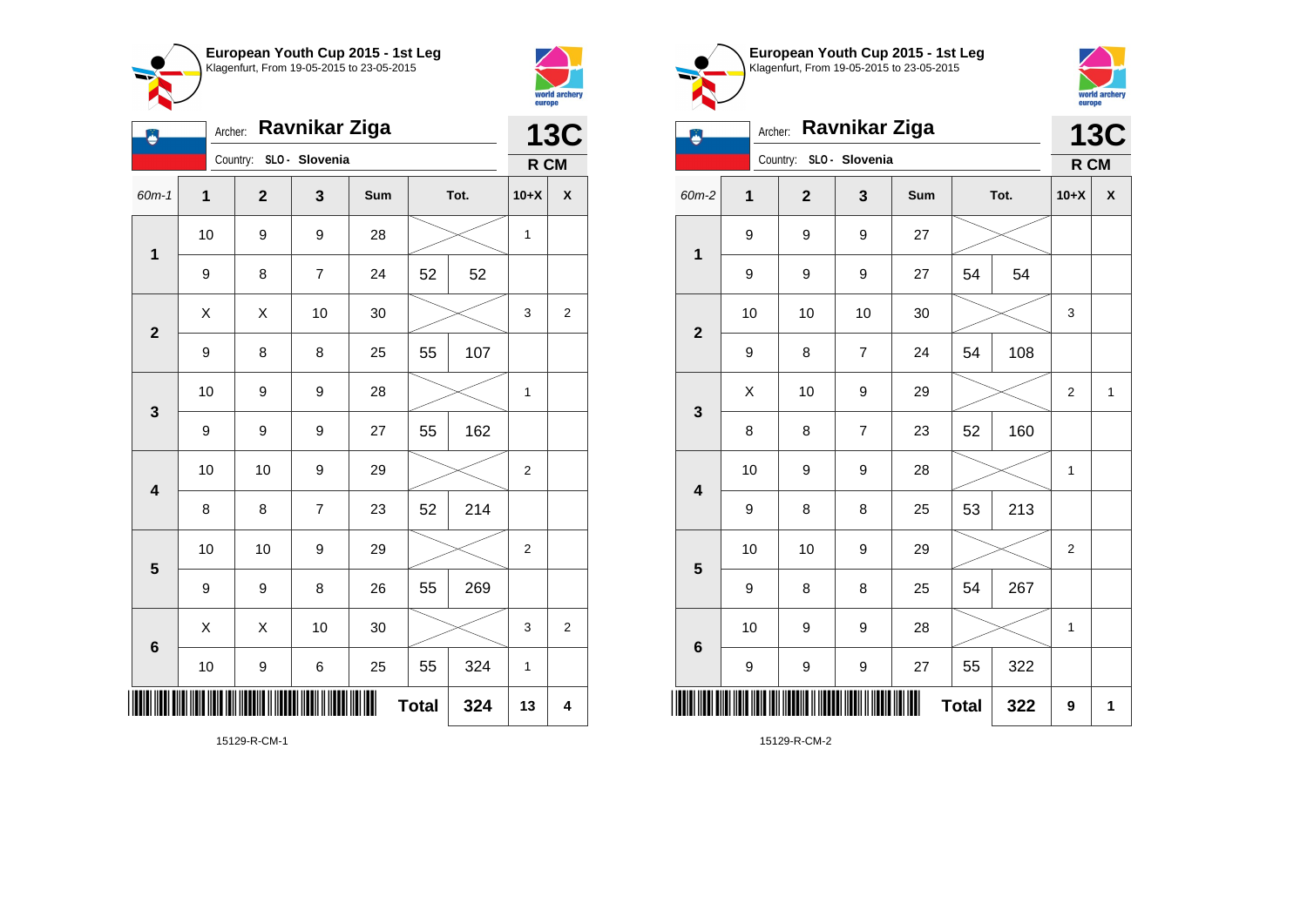



|                         |                  | Archer:                   | <b>Klein Joe</b> |     |              |      | <b>14A</b>   |                    |
|-------------------------|------------------|---------------------------|------------------|-----|--------------|------|--------------|--------------------|
|                         |                  | Country: LUX - Luxembourg |                  |     |              |      | R CM         |                    |
| 60m-1                   | $\overline{1}$   | $\overline{2}$            | 3                | Sum |              | Tot. | $10+X$       | $\pmb{\mathsf{X}}$ |
| $\mathbf 1$             | 10               | 9                         | 9                | 28  |              |      | 1            |                    |
|                         | 9                | 8                         | 8                | 25  | 53           | 53   |              |                    |
| $\overline{\mathbf{2}}$ | X                | 10                        | 10               | 30  |              |      | 3            | $\mathbf{1}$       |
|                         | 10               | 9                         | 8                | 27  | 57           | 110  | $\mathbf{1}$ |                    |
| 3                       | 10               | 10                        | 10               | 30  |              |      | 3            |                    |
|                         | 9                | 9                         | 5                | 23  | 53           | 163  |              |                    |
| $\overline{\mathbf{4}}$ | X                | 10                        | 9                | 29  |              |      | 2            | $\mathbf{1}$       |
|                         | 8                | $\overline{7}$            | 6                | 21  | 50           | 213  |              |                    |
| 5                       | 10               | 9                         | 9                | 28  |              |      | 1            |                    |
|                         | 9                | 9                         | 8                | 26  | 54           | 267  |              |                    |
| 6                       | X                | 10                        | 10               | 30  |              |      | 3            | $\mathbf{1}$       |
|                         | $\boldsymbol{9}$ | 8                         | $\overline{7}$   | 24  | 54           | 321  |              |                    |
|                         |                  |                           |                  |     | <b>Total</b> | 321  | 14           | 3                  |

**European Youth Cup 2015 - 1st Leg** Klagenfurt, From 19-05-2015 to 23-05-2015



|                 |    | Archer:                   | <b>Klein Joe</b> |     |              |      | <b>14A</b>       |              |
|-----------------|----|---------------------------|------------------|-----|--------------|------|------------------|--------------|
|                 |    | Country: LUX - Luxembourg |                  |     |              |      | R CM             |              |
| 60m-2           | 1  | $\mathbf 2$               | 3                | Sum |              | Tot. | $10+X$           | X            |
| $\mathbf 1$     | 10 | 10                        | 9                | 29  |              |      | $\overline{2}$   |              |
|                 | 9  | 8                         | 8                | 25  | 54           | 54   |                  |              |
| $\overline{2}$  | 10 | 10                        | 9                | 29  |              |      | $\boldsymbol{2}$ |              |
|                 | 9  | 9                         | 8                | 26  | 55           | 109  |                  |              |
| 3               | 10 | 10                        | 10               | 30  |              |      | 3                |              |
|                 | 9  | 9                         | $\overline{7}$   | 25  | 55           | 164  |                  |              |
| 4               | X  | 10                        | 10               | 30  |              |      | 3                | $\mathbf{1}$ |
|                 | 9  | 8                         | $\overline{7}$   | 24  | 54           | 218  |                  |              |
| 5               | 10 | 9                         | 9                | 28  |              |      | 1                |              |
|                 | 8  | 8                         | 6                | 22  | 50           | 268  |                  |              |
| $6\phantom{1}6$ | 9  | 9                         | 9                | 27  |              |      |                  |              |
|                 | 8  | 8                         | 8                | 24  | 51           | 319  |                  |              |
|                 |    |                           |                  | ║║  | <b>Total</b> | 319  | 11               | 1            |

17322-R-CM-1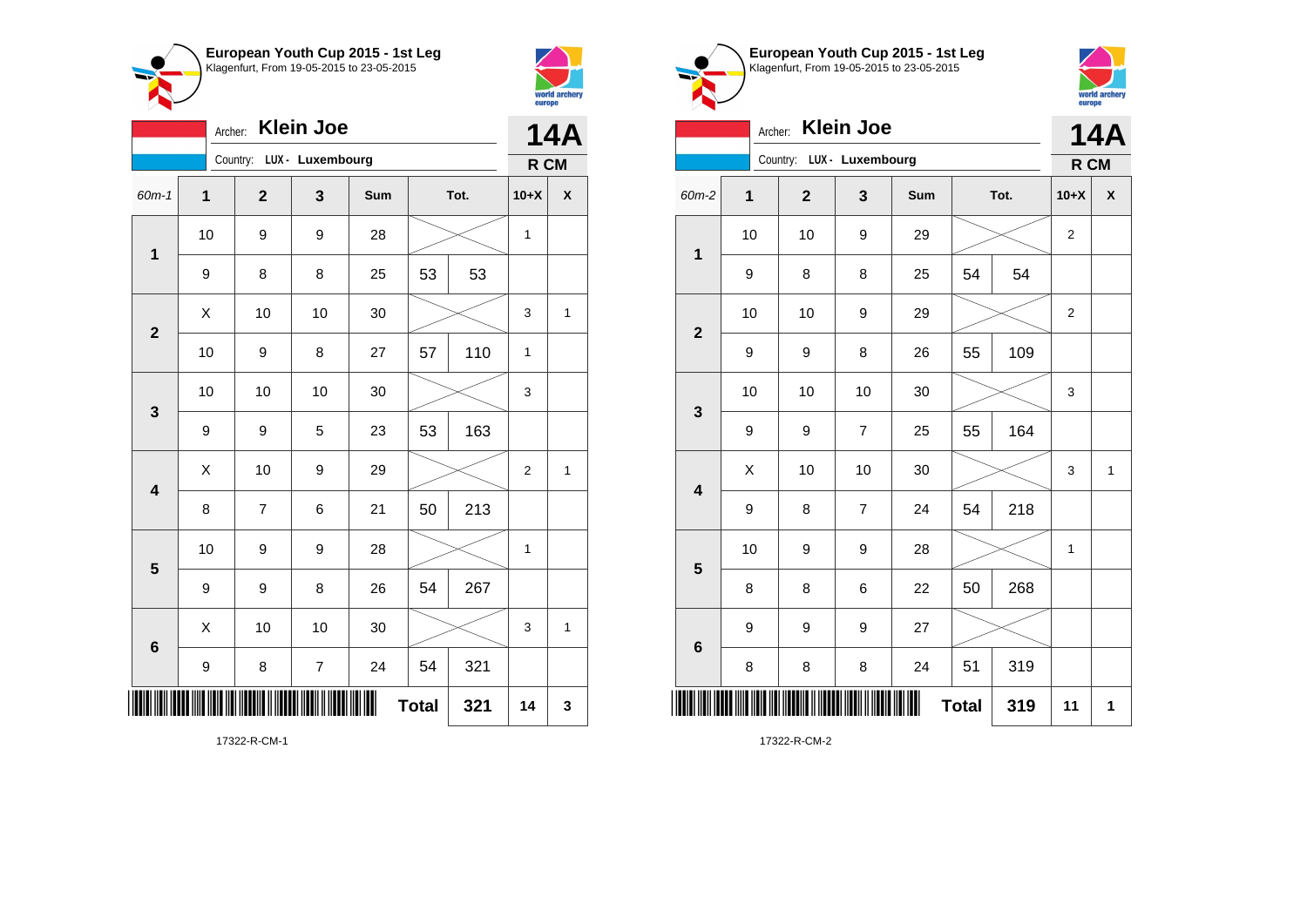



| <b>Pendov Todor</b><br>Archer: |                  |                         |                |     |      |      | <b>14B</b>     |              |
|--------------------------------|------------------|-------------------------|----------------|-----|------|------|----------------|--------------|
| Country: BUL - Bulgaria        |                  |                         |                |     |      | R CM |                |              |
| 60m-1                          | 1                | $\overline{\mathbf{2}}$ | $\mathbf 3$    | Sum | Tot. |      | $10+X$         | χ            |
| $\mathbf 1$                    | 10               | 9                       | 9              | 28  |      |      | $\mathbf{1}$   |              |
|                                | 8                | 8                       | $\overline{7}$ | 23  | 51   | 51   |                |              |
| $\overline{\mathbf{2}}$        | 9                | 9                       | 9              | 27  |      |      |                |              |
|                                | 9                | 8                       | 3              | 20  | 47   | 98   |                |              |
| 3                              | $\sf X$          | 10                      | 10             | 30  |      |      | 3              | $\mathbf{1}$ |
|                                | 9                | 9                       | 8              | 26  | 56   | 154  |                |              |
| $\overline{\mathbf{4}}$        | $\boldsymbol{9}$ | 9                       | 9              | 27  |      |      |                |              |
|                                | 9                | 8                       | 8              | 25  | 52   | 206  |                |              |
| $\overline{\mathbf{5}}$        | Χ                | 10                      | 10             | 30  |      |      | 3              | 1            |
|                                | 9                | 9                       | 8              | 26  | 56   | 262  |                |              |
| 6                              | X                | 10                      | 9              | 29  |      |      | $\overline{2}$ | $\mathbf{1}$ |
|                                | 9                | 9                       | 8              | 26  | 55   | 317  |                |              |
| <b>Total</b><br>317            |                  |                         |                |     |      |      | 9              | 3            |

world archery<br>europe Archer: **Pendov Todor 14B** Country: **BUL - Bulgaria R CM** 60m-2 **1 2 3 Sum Tot. 10+X X**  $\begin{array}{|c|c|c|c|c|c|}\hline \hspace{.1cm}X & \hspace{.1cm} \text{ 10} & \hspace{.1cm} \text{ 10} & \hspace{.1cm} \text{ 30} & \hspace{.1cm} \end{array} \hspace{.2cm} \begin{array}{|c|c|c|c|c|c|}\hline \hspace{.1cm}X & \hspace{.1cm} \text{ 3} & \hspace{.1cm} \text{ 1} & \hspace{.1cm} \text{ 4} & \hspace{.1cm} \end{array}$ **1** 10 | 10 | 9 | 29 | 59 | 59 | 2  $\begin{array}{|c|c|c|c|c|c|}\hline \hspace{.1cm}X & \hspace{.1cm} & \textbf{10} & \hspace{.1cm} & \textbf{9} & \hspace{.1cm} & \textbf{29} & \hspace{.1cm} & \hspace{.1cm} & \hspace{.1cm} & \hspace{.1cm} & \hspace{.1cm} & \hspace{.1cm} & \hspace{.1cm} & \hspace{.1cm} & \hspace{.1cm} & \hspace{.1cm} & \hspace{.1cm} & \hspace{.1cm} & \hspace{.1cm} & \hspace{.1cm} & \hspace{.1cm} & \hspace{$ **2** 9 | 8 | 7 | 24 | 53 | 112 10 | 8 | 8 | 26 |  $\times$  | 1 **3** 8 8 7 23 49 161  $\begin{array}{|c|c|c|c|c|c|}\hline \hspace{.1cm}X & \hspace{.1cm} \text{ 10} & \hspace{.1cm} \text{ 10} & \hspace{.1cm} \text{ 30} & \hspace{.1cm} \end{array} \hspace{1.2cm} \begin{array}{|c|c|c|c|c|c|}\hline \hspace{.1cm}X & \hspace{.1cm} \text{ 3} & \hspace{.1cm} \text{ 1} & \hspace{.1cm} \text{ 4} & \hspace{.1cm} \end{array} \hspace{1.2cm}$ **4** 10 | 9 | 8 | 27 | 57 | 218 | 1  $\begin{array}{|c|c|c|c|c|}\hline \text{X} & \text{X} & \text{10} & \text{30} & \text{\hspace{1em}}\hline \end{array} \hspace{.1cm} \begin{array}{|c|c|c|c|c|}\hline \text{3} & \text{3} & \text{2} & \text{3} & \text{2} \\\hline \end{array}$ **5** 9 | 9 | 9 | 27 | 57 | 275  $\begin{array}{|c|c|c|c|c|c|}\hline \hspace{.1cm}X & \hspace{.1cm} & \hspace{.1cm}3 & \hspace{.1cm} & \hspace{.1cm}29 & \hspace{.1cm} & \hspace{.1cm}\hline \end{array} \hspace{.2cm} \begin{array}{c|c|c|c|c|c|c|c|c} \hline \hspace{.1cm} & \hspace{.1cm} & \hspace{.1cm} & \hspace{.1cm} & \hspace{.1cm} & \hspace{.1cm} & \hspace{.1cm} & \hspace{.1cm} & \hspace{.1cm} & \hspace{.1cm} & \hs$ **6** 9 | 9 | 8 | 26 | 55 | 330 \*16255-R-CM-2\* **Total 330 17 7**

**European Youth Cup 2015 - 1st Leg** Klagenfurt, From 19-05-2015 to 23-05-2015

16255-R-CM-2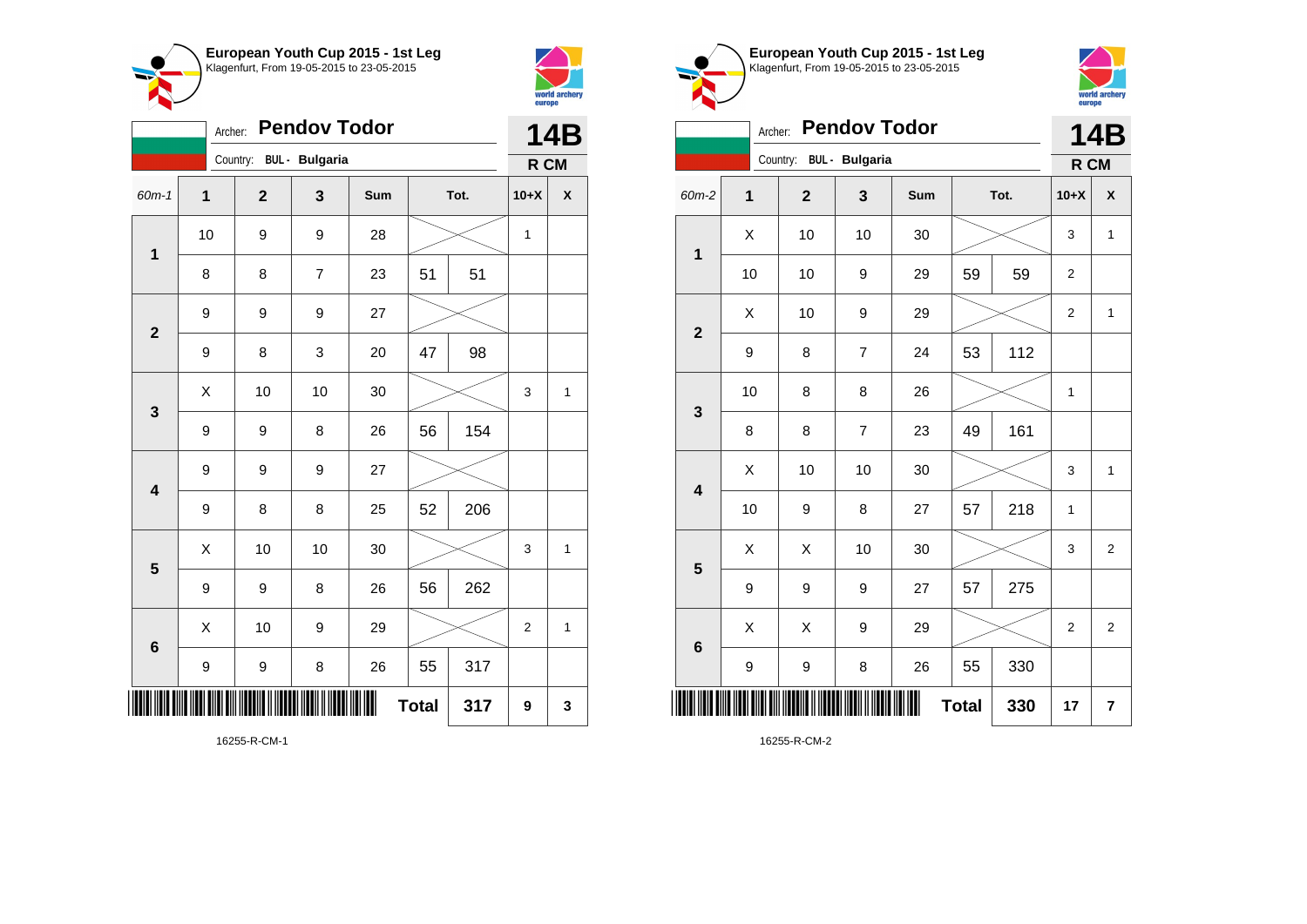



|                         |              | <b>Billoue Florian</b><br>Archer: |              |     | <b>14C</b>   |      |                         |                         |
|-------------------------|--------------|-----------------------------------|--------------|-----|--------------|------|-------------------------|-------------------------|
|                         |              | Country:                          | FRA - France |     |              |      | R CM                    |                         |
| 60m-1                   | $\mathbf{1}$ | $\overline{\mathbf{2}}$           | 3            | Sum |              | Tot. | $10+X$                  | χ                       |
| $\mathbf{1}$            | Χ            | X                                 | 9            | 29  |              |      | $\overline{2}$          | $\mathbf{2}$            |
|                         | 9            | 9                                 | 8            | 26  | 55           | 55   |                         |                         |
| $\mathbf{2}$            | X            | Χ                                 | 9            | 29  |              |      | $\overline{\mathbf{c}}$ | $\overline{\mathbf{c}}$ |
|                         | 9            | 9                                 | 9            | 27  | 56           | 111  |                         |                         |
| $\mathbf{3}$            | X            | 10                                | 10           | 30  |              |      | 3                       | $\mathbf 1$             |
|                         | 9            | 9                                 | 9            | 27  | 57           | 168  |                         |                         |
| $\overline{\mathbf{4}}$ | X            | X                                 | 9            | 29  |              |      | $\overline{2}$          | $\overline{2}$          |
|                         | 9            | 9                                 | 9            | 27  | 56           | 224  |                         |                         |
| 5                       | Χ            | Χ                                 | 10           | 30  |              |      | 3                       | $\overline{c}$          |
|                         | 9            | 9                                 | 8            | 26  | 56           | 280  |                         |                         |
| $6\phantom{1}$          | X            | 10                                | 10           | 30  |              |      | 3                       | 1                       |
|                         | 9            | 8                                 | 8            | 25  | 55           | 335  |                         |                         |
| ║║                      |              |                                   |              |     | <b>Total</b> | 335  | 15                      | 10                      |



16925-R-CM-2

16925-R-CM-1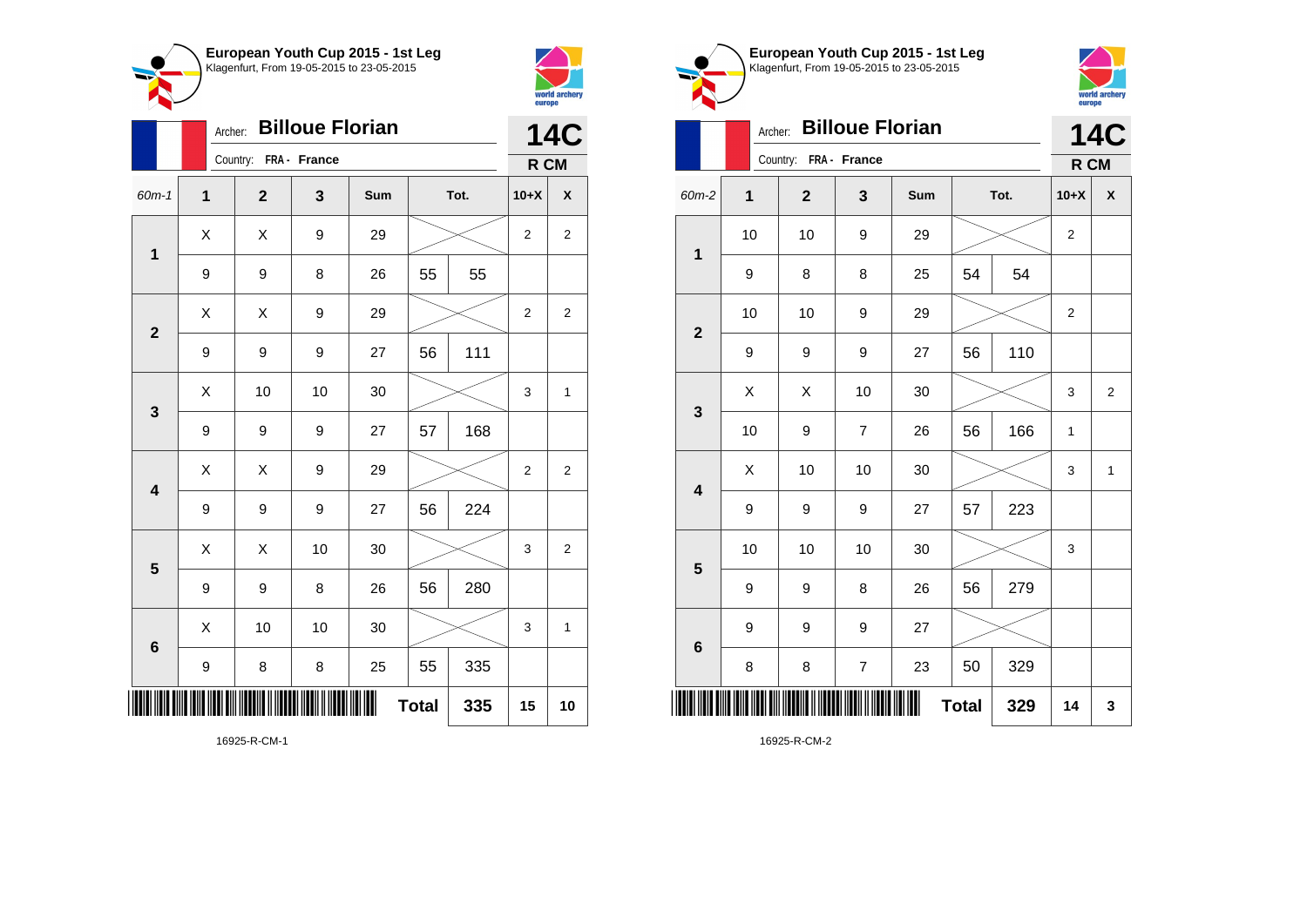



|                         | <b>Juszczuk Gloria</b><br>Archer:<br>Country: |  |                |                |     |              |      | 16A            |                |
|-------------------------|-----------------------------------------------|--|----------------|----------------|-----|--------------|------|----------------|----------------|
|                         |                                               |  |                | POL - Poland   |     |              |      | R CW           |                |
| $60m-1$                 | 1                                             |  | $\overline{2}$ | 3              | Sum |              | Tot. | $10+X$         | X              |
| 1                       | Χ                                             |  | 10             | 9              | 29  |              |      | $\overline{2}$ | 1              |
|                         | 9                                             |  | 9              | 8              | 26  | 55           | 55   |                |                |
| $\overline{\mathbf{2}}$ | 10                                            |  | 10             | 10             | 30  |              |      | 3              |                |
|                         | 9                                             |  | 9              | $\overline{7}$ | 25  | 55           | 110  |                |                |
| 3                       | 9                                             |  | 9              | 9              | 27  |              |      |                |                |
|                         | 8                                             |  | 8              | $\overline{7}$ | 23  | 50           | 160  |                |                |
| $\overline{\mathbf{4}}$ | X                                             |  | X              | Χ              | 30  |              |      | 3              | 3              |
|                         | 9                                             |  | 9              | 9              | 27  | 57           | 217  |                |                |
| 5                       | Χ                                             |  | Χ              | 10             | 30  |              |      | 3              | $\overline{2}$ |
|                         | 9                                             |  | 9              | $\mathsf g$    | 27  | 57           | 274  |                |                |
| $6\phantom{1}6$         | X                                             |  | 9              | 9              | 28  |              |      | 1              | 1              |
|                         | 9                                             |  | 9              | 9              | 27  | 55           | 329  |                |                |
|                         |                                               |  |                |                | ║   | <b>Total</b> | 329  | $\mathbf{12}$  |                |
|                         | 17396-R-CW-1<br><b>Signed Total</b><br>329    |  |                |                |     | 9            | 5    |                |                |





|                         |                | Archer:               |                           | <b>Juszczuk Gloria</b> |              |      | <b>16A</b>     |                    |
|-------------------------|----------------|-----------------------|---------------------------|------------------------|--------------|------|----------------|--------------------|
|                         |                | Country: POL - Poland |                           |                        |              |      | R CW           |                    |
| 60m-2                   | $\overline{1}$ | $\mathbf{2}$          | 3                         | Sum                    |              | Tot. | $10+X$         | $\pmb{\mathsf{X}}$ |
| $\mathbf{1}$            | X              | 10                    | 9                         | 29                     |              |      | $\overline{2}$ | $\mathbf{1}$       |
|                         | 9              | 8                     | $\boldsymbol{7}$          | 24                     | 53           | 53   |                |                    |
| $\overline{\mathbf{2}}$ | 9              | 9                     | 9                         | 27                     |              |      |                |                    |
|                         | 9              | 8                     | 8                         | 25                     | 52           | 105  |                |                    |
| 3                       | 10             | 9                     | 9                         | 28                     |              |      | 1              |                    |
|                         | 9              | 9                     | 8                         | 26                     | 54           | 159  |                |                    |
| $\overline{\mathbf{4}}$ | 9              | 9                     | 8                         | 26                     |              |      |                |                    |
|                         | 7              | $\overline{7}$        | $\overline{7}$            | 21                     | 47           | 206  |                |                    |
| 5                       | 9              | 9                     | 9                         | 27                     |              |      |                |                    |
|                         | 8              | 8                     | $\overline{7}$            | 23                     | 50           | 256  |                |                    |
| $6\phantom{1}6$         | 9              | 9                     | 8                         | 26                     |              |      |                |                    |
|                         | 8              | 8                     | $\ensuremath{\mathsf{3}}$ | 19                     | 45           | 301  |                |                    |
| I                       |                |                       |                           | Ⅲ                      | <b>Total</b> | 301  | 3              | 1                  |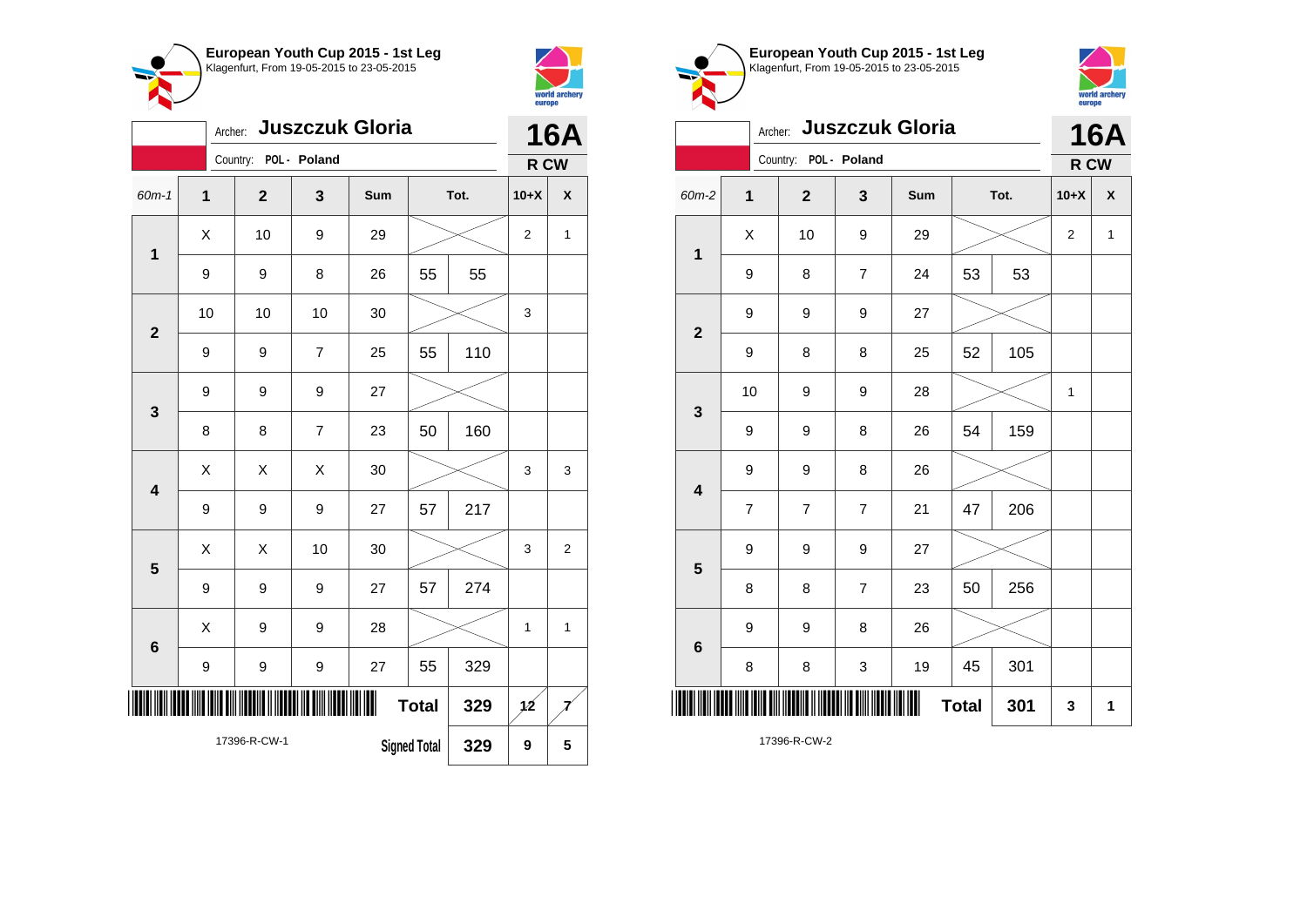



|                         |    | Archer:                 |                      | Ivanova Taisiya |              |      |                  | <b>16B</b>     |
|-------------------------|----|-------------------------|----------------------|-----------------|--------------|------|------------------|----------------|
|                         |    | Country:                | <b>UKR</b> - Ukraine |                 |              |      | R CW             |                |
| 60m-1                   | 1  | $\overline{\mathbf{2}}$ | 3                    | Sum             |              | Tot. | $10+X$           | χ              |
| $\mathbf{1}$            | 9  | 9                       | 9                    | 27              |              |      |                  |                |
|                         | 9  | 9                       | 8                    | 26              | 53           | 53   |                  |                |
| $\mathbf{2}$            | 10 | 10                      | 9                    | 29              |              |      | $\boldsymbol{2}$ |                |
|                         | 9  | $\overline{7}$          | 6                    | 22              | 51           | 104  |                  |                |
| 3                       | Χ  | Χ                       | 10                   | 30              |              |      | 3                | $\overline{c}$ |
|                         | 9  | 9                       | 9                    | 27              | 57           | 161  |                  |                |
| $\overline{\mathbf{4}}$ | 10 | 10                      | 9                    | 29              |              |      | $\overline{2}$   |                |
|                         | 9  | 9                       | 8                    | 26              | 55           | 216  |                  |                |
| 5                       | 10 | 10                      | 9                    | 29              |              |      | $\overline{2}$   |                |
|                         | 9  | 9                       | 8                    | 26              | 55           | 271  |                  |                |
| $6\phantom{1}6$         | X  | X                       | 10                   | 30              |              |      | 3                | 2              |
|                         | 9  | 9                       | 9                    | 27              | 57           | 328  |                  |                |
| ║║                      |    |                         |                      | Ш               | <b>Total</b> | 328  | 12               | 4              |





| $\sim$ $\sim$           |         |                |                      |                 |              |      |                |                         |
|-------------------------|---------|----------------|----------------------|-----------------|--------------|------|----------------|-------------------------|
|                         | Archer: |                |                      | Ivanova Taisiya |              |      |                | <b>16B</b>              |
|                         |         | Country:       | <b>UKR</b> - Ukraine |                 |              |      | R CW           |                         |
| 60m-2                   | 1       | $\overline{2}$ | 3                    | Sum             |              | Tot. | $10+X$         | X                       |
| 1                       | X       | 9              | 9                    | 28              |              |      | $\mathbf{1}$   | $\mathbf{1}$            |
|                         | 9       | 8              | 8                    | 25              | 53           | 53   |                |                         |
| $\overline{2}$          | 10      | 10             | 10                   | 30              |              |      | 3              |                         |
|                         | 9       | 9              | 8                    | 26              | 56           | 109  |                |                         |
| 3                       | 9       | 9              | 9                    | 27              |              |      |                |                         |
|                         | 9       | 9              | 9                    | 27              | 54           | 163  |                |                         |
| $\overline{\mathbf{4}}$ | 10      | 9              | 9                    | 28              |              |      | 1              |                         |
|                         | 9       | 8              | 8                    | 25              | 53           | 216  |                |                         |
| 5                       | 9       | 9              | 9                    | 27              |              |      |                |                         |
|                         | 9       | 8              | $\overline{7}$       | 24              | 51           | 267  |                |                         |
| $6\phantom{1}6$         | Χ       | 10             | 9                    | 29              |              |      | $\overline{2}$ | $\mathbf{1}$            |
|                         | 9       | 9              | 8                    | 26              | 55           | 322  |                |                         |
|                         |         |                |                      |                 | <b>Total</b> | 322  | $\overline{7}$ | $\overline{\mathbf{2}}$ |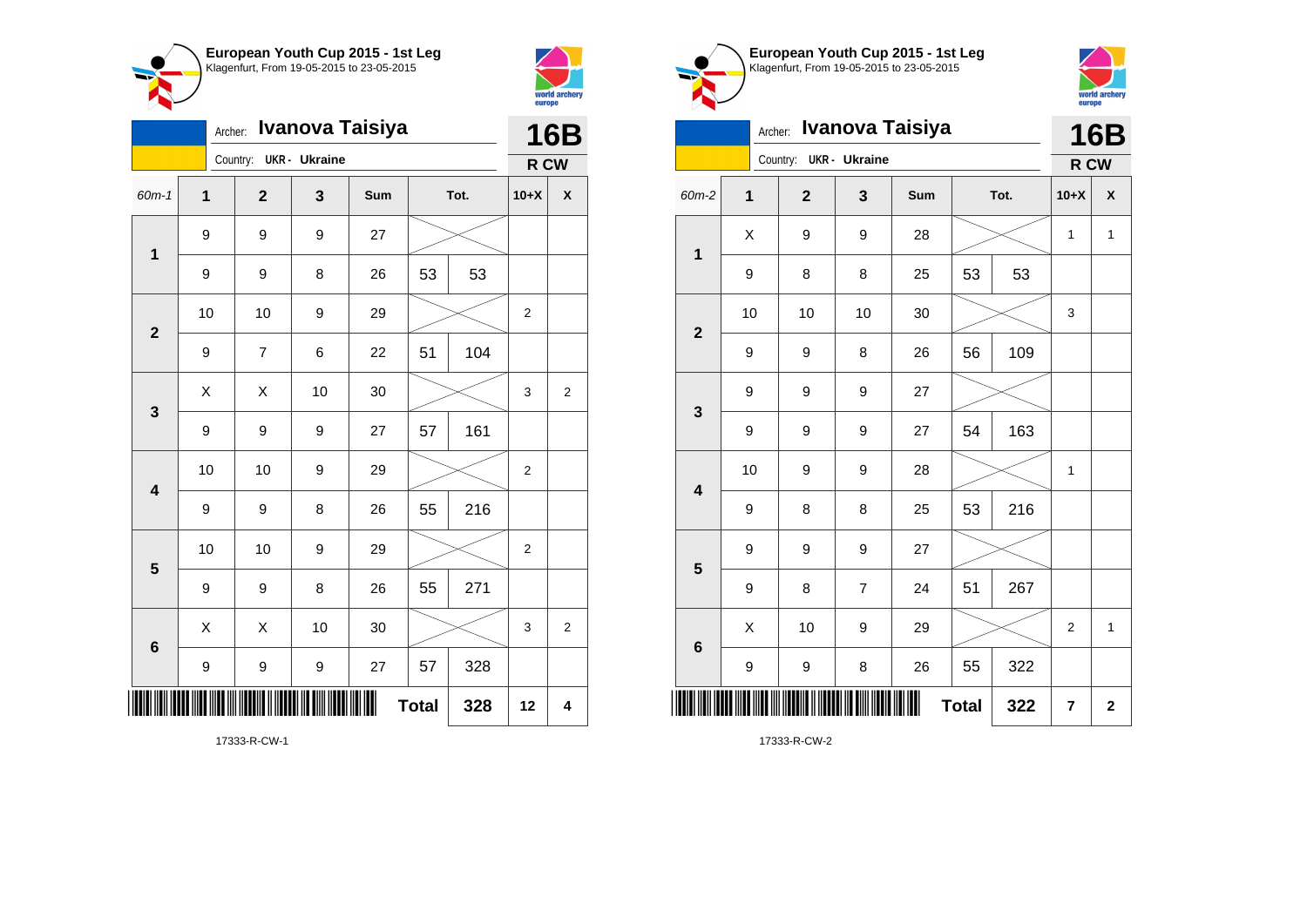



|                | Van Noten Liesbeth<br>Archer:<br>Country:<br>BEL - Belgium |                |                |     |              |      |                          | <b>16C</b> |  |
|----------------|------------------------------------------------------------|----------------|----------------|-----|--------------|------|--------------------------|------------|--|
|                |                                                            |                |                |     |              |      | R CW                     |            |  |
| $60m - 1$      | 1                                                          | $\overline{2}$ | 3              | Sum |              | Tot. | $10+X$                   | X          |  |
| $\mathbf{1}$   | 10                                                         | 8              | 8              | 26  |              |      | 1                        |            |  |
|                | 8                                                          | 6              | 5              | 19  | 45           | 45   |                          |            |  |
| $\overline{2}$ | 9                                                          | 9              | 8              | 26  |              |      |                          |            |  |
|                | 8                                                          | $\overline{7}$ | 6              | 21  | 47           | 92   |                          |            |  |
| 3              | 9                                                          | 9              | 8              | 26  |              |      |                          |            |  |
|                | 8                                                          | 6              | 6              | 20  | 46           | 138  |                          |            |  |
| 4              | 10                                                         | 8              | 8              | 26  |              |      | 1                        |            |  |
|                | $\overline{7}$                                             | 5              | 4              | 16  | 42           | 180  |                          |            |  |
| 5              | 8                                                          | 8              | $\overline{7}$ | 23  |              |      |                          |            |  |
|                | 6                                                          | 6              | 5              | 17  | 40           | 220  |                          |            |  |
| $6\phantom{a}$ | X                                                          | 9              | 9              | 28  |              |      | 1                        | 1          |  |
|                | 8                                                          | 7              | 6              | 21  | 49           | 269  |                          |            |  |
|                |                                                            |                |                | ║   | <b>Total</b> | 269  | $\overline{\mathcal{Z}}$ | Ħ          |  |
|                | 17407-R-CW-1<br><b>Signed Total</b><br>269                 |                |                |     |              |      | $\mathbf 2$              | $\bf{0}$   |  |





| BEL - Belgium<br>Country:<br>60m-2<br>$\overline{\mathbf{1}}$<br>$\overline{2}$<br>3<br>Sum<br>9<br>26<br>9<br>8<br>$\mathbf 1$<br>$\overline{7}$<br>5<br>5<br>17<br>9<br>9<br>8<br>26<br>$\overline{2}$<br>8<br>5<br>5<br>18<br>9<br>9<br>8<br>26<br>3<br>$\overline{7}$<br>8<br>5<br>20<br>10<br>27<br>9<br>8 | 43           | Tot. | R CW<br>$10+X$ | <b>16C</b><br>$\pmb{\mathsf{X}}$ |
|-----------------------------------------------------------------------------------------------------------------------------------------------------------------------------------------------------------------------------------------------------------------------------------------------------------------|--------------|------|----------------|----------------------------------|
|                                                                                                                                                                                                                                                                                                                 |              |      |                |                                  |
|                                                                                                                                                                                                                                                                                                                 |              |      |                |                                  |
|                                                                                                                                                                                                                                                                                                                 |              |      |                |                                  |
|                                                                                                                                                                                                                                                                                                                 | 43           |      |                |                                  |
|                                                                                                                                                                                                                                                                                                                 |              |      |                |                                  |
|                                                                                                                                                                                                                                                                                                                 | 44           | 87   |                |                                  |
|                                                                                                                                                                                                                                                                                                                 |              |      |                |                                  |
|                                                                                                                                                                                                                                                                                                                 | 46           | 133  |                |                                  |
| $\overline{\mathbf{4}}$                                                                                                                                                                                                                                                                                         |              |      | 1              |                                  |
| $\overline{7}$<br>6<br>4<br>17                                                                                                                                                                                                                                                                                  | 44           | 177  |                |                                  |
| 9<br>9<br>$\overline{7}$<br>25<br>5                                                                                                                                                                                                                                                                             |              |      |                |                                  |
| $\overline{7}$<br>6<br>5<br>18                                                                                                                                                                                                                                                                                  | 43           | 220  |                |                                  |
| 9<br>$\overline{7}$<br>24<br>8<br>$6\phantom{1}6$                                                                                                                                                                                                                                                               |              |      |                |                                  |
| 5<br>6<br>$\overline{\mathbf{4}}$<br>15                                                                                                                                                                                                                                                                         | 39           | 259  |                |                                  |
| ║                                                                                                                                                                                                                                                                                                               | <b>Total</b> | 259  | 1              | 0                                |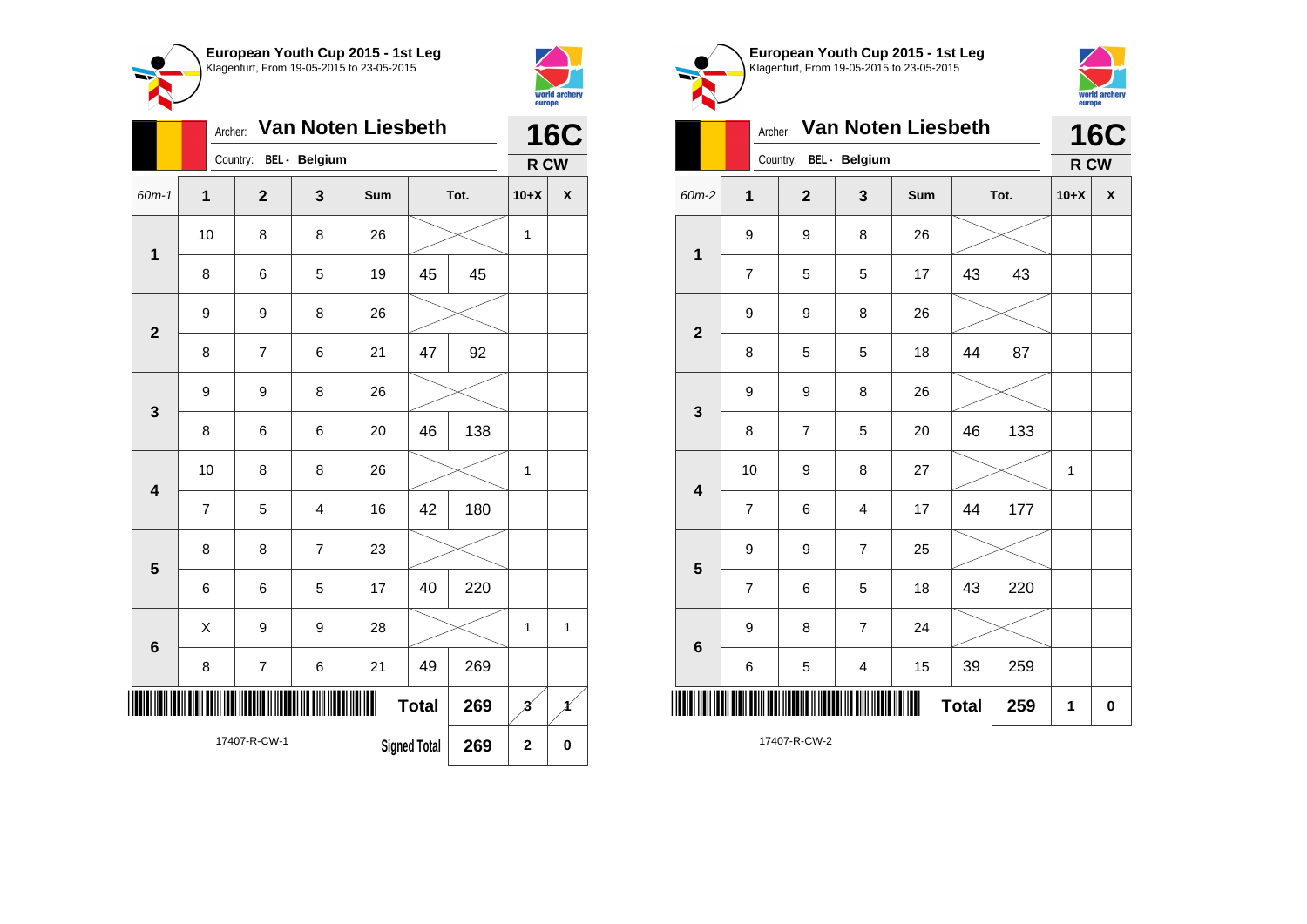



|                         |                                            | Archer:        |                         | Tobolewska Anna |              |      | <b>17A</b>     |              |
|-------------------------|--------------------------------------------|----------------|-------------------------|-----------------|--------------|------|----------------|--------------|
|                         |                                            | Country:       | POL - Poland            |                 |              |      | R CW           |              |
| 60m-1                   | $\overline{1}$                             | $\overline{2}$ | 3                       | Sum             |              | Tot. | $10+X$         | χ            |
| 1                       | 10                                         | 9              | 9                       | 28              |              |      | 1              |              |
|                         | 9                                          | 8              | 8                       | 25              | 53           | 53   |                |              |
| $\overline{\mathbf{2}}$ | X                                          | 10             | 10                      | 30              |              |      | 3              | 1            |
|                         | 9                                          | 9              | 9                       | 27              | 57           | 110  |                |              |
| 3                       | X                                          | 10             | 9                       | 29              |              |      | $\overline{2}$ | $\mathbf{1}$ |
|                         | 8                                          | 8              | $\overline{\mathbf{4}}$ | 20              | 49           | 159  |                |              |
| $\overline{\mathbf{4}}$ | X                                          | 10             | 10                      | 30              |              |      | 3              | $\mathbf{1}$ |
|                         | 9                                          | 9              | 8                       | 26              | 56           | 215  |                |              |
| 5                       | Χ                                          | 9              | 9                       | 28              |              |      | 1              | 1            |
|                         | 9                                          | 8              | $\overline{7}$          | 24              | 52           | 267  |                |              |
| 6                       | 10                                         | 9              | 8                       | 27              |              |      | $\mathbf 1$    |              |
|                         | 8                                          | 7              | 6                       | 21              | 48           | 315  |                |              |
| IIII                    |                                            |                |                         | ∭               | <b>Total</b> | 315  | 11             |              |
|                         | 17397-R-CW-1<br><b>Signed Total</b><br>315 |                |                         |                 |              |      | 0              | $\mathbf 0$  |





|                         |                | Archer:                 |                | Tobolewska Anna |    |      |              | <b>17A</b>         |
|-------------------------|----------------|-------------------------|----------------|-----------------|----|------|--------------|--------------------|
|                         |                | Country: POL - Poland   |                |                 |    |      | R CW         |                    |
| 60m-2                   | $\mathbf{1}$   | $\overline{\mathbf{2}}$ | 3              | Sum             |    | Tot. | $10+X$       | $\pmb{\mathsf{X}}$ |
| $\mathbf 1$             | 10             | 10                      | 10             | 30              |    |      | 3            |                    |
|                         | 10             | 9                       | 8              | 27              | 57 | 57   | $\mathbf{1}$ |                    |
| $\mathbf{2}$            | X              | X                       | 10             | 30              |    |      | 3            | $\overline{2}$     |
|                         | 9              | 9                       | 9              | 27              | 57 | 114  |              |                    |
| 3                       | 9              | 9                       | 9              | 27              |    |      |              |                    |
|                         | 8              | 8                       | $\overline{7}$ | 23              | 50 | 164  |              |                    |
| $\overline{\mathbf{4}}$ | 10             | 9                       | 9              | 28              |    |      | 1            |                    |
|                         | 9              | 9                       | 8              | 26              | 54 | 218  |              |                    |
| 5                       | 10             | 8                       | 8              | 26              |    |      | $\mathbf{1}$ |                    |
|                         | $\overline{7}$ | 7                       | 6              | 20              | 46 | 264  |              |                    |
| $6\phantom{1}6$         | 10             | 10                      | 9              | 29              |    |      | 2            |                    |
|                         | 9              | 9                       | 8              | 26              | 55 | 319  |              |                    |
| <b>Total</b><br>319     |                |                         |                |                 |    |      |              | $\mathbf{2}$       |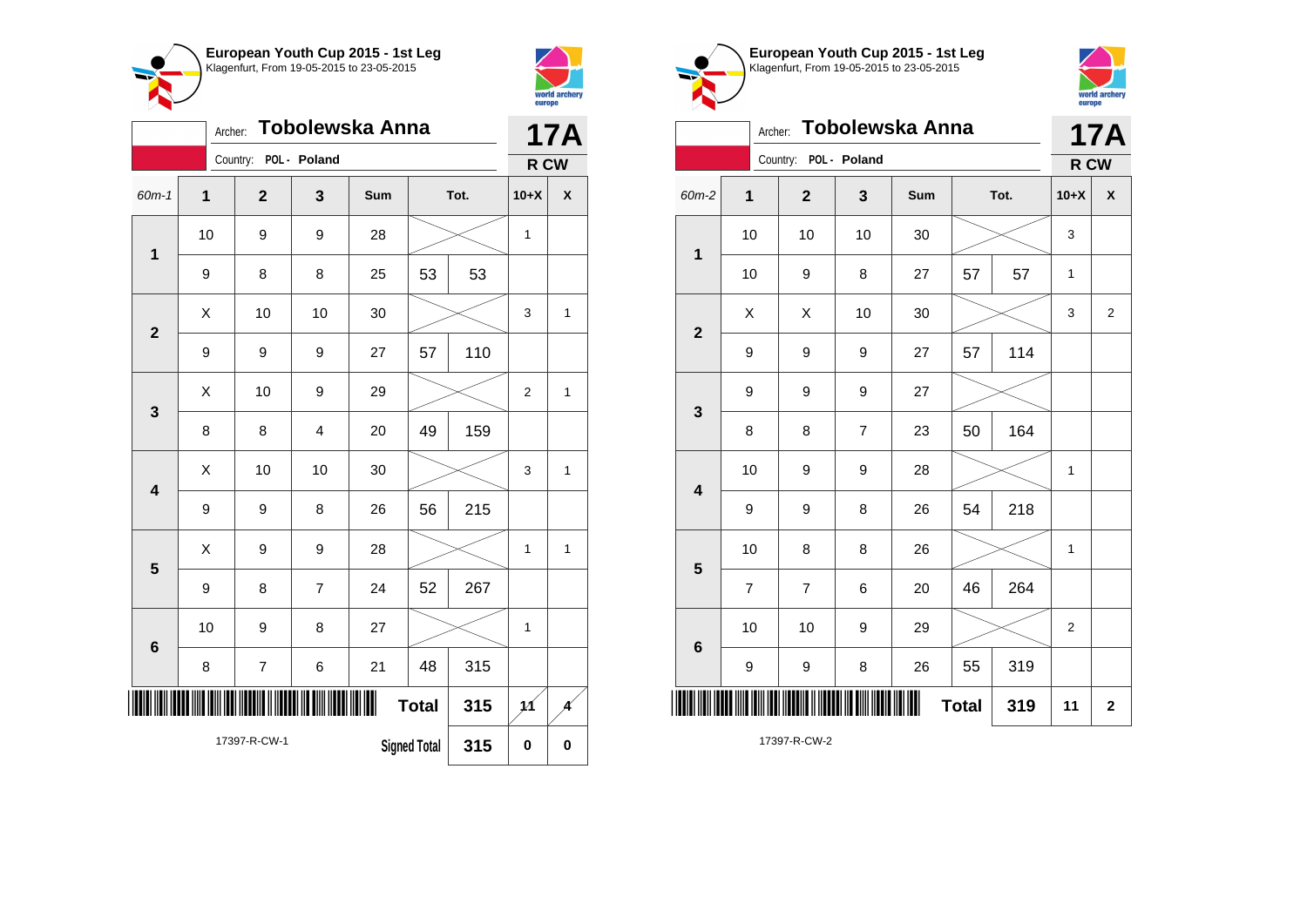



|                         |                  | Archer: |                |                          | <b>Palamarchuk Tamara</b> |                     |      |                | <b>17B</b> |
|-------------------------|------------------|---------|----------------|--------------------------|---------------------------|---------------------|------|----------------|------------|
|                         |                  |         | Country:       | <b>UKR</b> - Ukraine     |                           |                     |      | R CW           |            |
| 60m-1                   | 1                |         | $\overline{2}$ | 3                        | Sum                       |                     | Tot. | $10+X$         | X          |
| $\overline{\mathbf{1}}$ | 10               |         | 10             | 9                        | 29                        |                     |      | $\overline{2}$ |            |
|                         | $\boldsymbol{9}$ |         | 8              | 8                        | 25                        | 54                  | 54   |                |            |
| $\overline{2}$          | 10               |         | 10             | 9                        | 29                        |                     |      | $\overline{2}$ |            |
|                         | 9                |         | 9              | 8                        | 26                        | 55                  | 109  |                |            |
| 3                       | 9                |         | 8              | 8                        | 25                        |                     |      |                |            |
|                         | $\overline{7}$   |         | $\overline{7}$ | 5                        | 19                        | 44                  | 153  |                |            |
| $\overline{\mathbf{4}}$ | 10               |         | 9              | 9                        | 28                        |                     |      | $\mathbf{1}$   |            |
|                         | 9                |         | 8              | $\overline{7}$           | 24                        | 52                  | 205  |                |            |
| 5                       | 10               |         | 10             | 9                        | 29                        |                     |      | $\overline{2}$ |            |
|                         | 8                |         | $\overline{7}$ | $\overline{7}$           | 22                        | 51                  | 256  |                |            |
| 6                       | 9                |         | 9              | 9                        | 27                        |                     |      |                |            |
|                         | 8                |         | 8              | $\overline{\mathcal{I}}$ | 23                        | 50                  | 306  |                |            |
| ║║║                     |                  |         |                |                          | I                         | <b>Total</b>        | 306  |                | $\bf{0}$   |
|                         |                  |         | 17332-R-CW-1   |                          |                           | <b>Signed Total</b> | 306  | 0              | $\bf{0}$   |





## Archer: **Palamarchuk Tamara** Country: **UKR - Ukraine 17B**  $R$  **D** CW

| 3<br>60m-2<br>1<br>$\mathbf{2}$<br>Sum<br>$10+X$<br>$\pmb{\mathsf{X}}$<br>Tot.<br>10<br>10<br>8<br>28<br>$\sqrt{2}$<br>$\mathbf 1$<br>51<br>8<br>51<br>8<br>$\boldsymbol{7}$<br>23<br>10<br>9<br>9<br>28<br>$\mathbf{1}$<br>$\mathbf 2$<br>23<br>51<br>102<br>9<br>$\boldsymbol{7}$<br>$\boldsymbol{7}$<br>10<br>9<br>9<br>28<br>$\mathbf{1}$<br>3<br>155<br>8<br>53<br>9<br>8<br>25<br>9<br>9<br>8<br>26<br>$\overline{\mathbf{4}}$<br>204<br>49<br>8<br>8<br>$\boldsymbol{7}$<br>23<br>X<br>10<br>9<br>29<br>$\mathbf{1}$<br>$\overline{2}$<br>$5\phantom{1}$<br>8<br>255<br>8<br>22<br>51<br>6<br>9<br>9<br>26<br>8<br>$\bf 6$<br>8<br>303<br>8<br>6<br>22<br>48 | ------- <sub>1</sub> .<br> |  |  |  |   |              |     |   | <b>K CM</b> |
|---------------------------------------------------------------------------------------------------------------------------------------------------------------------------------------------------------------------------------------------------------------------------------------------------------------------------------------------------------------------------------------------------------------------------------------------------------------------------------------------------------------------------------------------------------------------------------------------------------------------------------------------------------------------|----------------------------|--|--|--|---|--------------|-----|---|-------------|
|                                                                                                                                                                                                                                                                                                                                                                                                                                                                                                                                                                                                                                                                     |                            |  |  |  |   |              |     |   |             |
|                                                                                                                                                                                                                                                                                                                                                                                                                                                                                                                                                                                                                                                                     |                            |  |  |  |   |              |     |   |             |
|                                                                                                                                                                                                                                                                                                                                                                                                                                                                                                                                                                                                                                                                     |                            |  |  |  |   |              |     |   |             |
|                                                                                                                                                                                                                                                                                                                                                                                                                                                                                                                                                                                                                                                                     |                            |  |  |  |   |              |     |   |             |
|                                                                                                                                                                                                                                                                                                                                                                                                                                                                                                                                                                                                                                                                     |                            |  |  |  |   |              |     |   |             |
|                                                                                                                                                                                                                                                                                                                                                                                                                                                                                                                                                                                                                                                                     |                            |  |  |  |   |              |     |   |             |
|                                                                                                                                                                                                                                                                                                                                                                                                                                                                                                                                                                                                                                                                     |                            |  |  |  |   |              |     |   |             |
|                                                                                                                                                                                                                                                                                                                                                                                                                                                                                                                                                                                                                                                                     |                            |  |  |  |   |              |     |   |             |
|                                                                                                                                                                                                                                                                                                                                                                                                                                                                                                                                                                                                                                                                     |                            |  |  |  |   |              |     |   |             |
|                                                                                                                                                                                                                                                                                                                                                                                                                                                                                                                                                                                                                                                                     |                            |  |  |  |   |              |     |   |             |
|                                                                                                                                                                                                                                                                                                                                                                                                                                                                                                                                                                                                                                                                     |                            |  |  |  |   |              |     |   |             |
|                                                                                                                                                                                                                                                                                                                                                                                                                                                                                                                                                                                                                                                                     |                            |  |  |  |   |              |     |   |             |
|                                                                                                                                                                                                                                                                                                                                                                                                                                                                                                                                                                                                                                                                     |                            |  |  |  |   |              |     |   |             |
|                                                                                                                                                                                                                                                                                                                                                                                                                                                                                                                                                                                                                                                                     | ║                          |  |  |  | Ⅲ | <b>Total</b> | 303 | 6 | $\mathbf 1$ |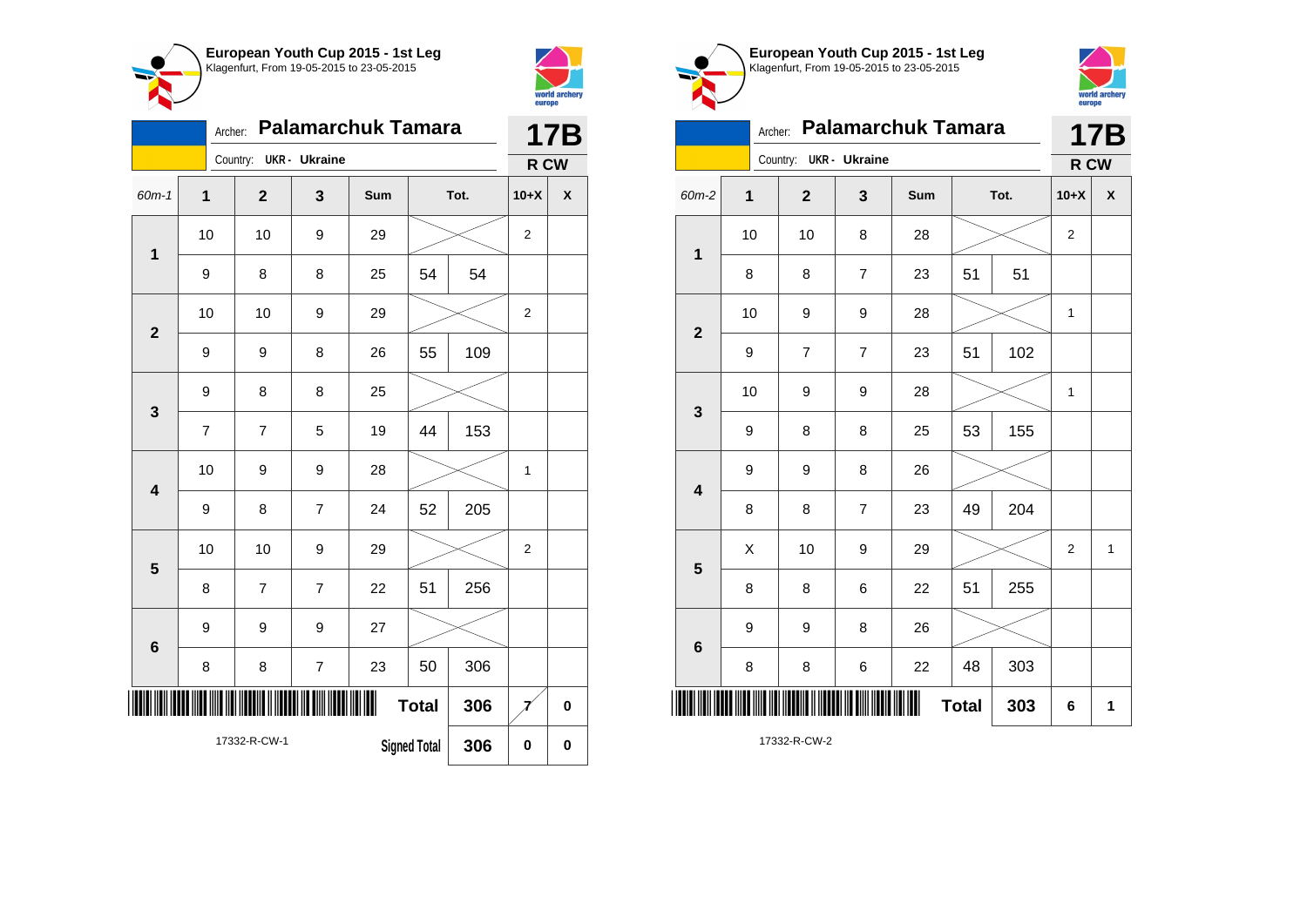



|                         | Archer:        |                |                      | <b>Stegner Daniella</b> |                     |      |                         | <b>17C</b> |
|-------------------------|----------------|----------------|----------------------|-------------------------|---------------------|------|-------------------------|------------|
|                         |                | Country:       | <b>BEL</b> - Belgium |                         |                     |      | R CW                    |            |
| 60m-1                   | $\overline{1}$ | $\overline{2}$ | 3                    | Sum                     |                     | Tot. | $10+X$                  | X          |
| $\mathbf 1$             | 9              | 7              | $\overline{7}$       | 23                      |                     |      |                         |            |
|                         | $\overline{7}$ | 7              | 6                    | 20                      | 43                  | 43   |                         |            |
| $\mathbf{2}$            | 9              | 9              | 8                    | 26                      |                     |      |                         |            |
|                         | 7              | 7              | 6                    | 20                      | 46                  | 89   |                         |            |
| $\mathbf{3}$            | X              | 9              | 9                    | 28                      |                     |      | 1                       | 1          |
|                         | 8              | $\overline{7}$ | 5                    | 20                      | 48                  | 137  |                         |            |
| $\overline{\mathbf{4}}$ | 9              | 9              | 8                    | 26                      |                     |      |                         |            |
|                         | 8              | 8              | $\overline{7}$       | 23                      | 49                  | 186  |                         |            |
| 5                       | 9              | 8              | 8                    | 25                      |                     |      |                         |            |
|                         | 8              | 8              | 5                    | 21                      | 46                  | 232  |                         |            |
| $6\phantom{1}$          | 10             | 10             | 9                    | 29                      |                     |      | $\overline{2}$          |            |
|                         | 9              | 9              | $\overline{7}$       | 25                      | 54                  | 286  |                         |            |
| ∭                       |                |                |                      |                         | <b>Total</b>        | 286  | $\overline{\mathbf{3}}$ | 1          |
|                         |                | 17406-R-CW-1   |                      |                         | <b>Signed Total</b> | 286  | $\pmb{0}$               | $\bf{0}$   |





|                         | Archer:        |                | <b>17C</b>     |     |              |      |        |              |
|-------------------------|----------------|----------------|----------------|-----|--------------|------|--------|--------------|
|                         |                | Country:       | BEL - Belgium  |     |              |      | R CW   |              |
| 60m-2                   | $\mathbf{1}$   | $\mathbf{2}$   | 3              | Sum |              | Tot. | $10+X$ | X            |
| $\mathbf 1$             | X              | 9              | 8              | 27  |              |      | 1      | $\mathbf{1}$ |
|                         | 8              | 8              | 7              | 23  | 50           | 50   |        |              |
| $\overline{2}$          | 9              | 9              | 8              | 26  |              |      |        |              |
|                         | 8              | 8              | 8              | 24  | 50           | 100  |        |              |
| $\mathbf{3}$            | X              | 9              | $\overline{7}$ | 26  |              |      | 1      | 1            |
|                         | $\overline{7}$ | $\overline{7}$ | 6              | 20  | 46           | 146  |        |              |
| $\overline{\mathbf{4}}$ | 9              | 9              | 9              | 27  |              |      |        |              |
|                         | 9              | 8              | 6              | 23  | 50           | 196  |        |              |
| 5                       | 9              | 8              | 8              | 25  |              |      |        |              |
|                         | $\overline{7}$ | 5              | 1              | 13  | 38           | 234  |        |              |
| 6                       | 10             | 9              | 9              | 28  |              |      | 1      |              |
|                         | 9              | 8              | $\overline{7}$ | 24  | 52           | 286  |        |              |
| ║║║                     |                |                |                | ║║  | <b>Total</b> | 286  | 3      | $\mathbf 2$  |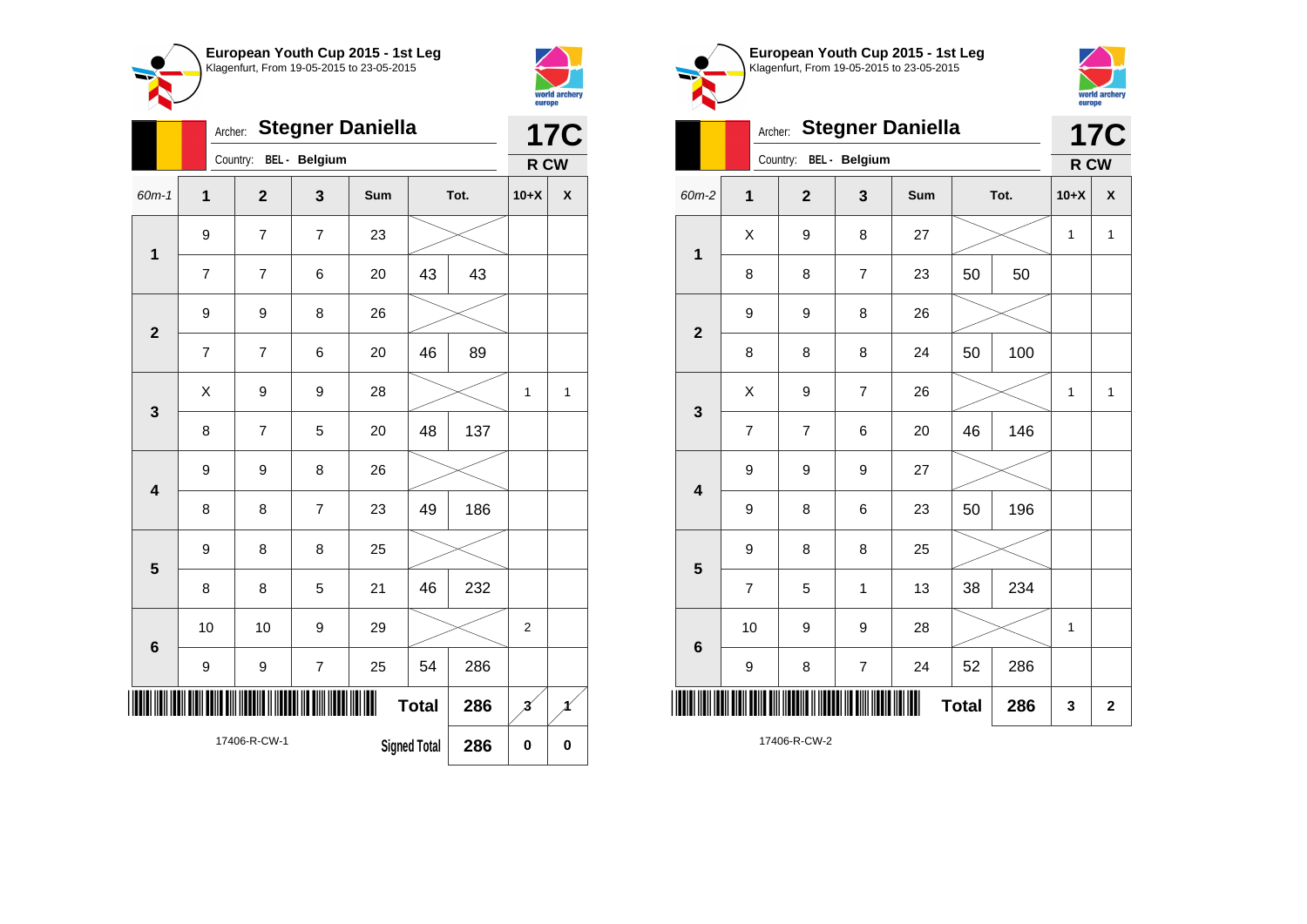



| Poplawska-Walusiak Emilia<br>Archer: |                |                |                         |     |              |     |                | <b>18A</b> |  |
|--------------------------------------|----------------|----------------|-------------------------|-----|--------------|-----|----------------|------------|--|
|                                      |                | Country:       | POL - Poland            |     |              |     | R CW           |            |  |
| 60m-1                                | $\mathbf{1}$   | $\overline{2}$ | 3                       | Sum | Tot.         |     | $10+X$         | X          |  |
| $\mathbf 1$                          | 10             | 9              | 9                       | 28  |              |     | 1              |            |  |
|                                      | 9              | 8              | 8                       | 25  | 53           | 53  |                |            |  |
| $\overline{\mathbf{2}}$              | 10             | 10             | 9                       | 29  |              |     | $\overline{2}$ |            |  |
|                                      | 9              | 9              | $\overline{7}$          | 25  | 54           | 107 |                |            |  |
| 3                                    | 9              | 9              | 8                       | 26  |              |     |                |            |  |
|                                      | 8              | 8              | $\overline{7}$          | 23  | 49           | 156 |                |            |  |
| $\overline{\mathbf{4}}$              | Χ              | 10             | 9                       | 29  |              |     | 2              | 1          |  |
|                                      | 9              | 8              | 8                       | 25  | 54           | 210 |                |            |  |
| 5                                    | 10             | 9              | 8                       | 27  |              |     | 1              |            |  |
|                                      | $\overline{7}$ | 6              | $\overline{\mathbf{4}}$ | 17  | 44           | 254 |                |            |  |
| $6\phantom{1}$                       | 9              | 9              | 9                       | 27  |              |     |                |            |  |
|                                      | 8              | 7              | $\overline{7}$          | 22  | 49           | 303 |                |            |  |
|                                      |                |                |                         |     | <b>Total</b> | 303 | 6              | 1          |  |

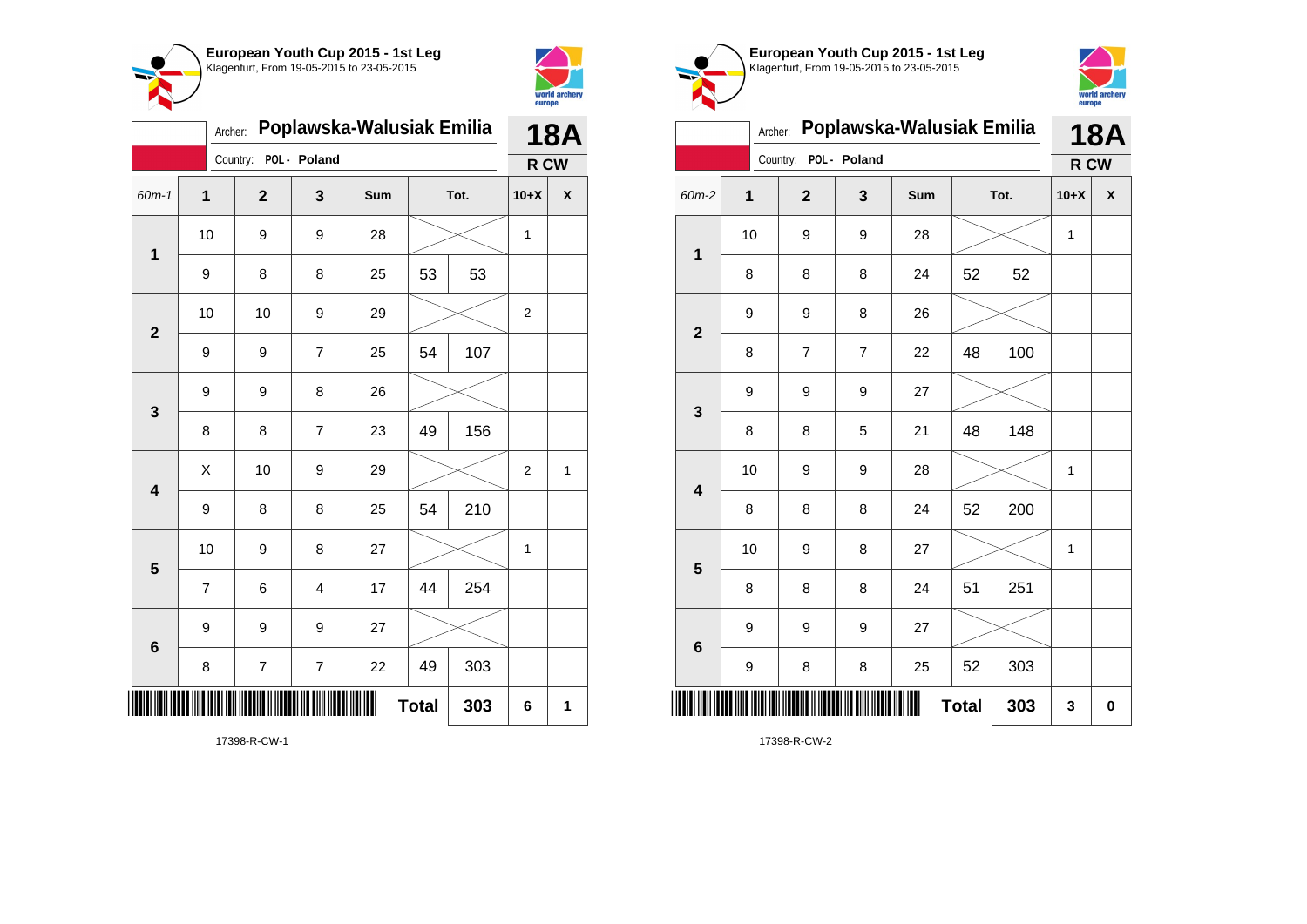



| Shmulska Iryna<br>Archer: |             |                         |                          |     |              |     | <b>18B</b> |          |  |
|---------------------------|-------------|-------------------------|--------------------------|-----|--------------|-----|------------|----------|--|
|                           |             | Country:                | <b>UKR</b> - Ukraine     |     |              |     | R CW       |          |  |
| 60m-1                     | $\mathbf 1$ | $\overline{\mathbf{2}}$ | 3                        | Sum | Tot.         |     | $10+X$     | χ        |  |
| $\mathbf 1$               | 9           | 9                       | 9                        | 27  |              |     |            |          |  |
|                           | 8           | 8                       | $\overline{7}$           | 23  | 50<br>50     |     |            |          |  |
| $\mathbf{2}$              | 9           | 9                       | 9                        | 27  |              |     |            |          |  |
|                           | 9           | 9                       | 6                        | 24  | 51           | 101 |            |          |  |
| 3                         | 9           | 9                       | 9                        | 27  |              |     |            |          |  |
|                           | 8           | 8                       | $\overline{7}$           | 23  | 50           | 151 |            |          |  |
| $\overline{\mathbf{4}}$   | 9           | 9                       | 9                        | 27  |              |     |            |          |  |
|                           | 9           | 8                       | 8                        | 25  | 52           | 203 |            |          |  |
| $\overline{\mathbf{5}}$   | 9           | 9                       | 9                        | 27  |              |     |            |          |  |
|                           | 9           | 9                       | $\overline{7}$           | 25  | 52           | 255 |            |          |  |
| $6\phantom{1}6$           | 10          | 9                       | 9                        | 28  |              |     | 1          |          |  |
|                           | 8           | 8                       | $\overline{\mathcal{I}}$ | 23  | 51           | 306 |            |          |  |
| ║║                        |             |                         |                          |     | <b>Total</b> | 306 | 1          | $\bf{0}$ |  |

**European Youth Cup 2015 - 1st Leg** Klagenfurt, From 19-05-2015 to 23-05-2015



|                         | Shmulska Iryna<br>Archer: |                |                          |     |              |      |                | <b>18B</b> |  |
|-------------------------|---------------------------|----------------|--------------------------|-----|--------------|------|----------------|------------|--|
|                         |                           | Country:       | <b>UKR</b> - Ukraine     |     |              |      | R CW           |            |  |
| 60m-2                   | $\mathbf{1}$              | $\mathbf{2}$   | 3                        | Sum |              | Tot. | $10+X$         | X          |  |
| $\mathbf 1$             | X                         | 10             | 9                        | 29  |              |      | $\overline{2}$ | 1          |  |
|                         | 8                         | $\overline{7}$ | $\overline{7}$           | 22  | 51           | 51   |                |            |  |
| $\overline{\mathbf{2}}$ | 9                         | 9              | $\boldsymbol{9}$         | 27  |              |      |                |            |  |
|                         | 9                         | 8              | 8                        | 25  | 52           | 103  |                |            |  |
| 3                       | X                         | 10             | 10                       | 30  |              |      | 3              | 1          |  |
|                         | 10                        | 9              | 9                        | 28  | 58           | 161  | 1              |            |  |
| 4                       | X                         | 9              | 9                        | 28  |              |      | 1              | 1          |  |
|                         | 8                         | 8              | 8                        | 24  | 52           | 213  |                |            |  |
| 5                       | 10                        | 9              | 9                        | 28  |              |      | 1              |            |  |
|                         | 8                         | 8              | 8                        | 24  | 52           | 265  |                |            |  |
| $6\phantom{1}6$         | 10                        | 10             | $\boldsymbol{9}$         | 29  |              |      | $\overline{2}$ |            |  |
|                         | 9                         | 8              | $\overline{\mathcal{I}}$ | 24  | 53           | 318  |                |            |  |
| ║║║                     |                           |                |                          | Ш   | <b>Total</b> | 318  | 10             | 3          |  |

17331-R-CW-1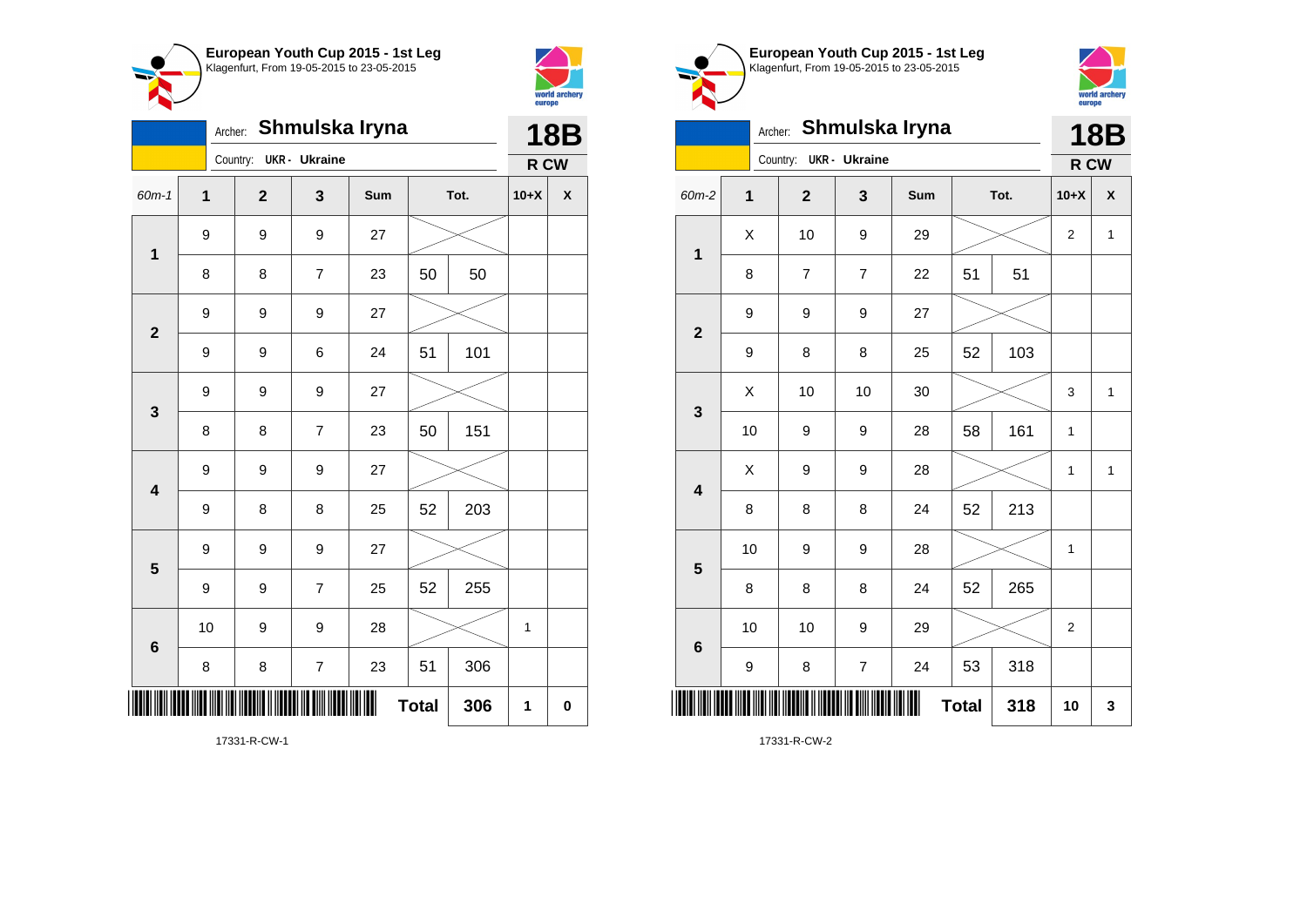



|                         |                          | <b>De Strooper Charlotte</b><br>Archer: |                         |     |              |      |             |                    |
|-------------------------|--------------------------|-----------------------------------------|-------------------------|-----|--------------|------|-------------|--------------------|
|                         |                          | Country: BEL - Belgium                  |                         |     |              |      | R CW        |                    |
| 60m-1                   | 1                        | $\overline{2}$                          | 3                       | Sum |              | Tot. | $10+X$      | $\pmb{\mathsf{X}}$ |
| $\mathbf 1$             | 10                       | 9                                       | $\overline{7}$          | 26  |              |      | $\mathbf 1$ |                    |
|                         | $\overline{7}$           | 5                                       | $\overline{\mathbf{4}}$ | 16  | 42           | 42   |             |                    |
| $\overline{2}$          | 8                        | $\overline{7}$                          | $\overline{7}$          | 22  |              |      |             |                    |
|                         | $\overline{7}$           | 6                                       | 5                       | 18  | 40           | 82   |             |                    |
| 3                       | 9                        | 9                                       | 8                       | 26  |              |      |             |                    |
|                         | 8                        | 5                                       | 3                       | 16  | 42           | 124  |             |                    |
| $\overline{\mathbf{4}}$ | 10                       | 9                                       | 9                       | 28  |              |      | $\mathbf 1$ |                    |
|                         | 9                        | 8                                       | 6                       | 23  | 51           | 175  |             |                    |
| 5                       | 9                        | 9                                       | 8                       | 26  |              |      |             |                    |
|                         | $\overline{7}$           | $\overline{7}$                          | $\overline{7}$          | 21  | 47           | 222  |             |                    |
| 6                       | X                        | 9                                       | 9                       | 28  |              |      | 1           | 1                  |
|                         | $\overline{\mathcal{I}}$ | 7                                       | 6                       | 20  | 48           | 270  |             |                    |
|                         |                          |                                         |                         |     | <b>Total</b> | 270  | 3           | 1                  |



**European Youth Cup 2015 - 1st Leg**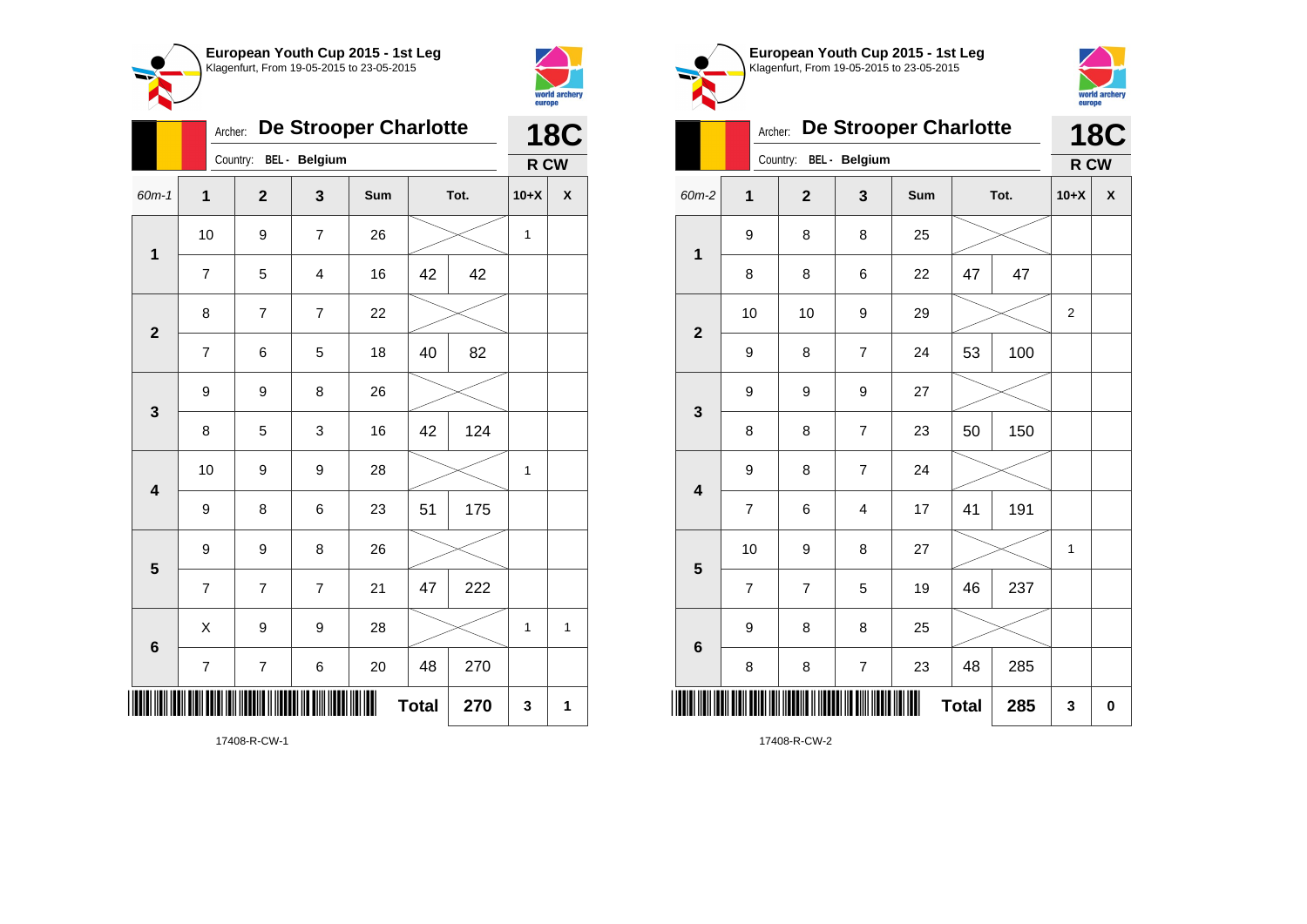



| Naploszek Kamila<br>Archer: |             |                |                |     |              |      |                | <b>19A</b>         |  |
|-----------------------------|-------------|----------------|----------------|-----|--------------|------|----------------|--------------------|--|
|                             |             | Country:       | POL - Poland   |     |              |      | R CW           |                    |  |
| 60m-1                       | $\mathbf 1$ | $\overline{2}$ | 3              | Sum |              | Tot. | $10+X$         | $\pmb{\mathsf{X}}$ |  |
| $\mathbf 1$                 | X           | X              | 10             | 30  |              |      | 3              | 2                  |  |
|                             | 9           | 8              | 8              | 25  | 55           | 55   |                |                    |  |
| $\overline{\mathbf{2}}$     | X           | 10             | 9              | 29  |              |      | 2              | 1                  |  |
|                             | 9           | 9              | 9              | 27  | 56           | 111  |                |                    |  |
| 3                           | 10          | 10             | 9              | 29  |              |      | $\overline{c}$ |                    |  |
|                             | 9           | 9              | $\overline{7}$ | 25  | 54           | 165  |                |                    |  |
| $\overline{\mathbf{4}}$     | X           | 10             | 10             | 30  |              |      | 3              | 1                  |  |
|                             | 10          | 9              | 8              | 27  | 57           | 222  | $\mathbf 1$    |                    |  |
| 5                           | X           | 10             | 9              | 29  |              |      | 2              | 1                  |  |
|                             | 9           | 8              | 8              | 25  | 54           | 276  |                |                    |  |
| 6                           | 10          | 9              | 9              | 28  |              |      | 1              |                    |  |
|                             | 9           | 9              | 6              | 24  | 52           | 328  |                |                    |  |
| III                         |             |                |                |     | <b>Total</b> | 328  | 14             | 5                  |  |

world archery<br>europe Archer: **Naploszek Kamila 19A** Country: **POL - Poland R CW** 60m-2 **1 2 3 Sum Tot. 10+X X** 9 9 9 27 **1** 9 | 8 | 8 | 25 | 52 | 52 10 | 9 | 9 | 28 |  $\times$  | 1 **2** 9 | 9 | 9 | 27 | 55 | 107 10 | 9 | 9 | 28 |  $\times$  | 1 **3** 9 | 8 | 8 | 25 | 53 | 160 10 | 9 | 9 | 28 |  $\times$  | 1 **4** 9 | 9 | 8 | 26 | 54 | 214  $\begin{array}{|c|c|c|c|c|c|}\hline \hspace{.1cm}X & \hspace{.1cm} \text{ 10} & \hspace{.1cm} \text{ 10} & \hspace{.1cm} \text{ 30} & \hspace{.1cm} \end{array} \hspace{1.2cm} \begin{array}{|c|c|c|c|c|c|}\hline \hspace{.1cm}X & \hspace{.1cm} \text{ 3} & \hspace{.1cm} \text{ 1} & \hspace{.1cm} \text{ 4} & \hspace{.1cm} \end{array} \hspace{1.2cm}$ **5** 8 | 8 | 8 | 24 | 54 | 268  $\begin{array}{|c|c|c|c|c|c|}\hline \hspace{.1cm}X & \hspace{.1cm} \text{ 10} & \hspace{.1cm} \text{ 10} & \hspace{.1cm} \text{ 30} & \hspace{.1cm} \end{array} \hspace{.2cm} \begin{array}{|c|c|c|c|c|c|}\hline \hspace{.1cm}X & \hspace{.1cm} \text{ 3} & \hspace{.1cm} \text{ 1} & \hspace{.1cm} \text{ 4} & \hspace{.1cm} \end{array}$ **6** 9 | 9 | 6 | 24 | 54 | 322 \*15538-R-CW-2\*  $Total \, | \, 322 \, | \, 9 \, | \, 2$ 

**European Youth Cup 2015 - 1st Leg** Klagenfurt, From 19-05-2015 to 23-05-2015

15538-R-CW-2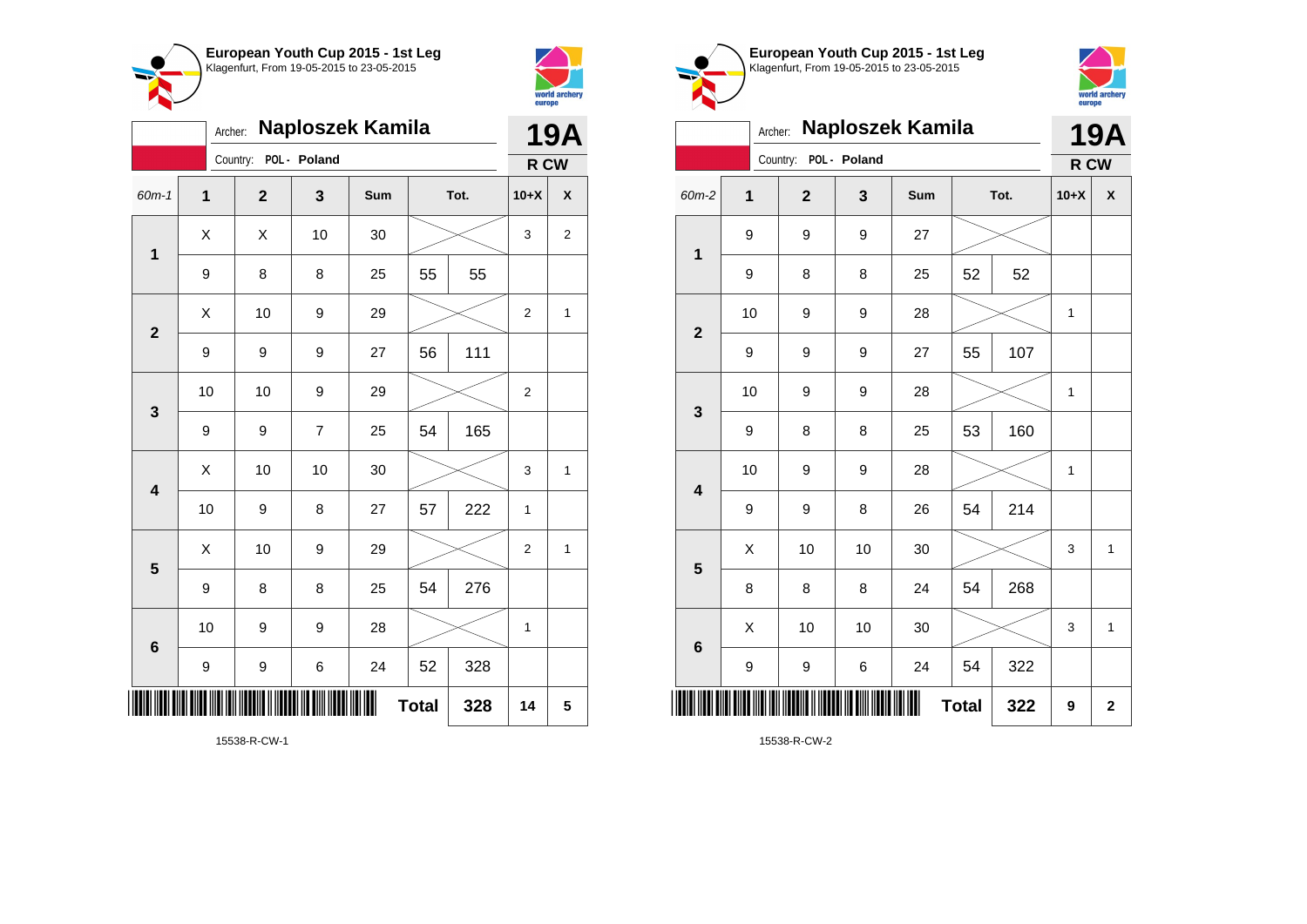



|                         | <b>Mazorchuk Kateryna</b><br>Archer: |              |                      |     |              |      |                |                         |
|-------------------------|--------------------------------------|--------------|----------------------|-----|--------------|------|----------------|-------------------------|
|                         |                                      | Country:     | <b>UKR</b> - Ukraine |     |              |      | R CW           |                         |
| 60m-1                   | 1                                    | $\mathbf{2}$ | 3                    | Sum |              | Tot. | $10+X$         | $\pmb{\mathsf{X}}$      |
| $\mathbf 1$             | 10                                   | 10           | 10                   | 30  |              |      | 3              |                         |
|                         | 9                                    | 9            | 8                    | 26  | 56           | 56   |                |                         |
| $\mathbf{2}$            | 10                                   | 10           | 9                    | 29  |              |      | $\overline{2}$ |                         |
|                         | 9                                    | 8            | 8                    | 25  | 54           | 110  |                |                         |
| 3                       | 10                                   | 9            | 9                    | 28  |              |      | 1              |                         |
|                         | $\boldsymbol{9}$                     | 9            | 8                    | 26  | 54           | 164  |                |                         |
| $\overline{\mathbf{4}}$ | X                                    | X            | 10                   | 30  |              |      | 3              | $\overline{c}$          |
|                         | 9                                    | 9            | 8                    | 26  | 56           | 220  |                |                         |
| 5                       | 10                                   | 10           | 9                    | 29  |              |      | $\overline{2}$ |                         |
|                         | 8                                    | 8            | 6                    | 22  | 51           | 271  |                |                         |
| $6\phantom{1}6$         | 10                                   | 10           | 9                    | 29  |              |      | $\overline{2}$ |                         |
|                         | 9                                    | 9            | 8                    | 26  | 55           | 326  |                |                         |
| IIII                    |                                      |              |                      |     | <b>Total</b> | 326  | 13             | $\overline{\mathbf{2}}$ |

**European Youth Cup 2015 - 1st Leg** Klagenfurt, From 19-05-2015 to 23-05-2015



Archer: **Mazorchuk Kateryna** Country: **UKR - Ukraine 19B R CW** 60m-2 **1 2 3 Sum Tot. 10+X X 1**  $X$  | 9 | 9 | 28 |  $\times$  | 1 | 1 8 | 8 | 7 | 23 | 51 | 51 **2** 10 | 9 | 9 | 28 |  $\times$  | 1 8 | 7 | 6 | 21 | 49 | 100 **3** 10 | 10 | 9 | 29 |  $\times$  | 2 9 | 9 | 8 | 26 | 55 | 155 **4** 10 | 10 | 10 | 30 |  $\times$  | 3 10 | 9 | 8 | 27 | 57 | 212 | 1 **5** 9 8 8 25 8 | 7 | 6 | 21 | 46 | 258 **6** 9 | 9 | 8 | 26 8 | 7 | 7 | 22 | 48 | 306 \*17334-R-CW-2\* **Total 306 8 1**

17334-R-CW-2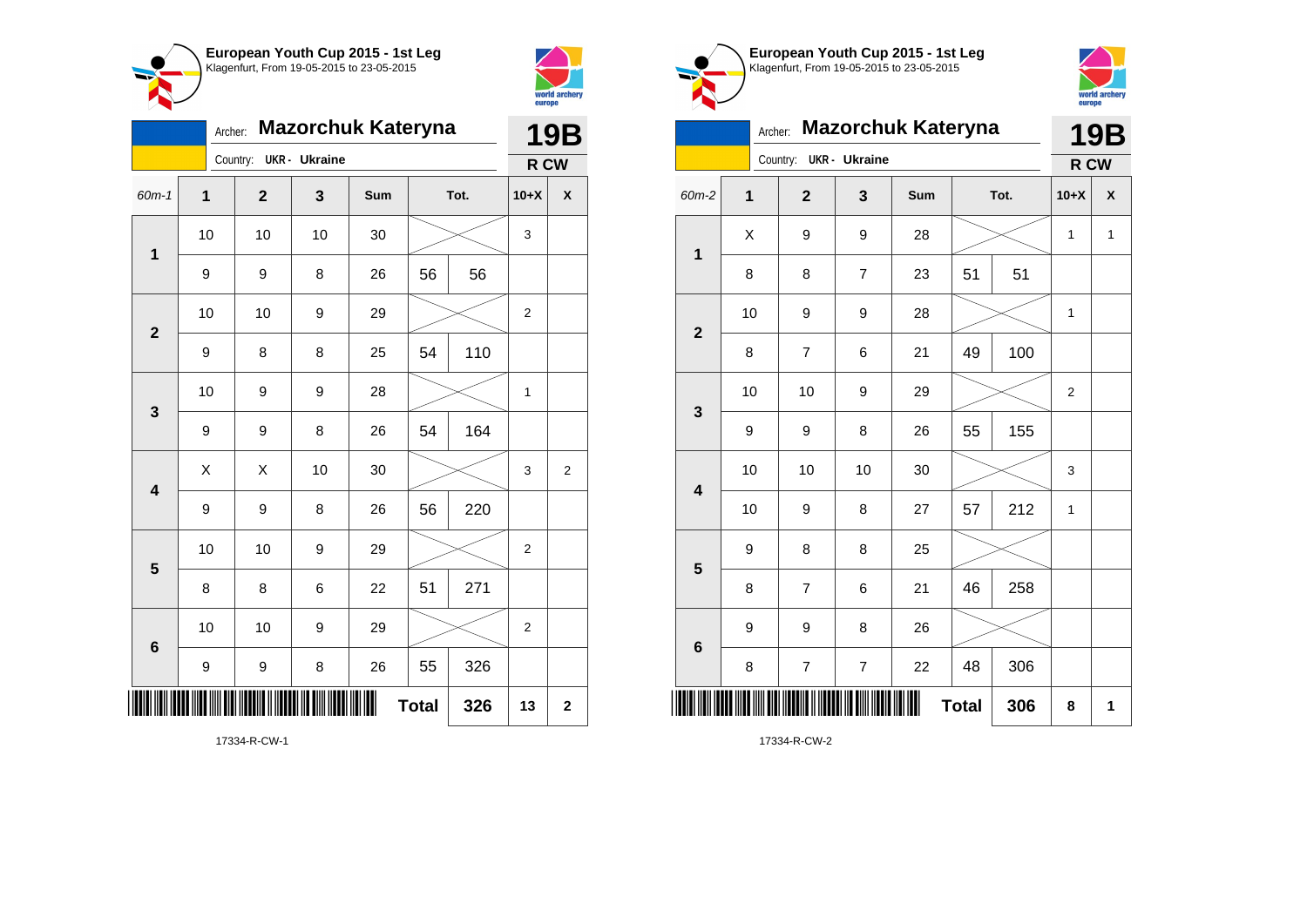



|                         |                | <b>Heykants Julia</b><br>Archer: |                |     |              |      |                  |   |
|-------------------------|----------------|----------------------------------|----------------|-----|--------------|------|------------------|---|
|                         |                | Country:                         | BEL - Belgium  |     |              |      | R CW             |   |
| 60m-1                   | $\overline{1}$ | $\overline{\mathbf{2}}$          | 3              | Sum |              | Tot. | $10+X$           | χ |
| 1                       | 9              | 9                                | 8              | 26  |              |      |                  |   |
|                         | $\overline{7}$ | $\overline{7}$                   | 6              | 20  | 46           | 46   |                  |   |
| $\overline{\mathbf{2}}$ | 10             | 10                               | 9              | 29  |              |      | $\boldsymbol{2}$ |   |
|                         | 8              | 8                                | $\overline{7}$ | 23  | 52           | 98   |                  |   |
| 3                       | 10             | 9                                | 8              | 27  |              |      | 1                |   |
|                         | $\overline{7}$ | $\overline{7}$                   | $\overline{7}$ | 21  | 48           | 146  |                  |   |
| $\overline{\mathbf{4}}$ | Χ              | 9                                | 9              | 28  |              |      | $\mathbf{1}$     | 1 |
|                         | 8              | 6                                | 6              | 20  | 48           | 194  |                  |   |
| 5                       | 9              | 9                                | 9              | 27  |              |      |                  |   |
|                         | 8              | 7                                | 5              | 20  | 47           | 241  |                  |   |
| 6                       | 9              | 6                                | 6              | 21  |              |      |                  |   |
|                         | 6              | 6                                | 5              | 17  | 38           | 279  |                  |   |
| ∭                       |                |                                  |                |     | <b>Total</b> | 279  | 4                | 1 |

**European Youth Cup 2015 - 1st Leg** Klagenfurt, From 19-05-2015 to 23-05-2015 world archery<br>europe Archer: **Heykants Julia 19C** Country: **BEL - Belgium R CW** 60m-2 **1 2 3 Sum Tot. 10+X X** 9 9 7 25 **1** 7 | 7 | 6 | 20 | 45 | 45 8 8 7 23 **2** 6 6 3 15 38 83 9 9 8 26 **3** 8 | 7 | 7 | 22 | 48 | 131 9 8 8 25 **4** 7 | 7 | 6 | 20 | 45 | 176

7 | 7 | 3 | 17 | 43 | 271 \*17405-R-CW-2\*

9 9 9 27

9 | 9 | 8 | 26

9 | 8 | 8 | 25 | 52 | 228

 $Total | 271 | 0 | 0$ 

17405-R-CW-2

**5**

**6**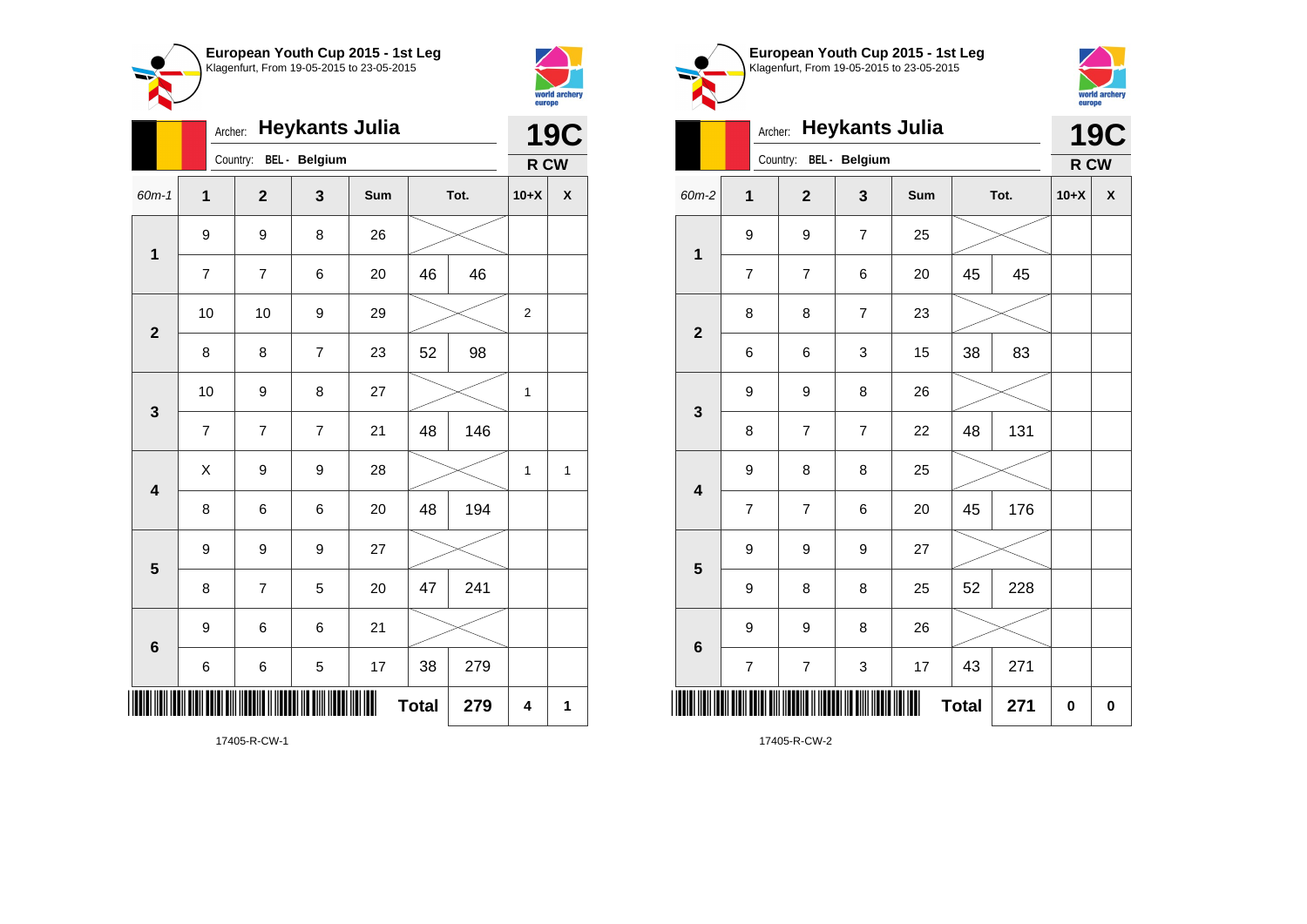



|                         | Rinchintcyngeeva Ariuna<br>Archer: |             |              |     |              |      |                  |            |  |
|-------------------------|------------------------------------|-------------|--------------|-----|--------------|------|------------------|------------|--|
|                         |                                    | Country:    | RUS - Russia |     |              |      | R CW             | <b>20A</b> |  |
| $60m-1$                 | 1                                  | $\mathbf 2$ | 3            | Sum |              | Tot. | $10+X$           | X          |  |
| $\mathbf{1}$            | X                                  | 10          | 10           | 30  |              |      | 3                | 1          |  |
|                         | 9                                  | 8           | 7            | 24  | 54           | 54   |                  |            |  |
| $\overline{2}$          | 10                                 | 10          | 9            | 29  |              |      | $\boldsymbol{2}$ |            |  |
|                         | 9                                  | 9           | 8            | 26  | 55           | 109  |                  |            |  |
| 3                       | Χ                                  | X           | X            | 30  |              |      | 3                | 3          |  |
|                         | 10                                 | 10          | 9            | 29  | 59           | 168  | $\overline{2}$   |            |  |
| $\overline{\mathbf{4}}$ | 10                                 | 9           | 9            | 28  |              |      | $\mathbf{1}$     |            |  |
|                         | 9                                  | 9           | 8            | 26  | 54           | 222  |                  |            |  |
| 5                       | 10                                 | 10          | 9            | 29  |              |      | $\overline{2}$   |            |  |
|                         | 9                                  | 9           | 8            | 26  | 55           | 277  |                  |            |  |
| $6\phantom{1}6$         | 10                                 | 9           | 9            | 28  |              |      | $\mathbf{1}$     |            |  |
|                         | 9                                  | 9           | 8            | 26  | 54           | 331  |                  |            |  |
| III                     |                                    |             |              |     | <b>Total</b> | 331  | 14               | 4          |  |

world archery<br>europe Archer: **Rinchintcyngeeva Ariuna 20A** Country: **RUS - Russia R CW** 60m-2 **1 2 3 Sum Tot. 10+X X**  $X \quad | \quad X \quad | \quad X \quad | \quad 30 \quad | \quad \textcolor{red}{\textbf{3}} \textcolor{red}{\textbf{2}} \sim \quad | \quad 3 \quad | \quad 3$ **1** 10 | 10 | 9 | 29 | 59 | 59 | 2  $\begin{array}{|c|c|c|c|c|c|}\hline \hspace{.1cm}X & \hspace{.1cm} \text{ 10} & \hspace{.1cm} \text{ 10} & \hspace{.1cm} \text{ 30} & \hspace{.1cm} \end{array} \hspace{.2cm} \begin{array}{|c|c|c|c|c|c|}\hline \hspace{.1cm}X & \hspace{.1cm} \text{ 3} & \hspace{.1cm} \text{ 1} & \hspace{.1cm} \text{ 4} & \hspace{.1cm} \end{array}$ **2** 9 | 9 | 7 | 25 | 55 | 114 X X 10 30 3 2 **3** 10 | 9 | 9 | 28 | 58 | 172 | 1  $\begin{array}{|c|c|c|c|c|}\hline \hspace{0.8cm}X & \hspace{0.8cm}X & \hspace{0.8cm}10 & \hspace{0.8cm}30 & \hspace{0.8cm}\hline \end{array} \hspace{0.2cm}\rightarrow \hspace{0.2cm}\begin{array}{|c|c|c|c|c|}\hline \hspace{0.8cm}X & \hspace{0.8cm}3 & \hspace{0.8cm}2 & \hspace{0.8cm}\hline \end{array}$ **4** 9 9 9 27 57 229  $X$  | 9 | 9 | 28 |  $\times$  | 1 | 1 **5** 9 | 9 | 8 | 26 | 54 | 283  $\begin{array}{|c|c|c|c|c|c|}\hline \hspace{.1cm}X & \hspace{.1cm} \text{ 10} & \hspace{.1cm} \text{ 10} & \hspace{.1cm} \text{ 30} & \hspace{.1cm} \end{array} \hspace{.2cm} \begin{array}{|c|c|c|c|c|c|}\hline \hspace{.1cm}X & \hspace{.1cm} \text{ 3} & \hspace{.1cm} \text{ 1} & \hspace{.1cm} \text{ 4} & \hspace{.1cm} \end{array}$ **6** 9 | 8 | 8 | 25 | 55 | 338 \*17498-R-CW-2\* **Total 338 19 10**

**European Youth Cup 2015 - 1st Leg** Klagenfurt, From 19-05-2015 to 23-05-2015

17498-R-CW-1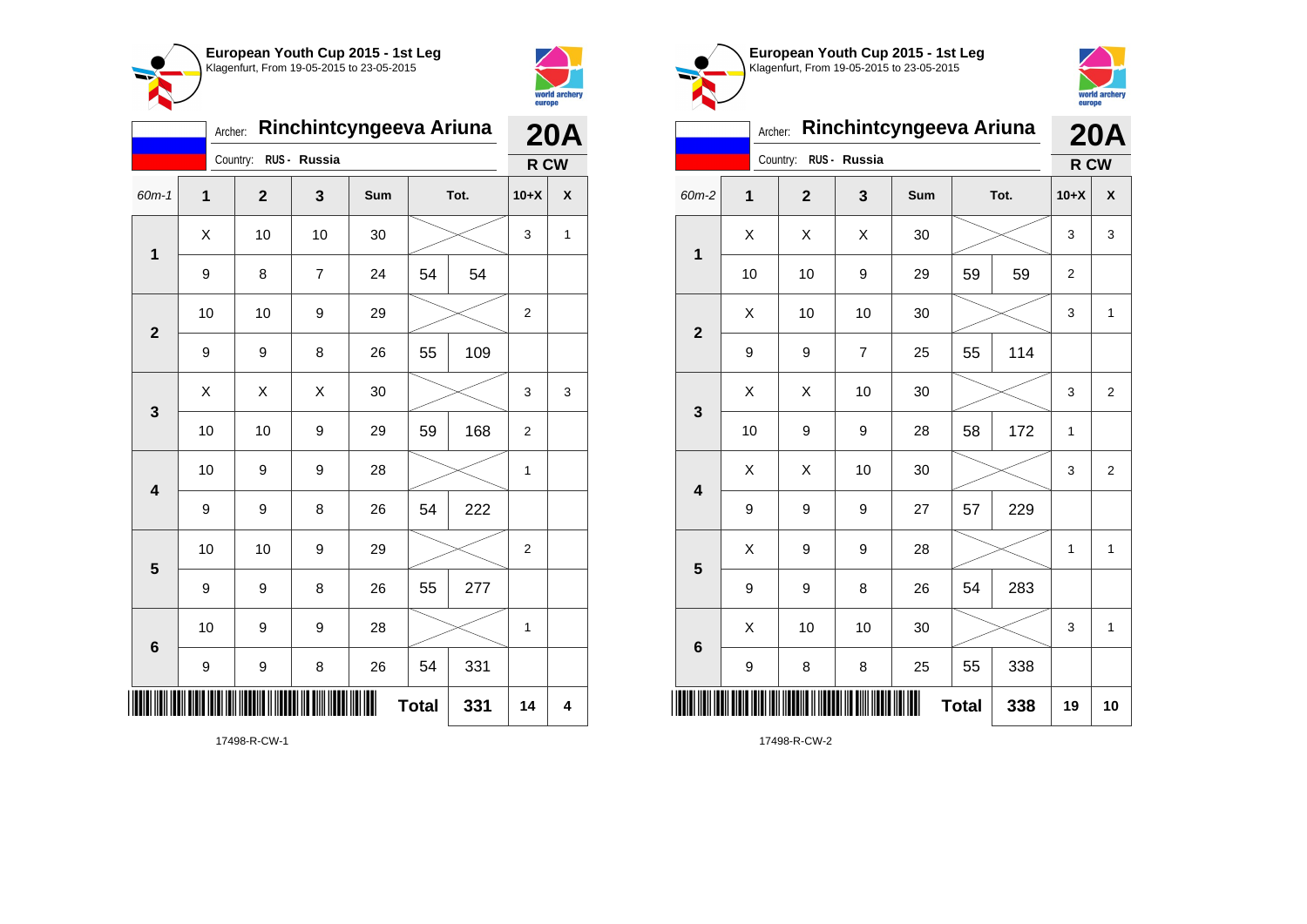



| <b>Expertise Service</b> |    |                        |                |     |    |      | europe         |              |  |
|--------------------------|----|------------------------|----------------|-----|----|------|----------------|--------------|--|
|                          |    | Archer: Wlecke Celina  |                |     |    |      |                | <b>20B</b>   |  |
|                          |    | Country: GER - Germany |                |     |    |      |                | R CW         |  |
| $60m-1$                  | 1  | $\overline{2}$         | 3              | Sum |    | Tot. | $10+X$         | X            |  |
| $\mathbf{1}$             | X  | 10                     | 9              | 29  |    |      | $\overline{2}$ | $\mathbf{1}$ |  |
|                          | 9  | 9                      | $\overline{7}$ | 25  | 54 | 54   |                |              |  |
|                          | 10 | 9                      | 9              | 28  |    |      | 1              |              |  |
| $\mathbf{2}$             | 9  | 9                      | 8              | 26  | 54 | 108  |                |              |  |
|                          | 10 | 9                      | 9              | 28  |    |      | 1              |              |  |
| 3                        | 9  | 9                      | 9              | 27  | 55 | 163  |                |              |  |
|                          | X  | 10                     | 10             | 30  |    |      | 3              | $\mathbf{1}$ |  |
| $\overline{\mathbf{4}}$  | 9  | 9                      | 9              | 27  | 57 | 220  |                |              |  |
|                          | 10 | 9                      | 9              | 28  |    |      | $\mathbf{1}$   |              |  |
| 5                        | 9  | 8                      | 8              | 25  | 53 | 273  |                |              |  |
|                          | 10 | 9                      | 9              | 28  |    |      | 1              |              |  |
| $\bf 6$                  | 9  | 8                      | 8              | 25  | 53 | 326  |                |              |  |

 $Total | 326 | 9 | 2$ 

**European Youth Cup 2015 - 1st Leg** Klagenfurt, From 19-05-2015 to 23-05-2015



|                         | <b>Wlecke Celina</b><br>Archer: |             |               |     |              |      |              |              |
|-------------------------|---------------------------------|-------------|---------------|-----|--------------|------|--------------|--------------|
|                         |                                 | Country:    | GER - Germany |     |              |      | R CW         | 20B          |
| 60m-2                   | 1                               | $\mathbf 2$ | 3             | Sum |              | Tot. | $10+X$       | X            |
| $\mathbf 1$             | 10                              | 9           | 9             | 28  |              |      | 1            |              |
|                         | 9                               | 9           | 8             | 26  | 54           | 54   |              |              |
| $\overline{2}$          | 10                              | 10          | 10            | 30  |              |      | 3            |              |
|                         | 10                              | 10          | 9             | 29  | 59           | 113  | 2            |              |
| 3                       | X                               | 9           | 9             | 28  |              |      | 1            | $\mathbf{1}$ |
|                         | 9                               | 8           | 8             | 25  | 53           | 166  |              |              |
| $\overline{\mathbf{4}}$ | 10                              | 9           | 8             | 27  |              |      | $\mathbf{1}$ |              |
|                         | 8                               | 8           | 8             | 24  | 51           | 217  |              |              |
| 5                       | 10                              | 9           | 9             | 28  |              |      | $\mathbf{1}$ |              |
|                         | 8                               | 8           | 8             | 24  | 52           | 269  |              |              |
| 6                       | 10                              | 9           | 9             | 28  |              |      | 1            |              |
|                         | 9                               | 8           | 8             | 25  | 53           | 322  |              |              |
| ║║║                     |                                 |             |               |     | <b>Total</b> | 322  | 10           | 1            |

15288-R-CW-1

\*1<mark>.11288-R-CW-1\*11288-R-CW-1\*11288-R-CW-1\*11288-R-CW-1\*1288-R-CW-1\*1288-R-CW-1\*1288-R-CW-1\*288-R-CW-1\*288-R-CW-</mark>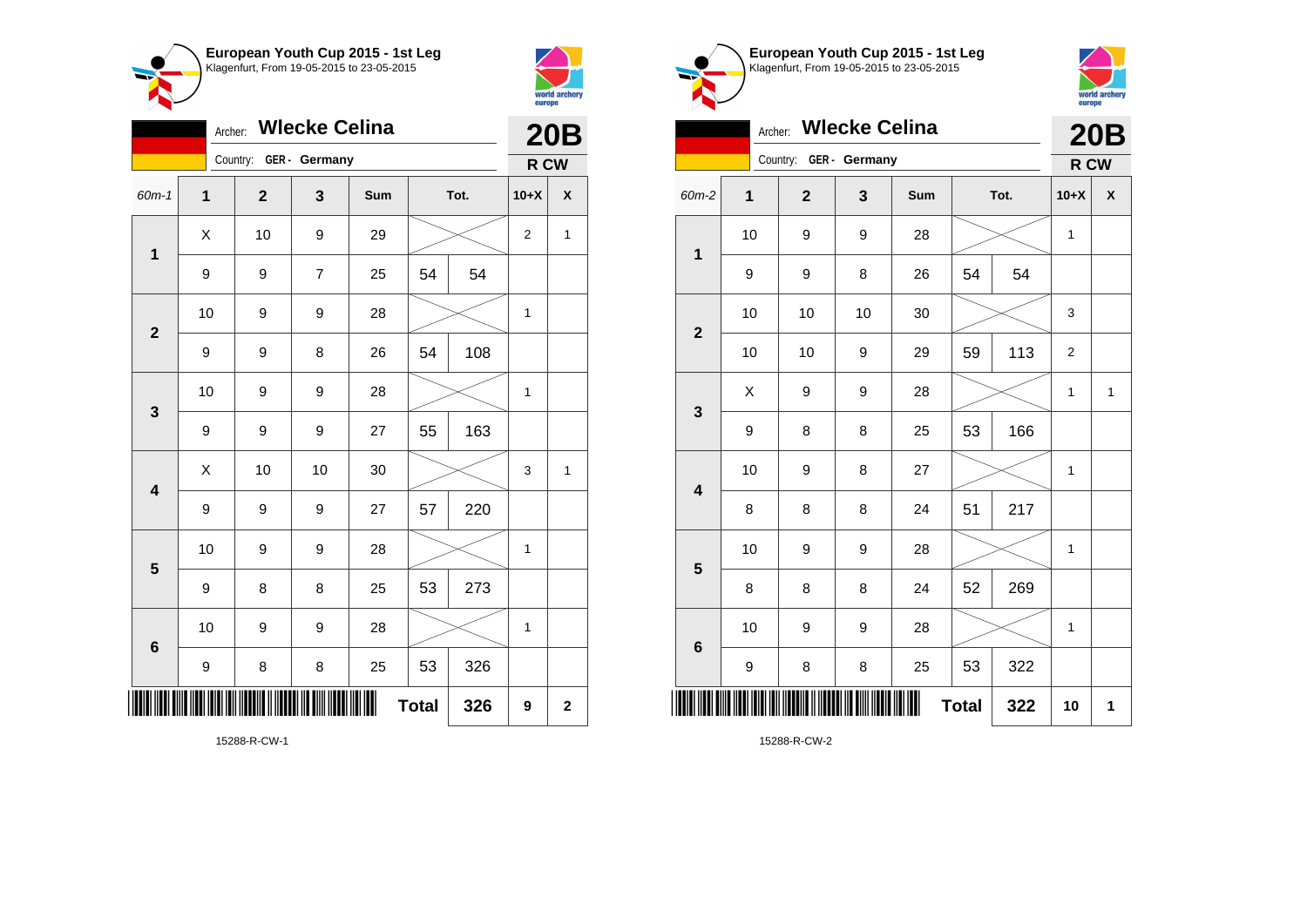



**1**

**2**

**3**

|                         |   |    | Archer: Andreoli Tatiana |                |     | <b>20C</b>   |     |                |             |
|-------------------------|---|----|--------------------------|----------------|-----|--------------|-----|----------------|-------------|
|                         |   |    | Country: ITA - Italy     |                |     |              |     | R CW           |             |
| 60m-1                   | 1 |    | $\mathbf{2}$             | $\mathbf{3}$   | Sum | Tot.         |     | $10+X$         | χ           |
| $\mathbf 1$             |   | X  | 9                        | 9              | 28  |              |     | $\mathbf{1}$   | $\mathbf 1$ |
|                         |   | 9  | 8                        | $\overline{7}$ | 24  | 52           | 52  |                |             |
| $\overline{\mathbf{2}}$ |   | Χ  | 10                       | 9              | 29  |              |     | $\overline{2}$ | $\mathbf 1$ |
|                         |   | 8  | 8                        | $\overline{7}$ | 23  | 52           | 104 |                |             |
| 3                       |   | Χ  | 9                        | 9              | 28  |              |     | 1              | 1           |
|                         |   | 9  | 8                        | 8              | 25  | 53           | 157 |                |             |
| $\overline{\mathbf{4}}$ |   | M  | X                        | 10             | 20  |              |     | $\overline{2}$ | $\mathbf 1$ |
|                         |   | 10 | 9                        | 9              | 28  | 48           | 205 | $\mathbf{1}$   |             |
| 5                       |   | 10 | 9                        | 9              | 28  |              |     | $\mathbf{1}$   |             |
|                         |   | 8  | 8                        | 8              | 24  | 52           | 257 |                |             |
| $6\phantom{1}$          |   | 10 | 10                       | 9              | 29  |              |     | $\mathbf 2$    |             |
|                         | 9 |    | 9                        | 8              | 26  | 55           | 312 |                |             |
|                         |   |    |                          |                |     | <b>Total</b> | 312 | 10             | 4           |

Klagenfurt, From 19-05-2015 to 23-05-2015 world archery<br>europe Archer: **Andreoli Tatiana 20C** Country: **ITA - Italy R CW** 60m-2 **1 2 3 Sum Tot. 10+X X**  $X$  | 9 | 9 | 28 |  $\times$  | 1 | 1 9 | 8 | 8 | 25 | 53 | 53  $\begin{array}{|c|c|c|c|c|c|}\hline \hspace{.1cm}X & \hspace{.1cm} \text{ 10} & \hspace{.1cm} \text{ 10} & \hspace{.1cm} \text{ 30} & \hspace{.1cm} \end{array} \hspace{.2cm} \begin{array}{|c|c|c|c|c|c|}\hline \hspace{.1cm}X & \hspace{.1cm} \text{ 3} & \hspace{.1cm} \text{ 1} & \hspace{.1cm} \text{ 4} & \hspace{.1cm} \end{array}$ 9 | 8 | 8 | 25 | 55 | 108  $\textsf{X}$  | 10 | 10 | 30 |  $\textcolor{blue}{\swarrow}$  | 3 | 1 9 | 9 | 7 | 25 | 55 | 163 10 | 9 | 9 | 28 |  $\times$  | 1 9 | 8 | 8 | 25 | 53 | 216

**European Youth Cup 2015 - 1st Leg**

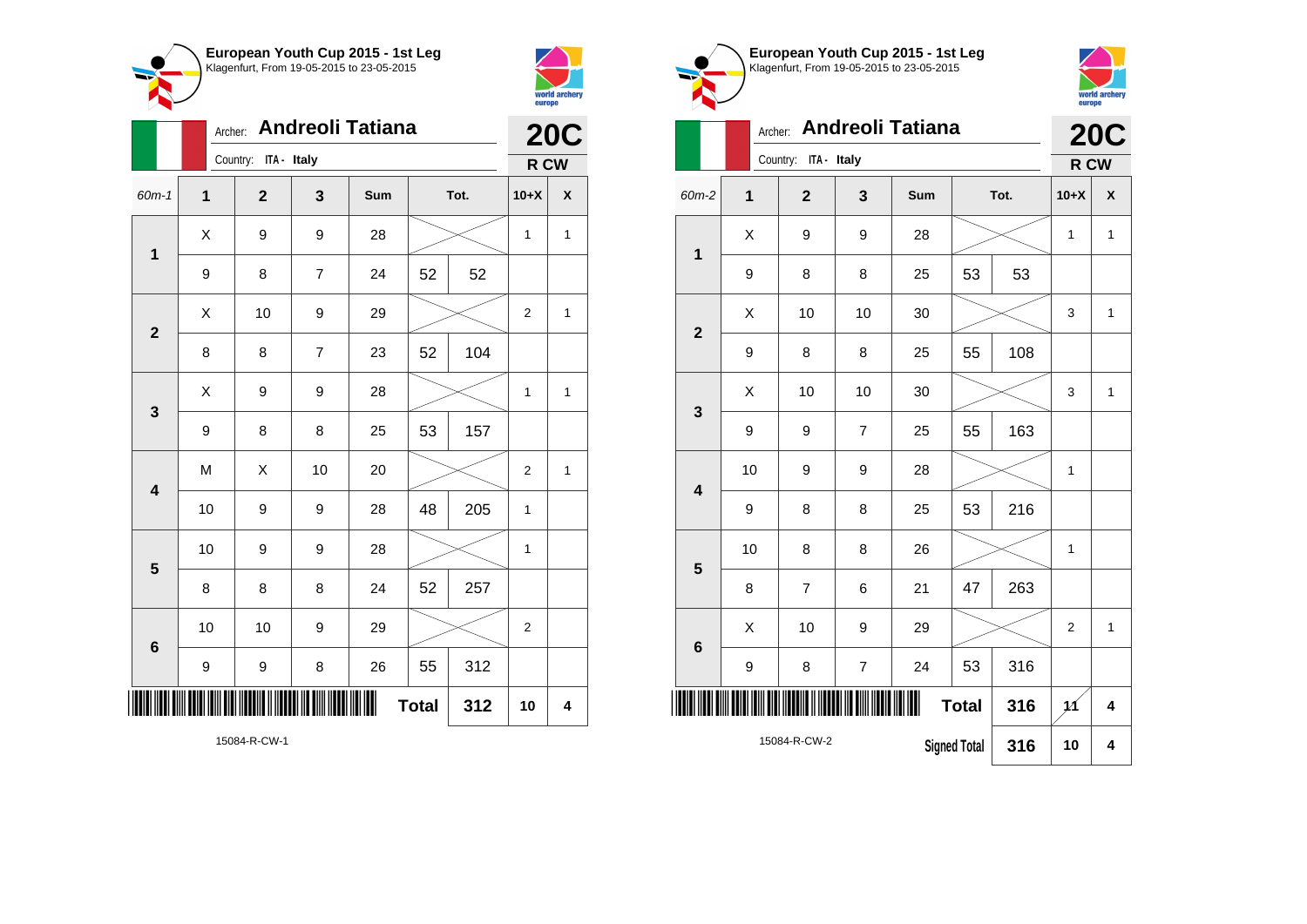



|                           |                | 21A                   |                |     |    |      |                |                         |
|---------------------------|----------------|-----------------------|----------------|-----|----|------|----------------|-------------------------|
|                           |                | Country: RUS - Russia |                |     |    |      | R CW           |                         |
| $60m-1$                   | 1              | $\mathbf{2}$          | 3              | Sum |    | Tot. | $10+X$         | X                       |
| $\mathbf{1}$              | X              | X                     | X              | 30  |    |      | 3              | 3                       |
|                           | 9              | 9                     | 8              | 26  | 56 | 56   |                |                         |
| $\overline{\mathbf{2}}$   | X              | Χ                     | 10             | 30  |    |      | 3              | $\overline{\mathbf{c}}$ |
|                           | 9              | 8                     | 8              | 25  | 55 | 111  |                |                         |
| 3                         | Χ              | 9                     | 9              | 28  |    |      | 1              | $\mathbf{1}$            |
|                           | 9              | 9                     | 8              | 26  | 54 | 165  |                |                         |
| $\overline{\mathbf{4}}$   | 10             | 9                     | 9              | 28  |    |      | 1              |                         |
|                           | 8              | 6                     | M              | 14  | 42 | 207  |                |                         |
| 5                         | 9              | 9                     | 9              | 27  |    |      |                |                         |
|                           | $\overline{7}$ | $\overline{7}$        | $\overline{7}$ | 21  | 48 | 255  |                |                         |
| $6\phantom{1}6$           | X              | 10                    | 8              | 28  |    |      | $\overline{2}$ | 1                       |
|                           | 8              | 8                     | 8              | 24  | 52 | 307  |                |                         |
| <b>Total</b><br>307<br>10 |                |                       |                |     |    |      |                | 7                       |

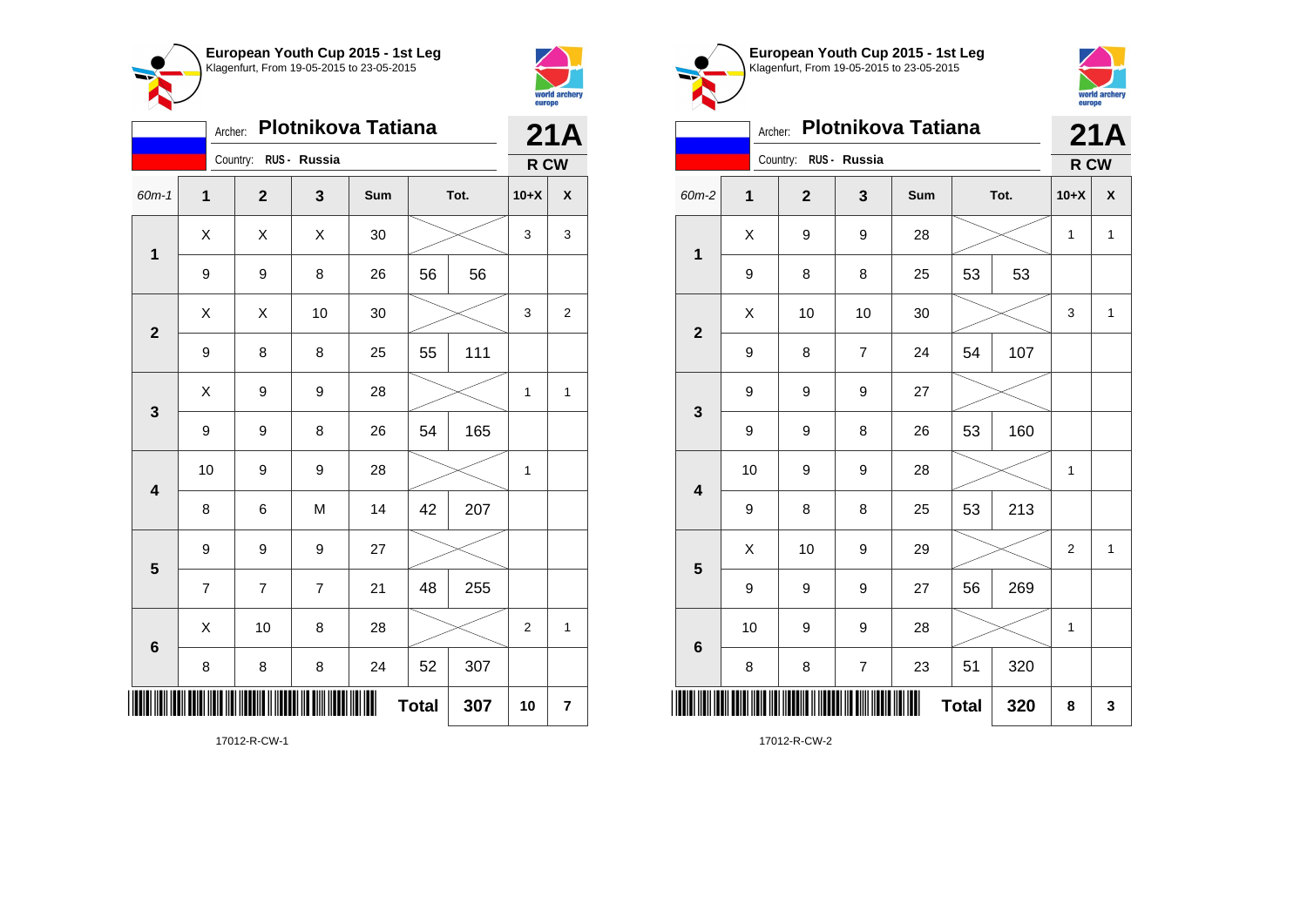



|                                |                | 21B                     |                |     |    |      |                |                |
|--------------------------------|----------------|-------------------------|----------------|-----|----|------|----------------|----------------|
|                                |                | Country: GER - Germany  |                |     |    |      | R CW           |                |
| 60m-1                          | $\overline{1}$ | $\overline{\mathbf{2}}$ | 3              | Sum |    | Tot. | $10+X$         | X              |
| $\mathbf 1$                    | X              | X                       | 10             | 30  |    |      | 3              | $\overline{c}$ |
|                                | 9              | 8                       | $\overline{7}$ | 24  | 54 | 54   |                |                |
| $\overline{2}$                 | 10             | 9                       | 9              | 28  |    |      | $\mathbf{1}$   |                |
|                                | 9              | 9                       | 8              | 26  | 54 | 108  |                |                |
| $\mathbf{3}$                   | 9              | 9                       | 9              | 27  |    |      |                |                |
|                                | 9              | 9                       | 8              | 26  | 53 | 161  |                |                |
| $\overline{\mathbf{4}}$        | 10             | 10                      | 10             | 30  |    |      | 3              |                |
|                                | 9              | 9                       | 8              | 26  | 56 | 217  |                |                |
| 5                              | X              | 10                      | 9              | 29  |    |      | $\overline{2}$ | $\mathbf{1}$   |
|                                | 9              | 8                       | 8              | 25  | 54 | 271  |                |                |
| $6\phantom{1}6$                | X              | 9                       | 9              | 28  |    |      | 1              | $\mathbf{1}$   |
|                                | 9              | 9                       | 6              | 24  | 52 | 323  |                |                |
| Ш<br><b>Total</b><br>323<br>10 |                |                         |                |     |    |      |                | 4              |





|                         | <b>Tartler Elisa</b><br>Archer: |                        |                |     |              |     |                |              |  |  |
|-------------------------|---------------------------------|------------------------|----------------|-----|--------------|-----|----------------|--------------|--|--|
|                         |                                 | Country: GER - Germany |                |     |              |     | R CW           |              |  |  |
| 60m-2                   | 1                               | $\overline{2}$         | 3              | Sum | Tot.         |     | $10+X$         | X            |  |  |
| 1                       | 10                              | 9                      | 9              | 28  |              |     | 1              |              |  |  |
|                         | 9                               | 9                      | 6              | 24  | 52           | 52  |                |              |  |  |
| $\overline{2}$          | 10                              | 10                     | 9              | 29  |              |     | $\overline{2}$ |              |  |  |
|                         | 8                               | 8                      | 8              | 24  | 53           | 105 |                |              |  |  |
| $\mathbf{3}$            | 10                              | 10                     | 9              | 29  |              |     | $\overline{2}$ |              |  |  |
|                         | 9                               | 9                      | 9              | 27  | 56           | 161 |                |              |  |  |
| $\overline{\mathbf{4}}$ | X                               | 9                      | 9              | 28  |              |     | 1              | $\mathbf 1$  |  |  |
|                         | 9                               | 8                      | 6              | 23  | 51           | 212 |                |              |  |  |
| 5                       | X                               | 10                     | 8              | 28  |              |     | $\overline{2}$ | $\mathbf{1}$ |  |  |
|                         | 8                               | 8                      | $\overline{7}$ | 23  | 51           | 263 |                |              |  |  |
| $6\phantom{1}6$         | X                               | 10                     | 8              | 28  |              |     | $\overline{2}$ | 1            |  |  |
|                         | 8                               | 8                      | 6              | 22  | 50           | 313 |                |              |  |  |
|                         |                                 |                        |                |     | <b>Total</b> | 313 | 10             | 3            |  |  |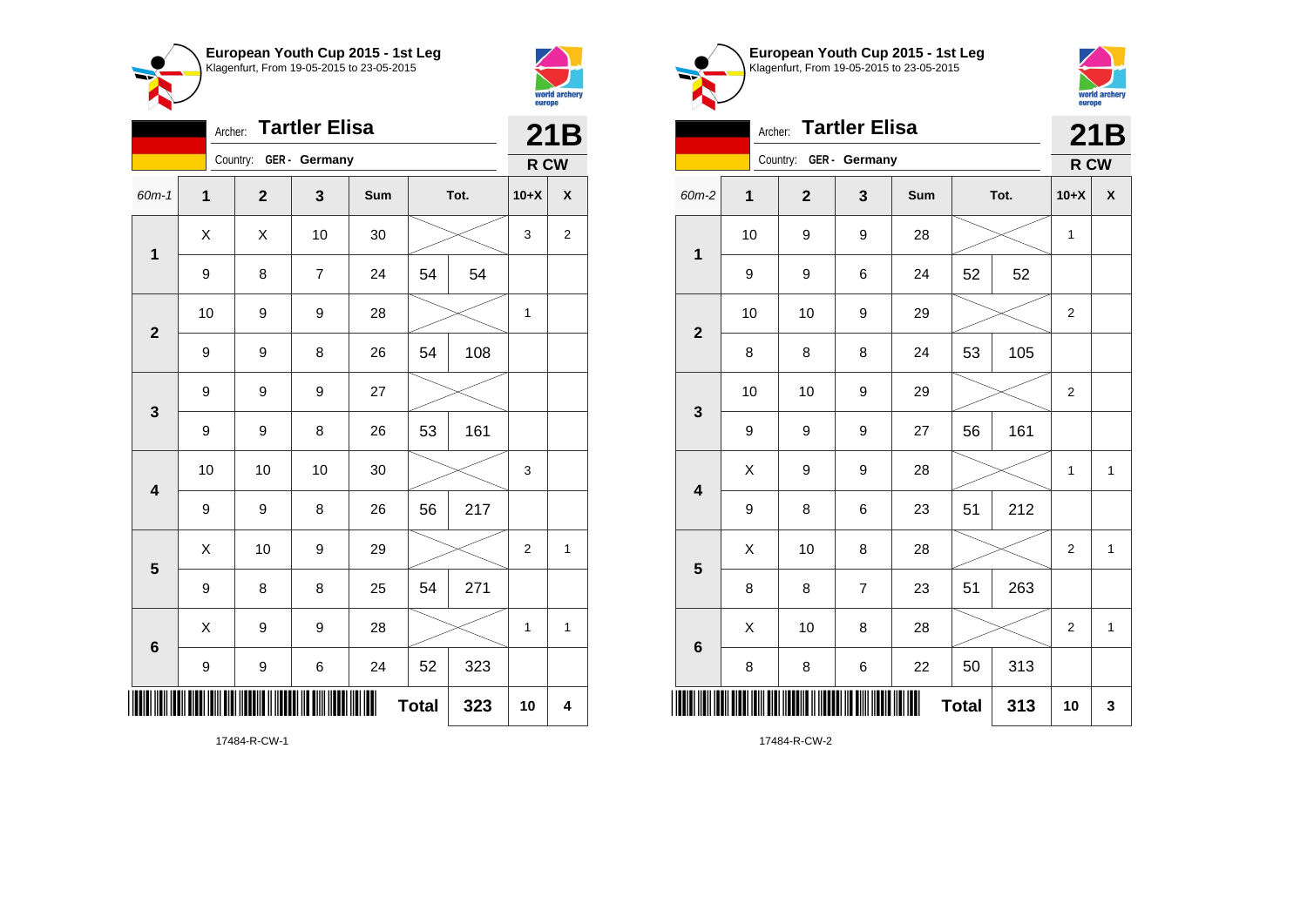



|                         |              | <b>Ret Sara</b><br>Archer: |                |     |              |      |                |             |  |
|-------------------------|--------------|----------------------------|----------------|-----|--------------|------|----------------|-------------|--|
|                         |              | Country: ITA - Italy       |                |     |              |      | R CW           |             |  |
| $60m-1$                 | $\mathbf{1}$ | $\overline{\mathbf{2}}$    | 3              | Sum |              | Tot. | $10+X$         | X           |  |
| $\mathbf{1}$            | 10           | 9                          | 9              | 28  |              |      | $\mathbf{1}$   |             |  |
|                         | 9            | 8                          | $\overline{7}$ | 24  | 52           | 52   |                |             |  |
| $\overline{2}$          | 10           | 9                          | 9              | 28  |              |      | 1              |             |  |
|                         | 9            | 8                          | 5              | 22  | 50           | 102  |                |             |  |
| 3                       | 10           | 10                         | 9              | 29  |              |      | $\overline{2}$ |             |  |
|                         | 8            | $\overline{\mathbf{7}}$    | 5              | 20  | 49           | 151  |                |             |  |
| $\overline{\mathbf{4}}$ | 10           | 10                         | 9              | 29  |              |      | $\overline{2}$ |             |  |
|                         | 8            | 7                          | 6              | 21  | 50           | 201  |                |             |  |
| 5                       | 10           | 10                         | 10             | 30  |              |      | 3              |             |  |
|                         | 9            | 8                          | 5              | 22  | 52           | 253  |                |             |  |
| $\bf 6$                 | 10           | 10                         | 10             | 30  |              |      | 3              |             |  |
|                         | 9            | 9                          | 8              | 26  | 56           | 309  |                |             |  |
| I                       |              |                            |                |     | <b>Total</b> | 309  | 12             | $\mathbf 0$ |  |

world archery<br>europe **21C** Archer: **Ret Sara** Country: **ITA - Italy R CW** 60m-2 **1 2 3 Sum Tot. 10+X X**  $\begin{array}{|c|c|c|c|c|c|}\hline \hspace{.1cm}X & \hspace{.1cm} & \textbf{10} & \hspace{.1cm} & \textbf{9} & \hspace{.1cm} & \textbf{29} & \hspace{.1cm} & \hspace{.1cm} & \hspace{.1cm} & \hspace{.1cm} & \hspace{.1cm} & \hspace{.1cm} & \hspace{.1cm} & \hspace{.1cm} & \hspace{.1cm} & \hspace{.1cm} & \hspace{.1cm} & \hspace{.1cm} & \hspace{.1cm} & \hspace{.1cm} & \hspace{.1cm} & \hspace{$ **1** 9 | 9 | 8 | 26 | 55 | 55  $\begin{array}{|c|c|c|c|c|c|}\hline \hspace{.1cm}X & \hspace{.1cm} & \textbf{10} & \hspace{.1cm} & \textbf{9} & \hspace{.1cm} & \textbf{29} & \hspace{.1cm} & \hspace{.1cm} & \hspace{.1cm} & \hspace{.1cm} & \hspace{.1cm} & \hspace{.1cm} & \hspace{.1cm} & \hspace{.1cm} & \hspace{.1cm} & \hspace{.1cm} & \hspace{.1cm} & \hspace{.1cm} & \hspace{.1cm} & \hspace{.1cm} & \hspace{.1cm} & \hspace{$ **2** 9 | 8 | 6 | 23 | 52 | 107  $\begin{array}{|c|c|c|c|c|c|}\hline \hspace{.1cm}X & \hspace{.1cm} 9 & \hspace{.1cm} 9 & \hspace{.1cm} 28 & \hspace{.1cm} 28 & \hspace{.1cm} & \hline \end{array} \hspace{.2cm} \begin{array}{c} \hline \hspace{.1cm}X & \hspace{.1cm} 1 & \hspace{.1cm} 1 & \hspace{.1cm} 1 \hspace{.1cm} \end{array}$ **3** 8 | 8 | 7 | 23 | 51 | 158 9 9 9 27 **4** 7 | 5 | 3 | 15 | 42 | 200 10 | 9 | 8 | 27 |  $\times$  | 1 **5** 8 | 7 | 7 | 22 | 49 | 249 10 | 9 | 9 | 28 |  $\times$  | 1 **6** 8 | 8 | 8 | 24 | 52 | 301 \*13488-R-CW-2\* **Total**  $301 \mid 7 \mid 3$ 

**European Youth Cup 2015 - 1st Leg** Klagenfurt, From 19-05-2015 to 23-05-2015

13488-R-CW-2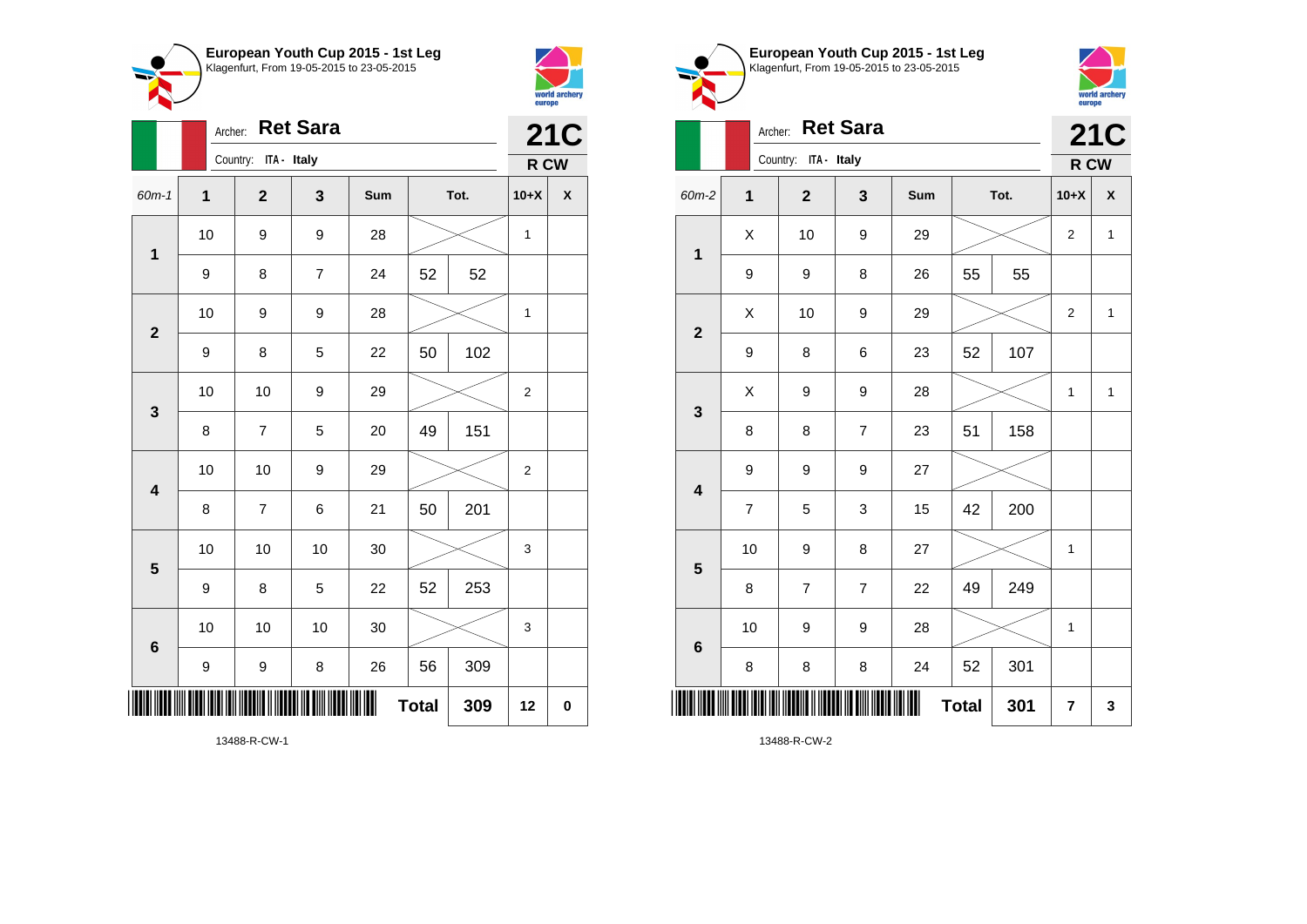



|                         | <b>Baldanova Tse-Dulma</b>                 | 22A            |              |     |              |      |                |                           |
|-------------------------|--------------------------------------------|----------------|--------------|-----|--------------|------|----------------|---------------------------|
|                         |                                            | Country:       | RUS - Russia |     |              |      | R CW           |                           |
| 60m-1                   | 1                                          | $\overline{2}$ | 3            | Sum |              | Tot. | $10+X$         | $\boldsymbol{\mathsf{x}}$ |
| $\mathbf 1$             | 10                                         | 9              | 9            | 28  |              |      | 1              |                           |
|                         | 9                                          | 9              | 8            | 26  | 54           | 54   |                |                           |
| $\overline{2}$          | X                                          | 10             | 10           | 30  |              |      | 3              | 1                         |
|                         | 8                                          | 8              | 8            | 24  | 54           | 108  |                |                           |
| 3                       | 10                                         | 9              | 9            | 28  |              |      | 1              |                           |
|                         | 8                                          | 8              | $\mathbf{1}$ | 17  | 45           | 153  |                |                           |
| $\overline{\mathbf{4}}$ | 10                                         | 9              | 9            | 28  |              |      | 1              |                           |
|                         | 8                                          | 8              | 8            | 24  | 52           | 205  |                |                           |
| 5                       | 10                                         | 10             | 9            | 29  |              |      | $\overline{2}$ |                           |
|                         | 9                                          | 8              | 8            | 25  | 54           | 259  |                |                           |
| 6                       | 10                                         | 10             | 10           | 30  |              |      | 3              |                           |
|                         | 9                                          | 9              | 8            | 26  | 56           | 315  |                |                           |
|                         |                                            |                |              |     | <b>Total</b> | 315  | 11             | 1                         |
|                         | 17426-R-CW-1<br><b>Signed Total</b><br>215 |                |              |     |              |      | 11             | 1                         |

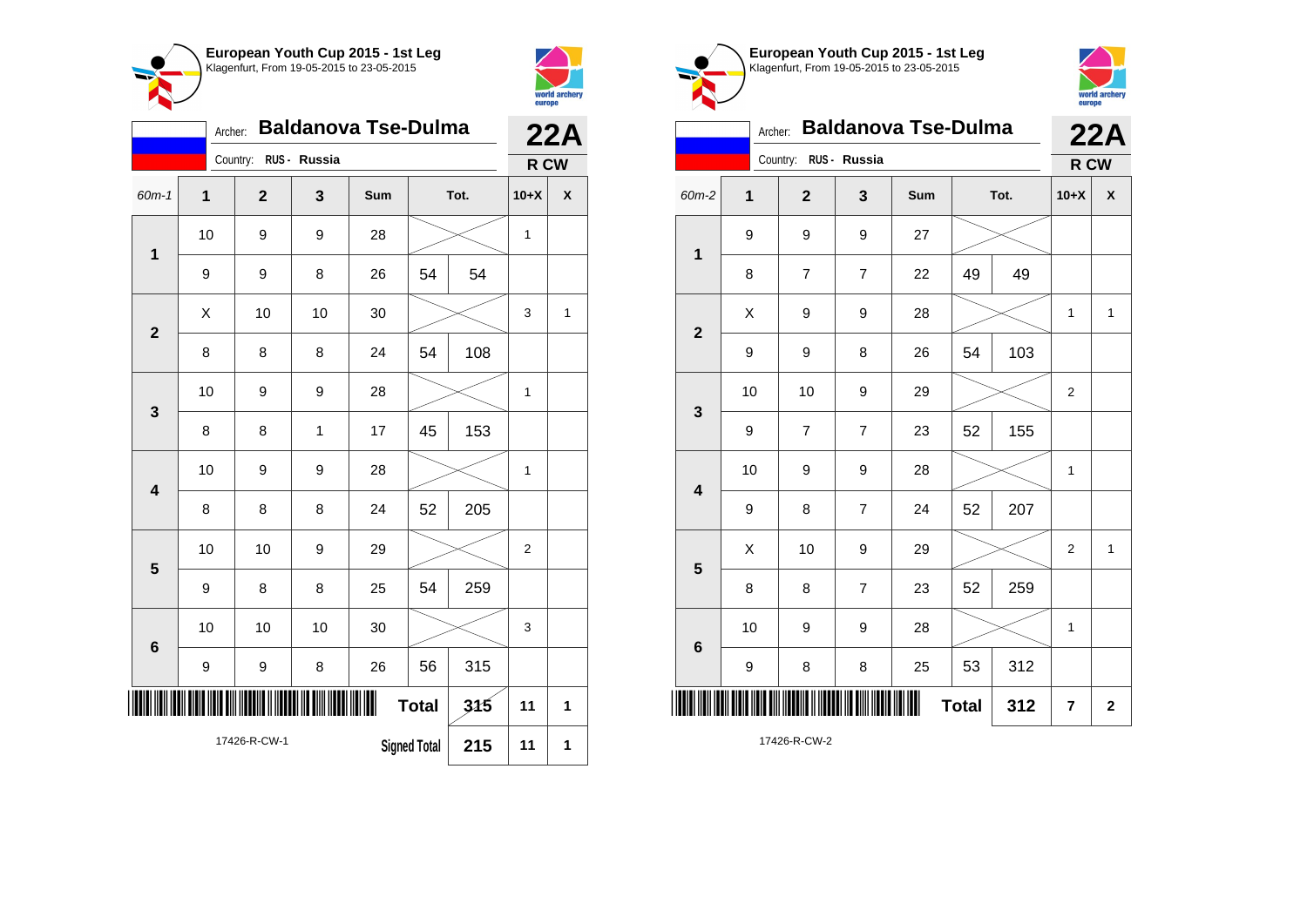



|                         | Archer: Ziegler Milena   |                         |                |     |    |      |                |   |  |
|-------------------------|--------------------------|-------------------------|----------------|-----|----|------|----------------|---|--|
|                         |                          | Country: GER - Germany  |                |     |    |      | R CW           |   |  |
| $60m-1$                 | $\mathbf 1$              | $\overline{\mathbf{2}}$ | 3              | Sum |    | Tot. | $10+X$         | χ |  |
| $\mathbf 1$             | 10                       | 10                      | 10             | 30  |    |      | 3              |   |  |
|                         | 10                       | 9                       | 8              | 27  | 57 | 57   | 1              |   |  |
| $\mathbf{2}$            | 9                        | 9                       | $\overline{7}$ | 25  |    |      |                |   |  |
|                         | 6                        | 6                       | 5              | 17  | 42 | 99   |                |   |  |
| $\mathbf{3}$            | 10                       | 9                       | 9              | 28  |    |      | 1              |   |  |
|                         | 9                        | $\overline{7}$          | 6              | 22  | 50 | 149  |                |   |  |
| $\overline{\mathbf{4}}$ | 10                       | 10                      | 9              | 29  |    |      | $\overline{c}$ |   |  |
|                         | 9                        | 9                       | 8              | 26  | 55 | 204  |                |   |  |
| 5                       | X                        | 9                       | 9              | 28  |    |      | 1              | 1 |  |
|                         | 8                        | 6                       | 6              | 20  | 48 | 252  |                |   |  |
| 6                       | 9                        | 9                       | 9              | 27  |    |      |                |   |  |
|                         | 8                        | 8                       | 7              | 23  | 50 | 302  |                |   |  |
| ║║                      | ║<br><b>Total</b><br>302 |                         |                |     |    |      |                | 1 |  |





|                          |              | Archer: Ziegler Milena   |                |     |    |      |              | 22B          |
|--------------------------|--------------|--------------------------|----------------|-----|----|------|--------------|--------------|
|                          |              | Country: GER - Germany   |                |     |    |      | R CW         |              |
| 60m-2                    | $\mathbf{1}$ | $\mathbf{2}$             | 3              | Sum |    | Tot. | $10+X$       | X            |
| $\mathbf{1}$             | 10           | 9                        | 9              | 28  |    |      | $\mathbf{1}$ |              |
|                          | 8            | 8                        | 7              | 23  | 51 | 51   |              |              |
| $\overline{2}$           | Χ            | 8                        | 8              | 26  |    |      | 1            | $\mathbf{1}$ |
|                          | 8            | $\overline{7}$           | $\overline{7}$ | 22  | 48 | 99   |              |              |
| $\overline{\mathbf{3}}$  | 10           | 9                        | 8              | 27  |    |      | $\mathbf{1}$ |              |
|                          | 8            | $\overline{7}$           | 6              | 21  | 48 | 147  |              |              |
| $\overline{\mathbf{4}}$  | 9            | 9                        | 9              | 27  |    |      |              |              |
|                          | 8            | 8                        | 8              | 24  | 51 | 198  |              |              |
| 5                        | 10           | 10                       | 9              | 29  |    |      | 2            |              |
|                          | 8            | 8                        | 6              | 22  | 51 | 249  |              |              |
| 6                        | 9            | 9                        | 9              | 27  |    |      |              |              |
|                          | 8            | $\overline{\mathcal{I}}$ | 3              | 18  | 45 | 294  |              |              |
| <b>Total</b><br>294<br>5 |              |                          |                |     |    |      |              | 1            |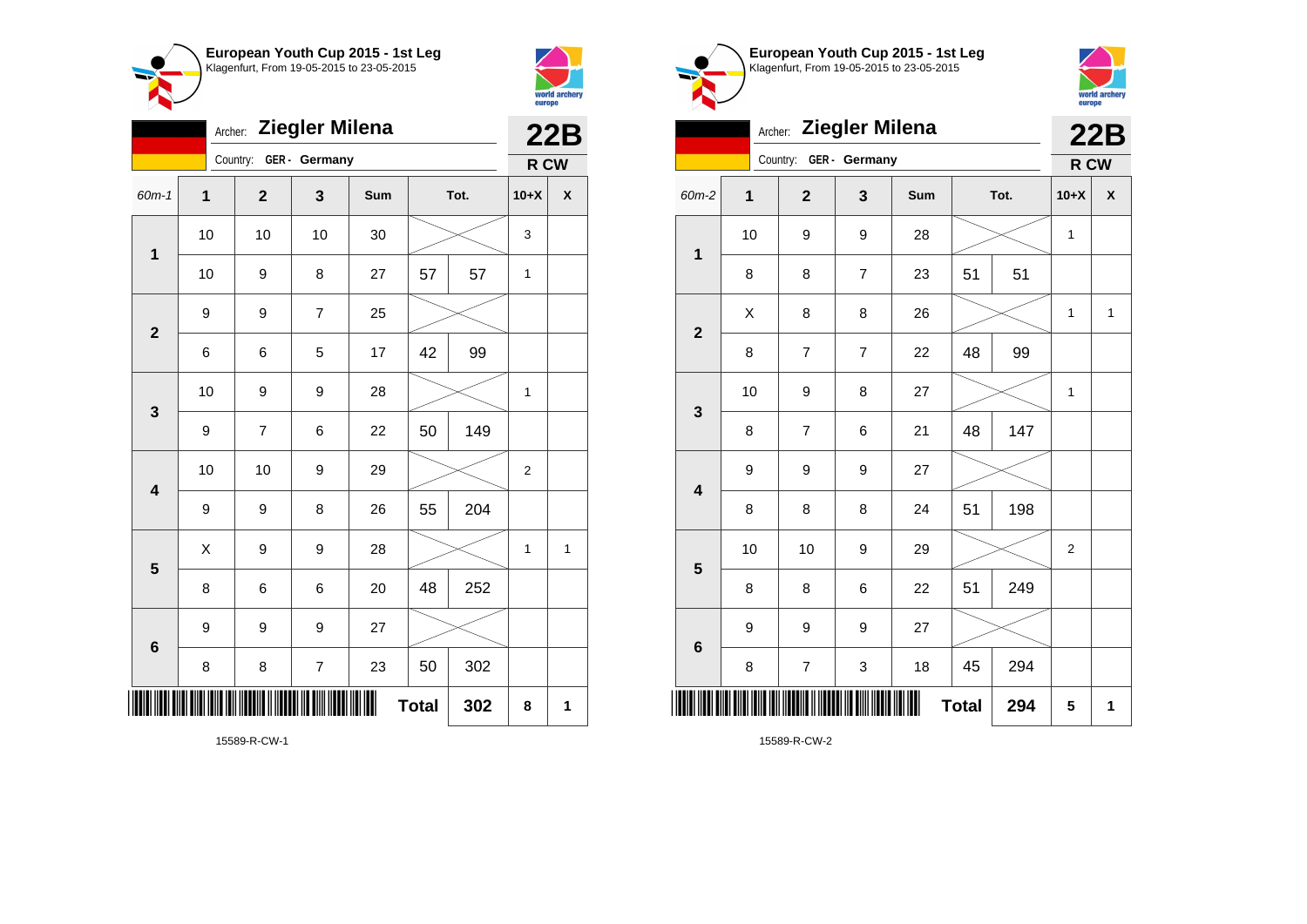



|                         |                | Giaccheri Tanya<br>Archer: |                |     | <b>22C</b>   |      |                |   |
|-------------------------|----------------|----------------------------|----------------|-----|--------------|------|----------------|---|
|                         |                | Country:<br>ITA - Italy    |                |     |              |      | R CW           |   |
| 60m-1                   | $\overline{1}$ | $\mathbf{2}$               | 3              | Sum |              | Tot. | $10+X$         | X |
| 1                       | 10             | 10                         | 9              | 29  |              |      | $\overline{c}$ |   |
|                         | 8              | 8                          | 8              | 24  | 53           | 53   |                |   |
| $\overline{2}$          | 10             | 10                         | 9              | 29  |              |      | $\overline{2}$ |   |
|                         | 9              | 9                          | $\overline{7}$ | 25  | 54           | 107  |                |   |
| 3                       | 10             | 9                          | 9              | 28  |              |      | $\mathbf{1}$   |   |
|                         | 9              | 9                          | 8              | 26  | 54           | 161  |                |   |
| $\overline{\mathbf{4}}$ | X              | X                          | X              | 30  |              |      | 3              | 3 |
|                         | 10             | 10                         | 9              | 29  | 59           | 220  | 2              |   |
| 5                       | 10             | 10                         | 9              | 29  |              |      | $\overline{2}$ |   |
|                         | 9              | 9                          | 8              | 26  | 55           | 275  |                |   |
| 6                       | 9              | 9                          | 9              | 27  |              |      |                |   |
|                         | 9              | 9                          | 8              | 26  | 53           | 328  |                |   |
|                         |                |                            |                | ∭   | <b>Total</b> | 328  | 12             | 3 |

world archery<br>europe Archer: **Giaccheri Tanya 22C** Country: **ITA - Italy R CW** 60m-2 **1 2 3 Sum Tot. 10+X X** 10 | 10 | 9 | 29 |  $\times$  | 2 **1** 9 9 9 27 56 56  $\begin{array}{|c|c|c|c|c|c|}\hline \hspace{.1cm}X & \hspace{.1cm} & \textbf{10} & \hspace{.1cm} & \textbf{9} & \hspace{.1cm} & \textbf{29} & \hspace{.1cm} & \hspace{.1cm} & \hspace{.1cm} & \hspace{.1cm} & \hspace{.1cm} & \hspace{.1cm} & \hspace{.1cm} & \hspace{.1cm} & \hspace{.1cm} & \hspace{.1cm} & \hspace{.1cm} & \hspace{.1cm} & \hspace{.1cm} & \hspace{.1cm} & \hspace{.1cm} & \hspace{$ **2** 9 | 7 | 6 | 22 | 51 | 107 10 | 10 | 9 | 29 |  $\times$  | 2 **3** 9 9 7 25 54 161 10 | 10 | 9 | 29 |  $\times$  | 2 **4** 9 | 9 | 8 | 26 | 55 | 216 10 | 10 | 10 | 30 |  $\times$  | 3 **5** 9 | 9 | 9 | 27 | 57 | 273 9 9 9 27 **6** 9 | 9 | 7 | 25 | 52 | 325 \*13491-R-CW-2\* **Total 325 11 1**

**European Youth Cup 2015 - 1st Leg** Klagenfurt, From 19-05-2015 to 23-05-2015

13491-R-CW-2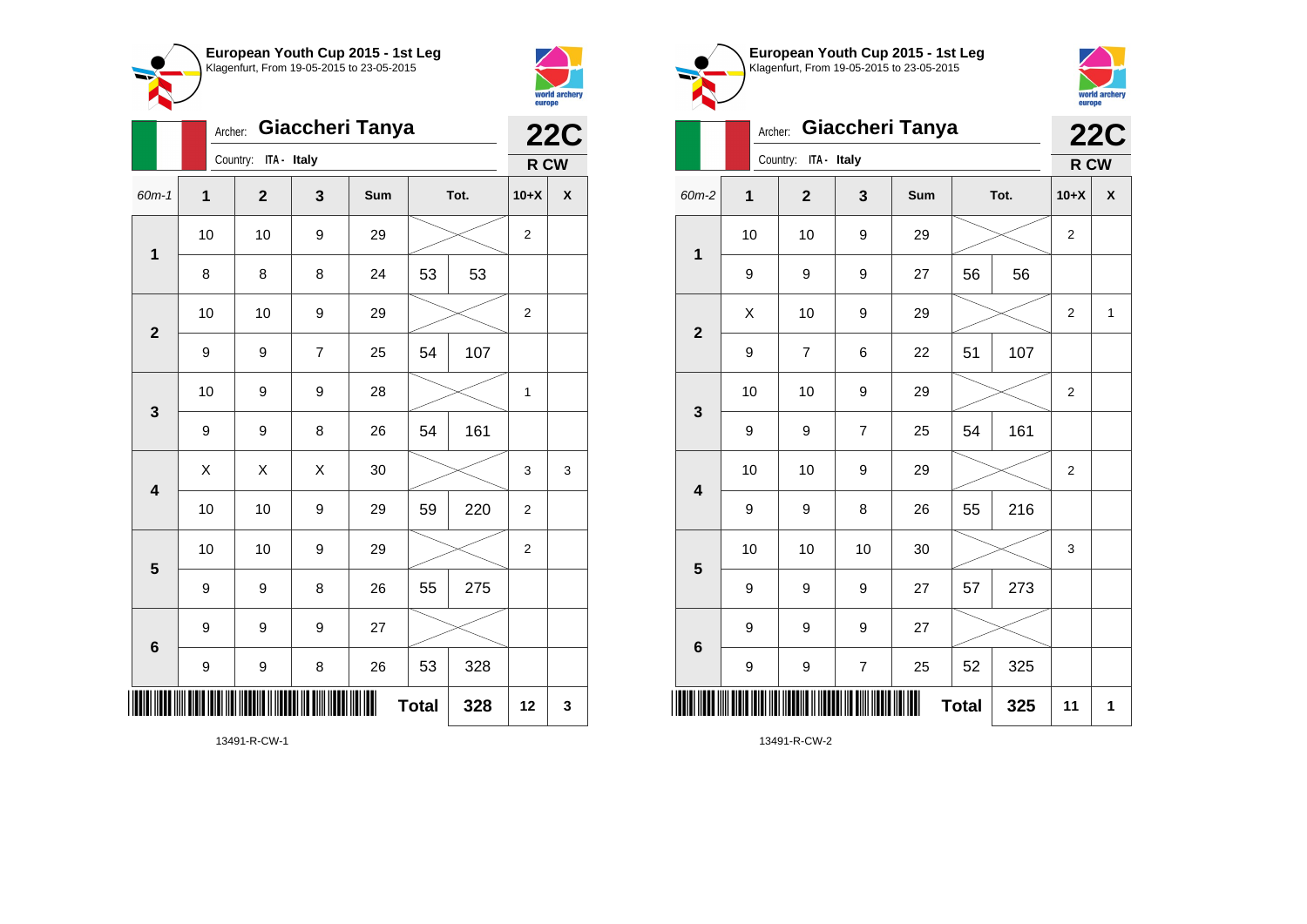



≂

| 〔 ★                     | Archer: | <b>Anagoz Yasemin Ecem</b> | 23A                      |     |              |      |              |                    |
|-------------------------|---------|----------------------------|--------------------------|-----|--------------|------|--------------|--------------------|
|                         |         | Country: TUR - Turkey      |                          |     |              |      | R CW         |                    |
| 60m-1                   | 1       | $\overline{2}$             | 3                        | Sum |              | Tot. | $10+X$       | $\pmb{\mathsf{X}}$ |
| $\mathbf 1$             | X       | 9                          | 9                        | 28  |              |      | $\mathbf{1}$ | $\mathbf{1}$       |
|                         | 8       | 8                          | $\overline{7}$           | 23  | 51           | 51   |              |                    |
| $\overline{\mathbf{2}}$ | 10      | 9                          | 9                        | 28  |              |      | 1            |                    |
|                         | 9       | 8                          | 8                        | 25  | 53           | 104  |              |                    |
|                         | X       | 10                         | 9                        | 29  |              |      | 2            | 1                  |
| $\mathbf{3}$            | 9       | 8                          | 8                        | 25  | 54           | 158  |              |                    |
| $\overline{\mathbf{4}}$ | 9       | 9                          | 9                        | 27  |              |      |              |                    |
|                         | 9       | 9                          | 8                        | 26  | 53           | 211  |              |                    |
| 5                       | X       | X                          | 10                       | 30  |              |      | 3            | $\overline{2}$     |
|                         | 9       | 8                          | 8                        | 25  | 55           | 266  |              |                    |
| $\bf 6$                 | X       | 9                          | 9                        | 28  |              |      | $\mathbf{1}$ | $\mathbf{1}$       |
|                         | 9       | 8                          | $\overline{\mathcal{I}}$ | 24  | 52           | 318  |              |                    |
|                         |         |                            |                          |     | <b>Total</b> | 318  | 8            | 5                  |

world archery<br>europe Archer: **Anagoz Yasemin Ecem 23A**  $\overline{\mathbf{C}}$ Country: **TUR - Turkey R CW** 60m-2 **1 2 3 Sum Tot. 10+X X** 10 | 10 | 9 | 29 |  $\times$  | 2 **1** 9 | 8 | 8 | 25 | 54 | 54  $\begin{array}{|c|c|c|c|c|c|}\hline \hspace{.1cm}X & \hspace{.1cm} & \textbf{10} & \hspace{.1cm} & \textbf{9} & \hspace{.1cm} & \textbf{29} & \hspace{.1cm} & \hspace{.1cm} & \hspace{.1cm} & \hspace{.1cm} & \hspace{.1cm} & \hspace{.1cm} & \hspace{.1cm} & \hspace{.1cm} & \hspace{.1cm} & \hspace{.1cm} & \hspace{.1cm} & \hspace{.1cm} & \hspace{.1cm} & \hspace{.1cm} & \hspace{.1cm} & \hspace{$ **2** 9 | 8 | 6 | 23 | 52 | 106 10 | 9 | 8 | 27 |  $\times$  | 1 **3** 8 | 7 | 7 | 22 | 49 | 155 9 9 9 27 **4** 8 8 8 24 51 206  $\begin{array}{|c|c|c|c|c|}\hline \text{X} & \text{X} & \text{10} & \text{30} & \text{\hspace{1em}}\hline \end{array} \hspace{.1cm} \begin{array}{|c|c|c|c|c|}\hline \text{3} & \text{3} & \text{2} & \text{3} & \text{2} \\\hline \end{array}$ **5** 10 | 9 | 9 | 28 | 58 | 264 | 1 10 | 9 | 9 | 28 |  $\times$  | 1 **6** 9 | 8 | 8 | 25 | 53 | 317 \*13417-R-CW-2\* **Total 317 10 3**

**European Youth Cup 2015 - 1st Leg** Klagenfurt, From 19-05-2015 to 23-05-2015

13417-R-CW-2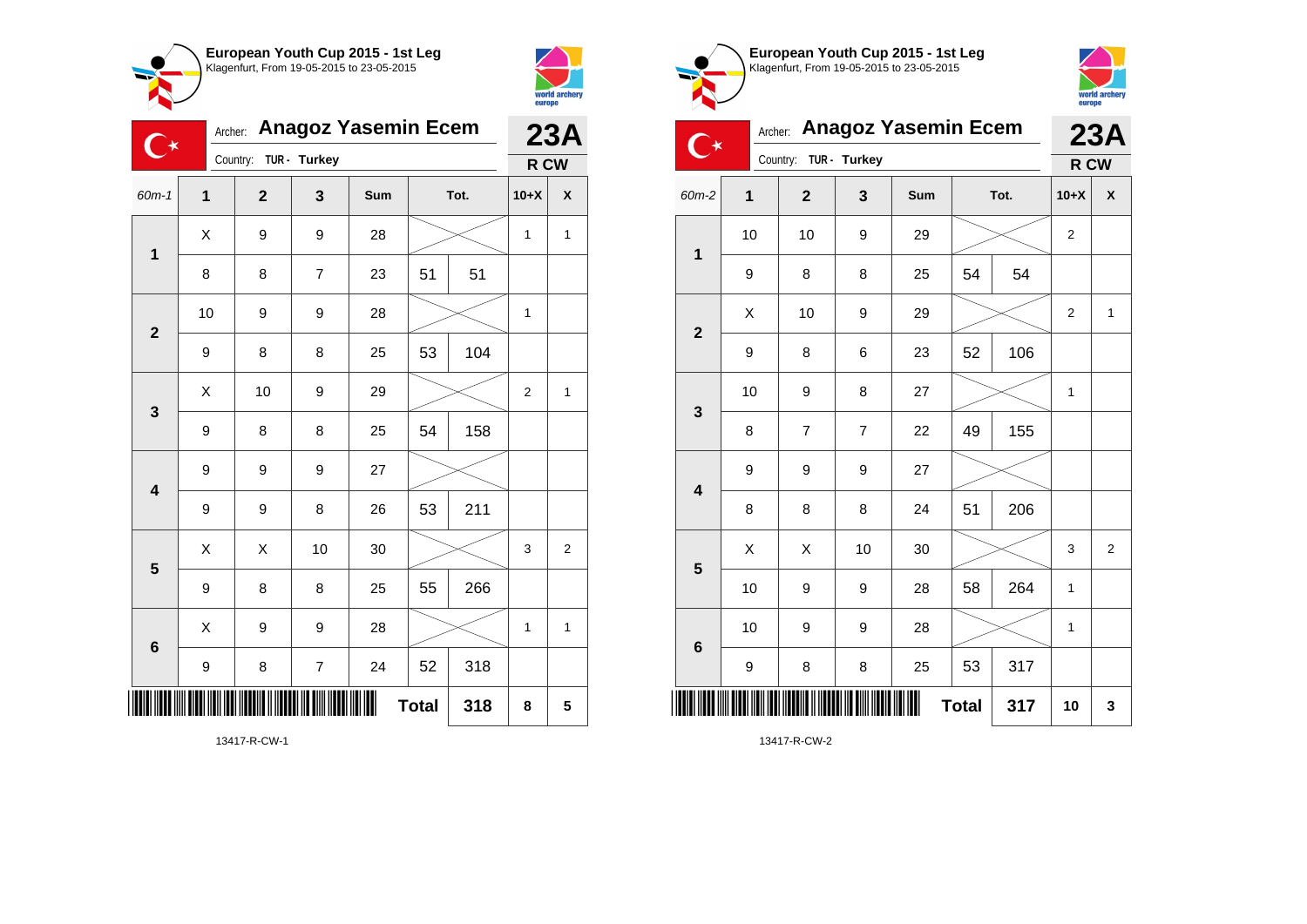



|                         |                     | 23B                      |               |     |    |      |                |                |
|-------------------------|---------------------|--------------------------|---------------|-----|----|------|----------------|----------------|
|                         |                     | Country:                 | DEN - Denmark |     |    |      | R CW           |                |
| 60m-1                   | 1                   | $\overline{2}$           | 3             | Sum |    | Tot. | $10+X$         | χ              |
| $\mathbf 1$             | 10                  | 10                       | 9             | 29  |    |      | 2              |                |
|                         | 9                   | 8                        | 8             | 25  | 54 | 54   |                |                |
| $\mathbf{2}$            | Χ                   | 9                        | 8             | 27  |    |      | 1              | 1              |
|                         | 8                   | $\overline{\mathcal{I}}$ | 6             | 21  | 48 | 102  |                |                |
| 3                       | 10                  | 10                       | 9             | 29  |    |      | $\overline{2}$ |                |
|                         | 8                   | 8                        | 8             | 24  | 53 | 155  |                |                |
| $\overline{\mathbf{4}}$ | Χ                   | 10                       | 9             | 29  |    |      | $\overline{2}$ | $\mathbf{1}$   |
|                         | 9                   | 9                        | 9             | 27  | 56 | 211  |                |                |
| 5                       | 9                   | 9                        | 9             | 27  |    |      |                |                |
|                         | 9                   | 9                        | 9             | 27  | 54 | 265  |                |                |
| $6\phantom{1}6$         | Χ                   | Χ                        | 10            | 30  |    |      | 3              | $\overline{c}$ |
|                         | 10                  | 9                        | 9             | 28  | 58 | 323  | 1              |                |
|                         | <b>Total</b><br>323 |                          |               |     |    |      |                | 4              |



**European Youth Cup 2015 - 1st Leg**

15561-R-CW-1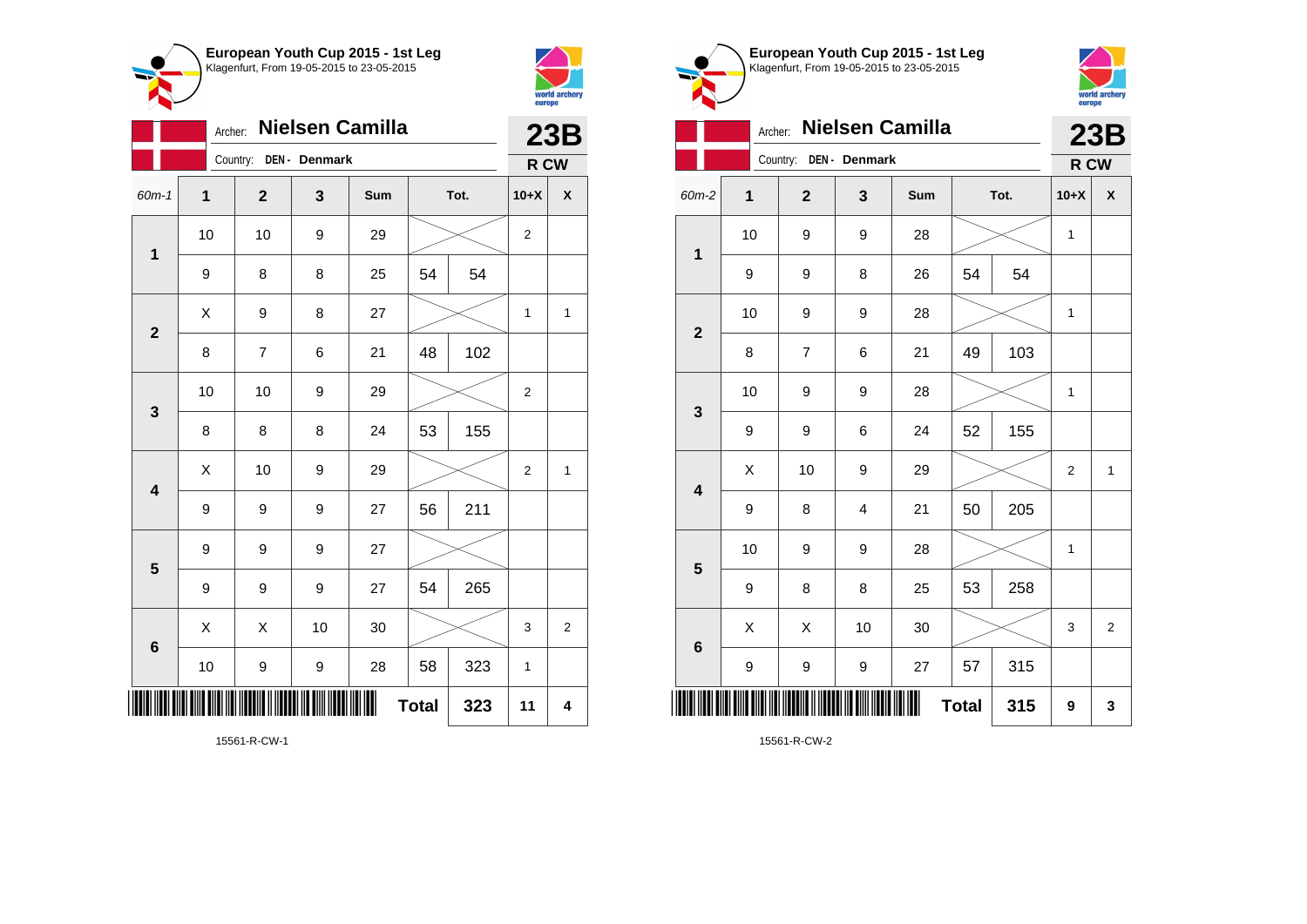



|                         | <b>Peet Kristel</b><br>Archer: |                        |   |     |              |      |                  |             |  |
|-------------------------|--------------------------------|------------------------|---|-----|--------------|------|------------------|-------------|--|
|                         |                                | Country: EST - Estonia |   |     |              |      | R CW             |             |  |
| $60m - 1$               | $\mathbf 1$                    | $\mathbf{2}$           | 3 | Sum |              | Tot. | $10+X$           | X           |  |
| $\mathbf{1}$            | X                              | 10                     | 9 | 29  |              |      | $\boldsymbol{2}$ | 1           |  |
|                         | $\boldsymbol{9}$               | 8                      | 8 | 25  | 54           | 54   |                  |             |  |
| $\mathbf{2}$            | 10                             | 9                      | 9 | 28  |              |      | $\mathbf{1}$     |             |  |
|                         | 9                              | 8                      | 8 | 25  | 53           | 107  |                  |             |  |
| 3                       | 9                              | 9                      | 9 | 27  |              |      |                  |             |  |
|                         | 8                              | 7                      | 6 | 21  | 48           | 155  |                  |             |  |
| $\overline{\mathbf{4}}$ | 10                             | 9                      | 8 | 27  |              |      | 1                |             |  |
|                         | 8                              | 7                      | 6 | 21  | 48           | 203  |                  |             |  |
| 5                       | X                              | 9                      | 9 | 28  |              |      | $\mathbf{1}$     | 1           |  |
|                         | 9                              | 9                      | 8 | 26  | 54           | 257  |                  |             |  |
| 6                       | 9                              | 9                      | 9 | 27  |              |      |                  |             |  |
|                         | 8                              | 8                      | 5 | 21  | 48           | 305  |                  |             |  |
|                         |                                |                        |   | III | <b>Total</b> | 305  | 5                | $\mathbf 2$ |  |





|                         | <b>Peet Kristel</b><br>Archer: |                        |                |     |              |      |                |              |  |
|-------------------------|--------------------------------|------------------------|----------------|-----|--------------|------|----------------|--------------|--|
|                         |                                | Country: EST - Estonia |                |     |              |      | R CW           |              |  |
| 60m-2                   | 1                              | $\overline{2}$         | 3              | Sum |              | Tot. | $10+X$         | χ            |  |
| $\mathbf 1$             | 9                              | 9                      | 9              | 27  |              |      |                |              |  |
|                         | 8                              | 8                      | $\overline{7}$ | 23  | 50           | 50   |                |              |  |
| $\overline{2}$          | 9                              | 9                      | 9              | 27  |              |      |                |              |  |
|                         | 8                              | 8                      | 8              | 24  | 51           | 101  |                |              |  |
| $\mathbf{3}$            | 10                             | 9                      | 8              | 27  |              |      | 1              |              |  |
|                         | 8                              | 6                      | 3              | 17  | 44           | 145  |                |              |  |
| $\overline{\mathbf{4}}$ | X                              | 10                     | 9              | 29  |              |      | $\overline{2}$ | $\mathbf{1}$ |  |
|                         | 9                              | 9                      | 9              | 27  | 56           | 201  |                |              |  |
| 5                       | 10                             | 9                      | 9              | 28  |              |      | 1              |              |  |
|                         | 9                              | 8                      | 8              | 25  | 53           | 254  |                |              |  |
| $6\phantom{1}$          | X                              | 10                     | 10             | 30  |              |      | 3              | $\mathbf{1}$ |  |
|                         | 10                             | 9                      | 9              | 28  | 58           | 312  | 1              |              |  |
|                         |                                |                        |                |     | <b>Total</b> | 312  | 8              | $\mathbf 2$  |  |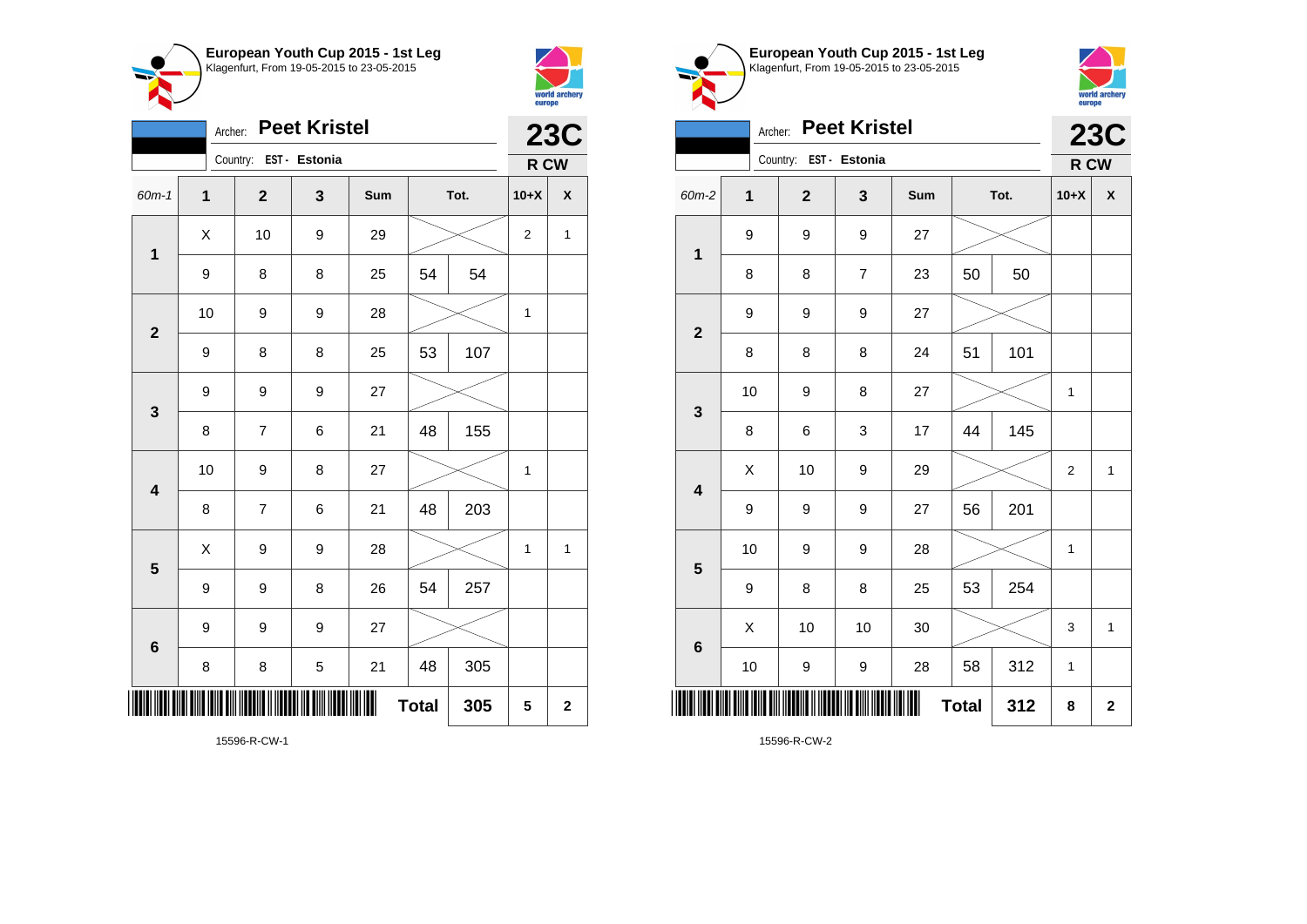



| $\mathbb{C}^\star$      | Archer:     | <b>Coskun Gulnaz Busranur</b> |                         | <b>24A</b> |              |      |                |                |
|-------------------------|-------------|-------------------------------|-------------------------|------------|--------------|------|----------------|----------------|
|                         |             | Country: TUR - Turkey         |                         |            |              |      | R CW           |                |
| $60m-1$                 | $\mathbf 1$ | $\mathbf{2}$                  | 3                       | Sum        |              | Tot. | $10+X$         | X              |
| $\mathbf 1$             | 10          | 10                            | 9                       | 29         |              |      | $\overline{2}$ |                |
|                         | 9           | 8                             | 8                       | 25         | 54           | 54   |                |                |
| $\overline{\mathbf{2}}$ | 9           | 9                             | 9                       | 27         |              |      |                |                |
|                         | 8           | $\overline{\mathbf{7}}$       | 6                       | 21         | 48           | 102  |                |                |
| 3                       | 9           | 9                             | 8                       | 26         |              |      |                |                |
|                         | 8           | $\overline{7}$                | $\overline{7}$          | 22         | 48           | 150  |                |                |
| $\overline{\mathbf{4}}$ | 10          | 10                            | 10                      | 30         |              |      | 3              |                |
|                         | 9           | 8                             | 6                       | 23         | 53           | 203  |                |                |
| $\overline{\mathbf{5}}$ | 10          | 9                             | 8                       | 27         |              |      | 1              |                |
|                         | 8           | $\overline{7}$                | $\overline{\mathbf{4}}$ | 19         | 46           | 249  |                |                |
| $6\phantom{1}6$         | X           | X                             | 9                       | 29         |              |      | $\overline{2}$ | $\overline{c}$ |
|                         | 9           | 9                             | 8                       | 26         | 55           | 304  |                |                |
|                         |             |                               |                         | ║          | <b>Total</b> | 304  | 8              | $\mathbf 2$    |

world archery<br>europe Archer: **Coskun Gulnaz Busranur 24A**  $\mathbb{C}^*$ Country: **TUR - Turkey R CW** 60m-2 **1 2 3 Sum Tot. 10+X X** 9 9 9 27 **1** 8 8 6 22 49 49 9 9 9 27 **2** 8 | 8 | 8 | 24 | 51 | 100  $\begin{array}{|c|c|c|c|c|c|}\hline \hspace{.1cm}X & \hspace{.1cm}9 & \hspace{.1cm}8 & \hspace{.1cm}27 & \hspace{.1cm}1&\hspace{.1cm}\hline \end{array}$ **3** 8 | 8 | 7 | 23 | 50 | 150 10 | 9 | 9 | 28 |  $\times$  | 1 **4** 9 9 7 25 53 203 10 | 9 | 9 | 28 |  $\times$  | 1 **5** 9 | 8 | 7 | 24 | 52 | 255 10 | 9 | 9 | 28 |  $\times$  | 1 **6** 9 | 9 | 8 | 26 | 54 | 309 \*17346-R-CW-2\*  $Total | 309 | 4 | 1$ 

**European Youth Cup 2015 - 1st Leg** Klagenfurt, From 19-05-2015 to 23-05-2015

17346-R-CW-2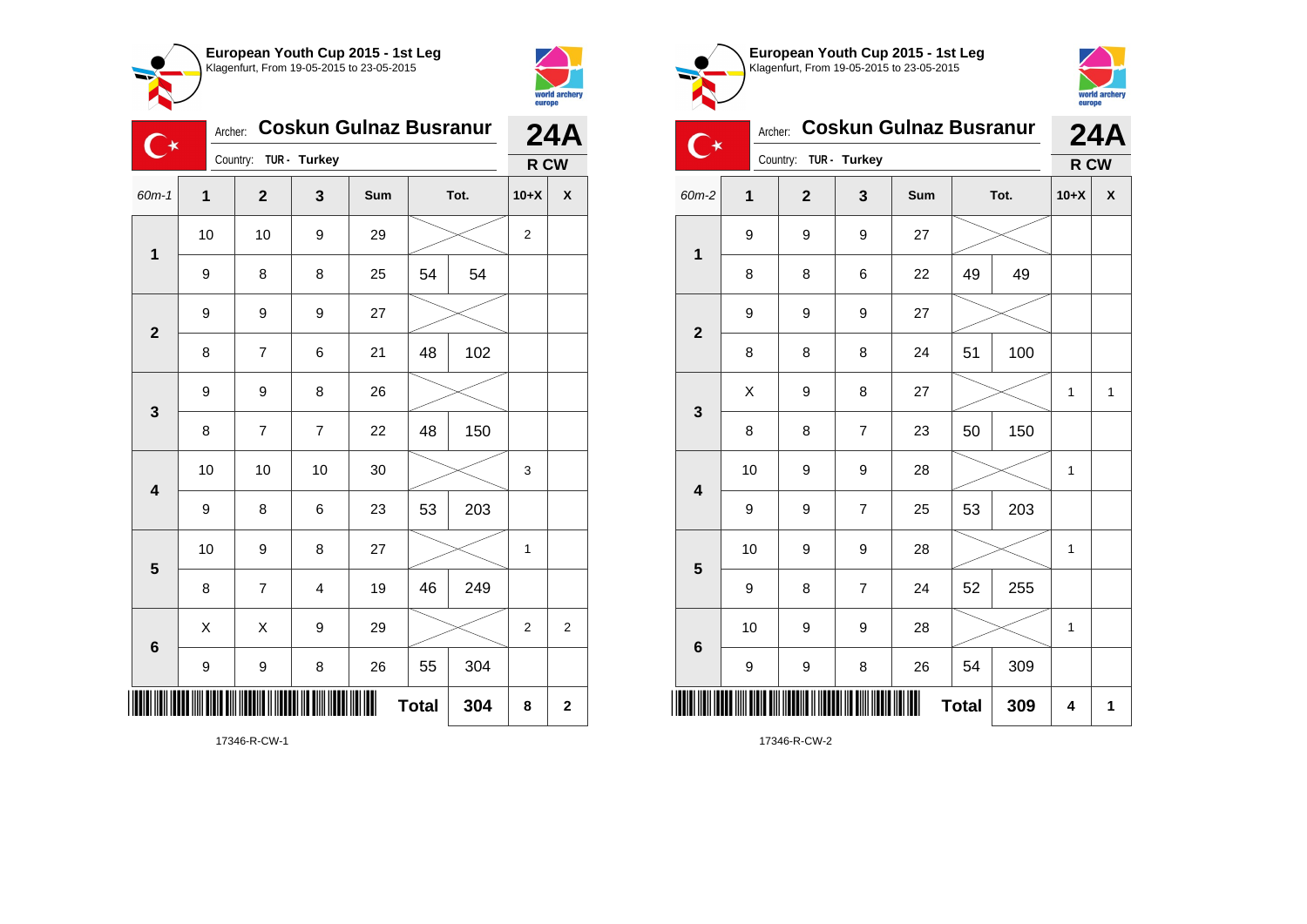



|                         | Archer: Andersen Kirstine |                        |                | <b>24B</b> |              |      |                |                |
|-------------------------|---------------------------|------------------------|----------------|------------|--------------|------|----------------|----------------|
|                         |                           | Country: DEN - Denmark |                |            |              |      | R CW           |                |
| $60m-1$                 | $\mathbf 1$               | $\mathbf{2}$           | 3              | Sum        |              | Tot. | $10+X$         | X              |
| $\mathbf 1$             | 9                         | 9                      | $\overline{7}$ | 25         |              |      |                |                |
|                         | 7                         | 6                      | 6              | 19         | 44           | 44   |                |                |
| $\mathbf{2}$            | X                         | 10                     | 9              | 29         |              |      | $\overline{2}$ | $\mathbf{1}$   |
|                         | 9                         | 9                      | 5              | 23         | 52           | 96   |                |                |
| 3                       | 9                         | 9                      | 9              | 27         |              |      |                |                |
|                         | $\overline{7}$            | $\overline{7}$         | 6              | 20         | 47           | 143  |                |                |
| $\overline{\mathbf{4}}$ | Χ                         | 10                     | 9              | 29         |              |      | 2              | 1              |
|                         | 9                         | 8                      | 5              | 22         | 51           | 194  |                |                |
| $5\phantom{1}$          | 9                         | 9                      | 9              | 27         |              |      |                |                |
|                         | 8                         | 7                      | 7              | 22         | 49           | 243  |                |                |
| 6                       | 9                         | 9                      | 9              | 27         |              |      |                |                |
|                         | 8                         | 8                      | $\overline{7}$ | 23         | 50           | 293  |                |                |
|                         |                           |                        |                |            | <b>Total</b> | 293  | 4              | $\overline{2}$ |

**European Youth Cup 2015 - 1st Leg** Klagenfurt, From 19-05-2015 to 23-05-2015 world archery<br>europe Archer: **Andersen Kirstine 24B** Country: **DEN - Denmark R CW** 60m-2 **1 2 3 Sum Tot. 10+X X** 9 9 9 27 **1** 9 | 8 | 7 | 24 | 51 | 51 9 | 9 | 8 | 26 **2** 7 | 5 | 5 | 17 | 43 | 94 9 9 8 26 **3** 7 7 7 21 47 141 9 9 9 27 **4** 8 | 8 | 7 | 23 | 50 | 191 10 | 9 | 9 | 28 |  $\times$  | 1 **5** 8 | 7 | 6 | 21 | 49 | 240 10 | 9 | 9 | 28 |  $\times$  | 1 **6** 9 | 8 | 6 | 23 | 51 | 291 \*15560-R-CW-2\*  $Total | 291 | 2 | 0$ 

15560-R-CW-2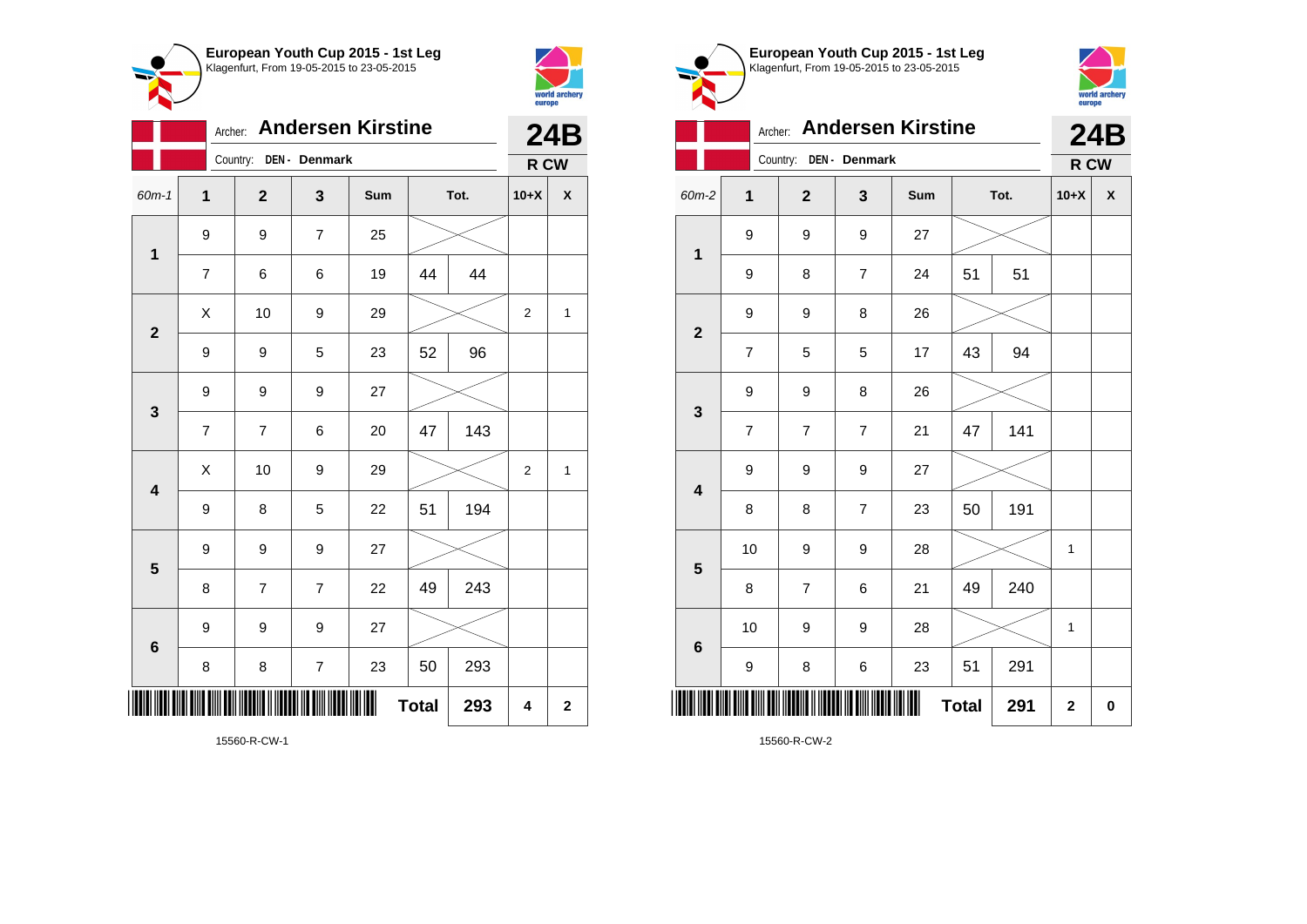



|                         | <b>24C</b>               |                          |                |     |              |     |                |              |
|-------------------------|--------------------------|--------------------------|----------------|-----|--------------|-----|----------------|--------------|
|                         |                          | Country: EST - Estonia   |                |     |              |     | R CW           |              |
| 60m-1                   | $\mathbf{1}$             | $\overline{\mathbf{2}}$  | 3              | Sum | Tot.         |     | $10+X$         | X            |
| $\mathbf 1$             | 10                       | 9                        | 9              | 28  |              |     | 1              |              |
|                         | 8                        | 8                        | $\overline{7}$ | 23  | 51           | 51  |                |              |
| $\mathbf{2}$            | 9                        | 8                        | 8              | 25  |              |     |                |              |
|                         | $\overline{\mathcal{I}}$ | 6                        | 6              | 19  | 44           | 95  |                |              |
| 3                       | Χ                        | 9                        | 9              | 28  |              |     | 1              | 1            |
|                         | 9                        | 8                        | 8              | 25  | 53           | 148 |                |              |
| $\overline{\mathbf{4}}$ | 10                       | 10                       | 8              | 28  |              |     | $\overline{2}$ |              |
|                         | 8                        | 8                        | 6              | 22  | 50           | 198 |                |              |
| 5                       | X                        | X                        | 9              | 29  |              |     | 2              | 2            |
|                         | 9                        | 8                        | 8              | 25  | 54           | 252 |                |              |
| $6\phantom{1}6$         | X                        | 10                       | 9              | 29  |              |     | 2              | $\mathbf{1}$ |
|                         | 8                        | $\overline{\mathcal{I}}$ | 6              | 21  | 50           | 302 |                |              |
| ║                       |                          |                          |                |     | <b>Total</b> | 302 | 8              | 4            |





|                         | <b>Tetsmann Maris</b><br>Archer: |                        |                |     |              |      |                |                    |  |
|-------------------------|----------------------------------|------------------------|----------------|-----|--------------|------|----------------|--------------------|--|
|                         |                                  | Country: EST - Estonia |                |     |              |      | R CW           |                    |  |
| 60m-2                   | $\mathbf 1$                      | $\overline{2}$         | 3              | Sum |              | Tot. | $10+X$         | $\pmb{\mathsf{X}}$ |  |
| $\mathbf 1$             | 10                               | 10                     | 9              | 29  |              |      | $\overline{2}$ |                    |  |
|                         | 9                                | 8                      | 8              | 25  | 54           | 54   |                |                    |  |
| $\overline{2}$          | Χ                                | 9                      | 9              | 28  |              |      | $\mathbf{1}$   | $\mathbf{1}$       |  |
|                         | 9                                | 8                      | 6              | 23  | 51           | 105  |                |                    |  |
| 3                       | 10                               | 9                      | 9              | 28  |              |      | $\mathbf{1}$   |                    |  |
|                         | 9                                | 8                      | 8              | 25  | 53           | 158  |                |                    |  |
| $\overline{\mathbf{4}}$ | 10                               | 9                      | 9              | 28  |              |      | $\mathbf{1}$   |                    |  |
|                         | 9                                | 8                      | 8              | 25  | 53           | 211  |                |                    |  |
| 5                       | X                                | 9                      | 9              | 28  |              |      | $\mathbf{1}$   | $\mathbf{1}$       |  |
|                         | 9                                | 8                      | $\overline{7}$ | 24  | 52           | 263  |                |                    |  |
| $6\phantom{1}$          | 10                               | 9                      | 9              | 28  |              |      | $\mathbf{1}$   |                    |  |
|                         | 9                                | 8                      | 8              | 25  | 53           | 316  |                |                    |  |
| Ш                       |                                  |                        |                |     | <b>Total</b> | 316  | 7              | $\mathbf{2}$       |  |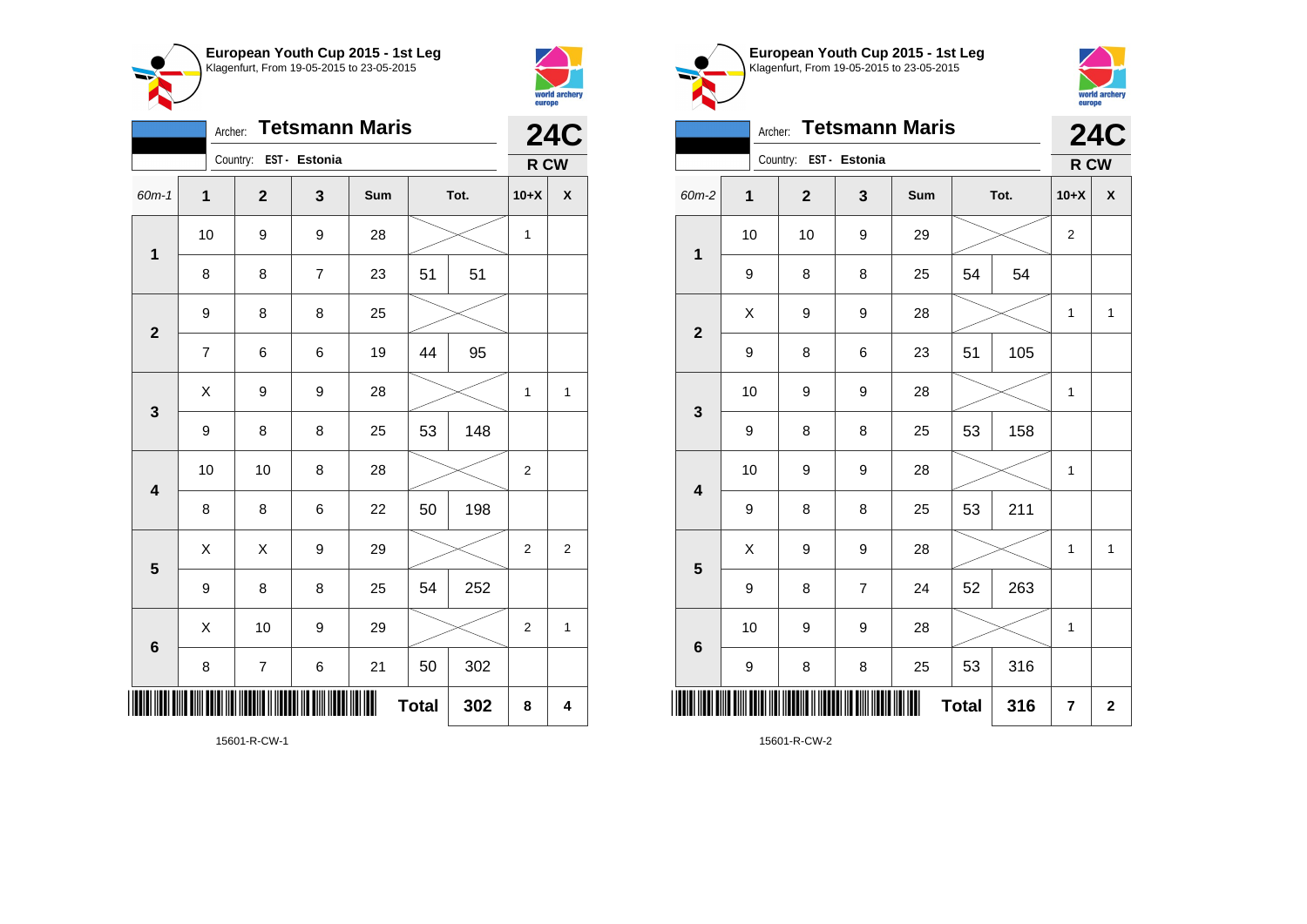



| <b>Gumrukcu Aybuke</b><br>Archer:<br>( ★ |                  |              |              |     |    |      | <b>25A</b>     |   |
|------------------------------------------|------------------|--------------|--------------|-----|----|------|----------------|---|
|                                          |                  | Country:     | TUR - Turkey |     |    |      | R CW           |   |
| $60m-1$                                  | $\mathbf{1}$     | $\mathbf{2}$ | 3            | Sum |    | Tot. | $10+X$         | χ |
| $\mathbf 1$                              | X                | 10           | 10           | 30  |    |      | 3              | 1 |
|                                          | 10               | 9            | 9            | 28  | 58 | 58   | $\mathbf{1}$   |   |
| $\overline{\mathbf{2}}$                  | Χ                | 10           | 10           | 30  |    |      | 3              | 1 |
|                                          | $\boldsymbol{9}$ | 9            | 8            | 26  | 56 | 114  |                |   |
| 3                                        | X                | 9            | 9            | 28  |    |      | 1              | 1 |
|                                          | 8                | 8            | 8            | 24  | 52 | 166  |                |   |
| $\overline{\mathbf{4}}$                  | 10               | 9            | 9            | 28  |    |      | 1              |   |
|                                          | $\boldsymbol{9}$ | 9            | 8            | 26  | 54 | 220  |                |   |
| 5                                        | Χ                | 10           | 9            | 29  |    |      | $\overline{2}$ | 1 |
|                                          | 9                | 9            | 9            | 27  | 56 | 276  |                |   |
| 6                                        | 10               | 10           | 8            | 28  |    |      | $\overline{2}$ |   |
|                                          | 8                | 8            | 6            | 22  | 50 | 326  |                |   |
| <b>Total</b><br>326<br>13                |                  |              |              |     |    |      |                | 4 |







| $\tilde{\phantom{a}}$   | Country:<br>TUR - Turkey |              |                |     |              |     |              | R CW                    |
|-------------------------|--------------------------|--------------|----------------|-----|--------------|-----|--------------|-------------------------|
| 60m-2                   | 1                        | $\mathbf{2}$ | 3              | Sum | Tot.         |     | $10+X$       | χ                       |
| $\mathbf{1}$            | 10                       | 9            | 9              | 28  |              |     | $\mathbf 1$  |                         |
|                         | 9                        | 9            | 7              | 25  | 53           | 53  |              |                         |
| $\overline{\mathbf{2}}$ | Χ                        | X            | 10             | 30  |              |     | 3            | $\overline{\mathbf{c}}$ |
|                         | 9                        | 8            | 7              | 24  | 54           | 107 |              |                         |
| 3                       | 10                       | 10           | 10             | 30  |              |     | 3            |                         |
|                         | 9                        | 8            | 7              | 24  | 54           | 161 |              |                         |
| $\overline{\mathbf{4}}$ | X                        | 10           | 10             | 30  |              |     | 3            | $\mathbf{1}$            |
|                         | 10                       | 9            | 9              | 28  | 58           | 219 | $\mathbf{1}$ |                         |
| $5\phantom{1}$          | Χ                        | 9            | 8              | 27  |              |     | $\mathbf{1}$ | $\mathbf{1}$            |
|                         | 8                        | 8            | $\overline{7}$ | 23  | 50           | 269 |              |                         |
| $\bf 6$                 | X                        | 10           | 10             | 30  |              |     | 3            | $\mathbf 1$             |
|                         | 10                       | 9            | 8              | 27  | 57           | 326 | $\mathbf{1}$ |                         |
|                         |                          |              |                | Ш   | <b>Total</b> | 326 | 16           | 5                       |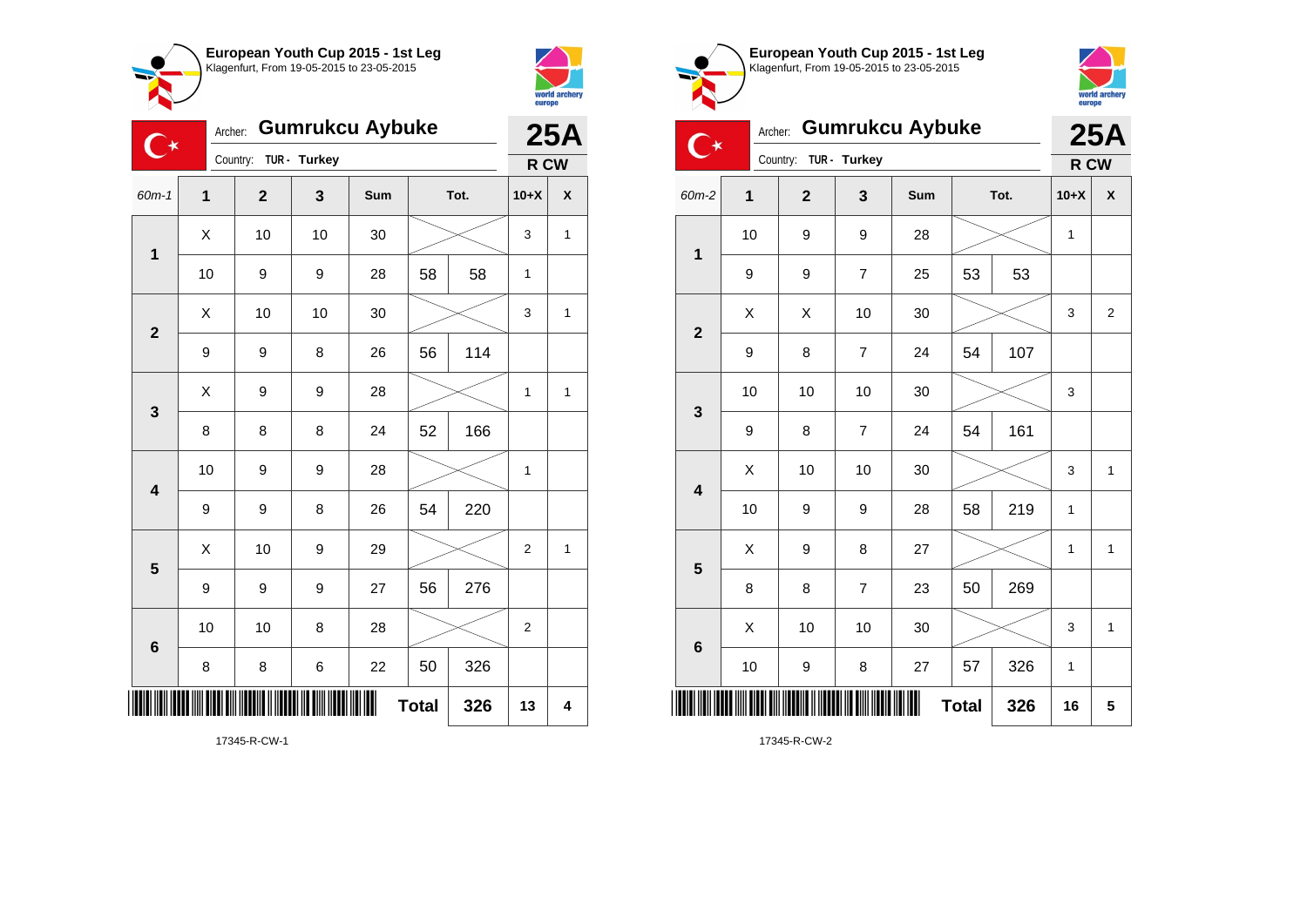



**1**

**2**

**3**

|                         |             | <b>Guy Oceane</b><br>Archer:     |                       |                |                    |              |     |                  |              |  |  |
|-------------------------|-------------|----------------------------------|-----------------------|----------------|--------------------|--------------|-----|------------------|--------------|--|--|
|                         |             |                                  | Country: FRA - France |                |                    |              |     | R CW             |              |  |  |
| 60m-1                   | $\mathbf 1$ | $\mathbf{2}$<br>3<br>Sum<br>Tot. |                       | $10+X$         | $\pmb{\mathsf{X}}$ |              |     |                  |              |  |  |
| $\mathbf 1$             | 10          |                                  | 10                    | 9              | 29                 |              |     | $\boldsymbol{2}$ |              |  |  |
|                         | 9           |                                  | 8                     | $\overline{7}$ | 24                 | 53           | 53  |                  |              |  |  |
| $\mathbf{2}$            | X           |                                  | 9                     | 9              | 28                 |              |     | 1                | 1            |  |  |
|                         | 8           |                                  | 8                     | 8              | 24                 | 52           | 105 |                  |              |  |  |
| $\mathbf{3}$            | 10          |                                  | 9                     | 9              | 28                 |              |     | $\mathbf{1}$     |              |  |  |
|                         | 9           |                                  | 9                     | 8              | 26                 | 54           | 159 |                  |              |  |  |
| $\overline{\mathbf{4}}$ | Χ           |                                  | 10                    | 9              | 29                 |              |     | 2                | $\mathbf{1}$ |  |  |
|                         | 9           |                                  | 9                     | $\overline{7}$ | 25                 | 54           | 213 |                  |              |  |  |
| 5                       | 10          |                                  | 10                    | 10             | 30                 |              |     | 3                |              |  |  |
|                         | 9           |                                  | 9                     | 9              | 27                 | 57           | 270 |                  |              |  |  |
| $6\phantom{1}$          | Χ           |                                  | 9                     | 9              | 28                 |              |     | 1                | 1            |  |  |
|                         | 9           |                                  | 8                     | 8              | 25                 | 53           | 323 |                  |              |  |  |
| ║║                      |             |                                  |                       |                |                    | <b>Total</b> | 323 | 10               | 3            |  |  |

**European Youth Cup 2015 - 1st Leg** Klagenfurt, From 19-05-2015 to 23-05-2015 world archery<br>europe Archer: **Guy Oceane 25B** Country: **FRA - France R CW** 60m-2 **1 2 3 Sum Tot. 10+X X**  $X$  | 9 | 9 | 28 |  $\times$  | 1 | 1 9 | 8 | 8 | 25 | 53 | 53 10 | 9 | 9 | 28 |  $\times$  | 1 8 | 8 | 8 | 24 | 52 | 105  $\begin{array}{|c|c|c|c|c|}\hline \text{X} & \text{X} & \text{X} & \text{30} & \text{X} & \text{X} & \text{3} & \text{3} \ \hline \end{array}$  $9 \mid 9 \mid 8 \mid 26 \mid 56 \mid 161$ 

| Ш |                         |                  |    |                  |    | <b>Total</b> | 326 | 12 | 8 |
|---|-------------------------|------------------|----|------------------|----|--------------|-----|----|---|
|   |                         | $\boldsymbol{9}$ | 9  | 8                | 26 | 56           | 326 |    |   |
|   | $\bf 6$                 | X                | 10 | 10               | 30 |              |     | 3  | 1 |
|   |                         | $\boldsymbol{9}$ | 9  | 8                | 26 | 54           | 270 |    |   |
|   | $\overline{\mathbf{5}}$ | 10               | 9  | $\boldsymbol{9}$ | 28 |              |     | 1  |   |
|   |                         | $\boldsymbol{9}$ | 9  | $\overline{7}$   | 25 | 55           | 216 |    |   |
|   | $\overline{\mathbf{4}}$ | Χ                | Χ  | Χ                | 30 |              |     | 3  | 3 |
|   |                         |                  |    |                  |    |              |     |    |   |

16924-R-CW-1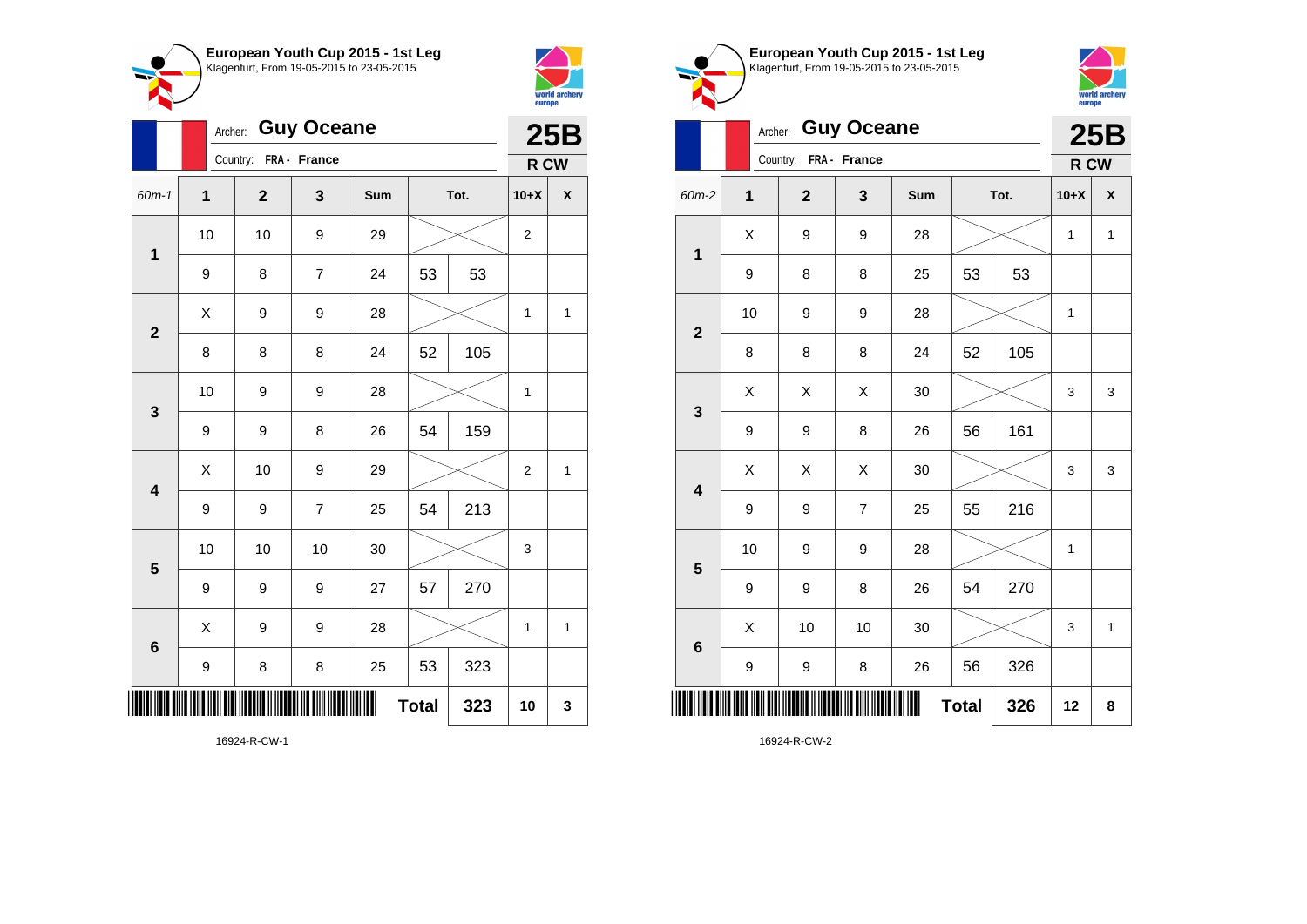



| ÷                       | ÷<br>Archer: |                        | <b>25C</b>     |     |              |      |                |   |
|-------------------------|--------------|------------------------|----------------|-----|--------------|------|----------------|---|
| ÷                       | ÷            | Country: GEO - Georgia |                |     |              |      | R CW           |   |
| 60m-1                   | 1            | $\overline{2}$         | 3              | Sum |              | Tot. | $10+X$         | χ |
| $\mathbf{1}$            | 9            | 9                      | 9              | 27  |              |      |                |   |
|                         | 9            | 8                      | 6              | 23  | 50           | 50   |                |   |
| $\overline{\mathbf{2}}$ | 10           | 9                      | 9              | 28  |              |      | 1              |   |
|                         | 8            | 8                      | $\overline{7}$ | 23  | 51           | 101  |                |   |
| 3                       | 10           | 9                      | 9              | 28  |              |      | 1              |   |
|                         | 9            | 8                      | 8              | 25  | 53           | 154  |                |   |
| $\overline{\mathbf{4}}$ | 10           | 10                     | 9              | 29  |              |      | $\overline{c}$ |   |
|                         | 9            | 8                      | 8              | 25  | 54           | 208  |                |   |
| 5                       | 9            | 9                      | 9              | 27  |              |      |                |   |
|                         | 8            | 8                      | $\overline{7}$ | 23  | 50           | 258  |                |   |
| $\bf 6$                 | 9            | 9                      | 9              | 27  |              |      |                |   |
|                         | 9            | 9                      | 6              | 24  | 51           | 309  |                |   |
|                         |              |                        |                |     | <b>Total</b> | 309  | 4              | 0 |

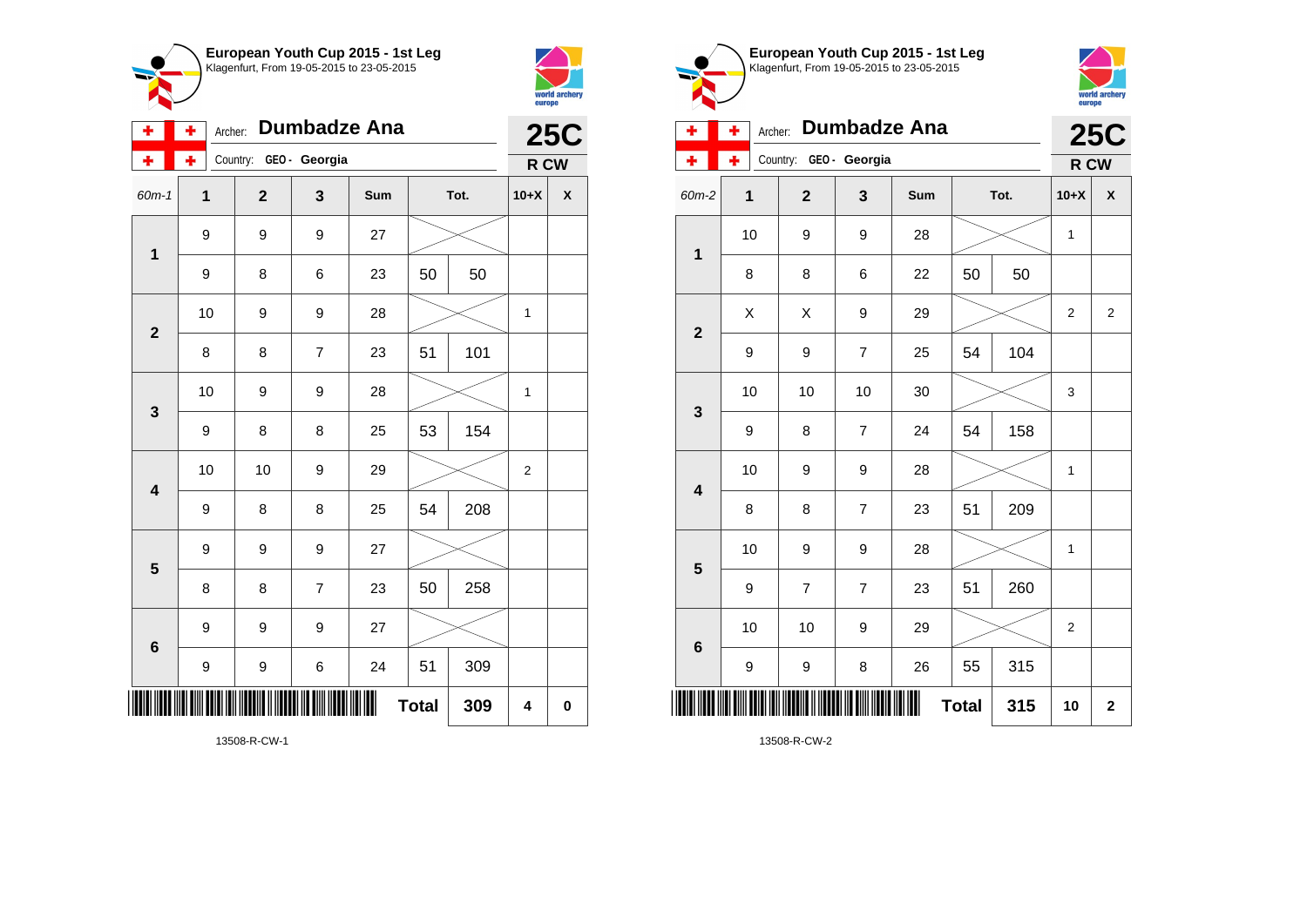



|                         | <b>Maglia Nina</b><br>Archer: |                         |                         |     |              |      |                | <b>26A</b>         |  |
|-------------------------|-------------------------------|-------------------------|-------------------------|-----|--------------|------|----------------|--------------------|--|
|                         |                               | Country:                | AUT - Austria           |     |              |      | R CW           |                    |  |
| $60m-1$                 | $\overline{1}$                | $\overline{\mathbf{2}}$ | 3                       | Sum |              | Tot. | $10+X$         | $\pmb{\mathsf{X}}$ |  |
| $\mathbf{1}$            | 10                            | 10                      | 8                       | 28  |              |      | $\overline{2}$ |                    |  |
|                         | 8                             | $\overline{7}$          | 3                       | 18  | 46           | 46   |                |                    |  |
| $\overline{2}$          | 9                             | 9                       | 8                       | 26  |              |      |                |                    |  |
|                         | $\overline{7}$                | $\overline{\mathbf{7}}$ | 5                       | 19  | 45           | 91   |                |                    |  |
| 3                       | 10                            | 9                       | 9                       | 28  |              |      | 1              |                    |  |
|                         | 8                             | $\overline{7}$          | 6                       | 21  | 49           | 140  |                |                    |  |
| $\overline{\mathbf{4}}$ | 10                            | 9                       | 9                       | 28  |              |      | 1              |                    |  |
|                         | 9                             | $\overline{\mathbf{7}}$ | 6                       | 22  | 50           | 190  |                |                    |  |
| 5                       | 10                            | 8                       | $\overline{7}$          | 25  |              |      | 1              |                    |  |
|                         | 6                             | 4                       | $\overline{\mathbf{c}}$ | 12  | 37           | 227  |                |                    |  |
| $\boldsymbol{6}$        | 10                            | 9                       | 8                       | 27  |              |      | $\mathbf{1}$   |                    |  |
|                         | $\overline{\mathbf{7}}$       | $\boldsymbol{7}$        | 6                       | 20  | 47           | 274  |                |                    |  |
|                         |                               |                         |                         |     | <b>Total</b> | 274  | 6              | $\mathbf 0$        |  |

Klagenfurt, From 19-05-2015 to 23-05-2015 world archery<br>europe Archer: **Maglia Nina 26A** Country: **AUT - Austria R CW** 60m-2 **1 2 3 Sum Tot. 10+X X** 9 8 7 24 **1** 7 | 7 | 3 | 17 | 41 | 41 9 8 8 25 **2** 8 | 7 | 4 | 19 | 44 | 85 9 9 7 25 **3** 6 6 5 17 42 127 9 8 8 25 **4** 7 | 7 | 2 | 16 | 41 | 168 10 | 9 | 7 | 26 |  $\times$  | 1 **5**  $7 \mid 6 \mid 6 \mid 19 \mid 45 \mid 213$ 8 7 7 22 **6** 6 | 5 | 3 | 14 | 36 | 249 \*17355-R-CW-2\*  $Total | 249 | 1 | 0$ 

17355-R-CW-2

**European Youth Cup 2015 - 1st Leg**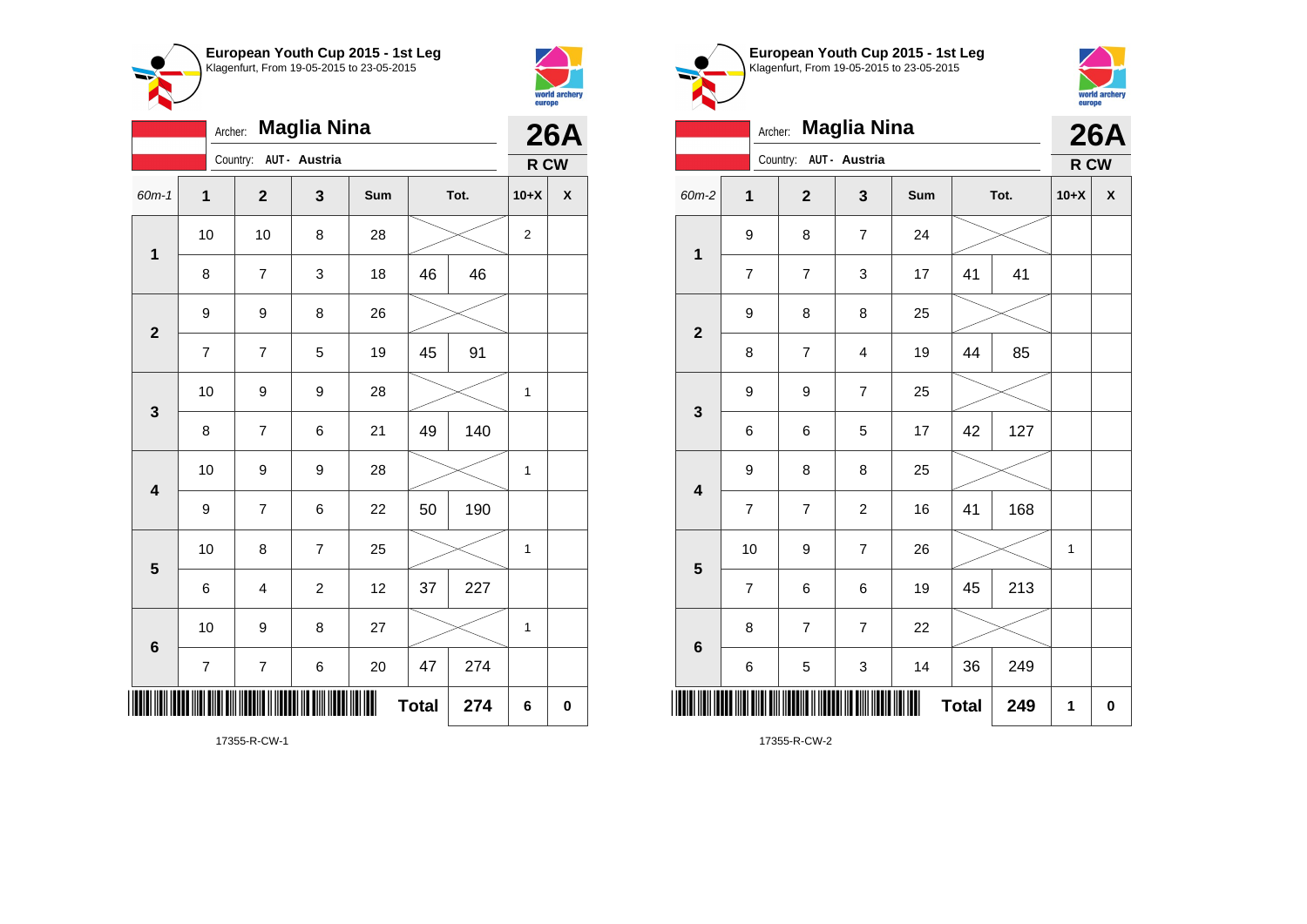

Country: **SLO - Slovenia**

**1**

Ő

**2**

**3**

**4**

**5**

**6**

Archer: **Laharnar Ivana**

60m-1 **1 2 3 Sum Tot. 10+X X**

9 | 9 | 8 | 26 | 55 | 55

9 | 8 | 6 | 23 | 51 | 106

8 | 8 | 6 | 22 | 52 | 158

9 | 8 | 8 | 25 | 53 | 211

9 | 8 | 8 | 25 | 52 | 263

9 | 8 | 8 | 25 | 52 | 315

**Total**  $315$   $7$   $2$ 

9 9 9 27

9 9 9 27

10 | 9 | 9 | 28 |  $\times$  | 1

10 | 10 | 9 | 29 |  $\times$  | 2

 $X$  | 9 | 9 | 28 |  $\times$  | 1 | 1

 $\textsf{X}$  | 10 | 10 | 30 |  $\textcolor{blue}{\swarrow}$  | 3 | 1



**26B R CW**

| European Youth Cup 2015 - 1st Leg<br>Klagenfurt, From 19-05-2015 to 23-05-2015 |
|--------------------------------------------------------------------------------|
|                                                                                |



| لغه                     | Laharnar Ivana<br>Archer:<br>Country: SLO - Slovenia |              |                |     |              |      |                |              |  |  |
|-------------------------|------------------------------------------------------|--------------|----------------|-----|--------------|------|----------------|--------------|--|--|
| 60m-2                   | 1                                                    | $\mathbf{2}$ | 3              | Sum |              | Tot. | R CW<br>$10+X$ | X            |  |  |
|                         |                                                      |              |                |     |              |      |                |              |  |  |
| $\overline{\mathbf{1}}$ | X                                                    | 10           | 10             | 30  |              |      | 3              | $\mathbf{1}$ |  |  |
|                         | 9                                                    | 8            | $\overline{7}$ | 24  | 54           | 54   |                |              |  |  |
| $\overline{2}$          | 10                                                   | 10           | 9              | 29  |              |      | 2              |              |  |  |
|                         | 8                                                    | 8            | $\overline{7}$ | 23  | 52           | 106  |                |              |  |  |
| 3                       | X                                                    | 10           | 9              | 29  |              |      | 2              | 1            |  |  |
|                         | 9                                                    | 8            | 8              | 25  | 54           | 160  |                |              |  |  |
| $\overline{\mathbf{4}}$ | Χ                                                    | 9            | 9              | 28  |              |      | 1              | $\mathbf{1}$ |  |  |
|                         | 9                                                    | 9            | 8              | 26  | 54           | 214  |                |              |  |  |
| 5                       | 10                                                   | 9            | 9              | 28  |              |      | 1              |              |  |  |
|                         | 9                                                    | 9            | $\overline{7}$ | 25  | 53           | 267  |                |              |  |  |
| $6\phantom{1}6$         | 9                                                    | 9            | 9              | 27  |              |      |                |              |  |  |
|                         | 9                                                    | 9            | 8              | 26  | 53           | 320  |                |              |  |  |
|                         |                                                      |              |                |     | <b>Total</b> | 320  | 9              | 3            |  |  |

13784-R-CW-1

\*13784-R-CW-1\*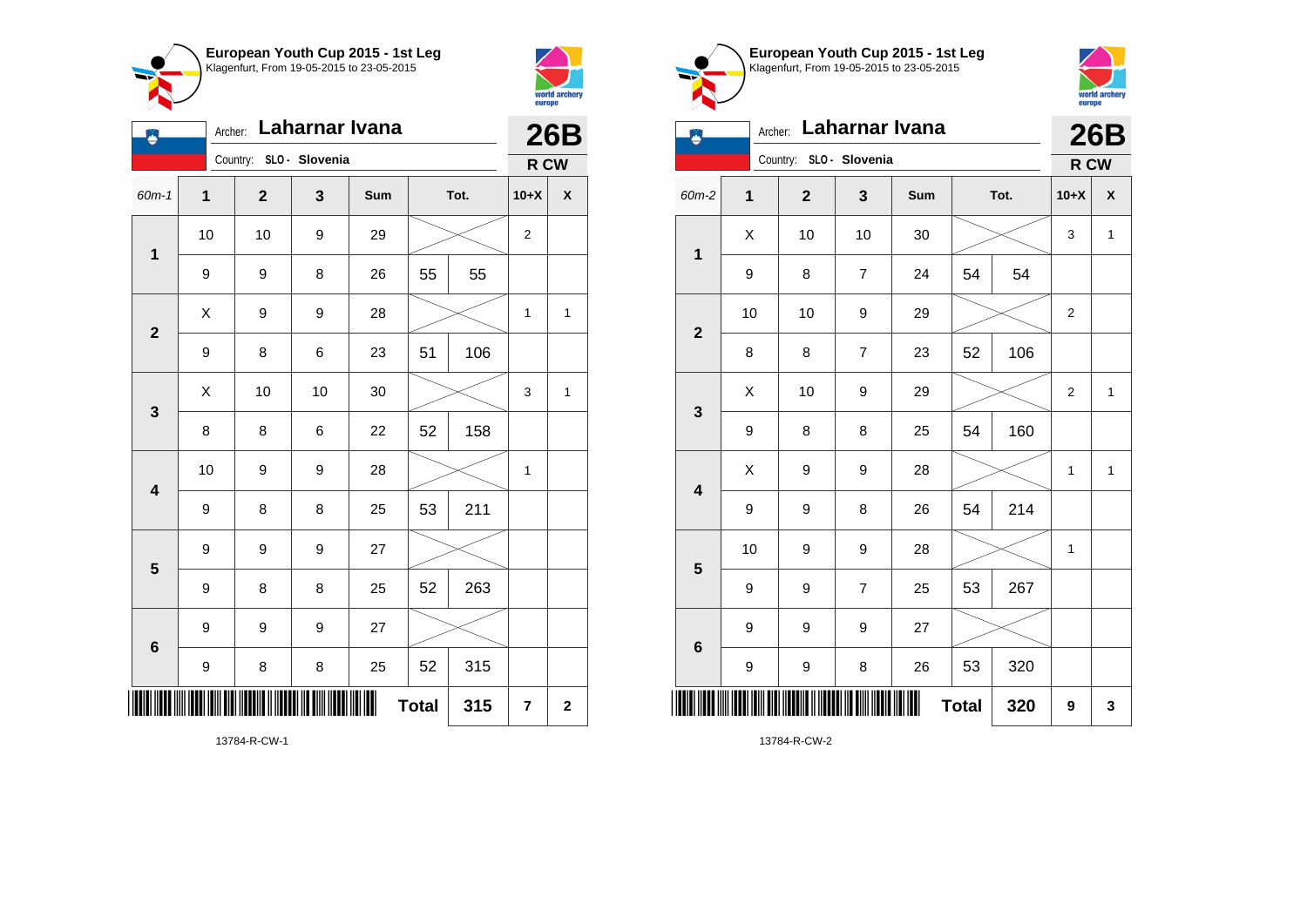



|                         | <b>Vrsalovic Lucija</b><br>Archer: |                |                |     | <b>26C</b> |     |              |   |
|-------------------------|------------------------------------|----------------|----------------|-----|------------|-----|--------------|---|
|                         |                                    | Country:       | CRO- Croatia   |     |            |     | R CW         |   |
| $60m-1$                 | 1                                  | $\mathbf{2}$   | 3              | Sum | Tot.       |     | $10+X$       | χ |
| $\mathbf{1}$            | 9                                  | 8              | 8              | 25  |            |     |              |   |
|                         | 8                                  | 8              | $\overline{7}$ | 23  | 48         | 48  |              |   |
| $\overline{\mathbf{2}}$ | 10                                 | 9              | 9              | 28  |            |     | $\mathbf{1}$ |   |
|                         | 8                                  | $\overline{7}$ | 6              | 21  | 49         | 97  |              |   |
| 3                       | 10                                 | 8              | $\overline{7}$ | 25  |            |     |              |   |
|                         | $\overline{7}$                     | 6              | 6              | 19  | 44         | 141 |              |   |
| $\overline{\mathbf{4}}$ | 10                                 | 9              | 9              | 28  |            |     | 1            |   |
|                         | 9                                  | 8              | $\overline{7}$ | 24  | 52         | 193 |              |   |
| 5                       | 9                                  | 9              | 9              | 27  |            |     |              |   |
|                         | 8                                  | $\overline{7}$ | 5              | 20  | 47         | 240 |              |   |
| $6\phantom{1}6$         | 9                                  | 9              | 9              | 27  |            |     |              |   |
|                         | 9                                  | 8              | 8              | 25  | 52         | 292 |              |   |
| <b>Total</b><br>292     |                                    |                |                |     |            |     | 3            | 0 |





| <b>Vrsalovic Lucija</b><br>Archer: |                         |  |                          |                |     |              |     | <b>26C</b> |                    |  |
|------------------------------------|-------------------------|--|--------------------------|----------------|-----|--------------|-----|------------|--------------------|--|
|                                    |                         |  | Country:                 | CRO- Croatia   |     |              |     | R CW       |                    |  |
| 60m-2                              | 1                       |  | $\overline{2}$           | 3              | Sum | Tot.         |     | $10+X$     | $\pmb{\mathsf{X}}$ |  |
| $\mathbf{1}$                       | 10                      |  | 9                        | 9              | 28  |              |     | 1          |                    |  |
|                                    | 8                       |  | 8                        | $\overline{7}$ | 23  | 51<br>51     |     |            |                    |  |
| $\mathbf{2}$                       | 9                       |  | 9                        | 8              | 26  |              |     |            |                    |  |
|                                    | $\overline{7}$          |  | $\overline{7}$           | $\overline{7}$ | 21  | 47           | 98  |            |                    |  |
| $\mathbf{3}$                       | 10                      |  | 9                        | 9              | 28  |              |     | 1          |                    |  |
|                                    | $\overline{\mathbf{7}}$ |  | 6                        | 5              | 18  | 46           | 144 |            |                    |  |
| $\overline{\mathbf{4}}$            | 10                      |  | 9                        | 8              | 27  |              |     | 1          |                    |  |
|                                    | 8                       |  | $\overline{7}$           | 6              | 21  | 48           | 192 |            |                    |  |
| 5                                  | X                       |  | 9                        | 8              | 27  |              |     | 1          | $\mathbf{1}$       |  |
|                                    | $\overline{7}$          |  | $\overline{7}$           | $\overline{7}$ | 21  | 48           | 240 |            |                    |  |
| $6\phantom{1}6$                    | 9                       |  | 9                        | 8              | 26  |              |     |            |                    |  |
|                                    | 8                       |  | $\overline{\mathcal{I}}$ | 3              | 18  | 44<br>284    |     |            |                    |  |
| II                                 |                         |  |                          |                |     | <b>Total</b> | 284 | 4          | 1                  |  |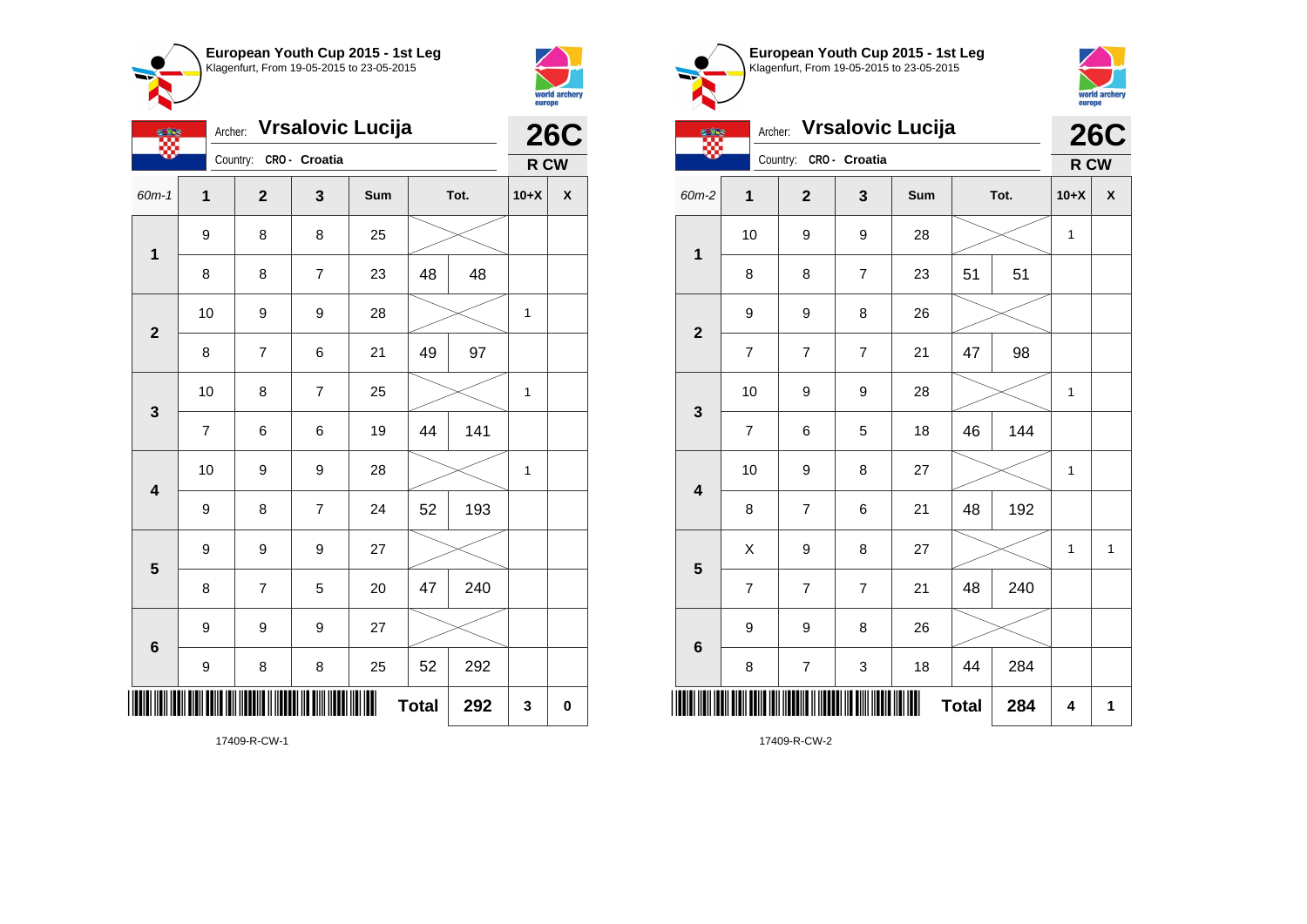



|                         | Atanasova Yordanka<br>Archer: |                         |    |     |              |     | 27A            |                    |  |  |
|-------------------------|-------------------------------|-------------------------|----|-----|--------------|-----|----------------|--------------------|--|--|
|                         |                               | Country: BUL - Bulgaria |    |     |              |     |                | R CW               |  |  |
| 60m-1                   | 1                             | $\overline{2}$          | 3  | Sum | Tot.         |     | $10+X$         | $\pmb{\mathsf{X}}$ |  |  |
| 1                       | X                             | 10                      | 10 | 30  |              |     | 3              | 1                  |  |  |
|                         | 9                             | 9                       | 8  | 26  | 56           | 56  |                |                    |  |  |
| $\overline{\mathbf{2}}$ | 10                            | 10                      | 9  | 29  |              |     | $\overline{2}$ |                    |  |  |
|                         | 9                             | 8                       | 6  | 23  | 52           | 108 |                |                    |  |  |
| 3                       | 10                            | 10                      | 10 | 30  |              |     | 3              |                    |  |  |
|                         | 9                             | 9                       | 8  | 26  | 56           | 164 |                |                    |  |  |
| $\overline{\mathbf{4}}$ | 9                             | 9                       | 8  | 26  |              |     |                |                    |  |  |
|                         | $\overline{7}$                | $\overline{7}$          | 6  | 20  | 46           | 210 |                |                    |  |  |
| 5                       | 10                            | 9                       | 9  | 28  |              |     | $\mathbf 1$    |                    |  |  |
|                         | 8                             | 8                       | 8  | 24  | 52           | 262 |                |                    |  |  |
| $\boldsymbol{6}$        | X                             | 9                       | 9  | 28  |              |     |                | 1                  |  |  |
|                         | 9                             | 8                       | 8  | 25  | 53           | 315 |                |                    |  |  |
|                         |                               |                         |    |     | <b>Total</b> | 315 | 10             | $\mathbf 2$        |  |  |

world archery<br>europe Archer: **Atanasova Yordanka 27A** Country: **BUL - Bulgaria R CW** 60m-2 **1 2 3 Sum Tot. 10+X X** 10 | 10 | 10 | 30 |  $\times$  | 3 **1** 9 | 9 | 9 | 27 | 57 | 57 10 | 9 | 9 | 28 |  $\times$  | 1 **2** 8 | 8 | 7 | 23 | 51 | 108 10 | 10 | 9 | 29 |  $\times$  | 2 **3** 8 8 8 24 53 161 10 | 9 | 9 | 28 |  $\times$  | 1 **4** 9 | 9 | 8 | 26 | 54 | 215 9 9 9 27 **5** 9 | 9 | 8 | 26 | 53 | 268 10 | 10 | 10 | 30 |  $\times$  | 3 **6** 9 | 9 | 8 | 26 | 56 | 324 \*16254-R-CW-2\* **Total** 324 10  $\theta$ 16254-R-CW-2 **Signed Total 324 10 5**

**European Youth Cup 2015 - 1st Leg** Klagenfurt, From 19-05-2015 to 23-05-2015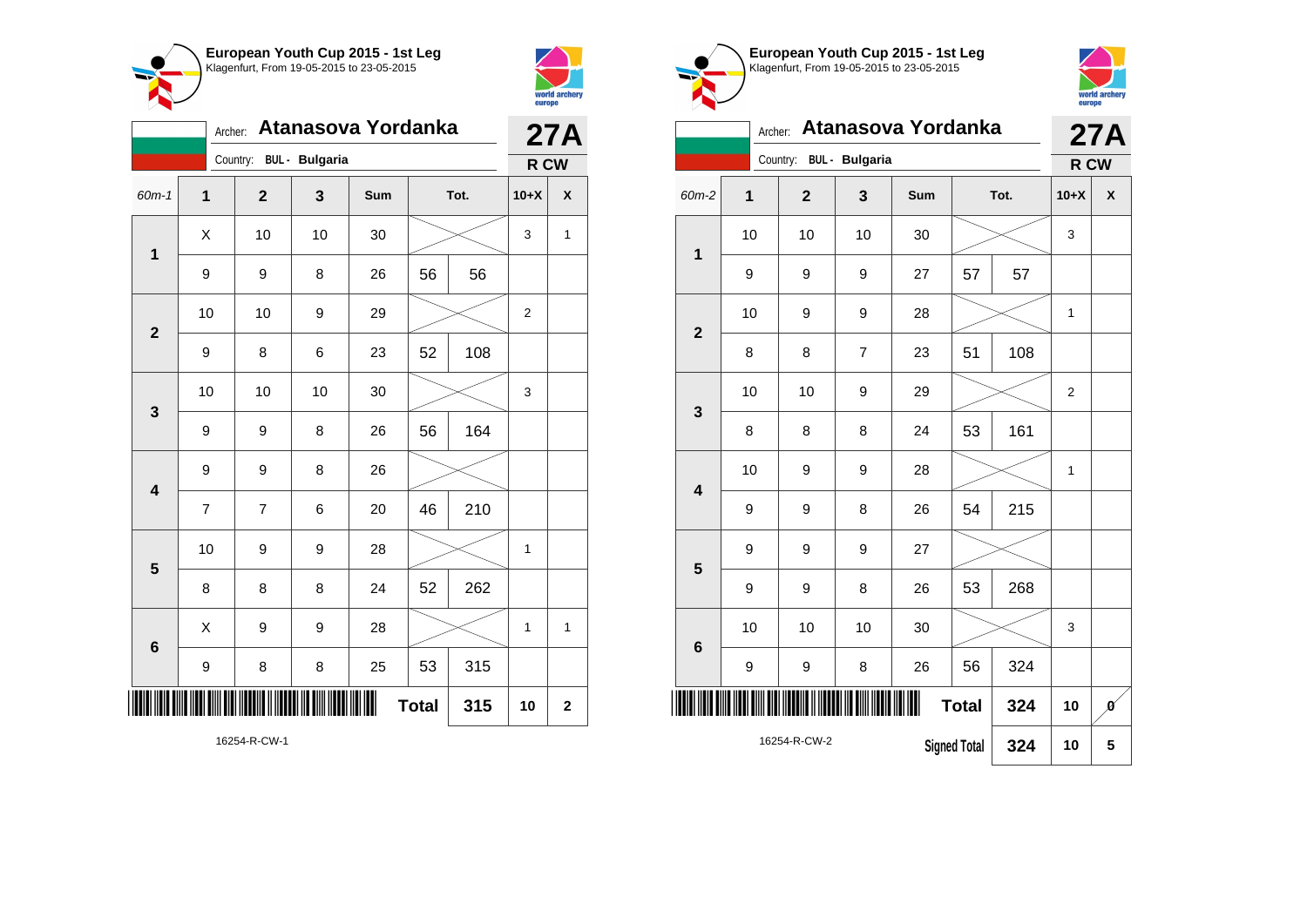



**1**

|                         | <b>Beckers Viveca</b><br>Archer: |  |              |                           |     |    | <b>27B</b> |                                                 |                           |
|-------------------------|----------------------------------|--|--------------|---------------------------|-----|----|------------|-------------------------------------------------|---------------------------|
|                         |                                  |  |              | Country: LUX - Luxembourg |     |    |            | R CW                                            |                           |
| 60m-1                   | $\overline{1}$                   |  | $\mathbf{2}$ | 3                         | Sum |    | Tot.       |                                                 | $\boldsymbol{\mathsf{x}}$ |
| $\mathbf 1$             | Χ                                |  | 10           | 10                        | 30  |    |            |                                                 | $\mathbf{1}$              |
|                         | 9                                |  | 9            | 8                         | 26  | 56 | 56         |                                                 |                           |
| $\overline{\mathbf{2}}$ | 9                                |  | 9<br>9       |                           | 27  |    |            |                                                 |                           |
|                         | 9                                |  | 8            | $\overline{7}$            | 24  | 51 | 107        |                                                 |                           |
| $\mathbf{3}$            | X                                |  | 10           | 10                        | 30  |    |            | 3                                               | $\mathbf{1}$              |
|                         | 10                               |  | 9            | 8                         | 27  | 57 | 164        | $\mathbf{1}$                                    |                           |
| $\overline{\mathbf{4}}$ | 9                                |  | 9            | 8                         | 26  |    |            |                                                 |                           |
|                         | 8                                |  | 8            | 8                         | 24  | 50 | 214        | $10+X$<br>3<br>$\mathbf 1$<br>$\mathbf{1}$<br>9 |                           |
| 5                       | 10                               |  | 9            | 9                         | 28  |    |            |                                                 |                           |
|                         | 9                                |  | 8            | $\overline{7}$            | 24  | 52 | 266        |                                                 |                           |
| 6                       | 10                               |  | 9            | 9                         | 28  |    |            |                                                 |                           |
|                         | 9                                |  | 9            | 8                         | 26  | 54 | 320        |                                                 |                           |
| <b>Total</b><br>320     |                                  |  |              |                           |     |    |            |                                                 | $\mathbf 2$               |

**European Youth Cup 2015 - 1st Leg** Klagenfurt, From 19-05-2015 to 23-05-2015 Archer: **Beckers Viveca** Country: **LUX - Luxembourg** 60m-2 **1 2 3 Sum Tot. 10+X X** 10 | 10 | 9 | 29 |  $\times$  | 2 9 | 8 | 8 | 25 | 54 | 54 10 | 10 | 9 | 29 |  $\times$  | 2 9 | 8 | 7 | 24 | 53 | 107 10 | 10 | 9 | 29 |  $\times$  | 2 9 | 8 | 6 | 23 | 52 | 159



**27B R CW**

| $\overline{2}$          |    |              |                          |     |                     |     |                  |                              |
|-------------------------|----|--------------|--------------------------|-----|---------------------|-----|------------------|------------------------------|
|                         | 9  | 8            | $\overline{\mathcal{I}}$ | 24  | 53                  | 107 |                  |                              |
|                         | 10 | 10           | 9                        | 29  |                     |     | $\boldsymbol{2}$ |                              |
| $\mathbf{3}$            | 9  | 8            | 6                        | 23  | 52                  | 159 |                  |                              |
| $\overline{\mathbf{4}}$ | 10 | 10           | 9                        | 29  |                     |     | $\overline{2}$   |                              |
|                         | 9  | 9            | 9                        | 27  | 56                  | 215 |                  |                              |
| $5\phantom{1}$          | 9  | 8            | 8                        | 25  |                     |     |                  |                              |
|                         | 8  | 8            | 8                        | 24  | 49                  | 264 |                  |                              |
|                         | 9  | 9            | $\boldsymbol{9}$         | 27  |                     |     |                  |                              |
| $\bf 6$                 | 9  | 9            | 8                        | 26  | 53                  | 317 |                  |                              |
| I                       |    |              |                          | III | <b>Total</b>        | 317 | 8                | $\boldsymbol{\mathfrak{g}}'$ |
|                         |    | 17323-R-CW-2 |                          |     | <b>Signed Total</b> | 317 | 8                | 5                            |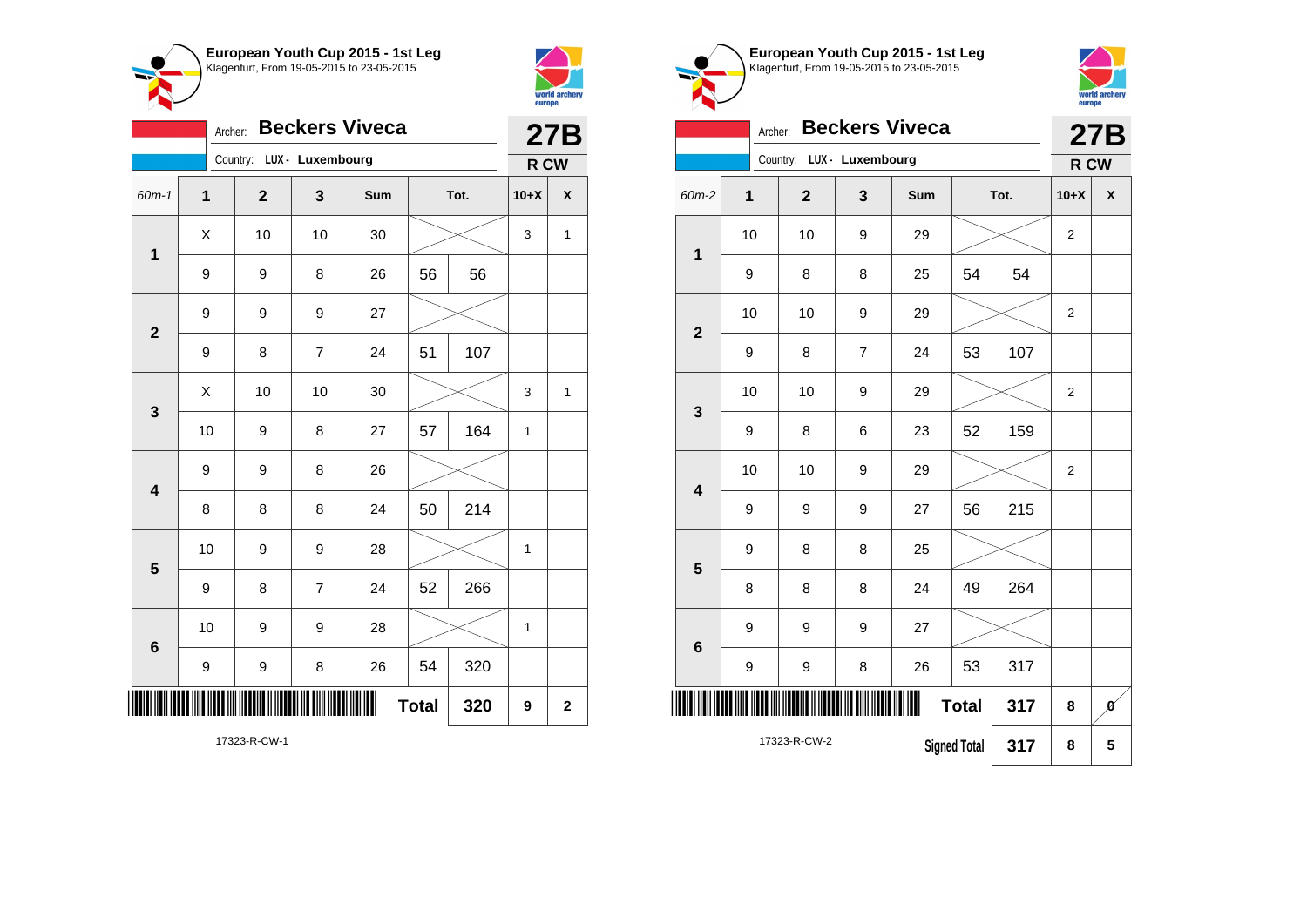



| $\boldsymbol{\mathscr{D}}$ | <b>30A</b> |                              |    |     |    |      |              |                |
|----------------------------|------------|------------------------------|----|-----|----|------|--------------|----------------|
|                            |            | Country: GBR - Great Britain |    |     |    |      | C CM         |                |
| $50m-1$                    | 1          | $\mathbf 2$                  | 3  | Sum |    | Tot. | $10+X$       | χ              |
| $\mathbf{1}$               | 10         | 9                            | 9  | 28  |    |      | $\mathbf 1$  |                |
|                            | 9          | 9                            | 8  | 26  | 54 | 54   |              |                |
| $\overline{\mathbf{2}}$    | X          | Χ                            | 10 | 30  |    |      | 3            | $\overline{2}$ |
|                            | 10         | 9                            | 8  | 27  | 57 | 111  | $\mathbf{1}$ |                |
| 3                          | X          | X                            | 10 | 30  |    |      | 3            | 2              |
|                            | 9          | 9                            | 8  | 26  | 56 | 167  |              |                |
| $\overline{\mathbf{4}}$    | Χ          | Χ                            | 10 | 30  |    |      | 3            | 2              |
|                            | 10         | 9                            | 8  | 27  | 57 | 224  | $\mathbf{1}$ |                |
| 5                          | X          | Χ                            | 10 | 30  |    |      | 3            | $\overline{2}$ |
|                            | 9          | 9                            | 9  | 27  | 57 | 281  |              |                |
| $\boldsymbol{6}$           | X          | Χ                            | X  | 30  |    |      | 3            | 3              |
|                            | 10         | 9                            | 9  | 28  | 58 | 339  | $\mathbf{1}$ |                |
| <b>Total</b><br>339        |            |                              |    |     |    |      |              | 11             |

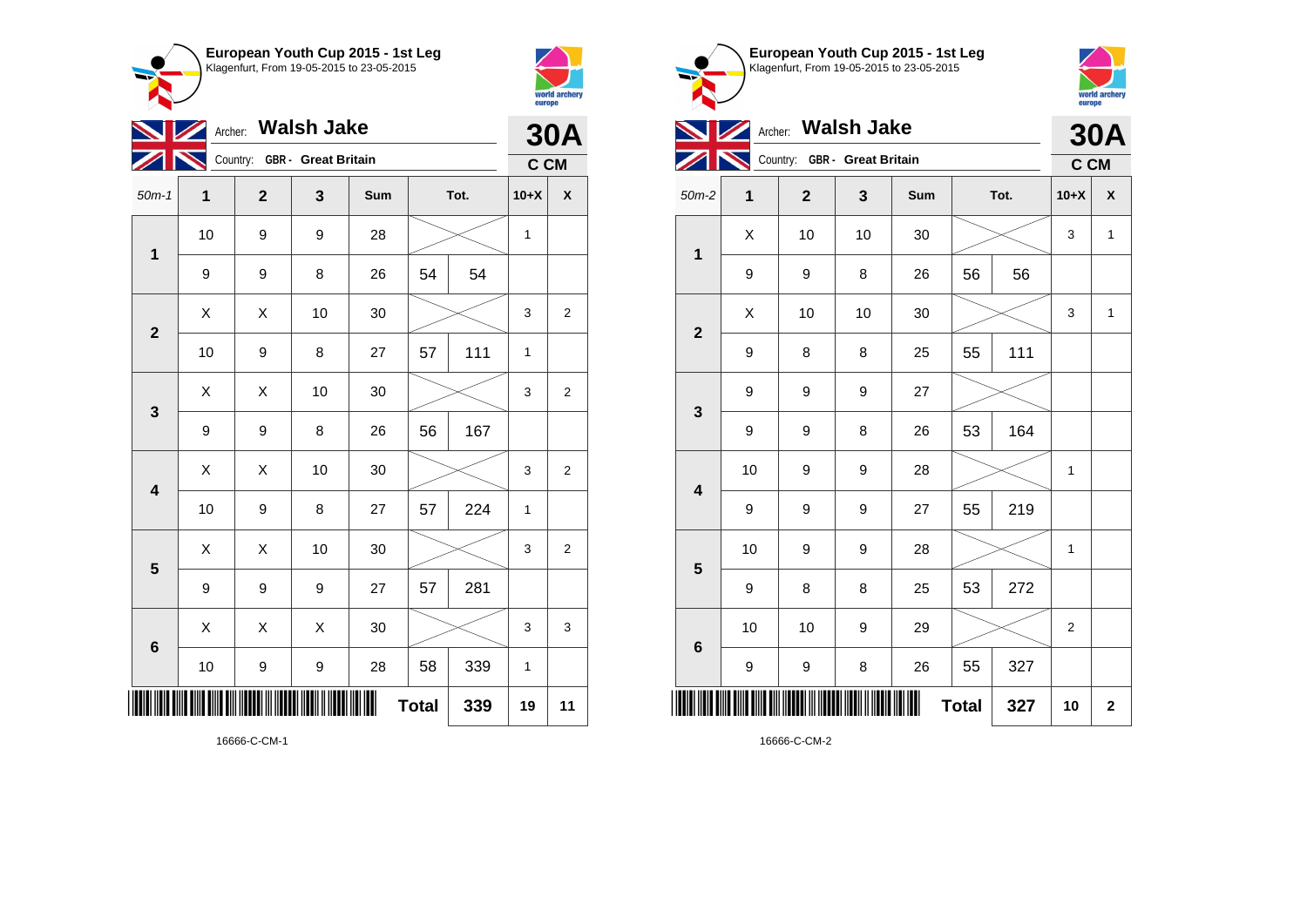



| $\mathsf{C}^\star$      | <b>30B</b>     |                       |    |     |              |      |                |                    |
|-------------------------|----------------|-----------------------|----|-----|--------------|------|----------------|--------------------|
|                         |                | Country: TUR - Turkey |    |     |              |      | C CM           |                    |
| $50m-1$                 | $\overline{1}$ | $\overline{2}$        | 3  | Sum |              | Tot. | $10+X$         | $\pmb{\mathsf{X}}$ |
| $\mathbf 1$             | X              | Χ                     | 9  | 29  |              |      | $\overline{c}$ | $\overline{2}$     |
|                         | 9              | 9                     | 9  | 27  | 56           | 56   |                |                    |
| $\overline{2}$          | X              | 10                    | 10 | 30  |              |      | 3              | 1                  |
|                         | 10             | 9                     | 9  | 28  | 58           | 114  | 1              |                    |
| 3                       | X              | Χ                     | 10 | 30  |              |      | 3              | $\overline{2}$     |
|                         | 10             | 10                    | 9  | 29  | 59           | 173  | $\mathbf 2$    |                    |
| $\overline{\mathbf{4}}$ | X              | Χ                     | 9  | 29  |              |      | $\overline{2}$ | $\overline{2}$     |
|                         | 9              | 9                     | 9  | 27  | 56           | 229  |                |                    |
| 5                       | Χ              | Χ                     | 10 | 30  |              |      | 3              | $\overline{2}$     |
|                         | 10             | 9                     | 9  | 28  | 58           | 287  | 1              |                    |
| $\bf 6$                 | X              | 10                    | 10 | 30  |              |      | 3              | 1                  |
|                         | 10             | 9                     | 9  | 28  | 58           | 345  | 1              |                    |
|                         |                |                       |    |     | <b>Total</b> | 345  | 21             | 10                 |





|                         | <b>Erkus Emre</b><br>Archer:<br>$\mathsf{C}^\star$ |             |              |     |              |      |              | <b>30B</b>   |
|-------------------------|----------------------------------------------------|-------------|--------------|-----|--------------|------|--------------|--------------|
|                         |                                                    | Country:    | TUR - Turkey |     |              |      | C CM         |              |
| $50m-2$                 | $\mathbf{1}$                                       | $\mathbf 2$ | 3            | Sum |              | Tot. | $10+X$       | χ            |
| $\overline{\mathbf{1}}$ | X                                                  | 10          | 10           | 30  |              |      | 3            | 1            |
|                         | 10                                                 | 9           | 9            | 28  | 58           | 58   | 1            |              |
| $\overline{\mathbf{2}}$ | X                                                  | 10          | 10           | 30  |              |      | 3            | 1            |
|                         | 9                                                  | 9           | 8            | 26  | 56           | 114  |              |              |
| 3                       | 10                                                 | 9           | 9            | 28  |              |      | $\mathbf{1}$ |              |
|                         | 9                                                  | 9           | 9            | 27  | 55           | 169  |              |              |
| $\overline{\mathbf{4}}$ | X                                                  | Χ           | 10           | 30  |              |      | 3            | 2            |
|                         | 9                                                  | 9           | 9            | 27  | 57           | 226  |              |              |
| $\overline{\mathbf{5}}$ | 10                                                 | 10          | 10           | 30  |              |      | 3            |              |
|                         | 9                                                  | 9           | 9            | 27  | 57           | 283  |              |              |
|                         | X                                                  | 10          | 10           | 30  |              |      | 3            | $\mathbf{1}$ |
| $\bf 6$                 | 9                                                  | 9           | 9            | 27  | 57           | 340  |              |              |
|                         |                                                    |             |              |     | <b>Total</b> | 340  | 17           | 5            |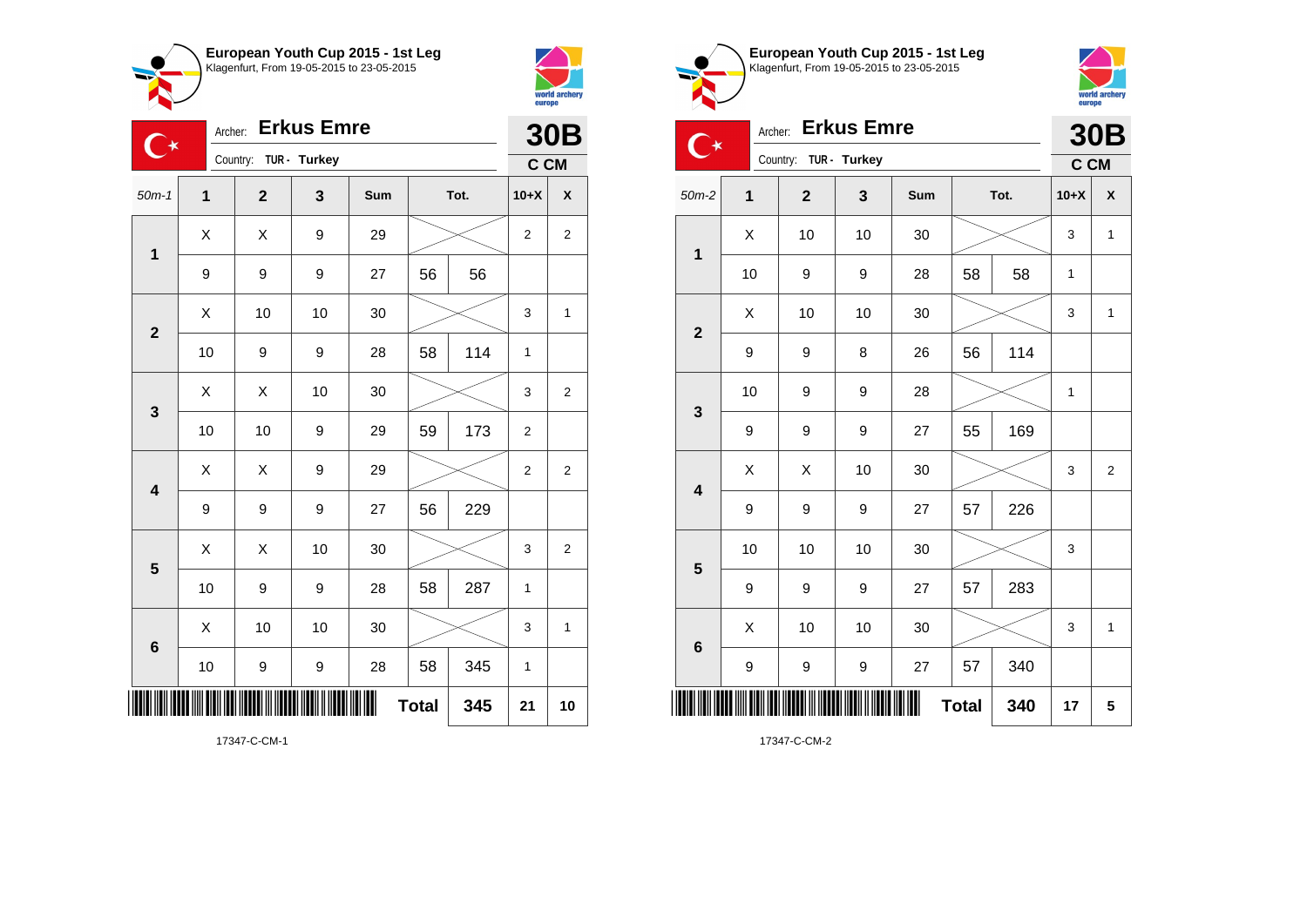



| tid.                    | <b>Zacharias Stefan</b><br>Archer: |                              |                |     |              |      |                | <b>30C</b>   |
|-------------------------|------------------------------------|------------------------------|----------------|-----|--------------|------|----------------|--------------|
|                         |                                    | Country: LIE - Liechtenstein |                |     |              |      | C CM           |              |
| $50m-1$                 | $\mathbf{1}$                       | $\overline{\mathbf{2}}$      | 3              | Sum |              | Tot. | $10+X$         | χ            |
| 1                       | 10                                 | 9                            | 9              | 28  |              |      | $\mathbf{1}$   |              |
|                         | 9                                  | 9                            | 8              | 26  | 54           | 54   |                |              |
| $\overline{\mathbf{2}}$ | Χ                                  | Χ                            | 10             | 30  |              |      | 3              | 2            |
|                         | 9                                  | 9                            | 8              | 26  | 56           | 110  |                |              |
| 3                       | Χ                                  | 10                           | 9              | 29  |              |      | $\overline{2}$ | $\mathbf{1}$ |
|                         | 9                                  | 9                            | 9              | 27  | 56           | 166  |                |              |
| $\overline{\mathbf{4}}$ | X                                  | 10                           | 10             | 30  |              |      | 3              | $\mathbf{1}$ |
|                         | 10                                 | 8                            | $\overline{7}$ | 25  | 55           | 221  | $\mathbf{1}$   |              |
| 5                       | X                                  | 10                           | 9              | 29  |              |      | 2              | 1            |
|                         | 9                                  | 9                            | 9              | 27  | 56           | 277  |                |              |
| 6                       | $\sf X$                            | X                            | X              | 30  |              |      | 3              | 3            |
|                         | 10                                 | 9                            | 9              | 28  | 58           | 335  | 1              |              |
|                         |                                    |                              |                |     | <b>Total</b> | 335  | 16             | 8            |

**European Youth Cup 2015 - 1st Leg** Klagenfurt, From 19-05-2015 to 23-05-2015 Country: **LIE - Liechtenstein**



| tid.                    | Archer: Zacharias Stefan |                              |    |     |              |      |                |            |  |  |
|-------------------------|--------------------------|------------------------------|----|-----|--------------|------|----------------|------------|--|--|
|                         |                          | Country: LIE - Liechtenstein |    |     |              |      | C CM           | <b>30C</b> |  |  |
| $50m-2$                 | 1                        | $\mathbf{2}$                 | 3  | Sum |              | Tot. | $10+X$         | χ          |  |  |
| $\mathbf{1}$            | 10                       | 10                           | 10 | 30  |              |      | 3              |            |  |  |
|                         | 10                       | 9                            | 9  | 28  | 58           | 58   | 1              |            |  |  |
| $\mathbf{2}$            | X                        | 10                           | 10 | 30  |              |      | 3              | 1          |  |  |
|                         | 9                        | 9                            | 9  | 27  | 57           | 115  |                |            |  |  |
| 3                       | 10                       | 10                           | 9  | 29  |              |      | $\overline{2}$ |            |  |  |
|                         | 9                        | 9                            | 8  | 26  | 55           | 170  |                |            |  |  |
| $\overline{\mathbf{4}}$ | 10                       | 10                           | 9  | 29  |              |      | $\overline{2}$ |            |  |  |
|                         | 9                        | 9                            | 9  | 27  | 56           | 226  |                |            |  |  |
| 5                       | 10                       | 10                           | 9  | 29  |              |      | $\overline{2}$ |            |  |  |
|                         | 9                        | 9                            | 9  | 27  | 56           | 282  |                |            |  |  |
| $6\phantom{1}6$         | 10                       | 10                           | 10 | 30  |              |      | 3              |            |  |  |
|                         | 9                        | 9                            | 9  | 27  | 57           | 339  |                |            |  |  |
| ║║║                     |                          |                              |    | Ш   | <b>Total</b> | 339  | 16             | 1          |  |  |

17039-C-CM-2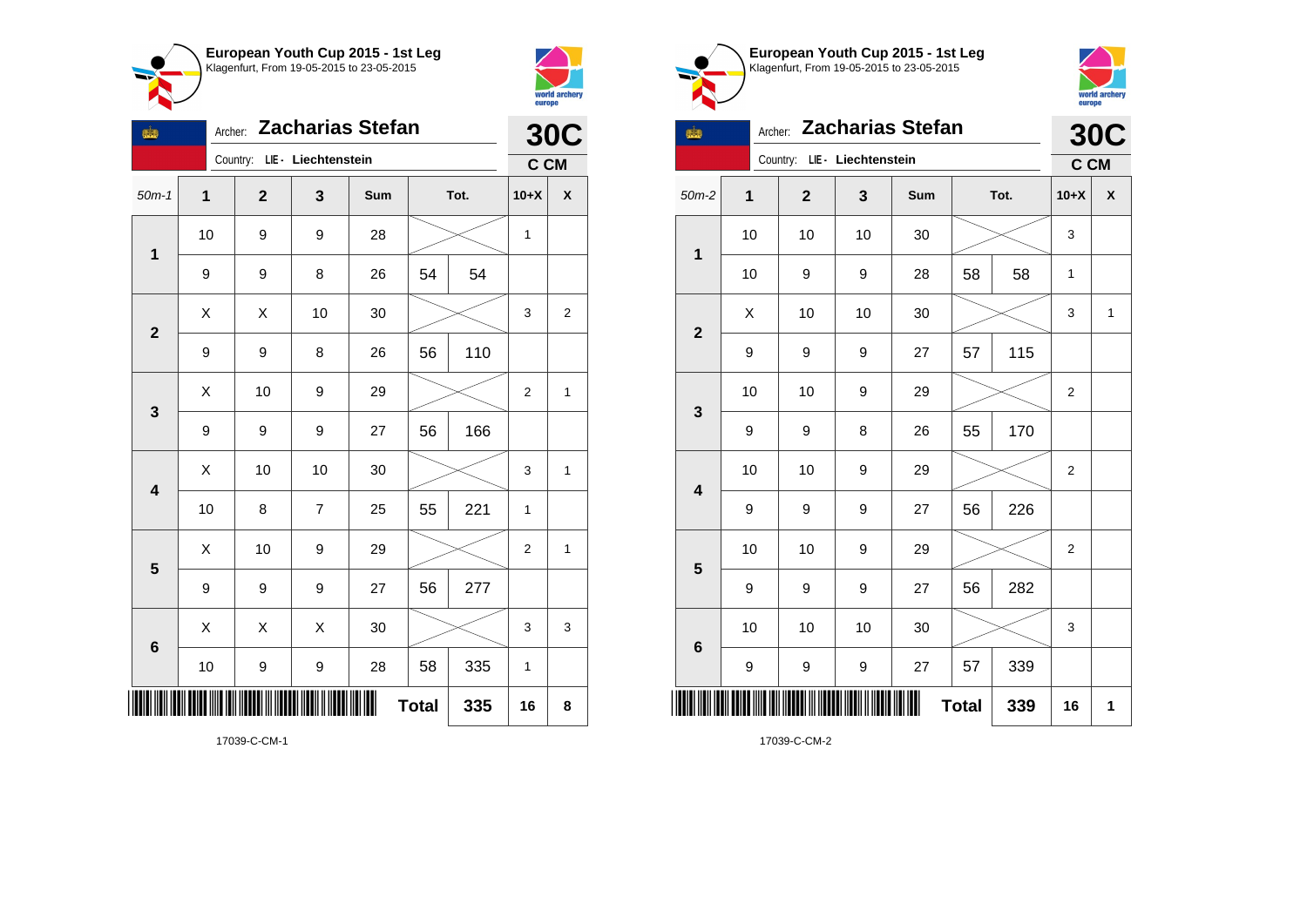



| $\mathbb{Z}$            |    | <b>31A</b>                   |    |     |              |      |              |                    |
|-------------------------|----|------------------------------|----|-----|--------------|------|--------------|--------------------|
|                         |    | Country: GBR - Great Britain |    |     |              |      | C CM         |                    |
| $50m-1$                 | 1  | $\overline{2}$               | 3  | Sum |              | Tot. | $10+X$       | $\pmb{\mathsf{X}}$ |
| $\mathbf 1$             | X  | 10                           | 10 | 30  |              |      | 3            | $\mathbf{1}$       |
|                         | 10 | 8                            | 8  | 26  | 56           | 56   | $\mathbf 1$  |                    |
| $\overline{2}$          | X  | X                            | 10 | 30  |              |      | 3            | $\overline{2}$     |
|                         | 10 | 10                           | 9  | 29  | 59           | 115  | 2            |                    |
| 3                       | X  | X                            | 10 | 30  |              |      | 3            | $\overline{2}$     |
|                         | 9  | 9                            | 9  | 27  | 57           | 172  |              |                    |
| $\overline{\mathbf{4}}$ | 10 | 10                           | 9  | 29  |              |      | 2            |                    |
|                         | 9  | 9                            | 8  | 26  | 55           | 227  |              |                    |
| 5                       | Χ  | X                            | 10 | 30  |              |      | 3            | $\overline{2}$     |
|                         | 10 | 9                            | 8  | 27  | 57           | 284  | $\mathbf{1}$ |                    |
| $6\phantom{1}6$         | 9  | 9                            | 9  | 27  |              |      |              |                    |
|                         | 8  | 8                            | 8  | 24  | 51           | 335  |              |                    |
|                         |    |                              |    |     | <b>Total</b> | 335  | 18           | 7                  |

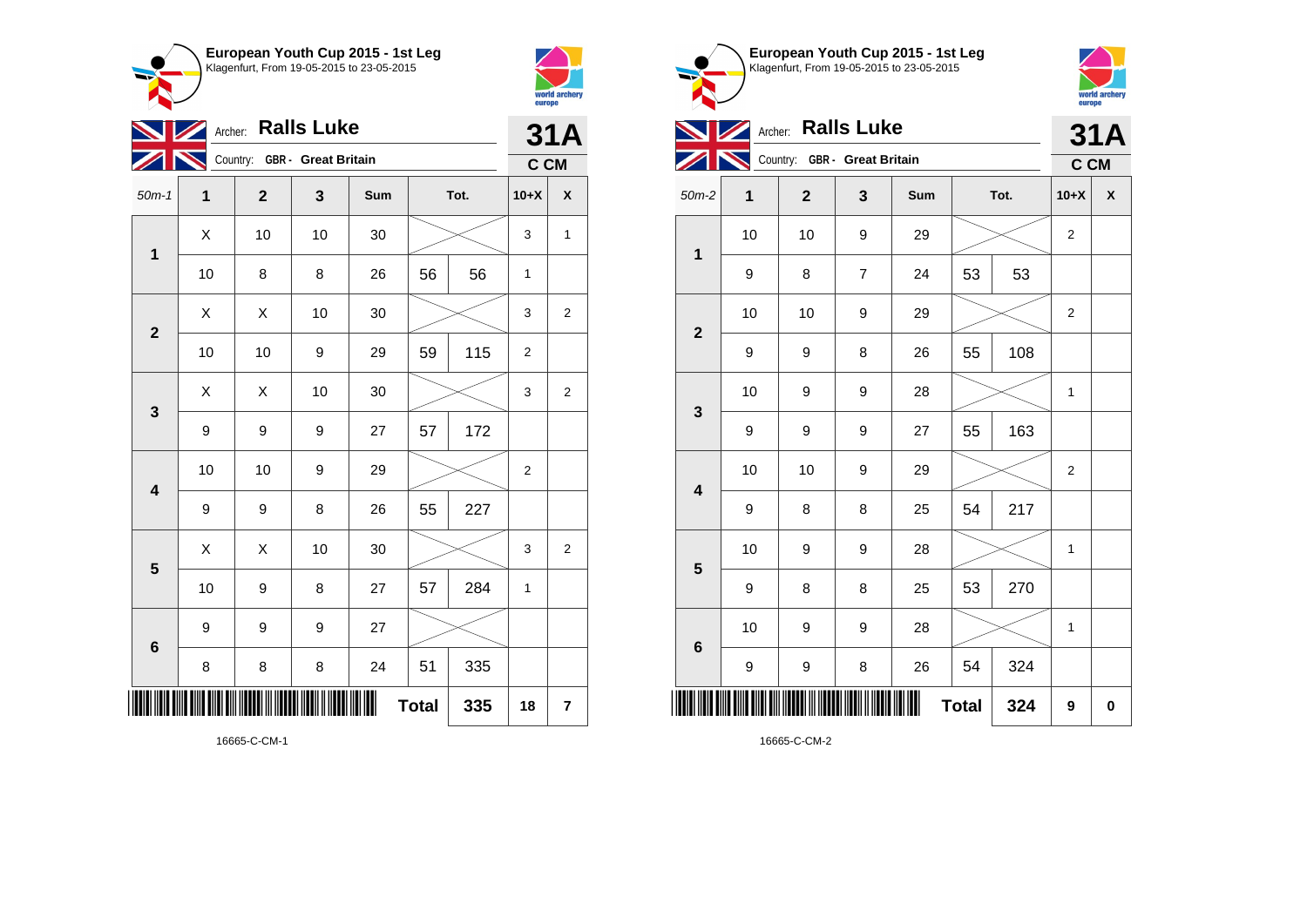



\*15525-C-CM-2\*

|                         | <b>Maras Serdar Bortay</b><br>Archer:<br>$\mathsf{C}^\star$ |                |              |     |              |      |                |                         |  |
|-------------------------|-------------------------------------------------------------|----------------|--------------|-----|--------------|------|----------------|-------------------------|--|
|                         |                                                             | Country:       | TUR - Turkey |     |              |      | C CM           |                         |  |
| $50m-1$                 | 1                                                           | $\overline{2}$ | 3            | Sum |              | Tot. | $10+X$         | X                       |  |
| $\mathbf 1$             | 10                                                          | 10             | 10           | 30  |              |      | 3              |                         |  |
|                         | 9                                                           | 9              | 9            | 27  | 57           | 57   |                |                         |  |
| $\overline{2}$          | 10                                                          | 10             | 10           | 30  |              |      | 3              |                         |  |
|                         | 9                                                           | 9              | 9            | 27  | 57           | 114  |                |                         |  |
| 3                       | X                                                           | 10             | 10           | 30  |              |      | 3              | $\mathbf{1}$            |  |
|                         | 10                                                          | 9              | 9            | 28  | 58           | 172  | $\mathbf{1}$   |                         |  |
| $\overline{\mathbf{4}}$ | X                                                           | Χ              | 10           | 30  |              |      | 3              | $\overline{\mathbf{c}}$ |  |
|                         | 10                                                          | 10             | 9            | 29  | 59           | 231  | $\overline{2}$ |                         |  |
| 5                       | Χ                                                           | 10             | 10           | 30  |              |      | 3              | 1                       |  |
|                         | 9                                                           | 9              | 8            | 26  | 56           | 287  |                |                         |  |
| $6\phantom{1}$          | Χ                                                           | 10             | 10           | 30  |              |      | 3              | 1                       |  |
|                         | 10                                                          | 9              | 8            | 27  | 57           | 344  | 1              |                         |  |
|                         |                                                             |                |              |     | <b>Total</b> | 344  | 22             | 5                       |  |

**European Youth Cup 2015 - 1st Leg** Klagenfurt, From 19-05-2015 to 23-05-2015 Archer: **Maras Serdar Bortay**  $\mathbb{C}^*$ Country: **TUR - Turkey** 9 9 9 27 56 56



|                         |  | <b>Maras Serdar Bortay</b> | 31B            |              |      |                     |      |                |                         |
|-------------------------|--|----------------------------|----------------|--------------|------|---------------------|------|----------------|-------------------------|
|                         |  |                            | Country:       | TUR - Turkey |      |                     |      | C CM           |                         |
| $50m-2$                 |  | 1                          | $\overline{2}$ | 3            | Sum  |                     | Tot. | $10+X$         | X                       |
| $\overline{\mathbf{1}}$ |  | 10                         | 10             | 9            | 29   |                     |      | $\overline{2}$ |                         |
|                         |  | 9                          | 9              | 9            | 27   | 56                  | 56   |                |                         |
| $\mathbf{2}$            |  | X                          | X              | 10           | 30   |                     |      | 3              | $\overline{2}$          |
|                         |  | 10                         | 10             | 8            | 28   | 58                  | 114  | $\overline{2}$ |                         |
| 3                       |  | X                          | X              | Χ            | 30   |                     |      | 3              | 3                       |
|                         |  | 10                         | 9              | 9            | 28   | 58                  | 172  | 1              |                         |
| $\overline{\mathbf{4}}$ |  | X                          | 10             | 10           | 30   |                     |      | 3              | 1                       |
|                         |  | 10                         | 9              | 9            | 28   | 58                  | 230  | 1              |                         |
| 5                       |  | X                          | 10             | 9            | 29   |                     |      | $\overline{2}$ | 1                       |
|                         |  | 9                          | 9              | 9            | 27   | 56                  | 286  |                |                         |
| $\bf 6$                 |  | X                          | 10             | 9            | 29   |                     |      | $\overline{2}$ | $\mathbf{1}$            |
|                         |  | 9                          | 9              | 8            | 26   | 55                  | 341  |                |                         |
| IIII                    |  |                            |                |              | IIII | <b>Total</b>        | 341  | 19             | $\boldsymbol{s}$        |
|                         |  |                            | 15525-C-CM-2   |              |      | <b>Signed Total</b> | 341  | 19             | $\overline{\mathbf{r}}$ |
|                         |  |                            |                |              |      |                     |      |                |                         |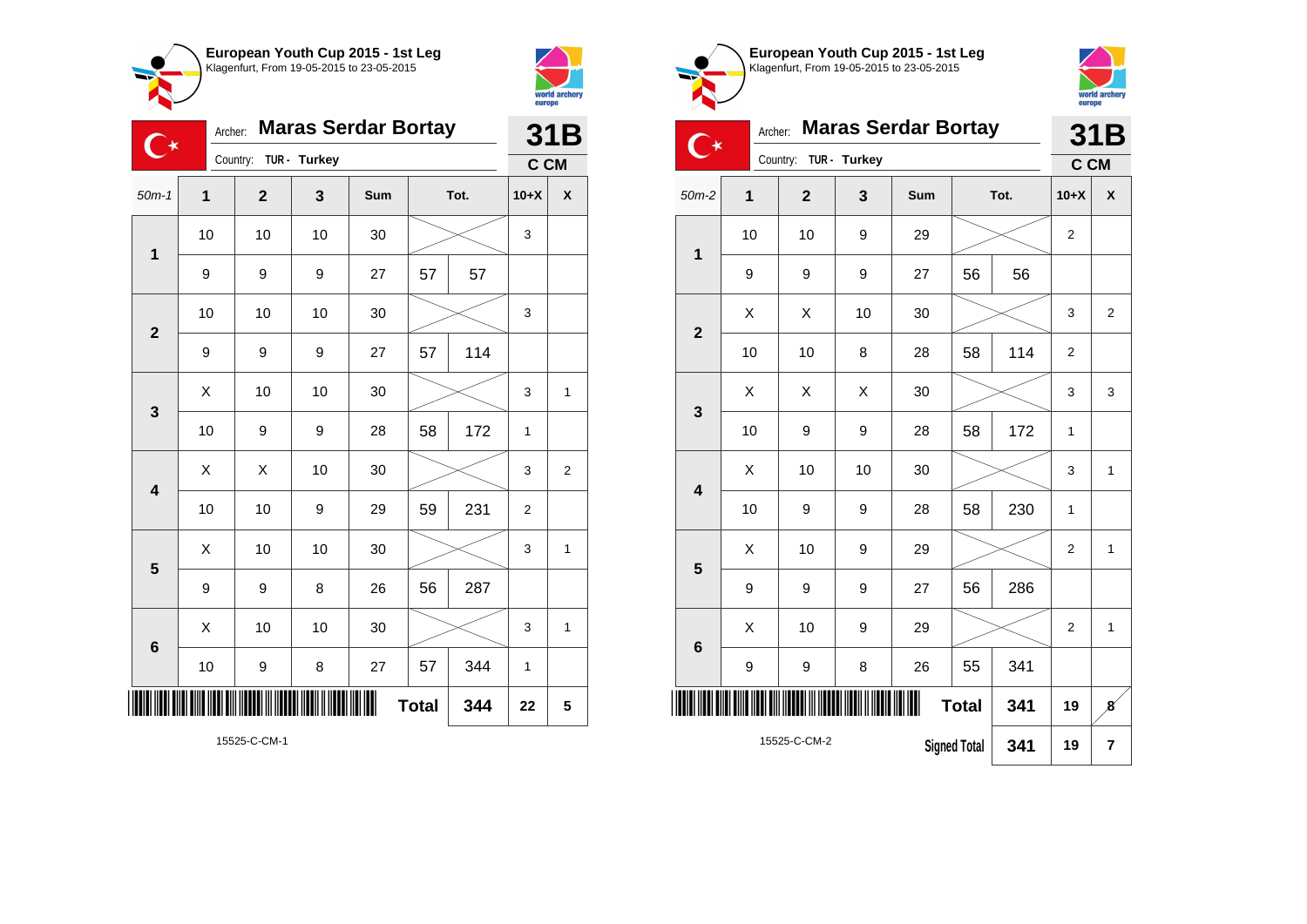



| A                       | <b>Modic Stas</b><br>Archer: |                         |    |     |              |      |                |                |
|-------------------------|------------------------------|-------------------------|----|-----|--------------|------|----------------|----------------|
|                         |                              | Country: SLO - Slovenia |    |     |              |      | C CM           | <b>31C</b>     |
| $50m-1$                 | $\mathbf{1}$                 | $\mathbf{2}$            | 3  | Sum |              | Tot. | $10+X$         | χ              |
| $\mathbf 1$             | X                            | 10                      | 10 | 30  |              |      | 3              | $\mathbf 1$    |
|                         | 9                            | 9                       | 9  | 27  | 57           | 57   |                |                |
| $\overline{\mathbf{2}}$ | Χ                            | X                       | 10 | 30  |              |      | 3              | $\overline{c}$ |
|                         | 9                            | 9                       | 9  | 27  | 57           | 114  |                |                |
| 3                       | 10                           | 10                      | 9  | 29  |              |      | $\overline{c}$ |                |
|                         | 9                            | 9                       | 9  | 27  | 56           | 170  |                |                |
| $\overline{\mathbf{4}}$ | Χ                            | X                       | 10 | 30  |              |      | 3              | 2              |
|                         | 9                            | 9                       | 9  | 27  | 57           | 227  |                |                |
| $\overline{\mathbf{5}}$ | X                            | X                       | X  | 30  |              |      | 3              | 3              |
|                         | 9                            | 9                       | 8  | 26  | 56           | 283  |                |                |
| $6\phantom{1}$          | 10                           | 10                      | 10 | 30  |              |      | 3              |                |
|                         | 9                            | 9                       | 8  | 26  | 56           | 339  |                |                |
|                         |                              |                         |    |     | <b>Total</b> | 339  | 17             | 8              |



**European Youth Cup 2015 - 1st Leg**

11908-C-CM-2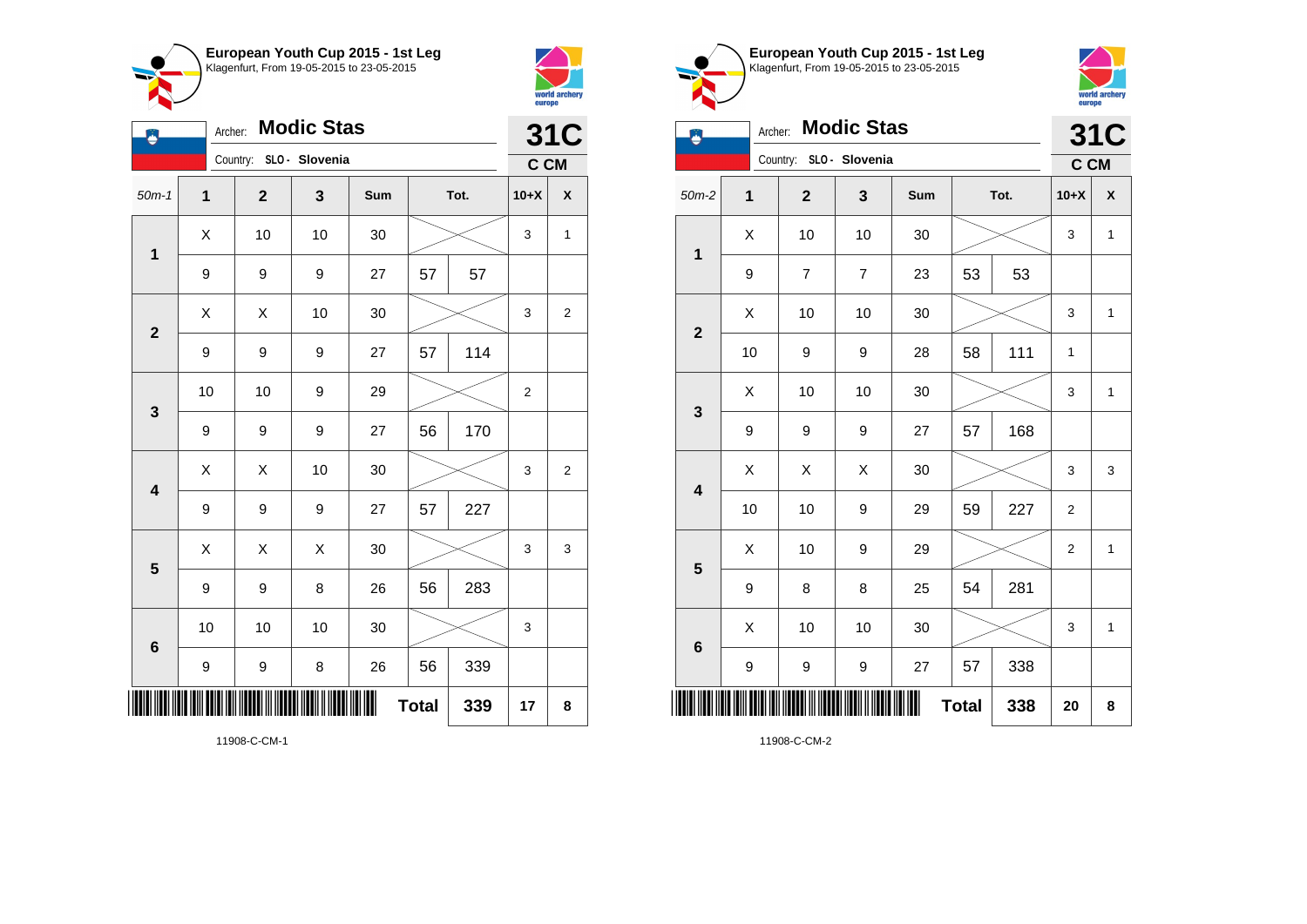



 $\bullet$  $\sim$ 

|                         | Archer: Howse James |                              |    |     |              |      |        |                    |  |
|-------------------------|---------------------|------------------------------|----|-----|--------------|------|--------|--------------------|--|
|                         |                     | Country: GBR - Great Britain |    |     |              |      | C CM   |                    |  |
| $50m-1$                 | 1                   | $\mathbf{2}$                 | 3  | Sum |              | Tot. | $10+X$ | $\pmb{\mathsf{X}}$ |  |
| 1                       | 10                  | 10                           | 10 | 30  |              |      | 3      |                    |  |
|                         | 10                  | 10                           | 10 | 30  | 60           | 60   | 3      |                    |  |
| $\overline{\mathbf{2}}$ | Χ                   | X                            | X  | 30  |              |      | 3      | 3                  |  |
|                         | 9                   | 9                            | 9  | 27  | 57           | 117  |        |                    |  |
| $\mathbf 3$             | Χ                   | 10                           | 10 | 30  |              |      | 3      | 1                  |  |
|                         | 10                  | 9                            | 9  | 28  | 58           | 175  | 1      |                    |  |
| $\overline{\mathbf{4}}$ | Χ                   | 10                           | 9  | 29  |              |      | 2      | 1                  |  |
|                         | 9                   | 9                            | 9  | 27  | 56           | 231  |        |                    |  |
| 5                       | X                   | 10                           | 10 | 30  |              |      | 3      | $\mathbf{1}$       |  |
|                         | 10                  | 9                            | 9  | 28  | 58           | 289  | 1      |                    |  |
| $6\phantom{1}6$         | X                   | 10                           | 9  | 29  |              |      | 2      | 1                  |  |
|                         | 9                   | 9                            | 9  | 27  | 56           | 345  |        |                    |  |
|                         |                     |                              |    |     | <b>Total</b> | 345  | 21     | 7                  |  |

world archery<br>europe **Archer: Howse James 32A** Country: **GBR - Great Britain C CM** 50m-2 **1 2 3 Sum Tot. 10+X X**  $X$   $\mid$   $X$   $\mid$   $9$   $\mid$   $29$   $\mid$   $\gg$   $\mid$  2  $\mid$  2 **1** 9 9 9 27 56 56 10 | 10 | 10 | 30 |  $\times$  | 3 **2** 10 | 9 | 9 | 28 | 58 | 114 | 1  $\textsf{X}$  | 10 | 10 | 30 |  $\textcolor{blue}{\swarrow}$  | 3 | 1 **3** 9 9 9 27 57 171  $\begin{array}{|c|c|c|c|c|}\hline \text{X} & \text{X} & \text{X} & \text{30} & \text{\hspace{1em}}\hline \end{array} \hspace{0.2cm} \begin{array}{|c|c|c|c|c|}\hline \text{X} & \text{3} & \text{3} & \text{3} & \text{3} & \text{3} & \text{3} & \text{3} & \text{3} & \text{3} & \text{3} & \text{3} & \text{3} & \text{3} & \text{3} & \text{3} & \text{3} & \text{3} & \text{3} & \text{3} & \text{3} & \text{3}$ **4** 10 | 10 | 9 | 29 | 59 | 230 | 2  $\begin{array}{|c|c|c|c|c|}\hline \text{X} & \text{X} & \text{10} & \text{30} & \text{\hspace{1em}}\hline \end{array} \hspace{.1cm} \begin{array}{|c|c|c|c|c|}\hline \text{3} & \text{3} & \text{2} & \text{3} & \text{2} \\\hline \end{array}$ **5** 9 | 9 | 8 | 26 | 56 | 286  $X$  | 9 | 9 | 28 |  $\times$  | 1 | 1 **6** 9 | 9 | 8 | 26 | 54 | 340 \*15470-C-CM-2\* **Total 340 18 9**

**European Youth Cup 2015 - 1st Leg** Klagenfurt, From 19-05-2015 to 23-05-2015

15470-C-CM-2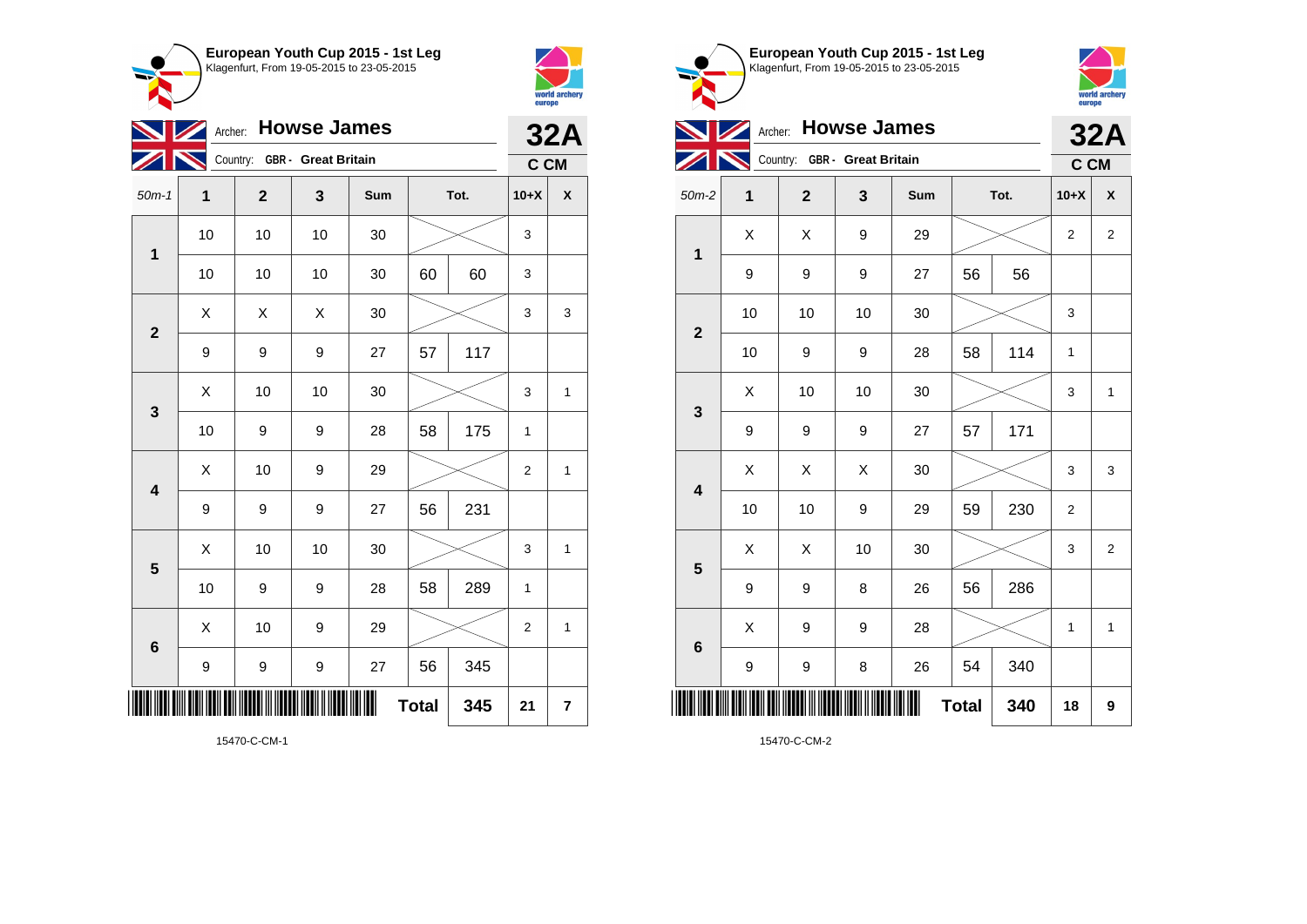



| ੁ∗                      | Archer:        |                |              | <b>32B</b> |              |      |                |              |
|-------------------------|----------------|----------------|--------------|------------|--------------|------|----------------|--------------|
|                         |                | Country:       | TUR - Turkey |            |              |      | C CM           |              |
| $50m-1$                 | $\overline{1}$ | $\overline{2}$ | 3            | Sum        |              | Tot. | $10+X$         | X            |
| $\mathbf{1}$            | Χ              | 10             | 9            | 29         |              |      | $\overline{2}$ | 1            |
|                         | 9              | 9              | 8            | 26         | 55           | 55   |                |              |
| $\overline{2}$          | 10             | 10             | 10           | 30         |              |      | 3              |              |
|                         | 10             | 10             | 9            | 29         | 59           | 114  | $\overline{2}$ |              |
| 3                       | X              | Χ              | Χ            | 30         |              |      | 3              | 3            |
|                         | 10             | 9              | 8            | 27         | 57           | 171  | 1              |              |
| $\overline{\mathbf{4}}$ | Χ              | X              | X            | 30         |              |      | 3              | 3            |
|                         | X              | 9              | 9            | 28         | 58           | 229  | 1              | $\mathbf{1}$ |
| 5                       | Χ              | 10             | 10           | 30         |              |      | 3              | 1            |
|                         | 9              | 9              | 9            | 27         | 57           | 286  |                |              |
| $6\phantom{1}6$         | Χ              | 10             | 10           | 30         |              |      | 3              | $\mathbf{1}$ |
|                         | 10             | 10             | 8            | 28         | 58           | 344  | $\overline{2}$ |              |
|                         |                |                |              |            | <b>Total</b> | 344  | 23             | 10           |





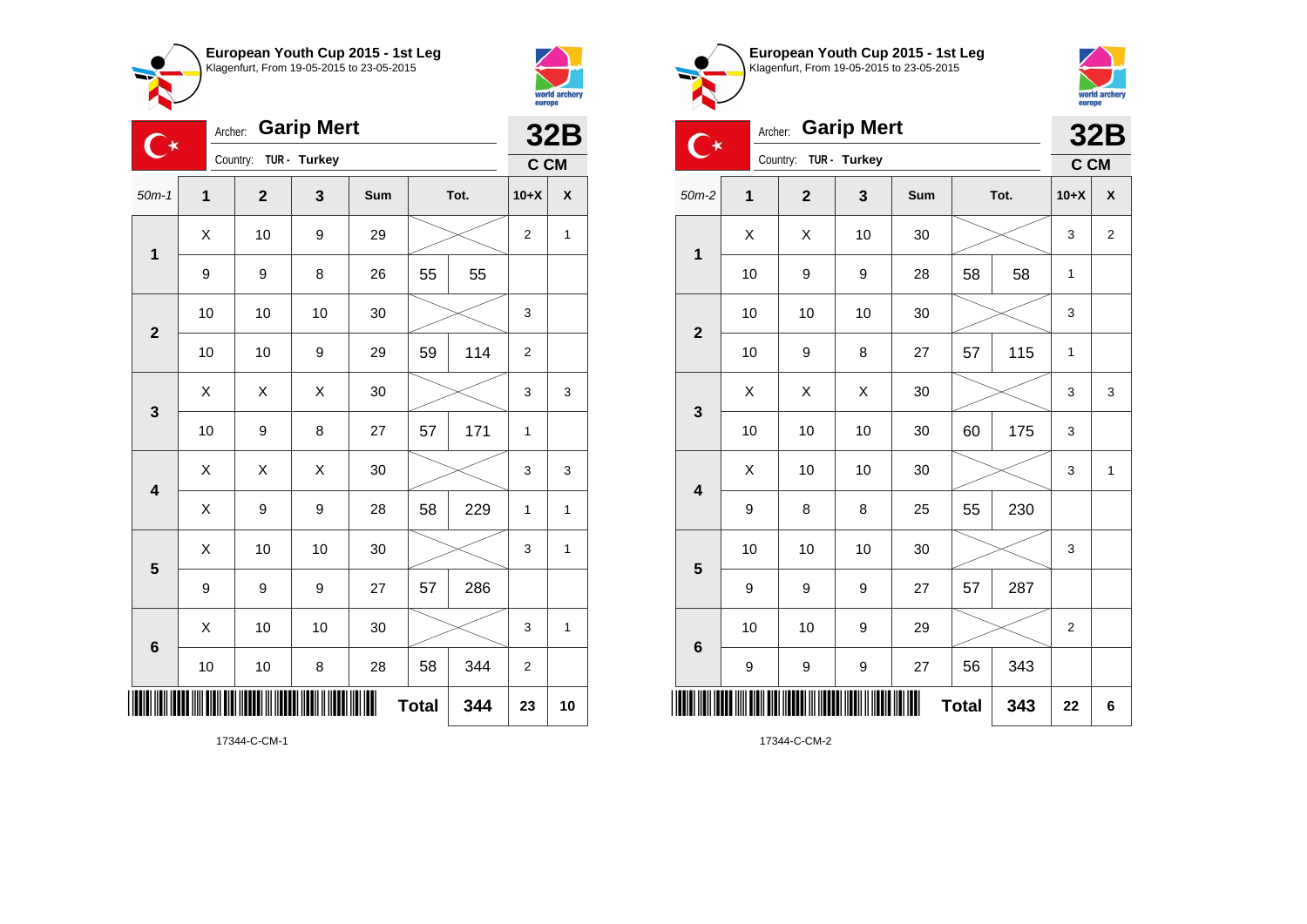



| <b>Puusepp Kristjan</b><br>Archer: |    |                        |    |     |              |      |                | <b>32C</b>         |  |
|------------------------------------|----|------------------------|----|-----|--------------|------|----------------|--------------------|--|
|                                    |    | Country: EST - Estonia |    |     |              |      | C CM           |                    |  |
| $50m-1$                            | 1  | $\mathbf 2$            | 3  | Sum |              | Tot. | $10+X$         | $\pmb{\mathsf{X}}$ |  |
| $\mathbf 1$                        | Χ  | Χ                      | 10 | 30  |              |      | 3              | $\boldsymbol{2}$   |  |
|                                    | 9  | 9                      | 9  | 27  | 57           | 57   |                |                    |  |
| $\mathbf{2}$                       | X  | 10                     | 10 | 30  |              |      | 3              | 1                  |  |
|                                    | 9  | 9                      | 9  | 27  | 57           | 114  |                |                    |  |
| 3                                  | 10 | 10                     | 9  | 29  |              |      | $\overline{2}$ |                    |  |
|                                    | 9  | 9                      | 8  | 26  | 55           | 169  |                |                    |  |
| $\overline{\mathbf{4}}$            | X  | 10                     | 9  | 29  |              |      | $\overline{2}$ | 1                  |  |
|                                    | 9  | 9                      | 8  | 26  | 55           | 224  |                |                    |  |
| 5                                  | X  | 10                     | 10 | 30  |              |      | 3              | 1                  |  |
|                                    | 10 | 8                      | 8  | 26  | 56           | 280  | 1              |                    |  |
| $6\phantom{1}$                     | 9  | 9                      | 9  | 27  |              |      |                |                    |  |
|                                    | 9  | 9                      | 8  | 26  | 53           | 333  |                |                    |  |
|                                    |    |                        |    | ║║  | <b>Total</b> | 333  | 14             | 5                  |  |





|                         | <b>32C</b> |                |               |     |              |      |                |                |
|-------------------------|------------|----------------|---------------|-----|--------------|------|----------------|----------------|
|                         | Country:   |                | EST - Estonia |     |              |      | C CM           |                |
| $50m-2$                 | 1          | $\overline{2}$ | 3             | Sum |              | Tot. | $10+X$         | X              |
| $\mathbf 1$             | Χ          | X              | 10            | 30  |              |      | 3              | $\overline{2}$ |
|                         | 9          | 8              | 8             | 25  | 55           | 55   |                |                |
| $\overline{2}$          | X          | 10             | 10            | 30  |              |      | 3              | $\mathbf{1}$   |
|                         | 9          | 9              | 9             | 27  | 57           | 112  |                |                |
| 3                       | X          | Χ              | 10            | 30  |              |      | 3              | $\overline{2}$ |
|                         | 9          | 9              | 8             | 26  | 56           | 168  |                |                |
| $\overline{\mathbf{4}}$ | 9          | 9              | 9             | 27  |              |      |                |                |
|                         | 9          | 9              | 9             | 27  | 54           | 222  |                |                |
| 5                       | 10         | 10             | 9             | 29  |              |      | $\overline{2}$ |                |
|                         | 9          | 9              | 9             | 27  | 56           | 278  |                |                |
| $6\phantom{1}6$         | 10         | 10             | 10            | 30  |              |      | 3              |                |
|                         | 9          | 8              | 8             | 25  | 55           | 333  |                |                |
| ║                       |            |                |               |     | <b>Total</b> | 333  | 14             | 5              |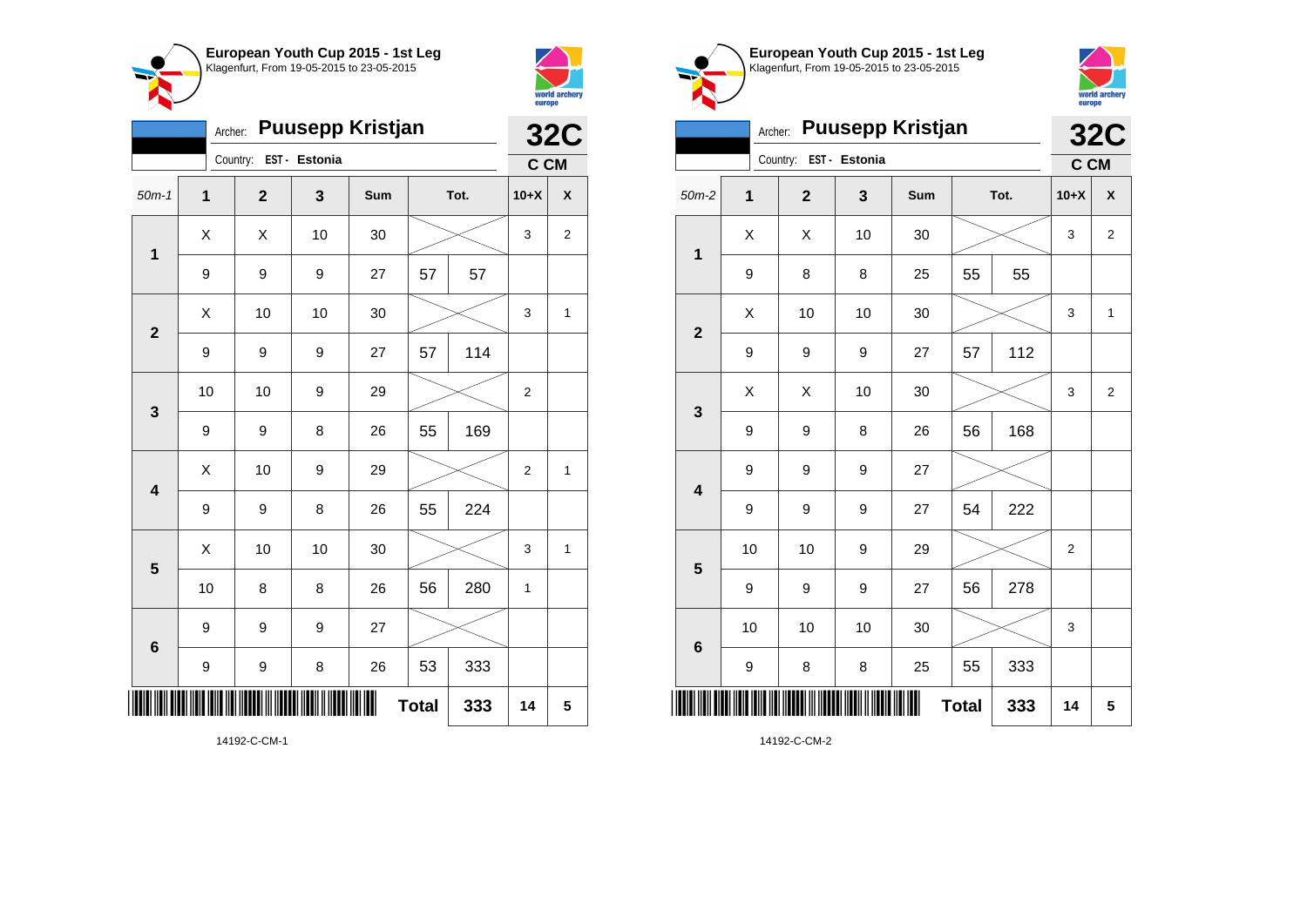



|                         | <b>33A</b>   |                           |    |     |              |      |                |                |
|-------------------------|--------------|---------------------------|----|-----|--------------|------|----------------|----------------|
|                         |              | Country: LUX - Luxembourg |    |     |              |      | C CM           |                |
| $50m-1$                 | $\mathbf{1}$ | $\mathbf{2}$              | 3  | Sum |              | Tot. | $10+X$         | X              |
| $\mathbf 1$             | X            | 10                        | 10 | 30  |              |      | 3              | 1              |
|                         | 10           | 9                         | 9  | 28  | 58           | 58   | 1              |                |
| $\overline{\mathbf{2}}$ | X            | Χ                         | 10 | 30  |              |      | 3              | 2              |
|                         | 10           | 10                        | 9  | 29  | 59           | 117  | $\overline{2}$ |                |
| $\mathbf{3}$            | Χ            | X                         | 10 | 30  |              |      | 3              | $\overline{2}$ |
|                         | 10           | 10                        | 9  | 29  | 59           | 176  | $\overline{c}$ |                |
| $\overline{\mathbf{4}}$ | 10           | 10                        | 10 | 30  |              |      | 3              |                |
|                         | 10           | 9                         | 9  | 28  | 58           | 234  | 1              |                |
| 5                       | 10           | 10                        | 10 | 30  |              |      | 3              |                |
|                         | 10           | 10                        | 9  | 29  | 59           | 293  | $\overline{2}$ |                |
| 6                       | 10           | 10                        | 10 | 30  |              |      | 3              |                |
|                         | 10           | 9                         | 9  | 28  | 58           | 351  | 1              |                |
|                         |              |                           |    |     | <b>Total</b> | 351  | 27             | 5              |





|                         | <b>Bega Timo</b><br>Archer: |                           |    |     |              |      |                  |                         |  |
|-------------------------|-----------------------------|---------------------------|----|-----|--------------|------|------------------|-------------------------|--|
|                         |                             | Country: LUX - Luxembourg |    |     |              |      | C CM             | <b>33A</b>              |  |
| $50m-2$                 | 1                           | $\overline{2}$            | 3  | Sum |              | Tot. | $10+X$           | X                       |  |
| $\mathbf 1$             | 10                          | 9                         | 9  | 28  |              |      | 1                |                         |  |
|                         | 9                           | 9                         | 8  | 26  | 54           | 54   |                  |                         |  |
| $\overline{2}$          | 10                          | 10                        | 9  | 29  |              |      | $\boldsymbol{2}$ |                         |  |
|                         | 9                           | 9                         | 9  | 27  | 56           | 110  |                  |                         |  |
| $\mathbf{3}$            | X                           | 9                         | 9  | 28  |              |      | $\mathbf{1}$     | $\mathbf{1}$            |  |
|                         | 9                           | 9                         | 9  | 27  | 55           | 165  |                  |                         |  |
| $\overline{\mathbf{4}}$ | X                           | 10                        | 10 | 30  |              |      | 3                | $\mathbf{1}$            |  |
|                         | 9                           | 9                         | 9  | 27  | 57           | 222  |                  |                         |  |
| 5                       | X                           | X                         | 10 | 30  |              |      | 3                | $\overline{\mathbf{c}}$ |  |
|                         | 10                          | 9                         | 9  | 28  | 58           | 280  | $\mathbf{1}$     |                         |  |
| $6\phantom{1}6$         | X                           | 10                        | 9  | 29  |              |      | $\overline{2}$   | $\mathbf{1}$            |  |
|                         | 9                           | 9                         | 9  | 27  | 56           | 336  |                  |                         |  |
| Ш                       |                             |                           |    |     | <b>Total</b> | 336  | 13               | 5                       |  |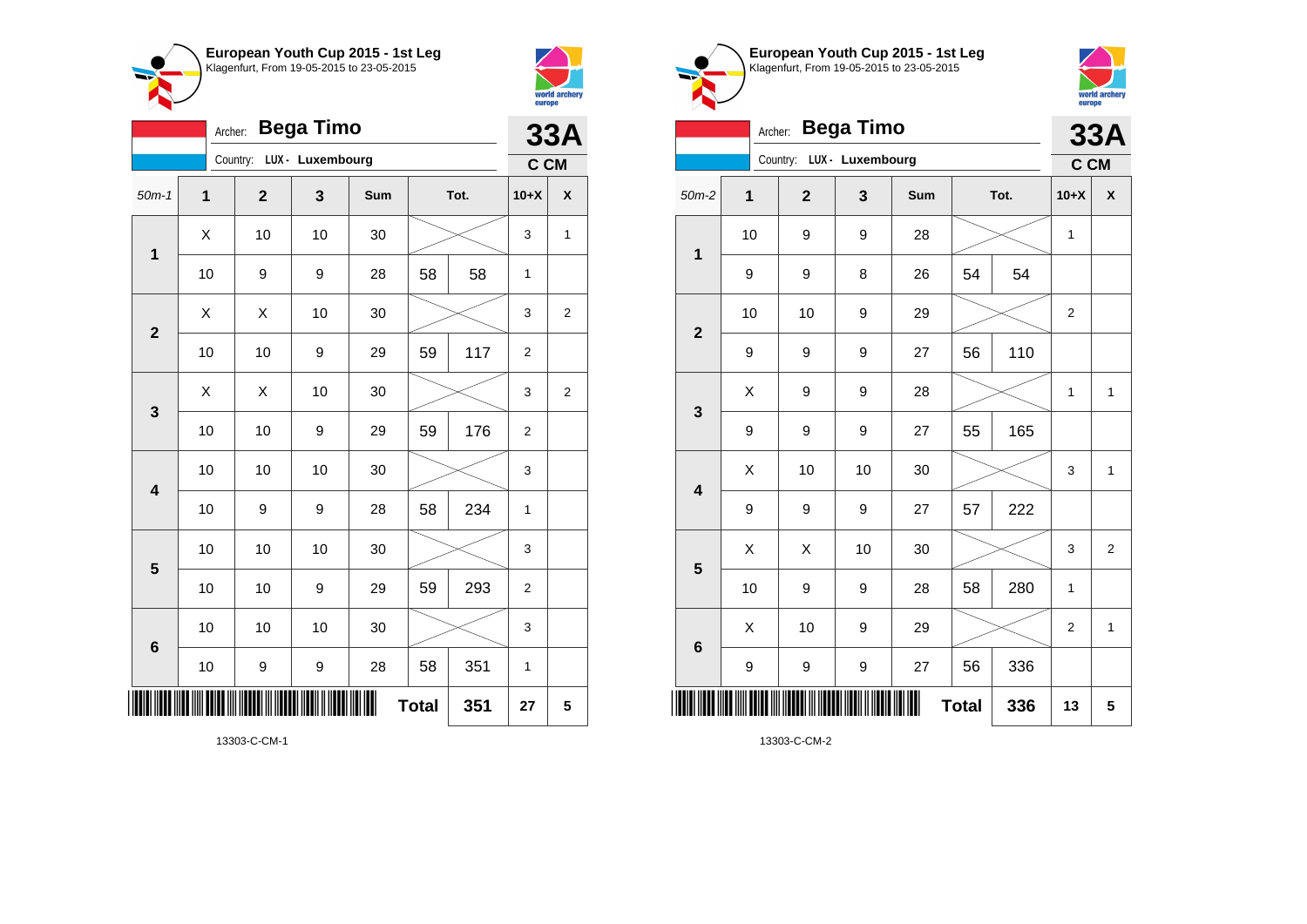



| <b>OF THE</b>           | <b>Simic Filip</b><br>Archer: |                         |               |     |              |      |                | <b>33B</b>     |
|-------------------------|-------------------------------|-------------------------|---------------|-----|--------------|------|----------------|----------------|
|                         |                               | Country:                | CRO - Croatia |     |              |      | C CM           |                |
| $50m-1$                 | $\mathbf{1}$                  | $\overline{\mathbf{2}}$ | 3             | Sum |              | Tot. | $10+X$         | X              |
| $\mathbf 1$             | 10                            | 10                      | 9             | 29  |              |      | $\overline{c}$ |                |
|                         | 9                             | 8                       | 8             | 25  | 54           | 54   |                |                |
| $\overline{\mathbf{c}}$ | 10                            | 10                      | 10            | 30  |              |      | 3              |                |
|                         | 9                             | 9                       | 8             | 26  | 56           | 110  |                |                |
| 3                       | X                             | 10                      | 10            | 30  |              |      | 3              | $\mathbf{1}$   |
|                         | 10                            | 9                       | 9             | 28  | 58           | 168  | 1              |                |
| $\overline{\mathbf{4}}$ | 10                            | 9                       | 9             | 28  |              |      | 1              |                |
|                         | $\boldsymbol{9}$              | 9                       | 8             | 26  | 54           | 222  |                |                |
| 5                       | X                             | X                       | 10            | 30  |              |      | 3              | $\overline{2}$ |
|                         | 10                            | 10                      | 9             | 29  | 59           | 281  | $\overline{2}$ |                |
| $6\phantom{1}6$         | Χ                             | 10                      | 10            | 30  |              |      | 3              | 1              |
|                         | 9                             | 9                       | 9             | 27  | 57           | 338  |                |                |
|                         |                               |                         |               |     | <b>Total</b> | 338  | 18             | 4              |

**European Youth Cup 2015 - 1st Leg** Klagenfurt, From 19-05-2015 to 23-05-2015



|                         | <b>Simic Filip</b><br>Archer:<br><b>CERS</b> |                |               |     |              |      |        | <b>33B</b>     |  |
|-------------------------|----------------------------------------------|----------------|---------------|-----|--------------|------|--------|----------------|--|
|                         |                                              | Country:       | CRO - Croatia |     |              |      | C CM   |                |  |
| $50m-2$                 | 1                                            | $\overline{2}$ | 3             | Sum |              | Tot. | $10+X$ | X              |  |
| $\mathbf 1$             | 10                                           | 10             | 10            | 30  |              |      | 3      |                |  |
|                         | 9                                            | 8              | 8             | 25  | 55           | 55   |        |                |  |
| $\overline{2}$          | X                                            | X              | 10            | 30  |              |      | 3      | $\overline{2}$ |  |
|                         | 9                                            | 9              | 9             | 27  | 57           | 112  |        |                |  |
| $\mathbf{3}$            | X                                            | Χ              | X             | 30  |              |      | 3      | 3              |  |
|                         | 10                                           | 9              | 9             | 28  | 58           | 170  | 1      |                |  |
| $\overline{\mathbf{4}}$ | X                                            | 9              | 9             | 28  |              |      | 1      | $\mathbf{1}$   |  |
|                         | 9                                            | 9              | 8             | 26  | 54           | 224  |        |                |  |
| 5                       | 10                                           | 9              | 9             | 28  |              |      | 1      |                |  |
|                         | 9                                            | 9              | 6             | 24  | 52           | 276  |        |                |  |
| $6\phantom{1}6$         | 9                                            | 9              | 9             | 27  |              |      |        |                |  |
|                         | 9                                            | 8              | 8             | 25  | 52           | 328  |        |                |  |
| I                       |                                              |                |               |     | <b>Total</b> | 328  | 12     | 6              |  |

17410-C-CM-2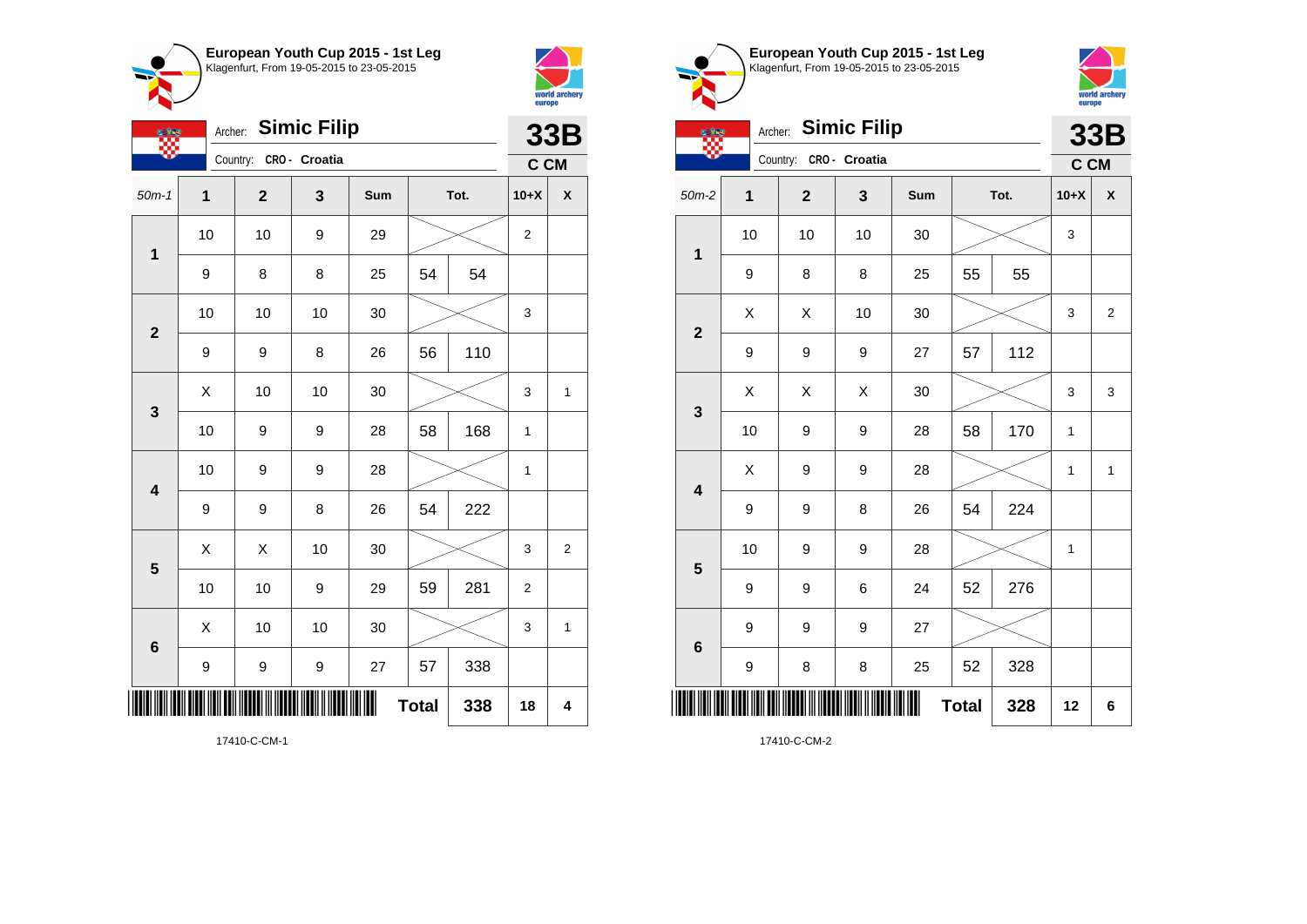



| <b>Orosz Viktor</b><br>Archer: |    |              |               |     |              |      |                | <b>34A</b>     |  |
|--------------------------------|----|--------------|---------------|-----|--------------|------|----------------|----------------|--|
|                                |    | Country:     | HUN - Hungary |     |              |      | C CM           |                |  |
| $50m-1$                        | 1  | $\mathbf{2}$ | 3             | Sum |              | Tot. | $10+X$         | X              |  |
| 1                              | X  | X            | X             | 30  |              |      | 3              | 3              |  |
|                                | X  | 10           | 9             | 29  | 59           | 59   | $\overline{2}$ | 1              |  |
| $\overline{2}$                 | X  | X            | X             | 30  |              |      | 3              | 3              |  |
|                                | 10 | 10           | 9             | 29  | 59           | 118  | $\overline{2}$ |                |  |
| 3                              | X  | Χ            | 10            | 30  |              |      | 3              | $\overline{2}$ |  |
|                                | 10 | 9            | 9             | 28  | 58           | 176  | 1              |                |  |
| $\overline{\mathbf{4}}$        | X  | 10           | 10            | 30  |              |      | 3              | $\mathbf{1}$   |  |
|                                | 10 | 9            | 9             | 28  | 58           | 234  | 1              |                |  |
| 5                              | X  | X            | 10            | 30  |              |      | 3              | $\overline{2}$ |  |
|                                | 10 | 10           | 9             | 29  | 59           | 293  | $\overline{c}$ |                |  |
| $6\phantom{1}6$                | X  | X            | 10            | 30  |              |      | 3              | $\overline{c}$ |  |
|                                | 10 | 9            | 9             | 28  | 58           | 351  | 1              |                |  |
|                                |    |              |               |     | <b>Total</b> | 351  | 27             | 14             |  |





|                                 | <b>Orosz Viktor</b><br>Archer: |              |               |     |    |      |                |                |
|---------------------------------|--------------------------------|--------------|---------------|-----|----|------|----------------|----------------|
|                                 |                                | Country:     | HUN - Hungary |     |    |      | C CM           |                |
| $50m-2$                         | $\mathbf 1$                    | $\mathbf{2}$ | 3             | Sum |    | Tot. | $10+X$         | X              |
| $\mathbf 1$                     | X                              | 10           | 10            | 30  |    |      | 3              | $\mathbf{1}$   |
|                                 | 10                             | 10           | 9             | 29  | 59 | 59   | $\overline{2}$ |                |
| $\mathbf{2}$                    | X                              | Χ            | X             | 30  |    |      | 3              | 3              |
|                                 | 10                             | 9            | 8             | 27  | 57 | 116  | 1              |                |
| 3                               | X                              | X            | X             | 30  |    |      | 3              | 3              |
|                                 | X                              | 10           | 10            | 30  | 60 | 176  | 3              | 1              |
| $\overline{\mathbf{4}}$         | 10                             | 10           | 10            | 30  |    |      | 3              |                |
|                                 | 10                             | 9            | 9             | 28  | 58 | 234  | 1              |                |
| 5                               | X                              | X            | X             | 30  |    |      | 3              | 3              |
|                                 | 10                             | 9            | 8             | 27  | 57 | 291  | 1              |                |
| $6\phantom{1}6$                 | X                              | X            | 10            | 30  |    |      | 3              | $\overline{2}$ |
|                                 | 10                             | 9            | 9             | 28  | 58 | 349  | 1              |                |
| ║║<br><b>Total</b><br>349<br>27 |                                |              |               |     |    |      |                | 13             |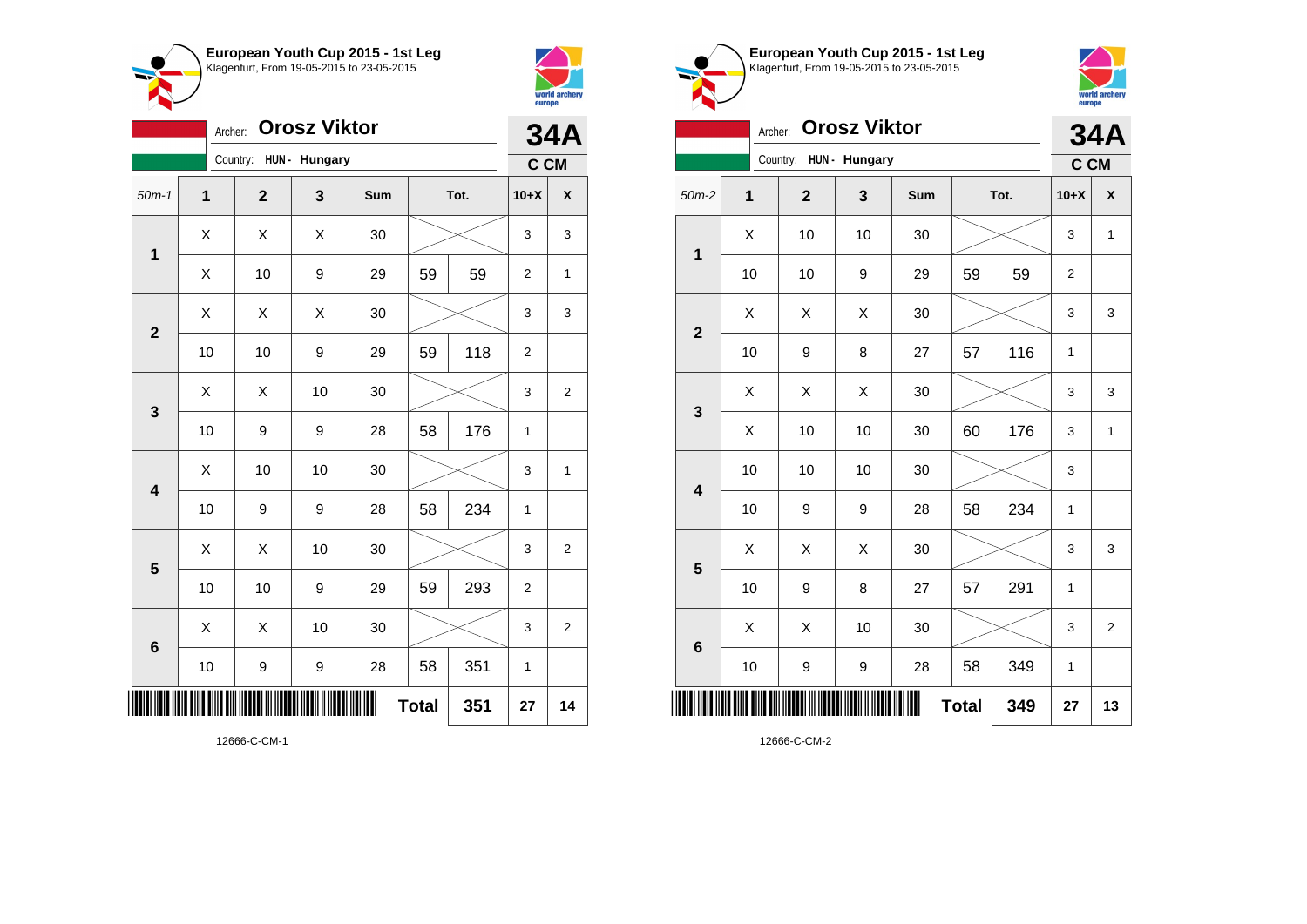



| <b>Goncharov Anton</b><br>Archer: |             |              |                      |     |              |      |                | <b>34B</b>     |  |
|-----------------------------------|-------------|--------------|----------------------|-----|--------------|------|----------------|----------------|--|
|                                   |             | Country:     | <b>UKR</b> - Ukraine |     |              |      | C CM           |                |  |
| $50m-1$                           | $\mathbf 1$ | $\mathbf{2}$ | 3                    | Sum |              | Tot. | $10+X$         | χ              |  |
| 1                                 | X           | 10           | 9                    | 29  |              |      | $\overline{2}$ | $\mathbf 1$    |  |
|                                   | 9           | 8            | 8                    | 25  | 54           | 54   |                |                |  |
| $\overline{2}$                    | 10          | 10           | 9                    | 29  |              |      | $\overline{2}$ |                |  |
|                                   | 9           | 9            | 8                    | 26  | 55           | 109  |                |                |  |
| $\mathbf{3}$                      | X           | 10           | 9                    | 29  |              |      | $\overline{2}$ | $\mathbf 1$    |  |
|                                   | 9           | 9            | 9                    | 27  | 56           | 165  |                |                |  |
| $\overline{\mathbf{4}}$           | 10          | 10           | 10                   | 30  |              |      | 3              |                |  |
|                                   | 9           | 9            | 9                    | 27  | 57           | 222  |                |                |  |
| 5                                 | X           | X            | 10                   | 30  |              |      | 3              | $\overline{c}$ |  |
|                                   | 10          | 10           | 9                    | 29  | 59           | 281  | 2              |                |  |
| $\bf 6$                           | X           | 10           | 9                    | 29  |              |      | $\overline{2}$ | $\mathbf{1}$   |  |
|                                   | 8           | 8            | 8                    | 24  | 53           | 334  |                |                |  |
|                                   |             |              |                      | ∭   | <b>Total</b> | 334  | 16             | 5              |  |

**European Youth Cup 2015 - 1st Leg** Klagenfurt, From 19-05-2015 to 23-05-2015



|                         | <b>Goncharov Anton</b><br>Archer:   |              |                |                      |     |              |      |                |                |
|-------------------------|-------------------------------------|--------------|----------------|----------------------|-----|--------------|------|----------------|----------------|
|                         |                                     |              | Country:       | <b>UKR</b> - Ukraine |     |              |      | C CM           | <b>34B</b>     |
| $50m-2$                 |                                     | $\mathbf{1}$ | $\overline{2}$ | 3                    | Sum |              | Tot. | $10+X$         | X              |
| $\mathbf{1}$            |                                     | 10           | 10             | 10                   | 30  |              |      | 3              |                |
|                         |                                     | 9            | 8              | $\overline{7}$       | 24  | 54           | 54   |                |                |
| $\overline{2}$          |                                     | 10           | 10             | 10                   | 30  |              |      | 3              |                |
|                         |                                     | 10           | 9              | 9                    | 28  | 58           | 112  | 1              |                |
| 3                       |                                     | X            | Χ              | 10                   | 30  |              |      | 3              | $\overline{2}$ |
|                         |                                     | 9            | 8              | 8                    | 25  | 55           | 167  |                |                |
| $\overline{\mathbf{4}}$ |                                     | 10           | 10             | $\boldsymbol{9}$     | 29  |              |      | $\overline{2}$ |                |
|                         |                                     | 9            | 9              | $\boldsymbol{9}$     | 27  | 56           | 223  |                |                |
| 5                       |                                     | X            | X              | 10                   | 30  |              |      | 3              | $\overline{2}$ |
|                         |                                     | 9            | 8              | 8                    | 25  | 55           | 278  |                |                |
| $6\phantom{1}6$         |                                     | X            | 10             | 9                    | 29  |              |      | $\overline{2}$ | $\mathbf{1}$   |
|                         |                                     | 9            | 8              | $\overline{7}$       | 24  | 53           | 331  |                |                |
| IIII                    |                                     |              |                |                      | Ш   | <b>Total</b> | 331  | 1Á             | 5              |
|                         | 16311-C-CM-2<br><b>Signed Total</b> |              |                |                      |     |              | 331  | 15             | 5              |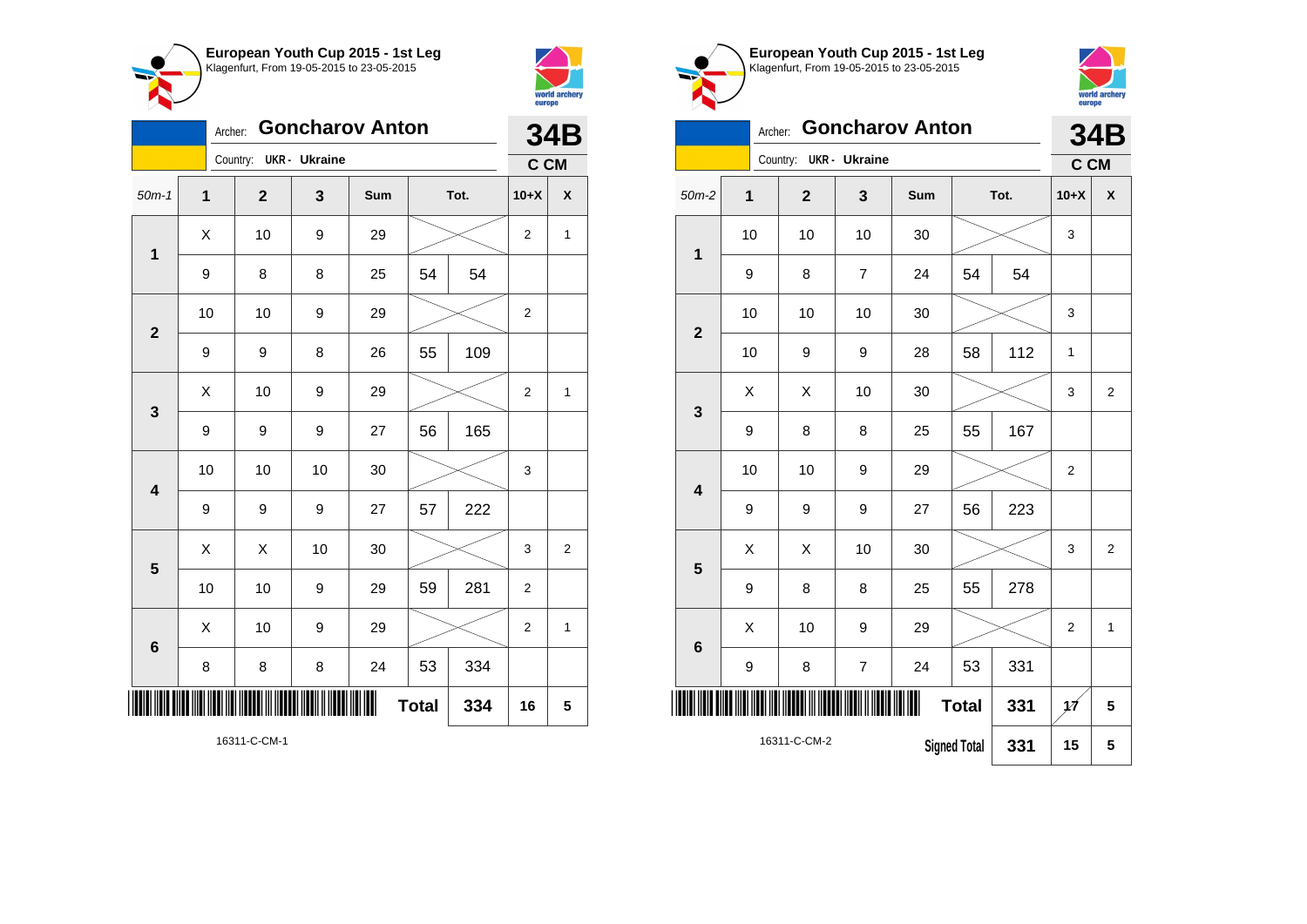



|                         |                | Archer: |                         |    | <b>34C</b> |              |      |                |                         |
|-------------------------|----------------|---------|-------------------------|----|------------|--------------|------|----------------|-------------------------|
|                         |                |         | Country: ITA - Italy    |    |            |              |      | C CM           |                         |
| $50m-1$                 | $\overline{1}$ |         | $\overline{\mathbf{2}}$ | 3  | Sum        |              | Tot. | $10+X$         | χ                       |
| $\mathbf 1$             | X              |         | 10                      | 9  | 29         |              |      | $\overline{2}$ | $\mathbf{1}$            |
|                         | 9              |         | 9                       | 9  | 27         | 56           | 56   |                |                         |
| $\mathbf{2}$            | Χ              |         | X                       | 10 | 30         |              |      | 3              | $\mathbf 2$             |
|                         | 10             |         | 9                       | 9  | 28         | 58           | 114  | $\mathbf{1}$   |                         |
| 3                       | Χ              |         | Χ                       | 10 | 30         |              |      | 3              | $\overline{\mathbf{c}}$ |
|                         | 10             |         | 9                       | 9  | 28         | 58           | 172  | $\mathbf{1}$   |                         |
| $\overline{\mathbf{4}}$ | Χ              |         | X                       | X  | 30         |              |      | 3              | 3                       |
|                         | X              |         | 10                      | 9  | 29         | 59           | 231  | $\overline{2}$ | 1                       |
| $5\phantom{1}$          | 10             |         | 10                      | 10 | 30         |              |      | 3              |                         |
|                         | 10             |         | 9                       | 9  | 28         | 58           | 289  | 1              |                         |
| 6                       | Χ              |         | X                       | Χ  | 30         |              |      | 3              | 3                       |
|                         | 9              |         | 9                       | 9  | 27         | 57           | 346  |                |                         |
|                         |                |         |                         |    |            | <b>Total</b> | 346  | 22             | 12                      |





|                 | Archer: |                      | <b>34C</b>       |     |              |      |                |                |
|-----------------|---------|----------------------|------------------|-----|--------------|------|----------------|----------------|
|                 |         | Country: ITA - Italy |                  |     |              |      | C CM           |                |
| $50m-2$         | 1       | $\mathbf{2}$         | 3                | Sum |              | Tot. | $10+X$         | X              |
| $\mathbf 1$     | 10      | 10                   | 10               | 30  |              |      | 3              |                |
|                 | 9       | 9                    | $\boldsymbol{9}$ | 27  | 57           | 57   |                |                |
| $\overline{2}$  | X       | Χ                    | 10               | 30  |              |      | 3              | $\overline{2}$ |
|                 | 10      | 9                    | 9                | 28  | 58           | 115  | 1              |                |
| 3               | X       | X                    | Χ                | 30  |              |      | 3              | 3              |
|                 | 10      | 9                    | 9                | 28  | 58           | 173  | $\mathbf 1$    |                |
| 4               | X       | X                    | X                | 30  |              |      | 3              | 3              |
|                 | X       | 10                   | 9                | 29  | 59           | 232  | $\overline{2}$ | $\mathbf{1}$   |
| 5               | 10      | 10                   | 9                | 29  |              |      | $\overline{2}$ |                |
|                 | 9       | 9                    | 8                | 26  | 55           | 287  |                |                |
| $6\phantom{1}6$ | X       | 10                   | 10               | 30  |              |      | 3              | 1              |
|                 | 10      | 9                    | 8                | 27  | 57           | 344  | $\mathbf{1}$   |                |
|                 |         |                      |                  | Ш   | <b>Total</b> | 344  | 22             | 10             |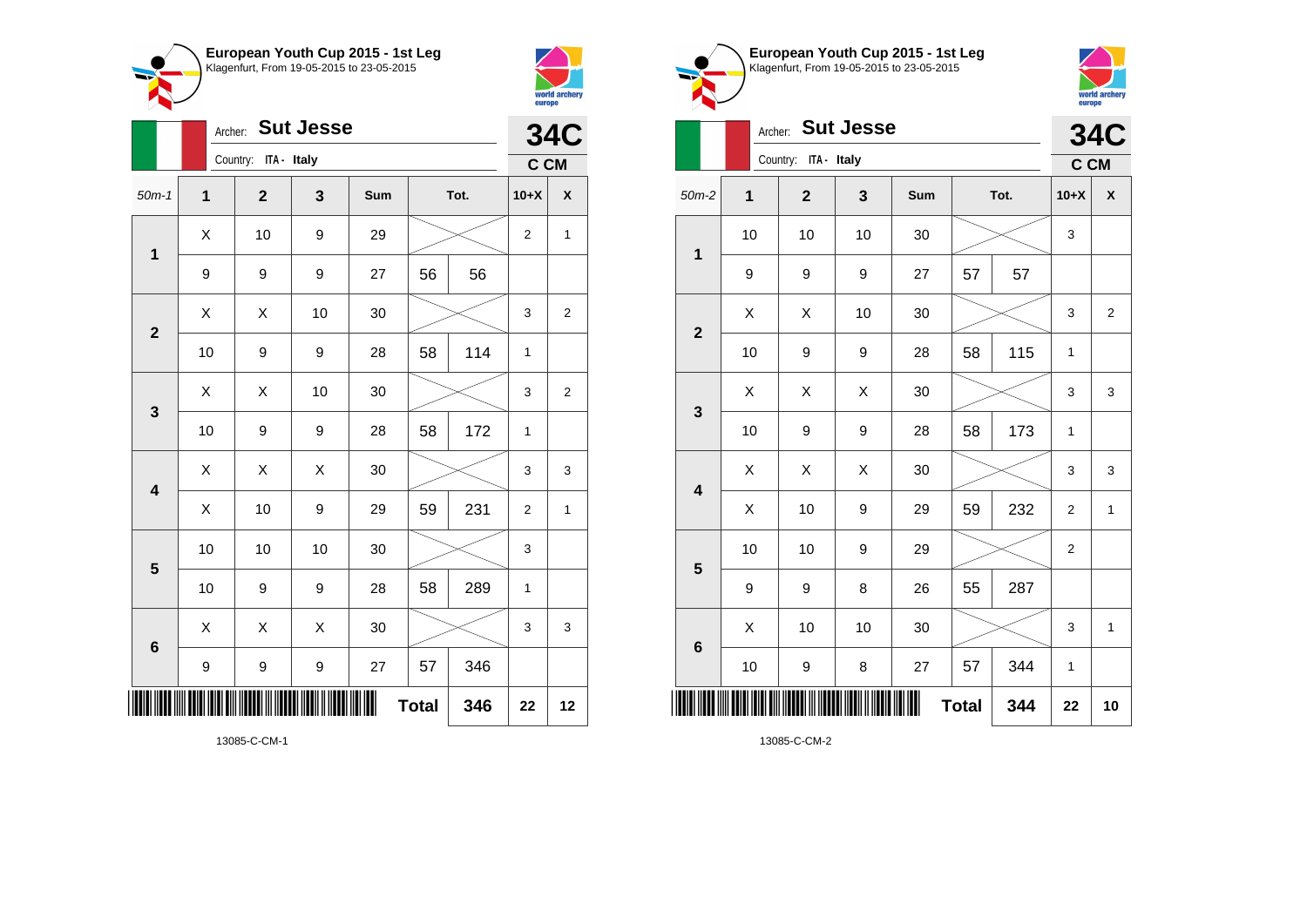



|                         | Archer: Smith Hollie |                |                            |     |              |      |                         |             |  |
|-------------------------|----------------------|----------------|----------------------------|-----|--------------|------|-------------------------|-------------|--|
|                         |                      | Country:       | <b>GBR</b> - Great Britain |     |              |      | C CW                    | <b>36A</b>  |  |
| $50m-1$                 | 1                    | $\mathbf{2}$   | 3                          | Sum |              | Tot. | $10+X$                  | χ           |  |
| $\mathbf 1$             | 9                    | 9              | 9                          | 27  |              |      |                         |             |  |
|                         | 9                    | 8              | 6                          | 23  | 50           | 50   |                         |             |  |
| $\mathbf{2}$            | $\sf X$              | 9              | 9                          | 28  |              |      | 1                       | 1           |  |
|                         | 8                    | 8              | $\overline{7}$             | 23  | 51           | 101  |                         |             |  |
| 3                       | 10                   | 9              | 9                          | 28  |              |      | 1                       |             |  |
|                         | 8                    | 8              | $\overline{7}$             | 23  | 51           | 152  |                         |             |  |
| $\overline{\mathbf{4}}$ | 9                    | 9              | 8                          | 26  |              |      |                         |             |  |
|                         | 8                    | $\overline{7}$ | $\overline{7}$             | 22  | 48           | 200  |                         |             |  |
| 5                       | 9                    | 8              | 8                          | 25  |              |      |                         |             |  |
|                         | 8                    | 8              | $\overline{7}$             | 23  | 48           | 248  |                         |             |  |
| $6\phantom{1}6$         | X                    | 10             | 9                          | 29  |              |      | $\overline{2}$          | 1           |  |
|                         | 9                    | 9              | 8                          | 26  | 55           | 303  |                         |             |  |
|                         |                      |                |                            |     | <b>Total</b> | 303  | $\overline{\mathbf{4}}$ | $\mathbf 2$ |  |

world archery<br>europe **Archer: Smith Hollie 36A** Country: **GBR - Great Britain**  $\mathbb{Z}$ **C CW** 50m-2 **1 2 3 Sum Tot. 10+X X** 10 | 10 | 10 | 30 |  $\times$  | 3 **1** 9 | 8 | 8 | 25 | 55 | 55 10 | 9 | 9 | 28 |  $\times$  | 1 **2** 9 | 9 | 8 | 26 | 54 | 109 9 9 9 27 **3** 8 | 8 | 7 | 23 | 50 | 159 9 | 9 | 8 | 26 **4** 8 7 7 22 48 207 10 | 10 | 8 | 28 |  $\times$  | 2 **5** 8 | 8 | 6 | 22 | 50 | 257 10 | 9 | 9 | 28 |  $\times$  | 1 **6** 9 | 9 | 7 | 25 | 53 | 310 \*16667-C-CW-2\* **Total** 310  $\vert$  7  $\vert$  0

**Signed Total 310 7 3**

16667-C-CW-2

**European Youth Cup 2015 - 1st Leg** Klagenfurt, From 19-05-2015 to 23-05-2015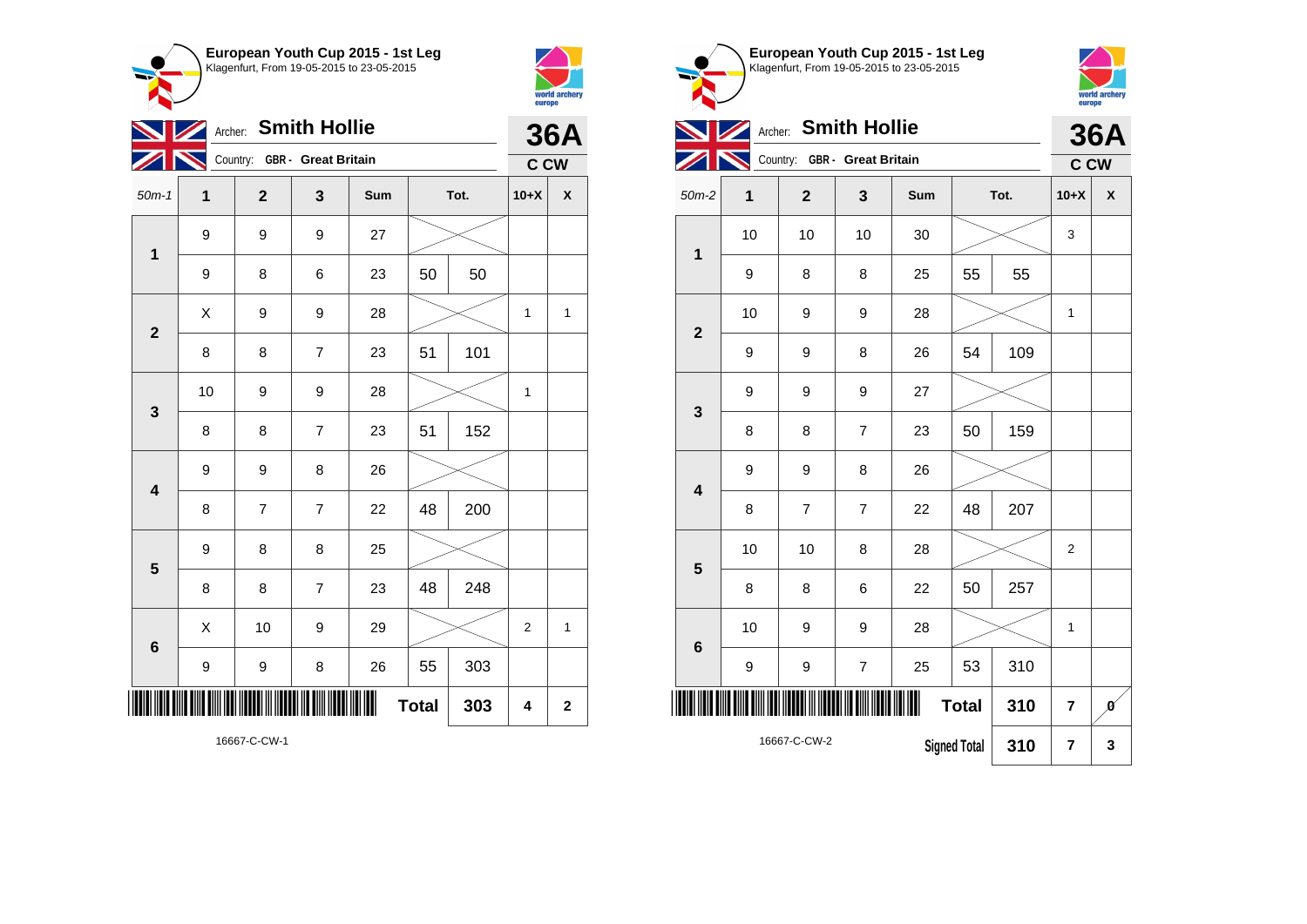



 $\overline{\phantom{0}}$ 

| European Youth Cup 2015 - 1st Leg<br>Klagenfurt, From 19-05-2015 to 23-05-2015 |
|--------------------------------------------------------------------------------|
|                                                                                |



| $\overline{\phantom{a}}$ | <b>Mlinaric Amanda</b><br>Archer:          |                |               |     |      |     |                |   |  |
|--------------------------|--------------------------------------------|----------------|---------------|-----|------|-----|----------------|---|--|
|                          |                                            | Country:       | CRO - Croatia |     |      |     | C CW           |   |  |
| $50m-2$                  | $\overline{1}$                             | $\overline{2}$ | 3             | Sum | Tot. |     | $10+X$         | X |  |
| $\mathbf{1}$             | 10                                         | 10             | 10            | 30  |      |     |                |   |  |
|                          | 9                                          | 9              | 8             | 26  | 56   | 56  |                |   |  |
| $\overline{2}$           | 10                                         | 10             | 10            | 30  |      |     | 3              |   |  |
|                          | 9                                          | 9              | 9             | 27  | 57   | 113 |                |   |  |
| 3                        | 10                                         | 9              | 9             | 28  |      |     | 1              |   |  |
|                          | 9                                          | 9              | 8             | 26  | 54   | 167 |                |   |  |
| $\overline{\mathbf{4}}$  | 10                                         | 9              | 9             | 28  |      |     | 1              |   |  |
|                          | 9                                          | 9              | 9             | 27  | 55   | 222 |                |   |  |
| 5                        | 10                                         | 9              | 9             | 28  |      |     | 1              |   |  |
|                          | 8                                          | 8              | 8             | 24  | 52   | 274 |                |   |  |
| $6\phantom{1}6$          | 10                                         | 10             | 9             | 29  |      |     | $\overline{2}$ |   |  |
|                          | 9                                          | 8              | 8             | 25  | 54   | 328 |                |   |  |
| Ш<br><b>Total</b><br>328 |                                            |                |               |     |      | 11  | Ø              |   |  |
|                          | 17411-C-CW-2<br><b>Signed Total</b><br>328 |                |               |     |      |     | 11             | 3 |  |

|                         |    | Archer:                |                | <b>Mlinaric Amanda</b> |              |      |                | 36B                |
|-------------------------|----|------------------------|----------------|------------------------|--------------|------|----------------|--------------------|
|                         |    | Country: CRO - Croatia |                |                        |              |      | <b>C CW</b>    |                    |
| $50m-1$                 | 1  | $\mathbf 2$            | 3              | Sum                    |              | Tot. | $10+X$         | $\pmb{\mathsf{X}}$ |
| $\mathbf 1$             | 10 | 10                     | 9              | 29                     |              |      | $\overline{2}$ |                    |
|                         | 9  | 8                      | 8              | 25                     | 54           | 54   |                |                    |
| $\overline{\mathbf{2}}$ | X  | 10                     | 9              | 29                     |              |      | 2              | 1                  |
|                         | 9  | 9                      | 8              | 26                     | 55           | 109  |                |                    |
| 3                       | 10 | 9                      | 9              | 28                     |              |      | $\mathbf 1$    |                    |
|                         | 8  | 8                      | 8              | 24                     | 52           | 161  |                |                    |
| $\overline{\mathbf{4}}$ | 10 | 10                     | 10             | 30                     |              |      | 3              |                    |
|                         | 9  | 9                      | 6              | 24                     | 54           | 215  |                |                    |
| 5                       | 10 | 10                     | 10             | 30                     |              |      | 3              |                    |
|                         | 9  | 9                      | $\overline{7}$ | 25                     | 55           | 270  |                |                    |
| 6                       | 10 | 9                      | 9              | 28                     |              |      | $\mathbf{1}$   |                    |
|                         | 9  | 9                      | 8              | 26                     | 54           | 324  |                |                    |
|                         |    |                        |                |                        | <b>Total</b> | 324  | 12             | 1                  |
|                         |    |                        |                |                        |              |      |                |                    |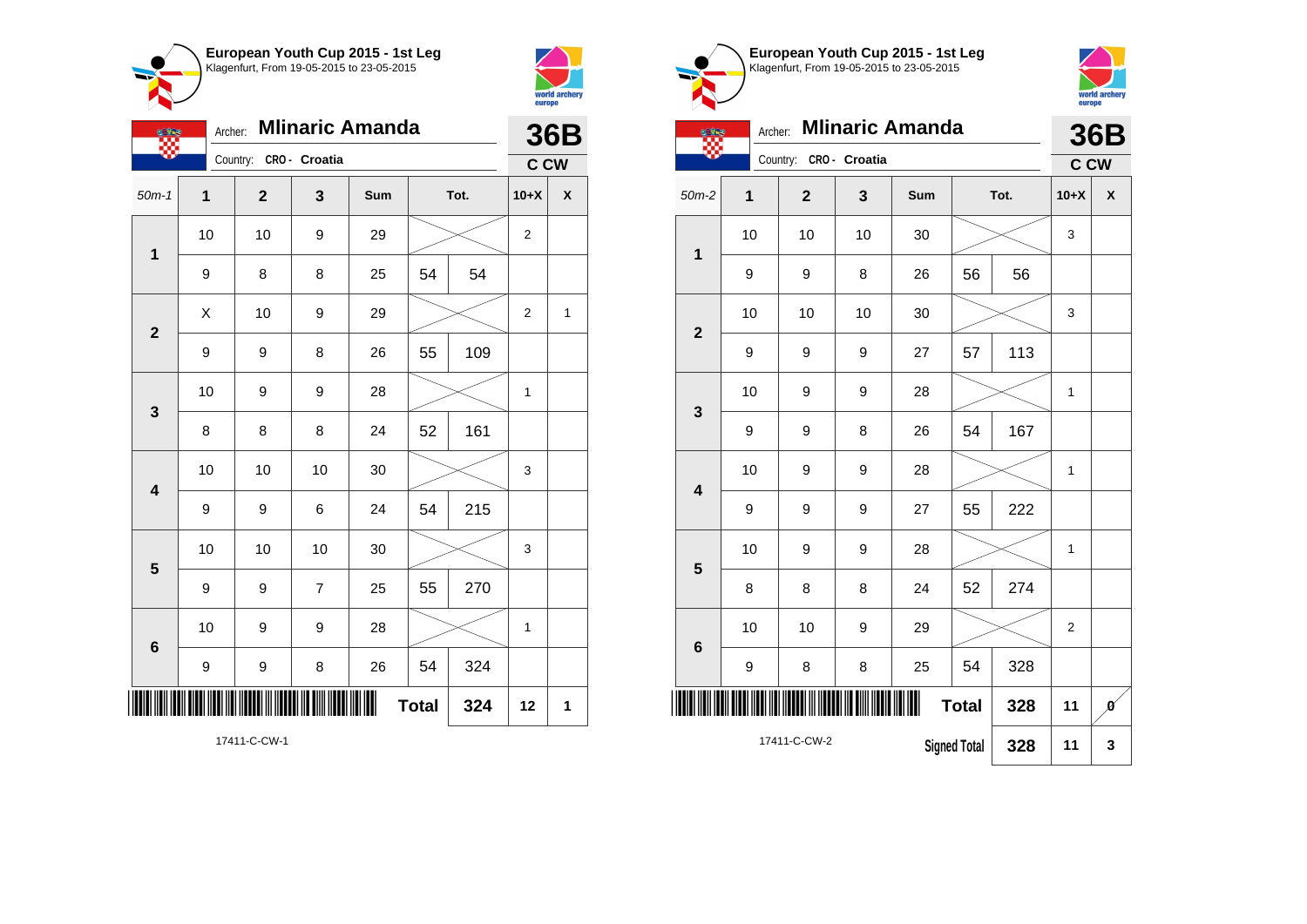



 $\bullet$ 

|                         | <b>36C</b>     |                        |    |     |              |     |                |                |
|-------------------------|----------------|------------------------|----|-----|--------------|-----|----------------|----------------|
|                         |                | Country: EST - Estonia |    |     |              |     | <b>C CW</b>    |                |
| $50m-1$                 | $\overline{1}$ | $\mathbf{2}$           | 3  | Sum | Tot.         |     | $10+X$         | χ              |
| 1                       | 10             | 10                     | 9  | 29  |              |     | $\overline{2}$ |                |
|                         | 8              | 8                      | 8  | 24  | 53           | 53  |                |                |
| $\overline{2}$          | Χ              | X                      | 10 | 30  |              |     | 3              | $\overline{2}$ |
|                         | 10             | 9                      | 8  | 27  | 57           | 110 | 1              |                |
| 3                       | Χ              | X                      | X  | 30  |              |     | 3              | 3              |
|                         | X              | 9                      | 9  | 28  | 58           | 168 | 1              | 1              |
| $\overline{\mathbf{4}}$ | 10             | 9                      | 9  | 28  |              |     | 1              |                |
|                         | 9              | 9                      | 9  | 27  | 55           | 223 |                |                |
| 5                       | 10             | 9                      | 9  | 28  |              |     | 1              |                |
|                         | 9              | 9                      | 9  | 27  | 55           | 278 |                |                |
| 6                       | 10             | 10                     | 9  | 29  |              |     | $\overline{2}$ |                |
|                         | 9              | 9                      | 8  | 26  | 55           | 333 |                |                |
|                         |                |                        |    |     | <b>Total</b> | 333 | 14             | 6              |

**European Youth Cup 2015 - 1st Leg** Klagenfurt, From 19-05-2015 to 23-05-2015 Archer: **Jaatma Lisell** Country: **EST - Estonia** 50m-2 **1 2 3 Sum Tot. 10+X X** 10 | 9 | 9 | 28 |  $\times$  | 1

**36C C CW**

world archery<br>europe

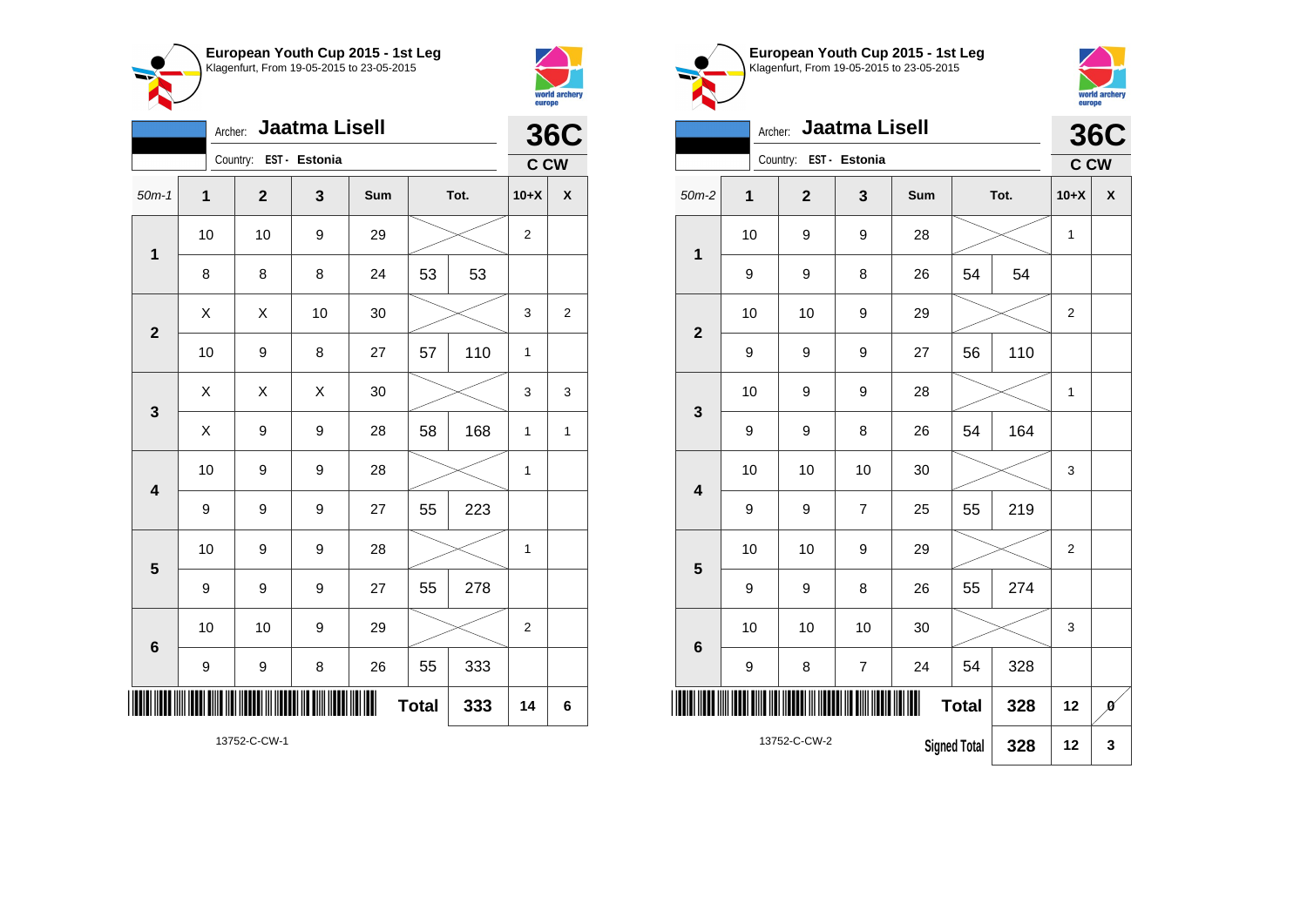



|                         | Archer: Lennon Rebecca<br>$\blacksquare$ |                              |    |     |              |      |                |                    |  |  |
|-------------------------|------------------------------------------|------------------------------|----|-----|--------------|------|----------------|--------------------|--|--|
|                         |                                          | Country: GBR - Great Britain |    |     |              |      | <b>C CW</b>    |                    |  |  |
| $50m-1$                 | 1                                        | $\mathbf 2$                  | 3  | Sum |              | Tot. | $10+X$         | $\pmb{\mathsf{X}}$ |  |  |
| $\mathbf{1}$            | 10                                       | 10                           | 9  | 29  |              |      | $\overline{c}$ |                    |  |  |
|                         | 9                                        | 9                            | 8  | 26  | 55           | 55   |                |                    |  |  |
| $\overline{2}$          | Χ                                        | 9                            | 9  | 28  |              |      | 1              | 1                  |  |  |
|                         | 9                                        | 9                            | 8  | 26  | 54           | 109  |                |                    |  |  |
| 3                       | X                                        | Χ                            | 9  | 29  |              |      | 2              | $\overline{2}$     |  |  |
|                         | 9                                        | 8                            | 8  | 25  | 54           | 163  |                |                    |  |  |
| $\overline{\mathbf{4}}$ | X                                        | X                            | 10 | 30  |              |      | 3              | $\overline{2}$     |  |  |
|                         | 9                                        | 9                            | 9  | 27  | 57           | 220  |                |                    |  |  |
| 5                       | X                                        | X                            | 10 | 30  |              |      | 3              | $\overline{c}$     |  |  |
|                         | 10                                       | 10                           | 10 | 30  | 60           | 280  | 3              |                    |  |  |
| $6\phantom{1}6$         | Χ                                        | 10                           | 9  | 29  |              |      | $\overline{2}$ | 1                  |  |  |
|                         | 9                                        | 9                            | 8  | 26  | 55           | 335  |                |                    |  |  |
|                         |                                          |                              |    |     | <b>Total</b> | 335  | 16             | 8                  |  |  |



13660-C-CW-1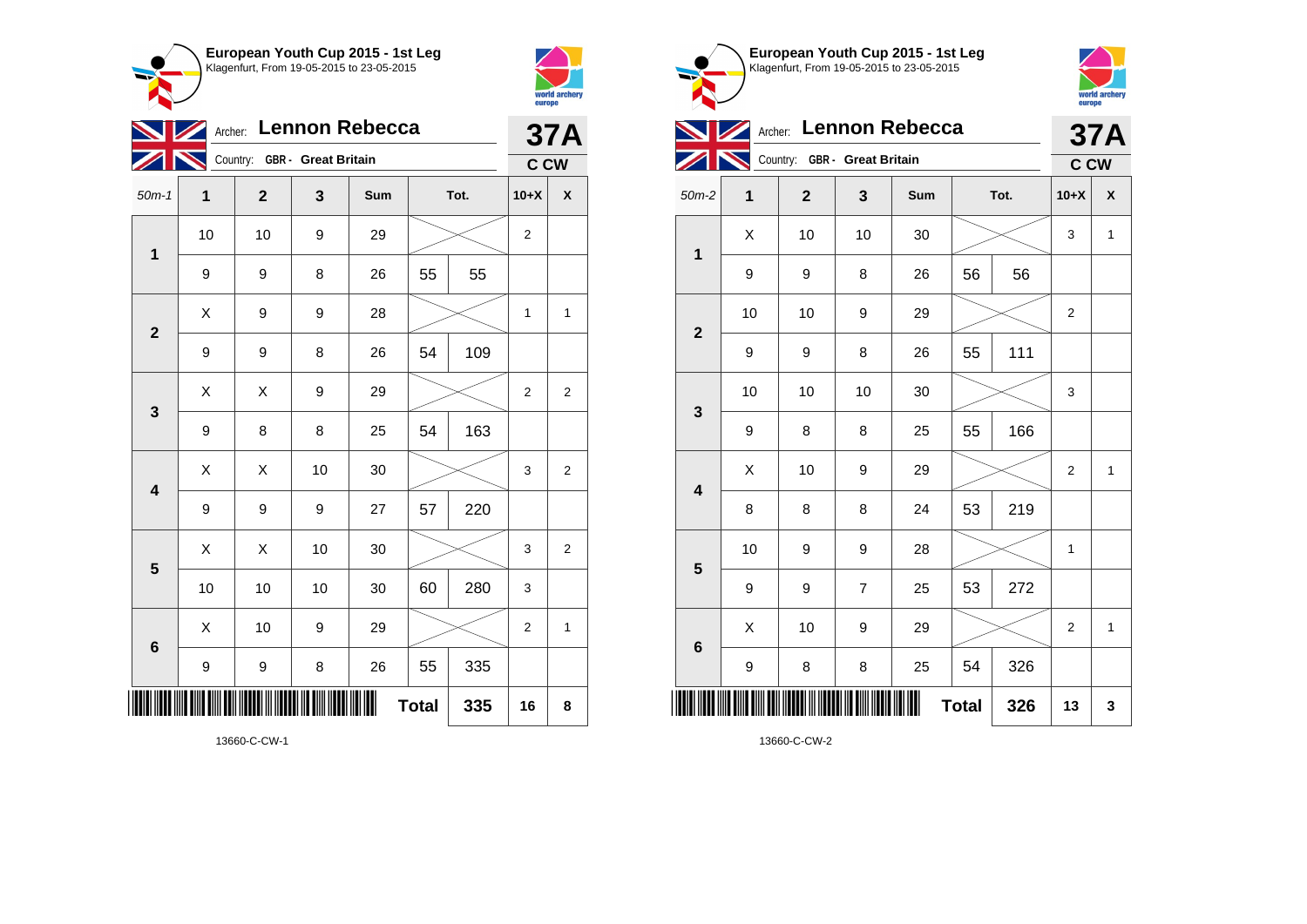



|                         | <b>Moeller Katja Ree</b><br>Archer: |              |                          |     |              |      |              |                |  |
|-------------------------|-------------------------------------|--------------|--------------------------|-----|--------------|------|--------------|----------------|--|
|                         |                                     | Country:     | DEN - Denmark            |     |              |      | C CW         | <b>37B</b>     |  |
| $50m-1$                 | 1                                   | $\mathbf{2}$ | 3                        | Sum |              | Tot. | $10+X$       | χ              |  |
| $\mathbf 1$             | Χ                                   | X            | 10                       | 30  |              |      | 3            | $\overline{2}$ |  |
|                         | 10                                  | 9            | $\overline{7}$           | 26  | 56           | 56   | 1            |                |  |
| $\overline{\mathbf{2}}$ | 10                                  | 9            | 9                        | 28  |              |      | 1            |                |  |
|                         | 9                                   | 9            | 8                        | 26  | 54           | 110  |              |                |  |
| 3                       | 10                                  | 10           | 10                       | 30  |              |      | 3            |                |  |
|                         | 9                                   | 9            | 9                        | 27  | 57           | 167  |              |                |  |
| $\overline{\mathbf{4}}$ | Χ                                   | 10           | 10                       | 30  |              |      | 3            | 1              |  |
|                         | 10                                  | 9            | 9                        | 28  | 58           | 225  | $\mathbf{1}$ |                |  |
| 5                       | Χ                                   | X            | 10                       | 30  |              |      | 3            | $\overline{c}$ |  |
|                         | 9                                   | 9            | 8                        | 26  | 56           | 281  |              |                |  |
| 6                       | 10                                  | 9            | 9                        | 28  |              |      | $\mathbf{1}$ |                |  |
|                         | 9                                   | 8            | $\overline{\mathcal{I}}$ | 24  | 52           | 333  |              |                |  |
|                         |                                     |              |                          |     | <b>Total</b> | 333  | 16           | 5              |  |



**European Youth Cup 2015 - 1st Leg** Klagenfurt, From 19-05-2015 to 23-05-2015

17419-C-CW-1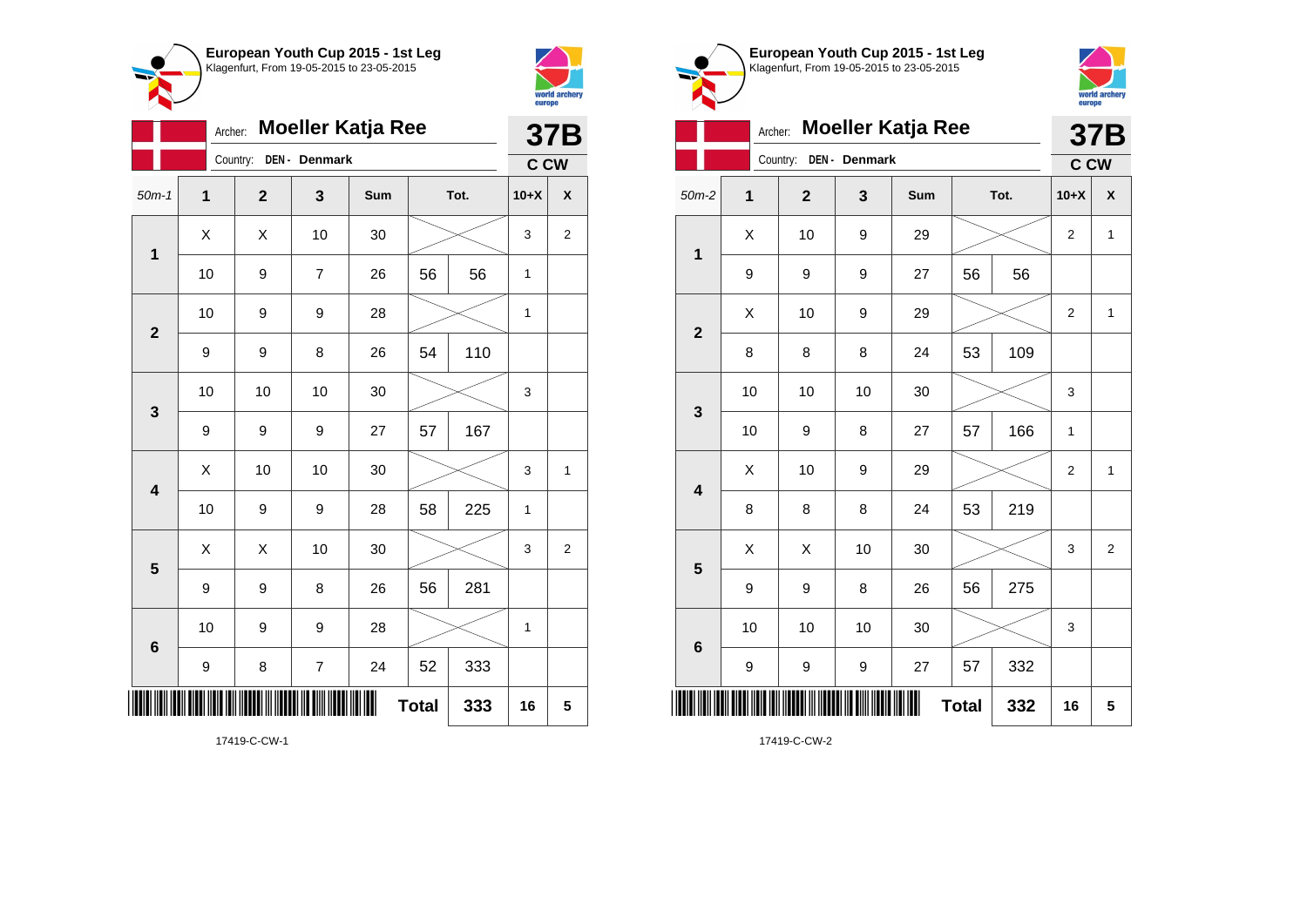



|                         |    | Archer: |                      |                | <b>37C</b> |              |      |                |   |
|-------------------------|----|---------|----------------------|----------------|------------|--------------|------|----------------|---|
|                         |    |         | Country: ITA - Italy |                |            |              |      | <b>C CW</b>    |   |
| $50m-1$                 | 1  |         | $\mathbf{2}$         | 3              | Sum        |              | Tot. | $10+X$         | X |
| 1                       | Χ  |         | 10                   | 9              | 29         |              |      | 2              | 1 |
|                         | 9  |         | 8                    | 8              | 25         | 54           | 54   |                |   |
| $\mathbf{2}$            | X  |         | 10                   | 9              | 29         |              |      | $\overline{2}$ | 1 |
|                         | 9  |         | 9                    | 8              | 26         | 55           | 109  |                |   |
| $\mathbf{3}$            | 10 |         | 10                   | 9              | 29         |              |      | 2              |   |
|                         | 9  |         | 8                    | 8              | 25         | 54           | 163  |                |   |
| $\overline{\mathbf{4}}$ | 10 |         | 10                   | 9              | 29         |              |      | $\overline{c}$ |   |
|                         | 9  |         | 8                    | 8              | 25         | 54           | 217  |                |   |
| 5                       | 10 |         | 10                   | 9              | 29         |              |      | $\overline{2}$ |   |
|                         | 9  |         | 9                    | $\overline{7}$ | 25         | 54           | 271  |                |   |
| $6\phantom{1}6$         | Χ  |         | Χ                    | Χ              | 30         |              |      | 3              | 3 |
|                         | X  |         | 10                   | 10             | 30         | 60           | 331  | 3              | 1 |
| III                     |    |         |                      |                |            | <b>Total</b> | 331  | 16             | 6 |

world archery<br>europe Archer: **Tozzi Aurora 37C** Country: **ITA - Italy C CW** 50m-2 **1 2 3 Sum Tot. 10+X X** 10 | 9 | 9 | 28 |  $\times$  | 1 **1** 9 | 9 | 8 | 26 | 54 | 54  $X$   $\mid$   $X$   $\mid$  10  $\mid$  30  $\mid$   $\gg$   $\mid$  3  $\mid$  2 **2** 10 | 9 | 9 | 28 | 58 | 112 | 1  $\begin{array}{|c|c|c|c|c|c|}\hline \hspace{.1cm}X & \hspace{.1cm} & \textbf{10} & \hspace{.1cm} & \textbf{9} & \hspace{.1cm} & \textbf{29} & \hspace{.1cm} & \hspace{.1cm} & \hspace{.1cm} & \hspace{.1cm} & \hspace{.1cm} & \hspace{.1cm} & \hspace{.1cm} & \hspace{.1cm} & \hspace{.1cm} & \hspace{.1cm} & \hspace{.1cm} & \hspace{.1cm} & \hspace{.1cm} & \hspace{.1cm} & \hspace{.1cm} & \hspace{$ **3** 9 | 8 | 8 | 25 | 54 | 166 10 | 9 | 9 | 28 |  $\times$  | 1 **4** 7 7 7 21 49 215 10 | 9 | 8 | 27 |  $\times$  | 1 **5** 8 | 8 | 7 | 23 | 50 | 265  $\begin{array}{|c|c|c|c|c|c|}\hline \hspace{.1cm}X & \hspace{.1cm} & \hspace{.1cm}3 & \hspace{.1cm} & \hspace{.1cm}29 & \hspace{.1cm} & \hspace{.1cm}\hline \end{array} \hspace{.2cm} \begin{array}{c|c|c|c|c|c|c|c|c} \hline \hspace{.1cm} & \hspace{.1cm} & \hspace{.1cm} & \hspace{.1cm} & \hspace{.1cm} & \hspace{.1cm} & \hspace{.1cm} & \hspace{.1cm} & \hspace{.1cm} & \hspace{.1cm} & \hs$ **6** 8 | 8 | 7 | 23 | 52 | 317 \*13484-C-CW-2\*

**European Youth Cup 2015 - 1st Leg** Klagenfurt, From 19-05-2015 to 23-05-2015

13484-C-CW-2

**Signed Total 317 11 4**

**Total 317 11 5**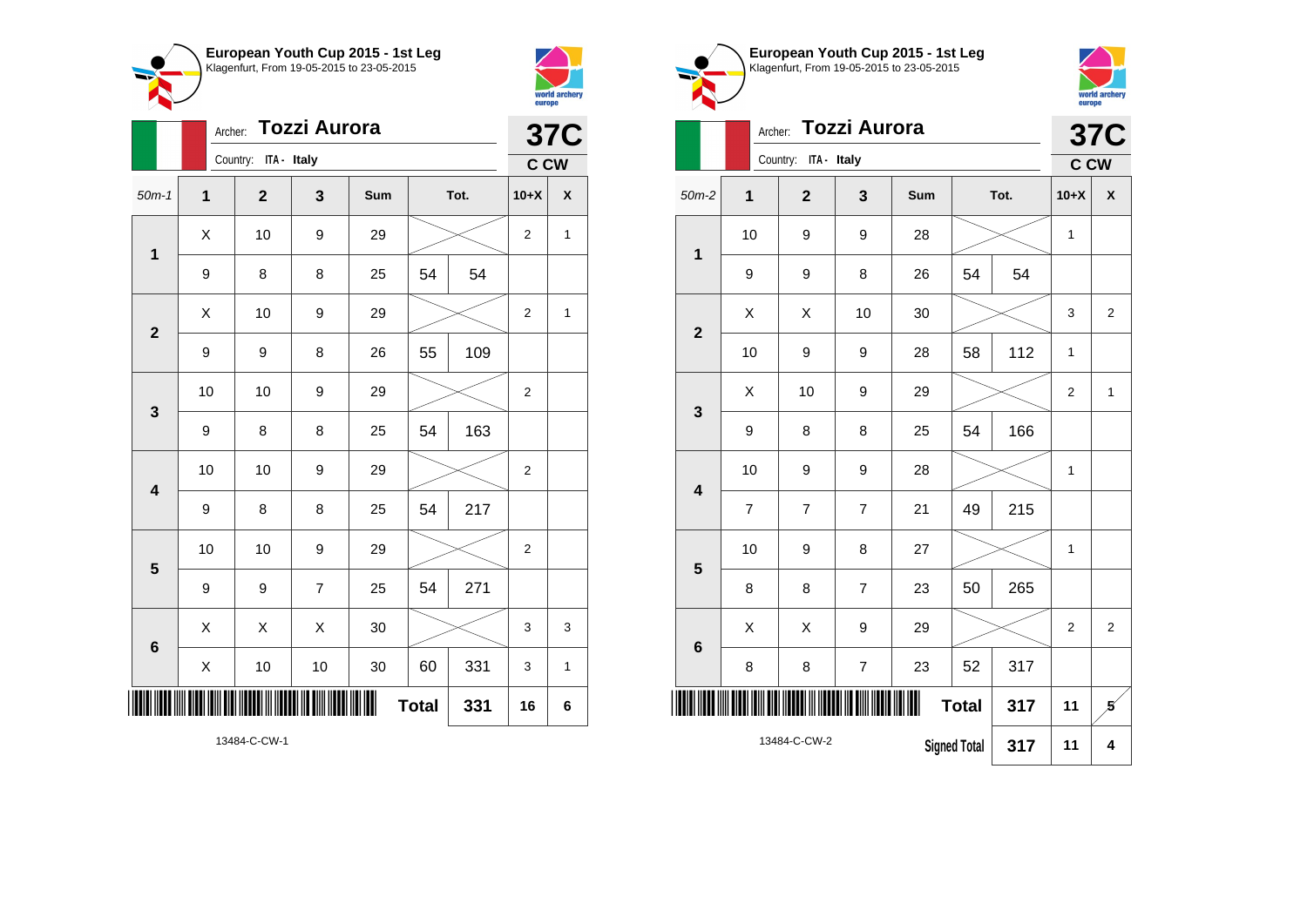



|                         | <b>Mason Lucy</b><br>Archer:<br>$\boldsymbol{Z}$ |                              |                |     |              |     |                |                    |  |  |  |
|-------------------------|--------------------------------------------------|------------------------------|----------------|-----|--------------|-----|----------------|--------------------|--|--|--|
|                         |                                                  | Country: GBR - Great Britain |                |     |              |     | C CW           |                    |  |  |  |
| $50m-1$                 | 1                                                | $\mathbf 2$                  | 3              | Sum | Tot.         |     | $10+X$         | $\pmb{\mathsf{X}}$ |  |  |  |
| $\mathbf{1}$            | 10                                               | 10                           | 9              | 29  |              |     | $\overline{c}$ |                    |  |  |  |
|                         | 9                                                | 9                            | 8              | 26  | 55           | 55  |                |                    |  |  |  |
| $\overline{\mathbf{2}}$ | Χ                                                | Χ                            | 10             | 30  |              |     | 3              | $\overline{2}$     |  |  |  |
|                         | 10                                               | 9                            | 9              | 28  | 58           | 113 | 1              |                    |  |  |  |
| 3                       | 9                                                | 9                            | 9              | 27  |              |     |                |                    |  |  |  |
|                         | 9                                                | 9                            | 8              | 26  | 53           | 166 |                |                    |  |  |  |
| $\overline{\mathbf{4}}$ | 10                                               | 9                            | 9              | 28  |              |     | 1              |                    |  |  |  |
|                         | 8                                                | 8                            | 8              | 24  | 52           | 218 |                |                    |  |  |  |
| 5                       | 10                                               | 9                            | 9              | 28  |              |     | 1              |                    |  |  |  |
|                         | 8                                                | 8                            | $\overline{7}$ | 23  | 51           | 269 |                |                    |  |  |  |
| $6\phantom{1}$          | X                                                | 10                           | 10             | 30  |              |     | 3              | 1                  |  |  |  |
|                         | 10                                               | 9                            | 9              | 28  | 58           | 327 | 1              |                    |  |  |  |
|                         |                                                  |                              |                | Ш   | <b>Total</b> | 327 | 12             | 3                  |  |  |  |



15472-C-CW-2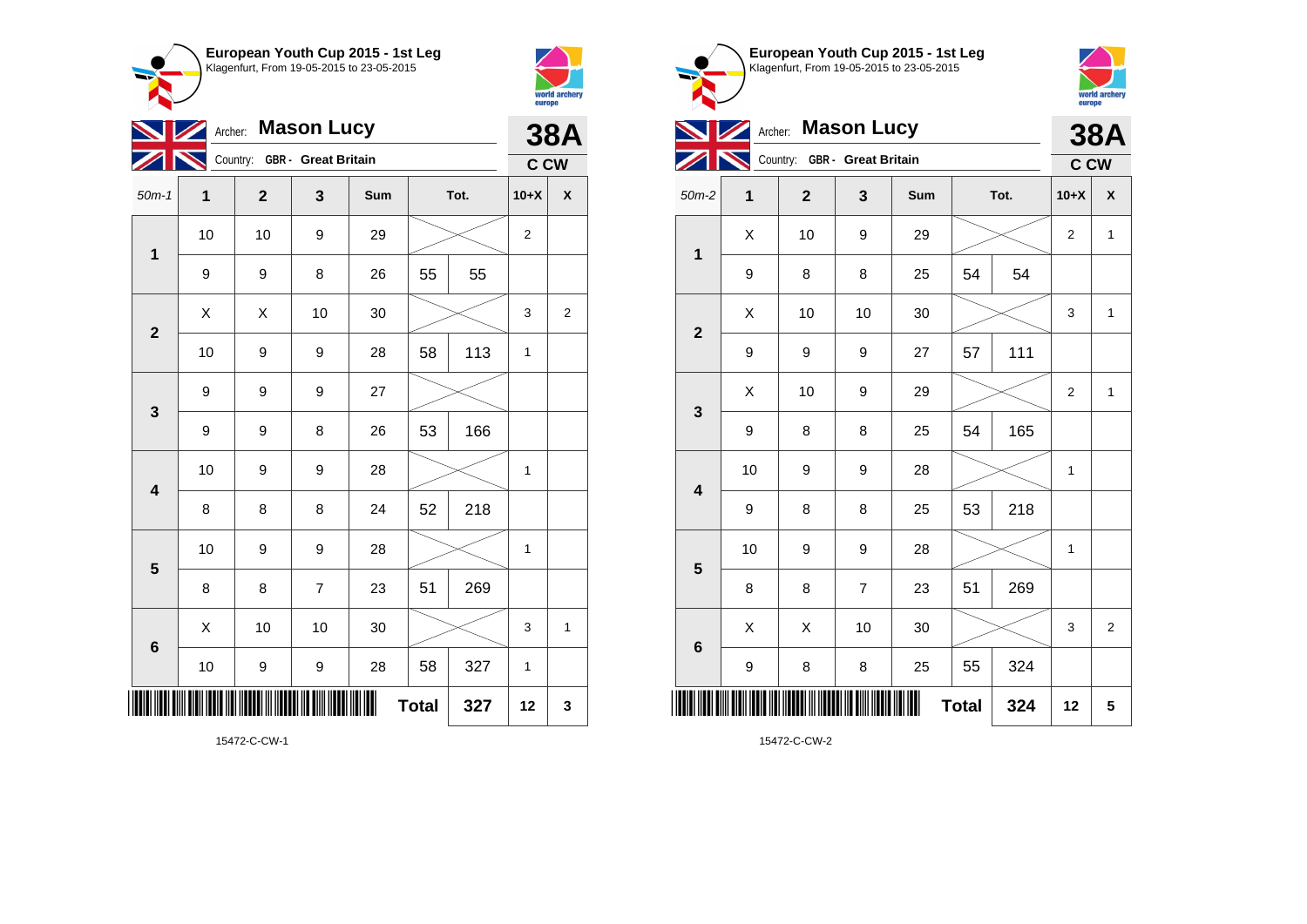



|                | <b>Andersson Moa</b><br>Archer:<br>Country: SWE - Sweden |              |                |     |              |      |                |                    |  |  |  |
|----------------|----------------------------------------------------------|--------------|----------------|-----|--------------|------|----------------|--------------------|--|--|--|
| $50m-1$        | $\mathbf 1$                                              | $\mathbf{2}$ | 3              | Sum |              | Tot. | C CW<br>$10+X$ | $\pmb{\mathsf{X}}$ |  |  |  |
|                | 10                                                       | 10           | 9              | 29  |              |      | 2              |                    |  |  |  |
| 1              | 8                                                        | 8            | $\overline{7}$ | 23  | 52           | 52   |                |                    |  |  |  |
|                | 10                                                       | 9            | 9              | 28  |              |      | 1              |                    |  |  |  |
| $\overline{2}$ | 8                                                        | 8            | 7              | 23  | 51           | 103  |                |                    |  |  |  |
| $\mathbf{3}$   | Χ                                                        | X            | 10             | 30  |              |      | 3              | $\overline{2}$     |  |  |  |
|                | 9                                                        | 9            | 8              | 26  | 56           | 159  |                |                    |  |  |  |
| 4              | 10                                                       | 10           | 9              | 29  |              |      | $\overline{2}$ |                    |  |  |  |
|                | 9                                                        | 8            | 8              | 25  | 54           | 213  |                |                    |  |  |  |
| 5              | 10                                                       | 10           | 9              | 29  |              |      | 2              |                    |  |  |  |
|                | 9                                                        | 9            | 8              | 26  | 55           | 268  |                |                    |  |  |  |
| $6\phantom{1}$ | 9                                                        | 9            | 9              | 27  |              |      |                |                    |  |  |  |
|                | 9                                                        | 9            | 8              | 26  | 53           | 321  |                |                    |  |  |  |
|                |                                                          |              |                |     | <b>Total</b> | 321  | 10             | $\mathbf{2}$       |  |  |  |



**European Youth Cup 2015 - 1st Leg**

13308-C-CW-2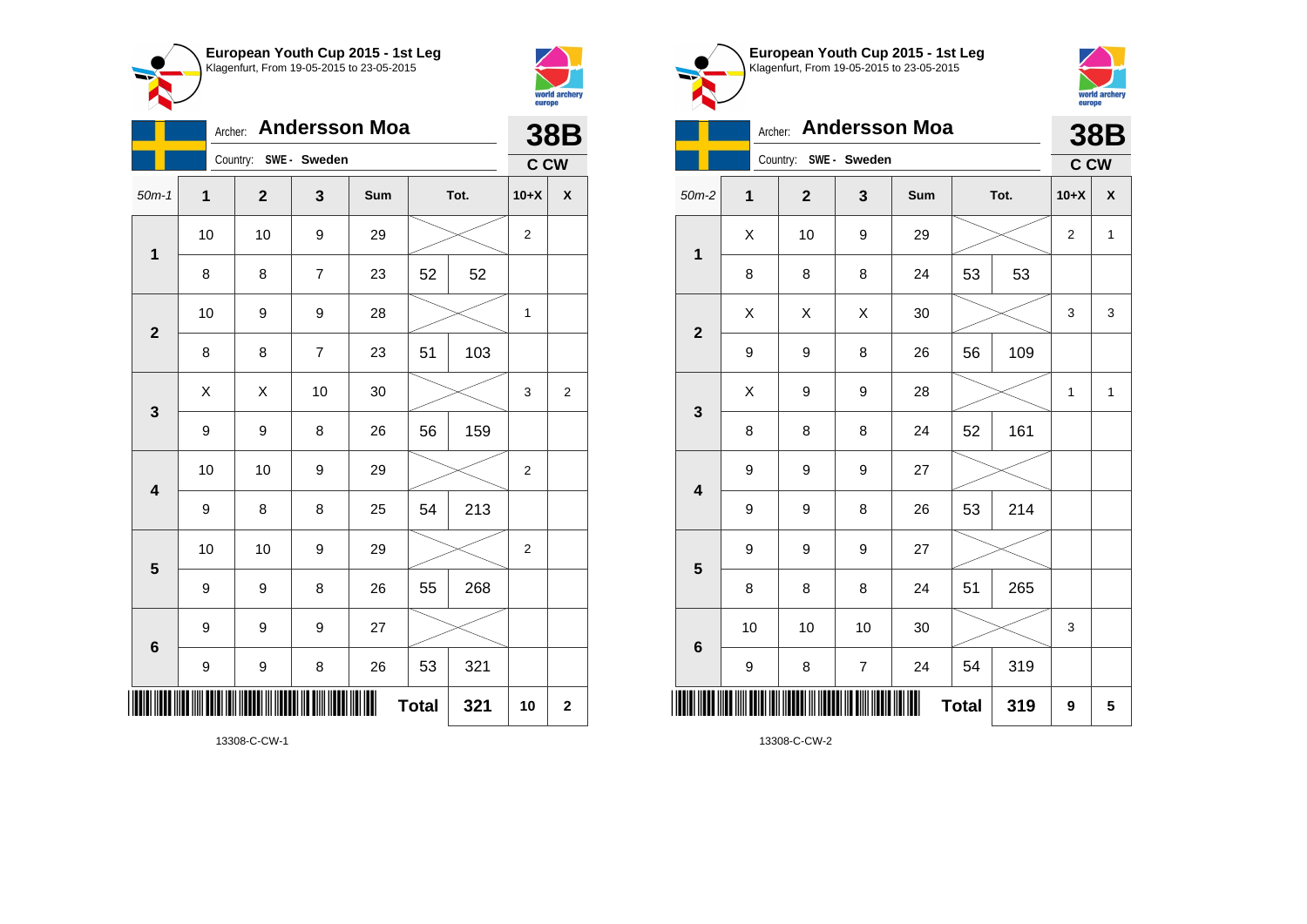



|                         | <b>39A</b>       |                         |                      |     |              |      |                |                |
|-------------------------|------------------|-------------------------|----------------------|-----|--------------|------|----------------|----------------|
|                         |                  | Country:                | <b>UKR</b> - Ukraine |     |              |      | <b>C CW</b>    |                |
| $50m-1$                 | $\mathbf 1$      | $\overline{\mathbf{2}}$ | 3                    | Sum |              | Tot. | $10+X$         | χ              |
| $\mathbf 1$             | 10               | 9                       | 9                    | 28  |              |      | 1              |                |
|                         | 9                | 8                       | 8                    | 25  | 53           | 53   |                |                |
| $\overline{\mathbf{2}}$ | Χ                | X                       | 10                   | 30  |              |      | 3              | $\overline{2}$ |
|                         | 9                | 9                       | 8                    | 26  | 56           | 109  |                |                |
| 3                       | Χ                | 9                       | 9                    | 28  |              |      | 1              | 1              |
|                         | 9                | 9                       | 8                    | 26  | 54           | 163  |                |                |
| $\overline{\mathbf{4}}$ | Χ                | X                       | X                    | 30  |              |      | 3              | 3              |
|                         | 10               | 9                       | 8                    | 27  | 57           | 220  | 1              |                |
| 5                       | Χ                | 10                      | 9                    | 29  |              |      | 2              | 1              |
|                         | 9                | 9                       | 7                    | 25  | 54           | 274  |                |                |
| 6                       | 10               | 10                      | 9                    | 29  |              |      | $\overline{2}$ |                |
|                         | $\boldsymbol{9}$ | 9                       | $\overline{7}$       | 25  | 54           | 328  |                |                |
|                         |                  |                         |                      |     | <b>Total</b> | 328  | 13             | 7              |





|                         | Archer: |                        |    | Goncharova Valeria |              |      | <b>39A</b>  |                    |
|-------------------------|---------|------------------------|----|--------------------|--------------|------|-------------|--------------------|
|                         |         | Country: UKR - Ukraine |    |                    |              |      | <b>C CW</b> |                    |
| $50m-2$                 | 1       | $\mathbf{2}$           | 3  | Sum                |              | Tot. | $10+X$      | $\pmb{\mathsf{X}}$ |
| 1                       | 9       | 9                      | 9  | 27                 |              |      |             |                    |
|                         | 9       | 9                      | 9  | 27                 | 54           | 54   |             |                    |
| $\mathbf{2}$            | X       | 10                     | 10 | 30                 |              |      | 3           | $\mathbf{1}$       |
|                         | 9       | 9                      | 9  | 27                 | 57           | 111  |             |                    |
| 3                       | 10      | 9                      | 8  | 27                 |              |      | 1           |                    |
|                         | 8       | 8                      | 8  | 24                 | 51           | 162  |             |                    |
| $\overline{\mathbf{4}}$ | 9       | 9                      | 9  | 27                 |              |      |             |                    |
|                         | 9       | 8                      | 6  | 23                 | 50           | 212  |             |                    |
| 5                       | 10      | 9                      | 9  | 28                 |              |      | 1           |                    |
|                         | 9       | 9                      | 9  | 27                 | 55           | 267  |             |                    |
| $6\phantom{1}6$         | X       | 10                     | 10 | 30                 |              |      | 3           | $\mathbf{1}$       |
|                         | 9       | 9                      | 8  | 26                 | 56           | 323  |             |                    |
| Ш                       |         |                        |    |                    | <b>Total</b> | 323  | 8           | $\mathbf 2$        |

15426-C-CW-2